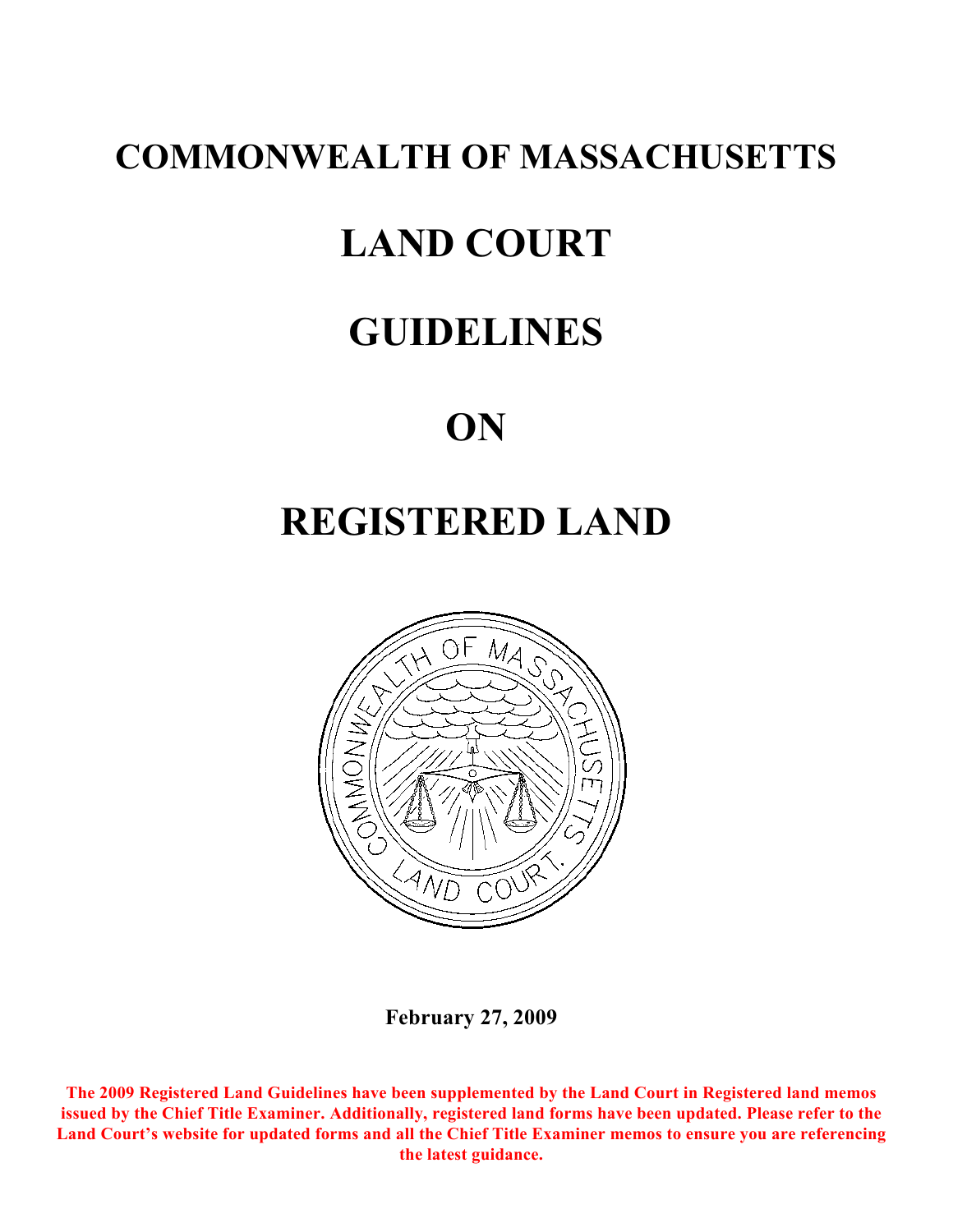#### **INTRODUCTION**

In May 2000, for the first time, the Court issued a set of Guidelines to assist registry personnel and the bar in determining the suitability of documents presented for filing and affecting registered land. The goal of the Guidelines was to offer a consistent, reliable set of requirements across the Commonwealth's registered land districts, to the extent possible. This second compilation reflects a revision of the 2000 Guidelines, and is informed by our shared experiences working with the Guidelines during the past several years.

This second compilation contains sixty-three guidelines, of which ten are new, and twenty-one are revisions of the originals. One original guideline has been deleted. The goal throughout the revision process has been two fold. First, the committee wanted to clarify matters that proved difficult to understand in practice. Second, the committee sought to eliminate the need for filing cases with the court unless such filings were absolutely necessary. Accordingly, under the revised Guidelines more decisions may be made at the registry district level, with the revised guidelines themselves affording sufficient guidance to the decision makers.

As we did in 2000, we emphasize that the Guidelines are not firm rules. We do not intend that they should eliminate the exercise of sound judgment by registry personnel in assessing whether a particular document may be accepted for filing. The registry districts retain the right to refer to the Court any question they may have about the propriety of documents presented for filing, if, in the judgment of registry personnel there exists a question regarding its suitability for filing – even where the document falls within the literal application of these Guidelines. Nonetheless, we have attempted to provide guidance that will allow treatment of most documents in a consistent manner.

The recent increase in foreclosures in Massachusetts reminds us that new issues arise daily. Accordingly, these Guidelines cannot be static. Revisions will continue to be required and will be made. Our goal, going forward, is to update the Guidelines more frequently, to respond to matters brought to our attention by registry personnel and the bar. We invite and look forward to your input.

The court is grateful to the many people, within and outside the Court, who participated in revising the Guidelines.. Our appreciation to Attorneys Martin Loria, Kathleen Mitchell, Robert Moriarty, Samuel B. Moskowitz, Joel A. Stein, and Philip D. Stevenson, for their commitment to this project and for the generosity of their time and expertise. We also appreciate the assistance and input we received from the Registers of Deeds and their staffs, whose perspective is essential to this effort.

We are grateful to Justice Gordon H. Piper and Chief Title Examiner Edmund Williams for their invaluable insights and dedication, and to all of the Court's associate justices and title examiners whose time and input were instrumental in this effort.

We hope you find these Guidelines useful.

Chief Justice Karyn F. Scheier Recorder Deborah J. Patterson

March 26, 2009 Boston, Massachusetts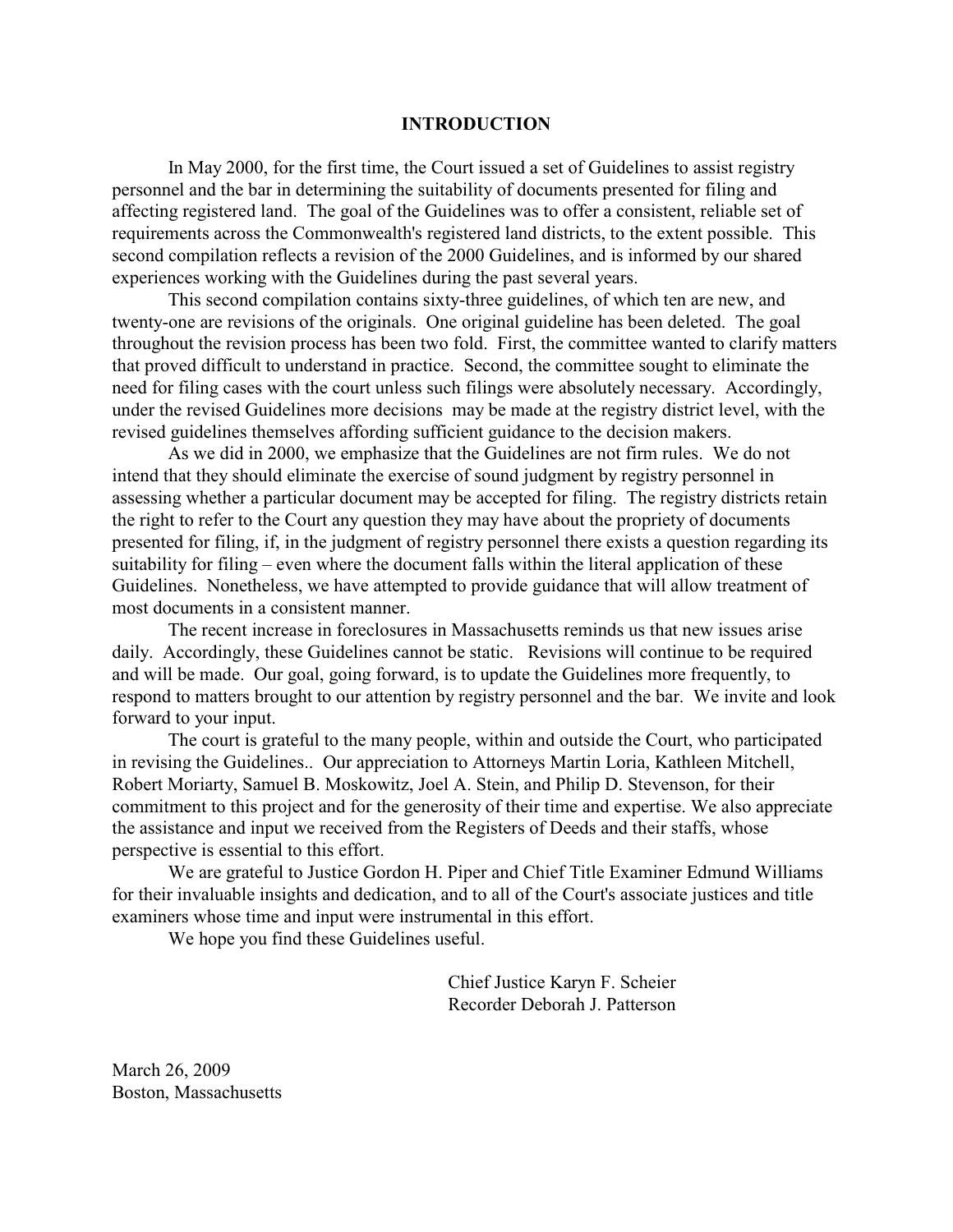# **TABLE OF CONTENTS**

# Guideline # Subject Subject

| 1.         |                                                                                    |
|------------|------------------------------------------------------------------------------------|
| 2.         |                                                                                    |
| 3.         |                                                                                    |
| 4.         |                                                                                    |
| 5.         |                                                                                    |
| 6.         |                                                                                    |
| 7.         |                                                                                    |
| 8.         |                                                                                    |
| 9.         |                                                                                    |
| 10.        | Condominiums: Foreclosure of Lien for Common                                       |
|            |                                                                                    |
| 11.        |                                                                                    |
| 12.        |                                                                                    |
| 13.        |                                                                                    |
| 14.        | Death: The Effect of Death upon Registered Land                                    |
|            |                                                                                    |
| 15.        | Deeds: Execution and Acknowledgment of Deed under Power                            |
|            |                                                                                    |
| 16.        |                                                                                    |
| 17.        |                                                                                    |
| 18.        | Descriptions in Deeds and Certificates of Title; Exception Deeds;                  |
|            |                                                                                    |
|            | Conveyances of Portions of Land (May 1, 2000, Revised February 27, 2009) 42-       |
| 19.        | Easements, Restrictions, Covenants and Other Rights                                |
|            |                                                                                    |
| 20.        |                                                                                    |
| 21.        |                                                                                    |
| 22.        |                                                                                    |
| 23.        | Federal Deposit Insurance Corporation (May 1, 2000, Deleted February 27, 2009) 51- |
| 24.        |                                                                                    |
| 25.        |                                                                                    |
| 26.        |                                                                                    |
| 27.        |                                                                                    |
| 28.        |                                                                                    |
| 29.        | Limited Liability Companies and Partnerships: Formation,                           |
|            |                                                                                    |
| 30.        |                                                                                    |
| 31.        |                                                                                    |
| 32.        |                                                                                    |
| 33.<br>34. |                                                                                    |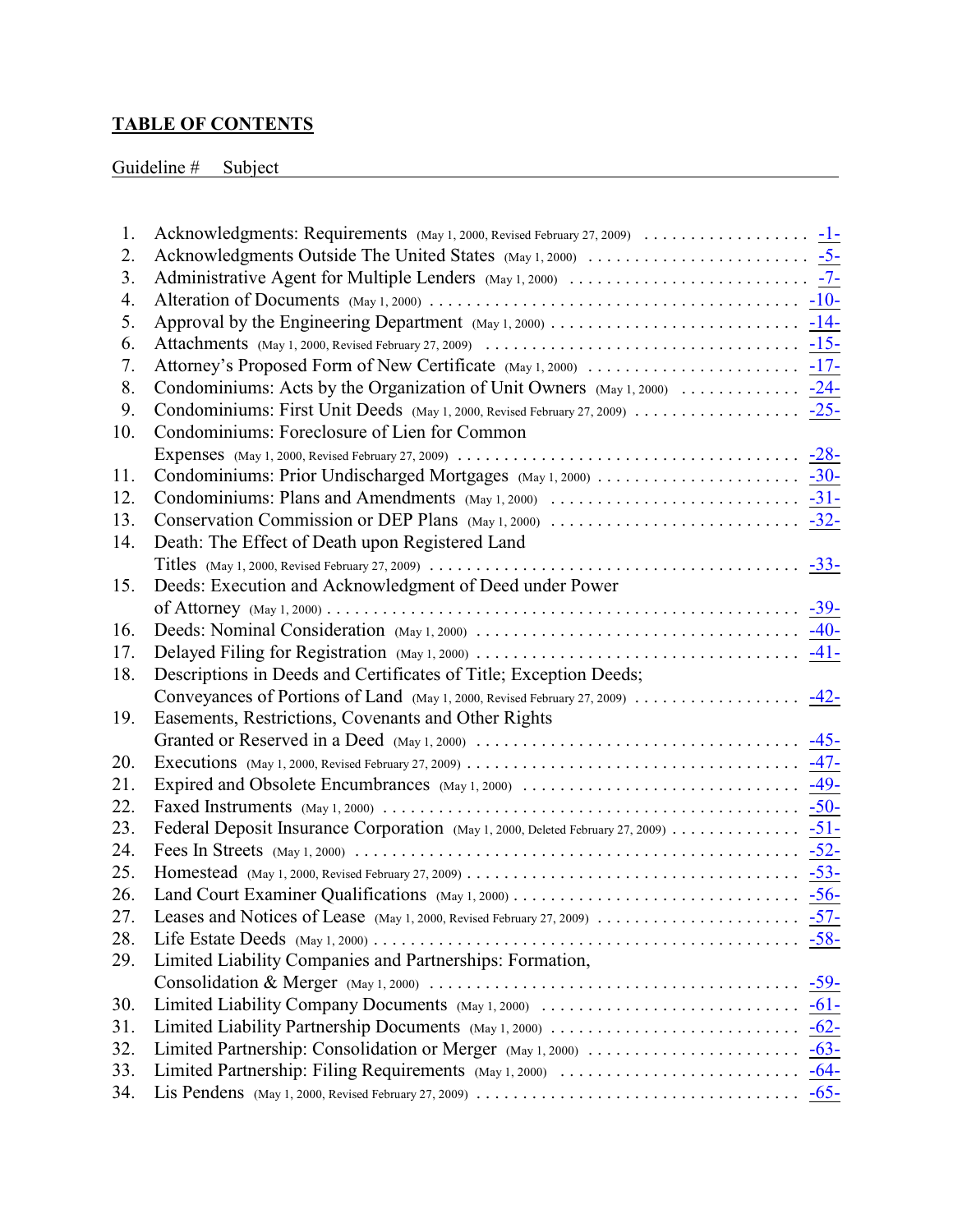| 35. | Massachusetts Estate, Inheritance and Corporate Excise                                                          |
|-----|-----------------------------------------------------------------------------------------------------------------|
|     |                                                                                                                 |
| 36. |                                                                                                                 |
| 37. |                                                                                                                 |
| 38. | Mortgages: Discharges, Partial Releases and Assignments;                                                        |
|     |                                                                                                                 |
| 39. | Mortgages: Discharges and Assignments; Collateral Security                                                      |
|     |                                                                                                                 |
| 40. |                                                                                                                 |
| 41. |                                                                                                                 |
| 42. | Mortgage Electronic Registration Systems ("MERS") (May 1, 2000, Revised February 27, 2009) - 86-                |
| 43. |                                                                                                                 |
| 44. |                                                                                                                 |
| 45. |                                                                                                                 |
| 46. |                                                                                                                 |
| 47. |                                                                                                                 |
| 48. |                                                                                                                 |
| 49. |                                                                                                                 |
| 50. |                                                                                                                 |
| 51. |                                                                                                                 |
| 52. |                                                                                                                 |
| 53. | Trusts: Trustee's Deed for Nominal Consideration (May 1, 2000, Revised February 27, 2009)  -106-                |
| 54. |                                                                                                                 |
| 55. |                                                                                                                 |
| 56. |                                                                                                                 |
| 57. | Condominiums: Approval of Condominium Documents (Added February 27, 2009)  -114-                                |
| 58. |                                                                                                                 |
| 59. |                                                                                                                 |
| 60. |                                                                                                                 |
| 61. | Mortgages: Discharge Notations for Expired Mortgages                                                            |
|     |                                                                                                                 |
| 62. |                                                                                                                 |
| 63. | Voluntary Withdrawal (G. L. ch. 185, § 52) (Added February 27, 2009) $\ldots \ldots \ldots \ldots \ldots$ -127- |
| 64. | Withdrawal From Registration (G. L. ch. 183A, $\S$ 16) (Added February 27, 2009)  -134-                         |
|     |                                                                                                                 |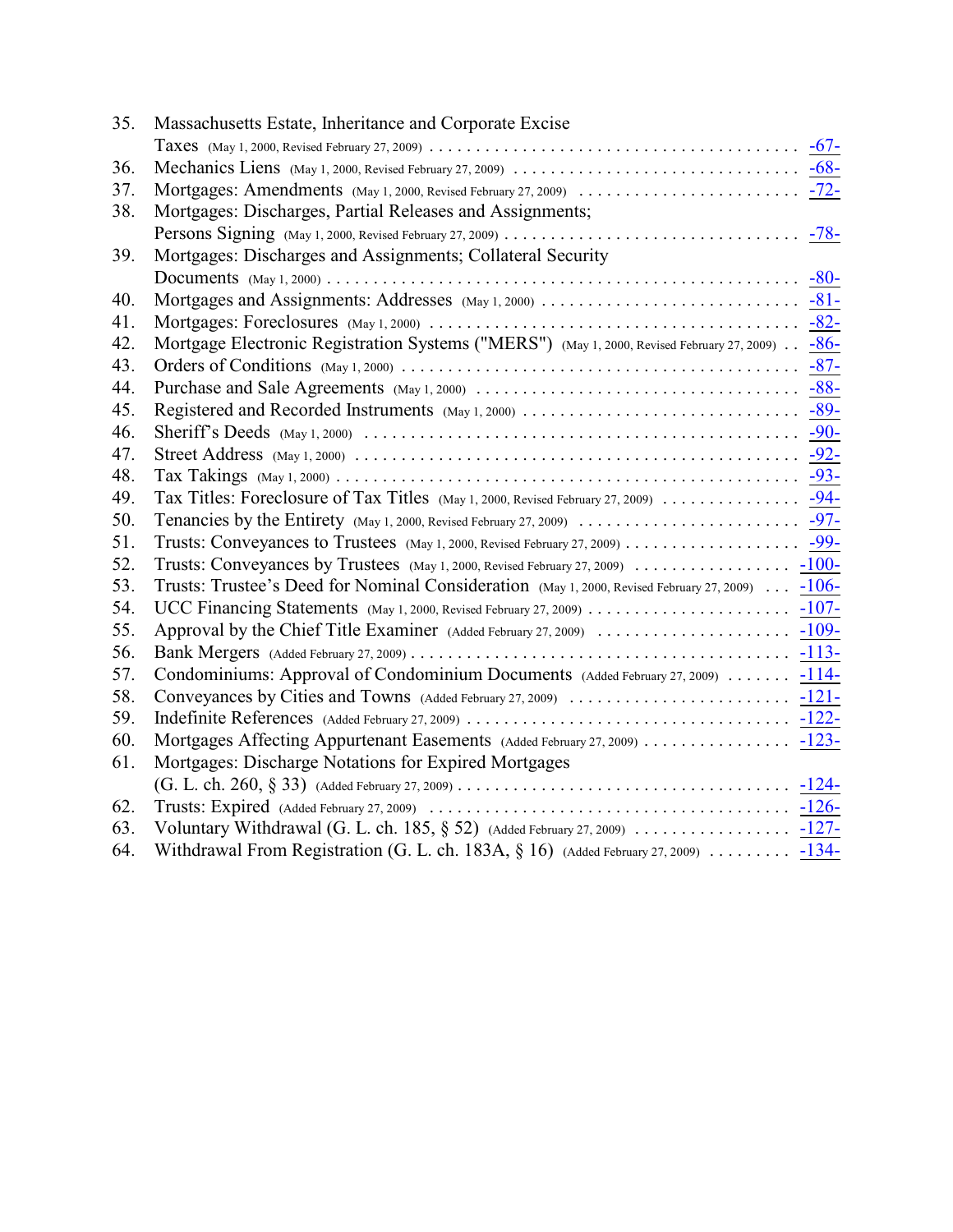# **INDEX**

Guideline # Subject Subject \$ Subject \$ 3.4 and \$ 3.6 and \$ 3.6 and \$ 3.6 and \$ 3.6 and \$ 3.6 and \$ 3.6 and \$ 3.6 and \$ 3.6 and \$ 3.6 and \$ 3.6 and \$ 3.6 and \$ 3.6 and \$ 3.6 and \$ 3.6 and \$ 3.6 and \$ 3.6 and \$ 3.6 and \$ 3.

| 2.  |                                                                                                                                               |
|-----|-----------------------------------------------------------------------------------------------------------------------------------------------|
| 1.  |                                                                                                                                               |
| 3.  |                                                                                                                                               |
| 4.  |                                                                                                                                               |
| 5.  |                                                                                                                                               |
| 55. |                                                                                                                                               |
| 6.  | Attachments (May 1, 2000, Revised February 27, 2009) $\ldots \ldots \ldots \ldots \ldots \ldots \ldots \ldots \ldots \ldots \frac{-15-15}{2}$ |
| 7.  |                                                                                                                                               |
| 56. |                                                                                                                                               |
| 11. |                                                                                                                                               |
| 8.  | Condominiums: Acts by the Organization of Unit Owners $(May 1, 2000)$ $-24$ -                                                                 |
| 12. |                                                                                                                                               |
| 57. | Condominiums: Approval of Condominium Documents (Added February 27, 2009)  -114-                                                              |
| 10. | Condominiums: Foreclosure of Lien for Common                                                                                                  |
|     |                                                                                                                                               |
| 9.  |                                                                                                                                               |
| 13. |                                                                                                                                               |
| 58. |                                                                                                                                               |
| 14. | Death: The Effect of Death upon Registered Land                                                                                               |
|     |                                                                                                                                               |
| 15. | Deeds: Execution and Acknowledgment of Deed under Power                                                                                       |
|     |                                                                                                                                               |
| 16. |                                                                                                                                               |
| 17. |                                                                                                                                               |
| 18. | Descriptions in Deeds and Certificates of Title; Exception Deeds;                                                                             |
|     | Conveyances of Portions of Land (May 1, 2000, Revised February 27, 2009) 42-                                                                  |
| 19. | Easements, Restrictions, Covenants and Other Rights                                                                                           |
|     |                                                                                                                                               |
| 20. |                                                                                                                                               |
| 21. |                                                                                                                                               |
| 22. |                                                                                                                                               |
| 23. | Federal Deposit Insurance Corporation (May 1, 2000, Deleted February 27, 2009) 51-                                                            |
| 24. |                                                                                                                                               |
| 25. |                                                                                                                                               |
| 59. |                                                                                                                                               |
| 26. |                                                                                                                                               |
| 27. |                                                                                                                                               |
| 28. |                                                                                                                                               |
| 30. |                                                                                                                                               |
| 33. |                                                                                                                                               |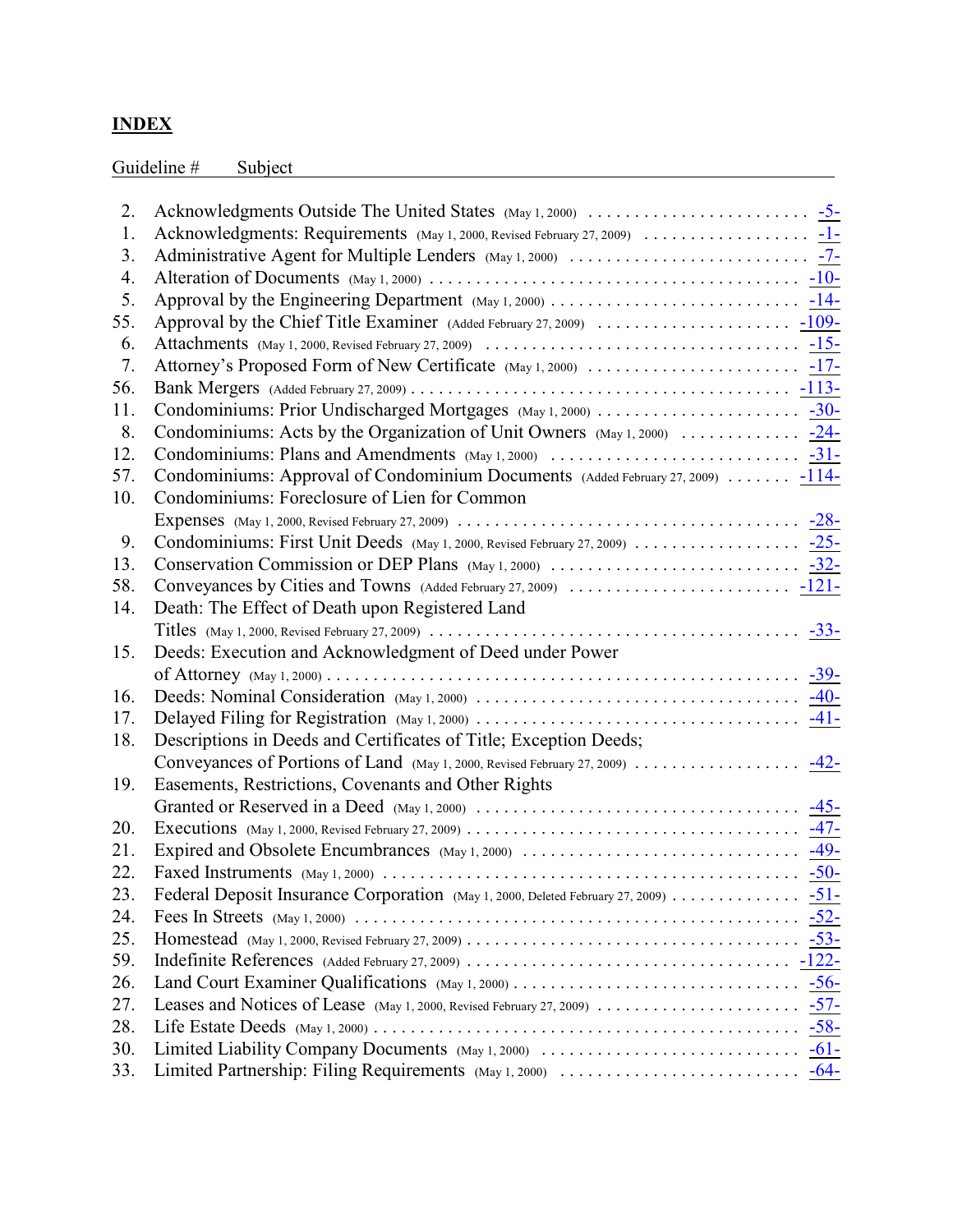| 29. | Limited Liability Companies and Partnerships: Formation,                                          |
|-----|---------------------------------------------------------------------------------------------------|
|     |                                                                                                   |
| 31. |                                                                                                   |
| 32. |                                                                                                   |
| 34. |                                                                                                   |
| 35. | Massachusetts Estate, Inheritance and Corporate Excise                                            |
|     |                                                                                                   |
| 36. |                                                                                                   |
| 42. | Mortgage Electronic Registration Systems ("MERS") (May 1, 2000, Revised February 27, 2009) . -86- |
| 60. |                                                                                                   |
| 41. |                                                                                                   |
| 40. |                                                                                                   |
| 39. | Mortgages: Discharges and Assignments; Collateral Security Documents (May 1, 2000) . -80-         |
| 37. |                                                                                                   |
| 38. | Mortgages: Discharges, Partial Releases and Assignments;                                          |
|     |                                                                                                   |
| 61. | Mortgages: Discharge Notations for Expired Mortgages                                              |
|     |                                                                                                   |
| 43. |                                                                                                   |
| 44. |                                                                                                   |
| 45. |                                                                                                   |
| 46. |                                                                                                   |
| 47. |                                                                                                   |
| 48. |                                                                                                   |
| 49. | Tax Titles: Foreclosure of Tax Titles (May 1, 2000, Revised February 27, 2009) 94-                |
| 50. |                                                                                                   |
| 52. |                                                                                                   |
| 51. |                                                                                                   |
| 53. | Trusts: Trustee's Deed for Nominal Consideration (May 1, 2000, Revised February 27, 2009)  -106-  |
| 62. |                                                                                                   |
| 54. |                                                                                                   |
| 63. |                                                                                                   |
| 64. | Withdrawal From Registration (G. L. ch. 183A, § 16) (Added February 27, 2009)  -134-              |
|     |                                                                                                   |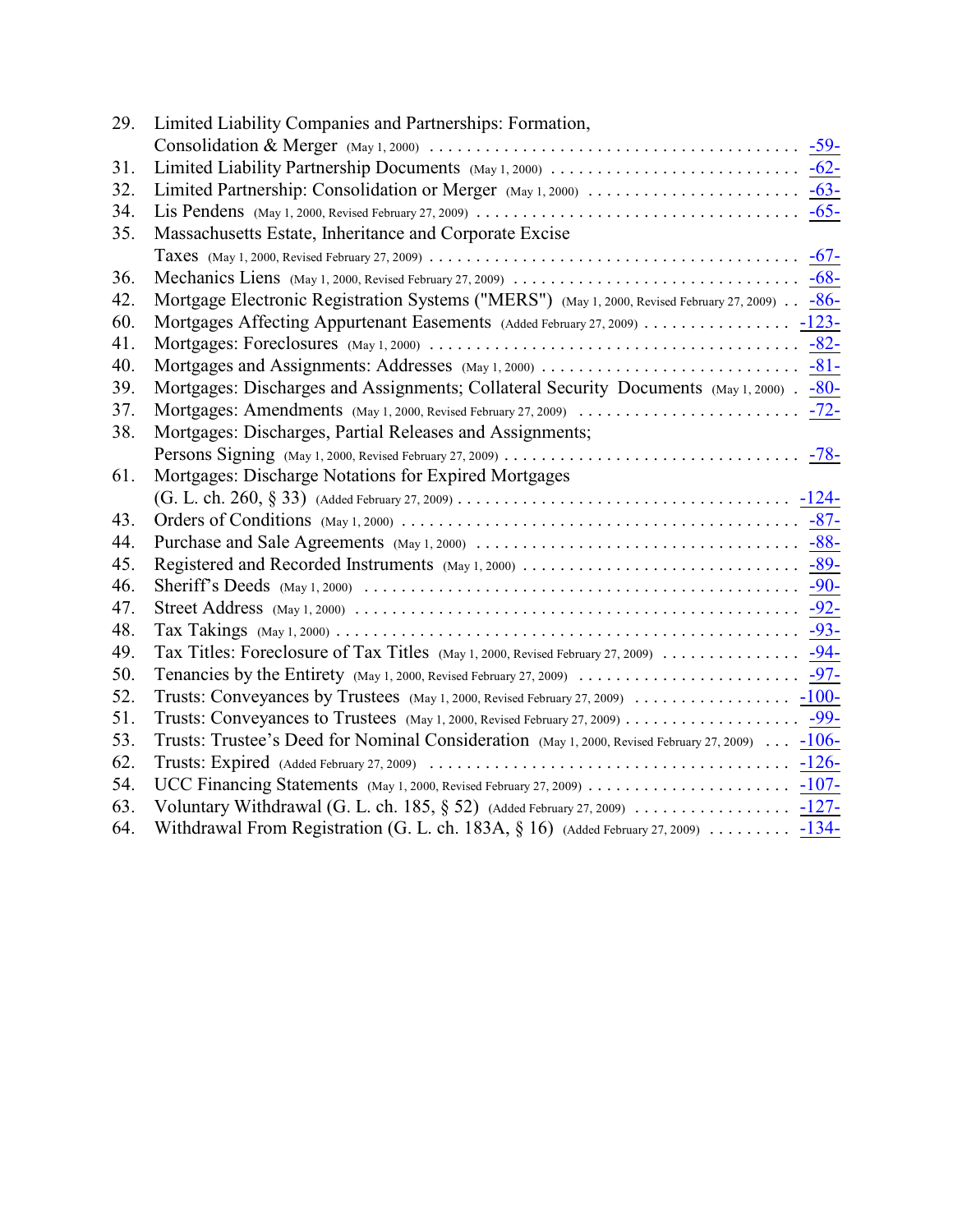#### <span id="page-6-0"></span>**1. Acknowledgments: Requirements**

(May 1, 2000, Revised February 29, 2009)

An acknowledgment should be dated; however, the date of the acknowledgment may be either before or after the date of execution appearing on the instrument (regardless of length of time).

The name of the notary or other official before whom the acknowledgment has been made should be legible. It is suggested that the name of the notary or other official taking the acknowledgment be typed or printed below the signature line for such notary or other official.

The date that a notary public's commission expires should be indicated beneath the name of the notary public.

The following documents must be acknowledged in order to be recorded:

1.) Deeds (excepting conveyances from the United States) - see G.L. Chapter 183 § 29. Included in this category, based on the broad definition of deed, are easement deeds, mortgage deeds, deeds of trust, release deeds found in boundary line agreements, leases, notices of leases, options to purchase, options to lease, assignments of mortgages, collateral assignments of mortgages and collateral assignments of leases.

- 2.) Purchase and Sale Agreements; see G.L. Chapter 54 § 17A.
- 3.) Discharges and Partial Releases pursuant to G.L. Chapter 183 § 54, 54B and 54C.
- 4.) Powers of Attorney; see G.L. Chapter 183 § 32.
- 5.) Homesteads and releases of same; see G.L. Chapter 188.
- 6.) Receipts of federal revenue collectors for succession taxes; see G.L. Chapter 36 § 16.
- 7.) Subdivision Covenant Releases and Clerk's Certificates; see G.L. Chapter 41 § 81u.
- 8.) Tax redemptions; see G.L. Chapter 60 § 62.
- 9.) Incorporation certificates re Roman Catholic Church; see G.L. Chapter 68 § 44.

10.) Liens for failure to reimburse the Commonwealth of Massachusetts for removal of wharfs or piers; see G.L. Chapter 91 § 49B.

11.) Veteran's agent liens and discharges or satisfactions thereof; see G.L. Chapter 115 § 5A.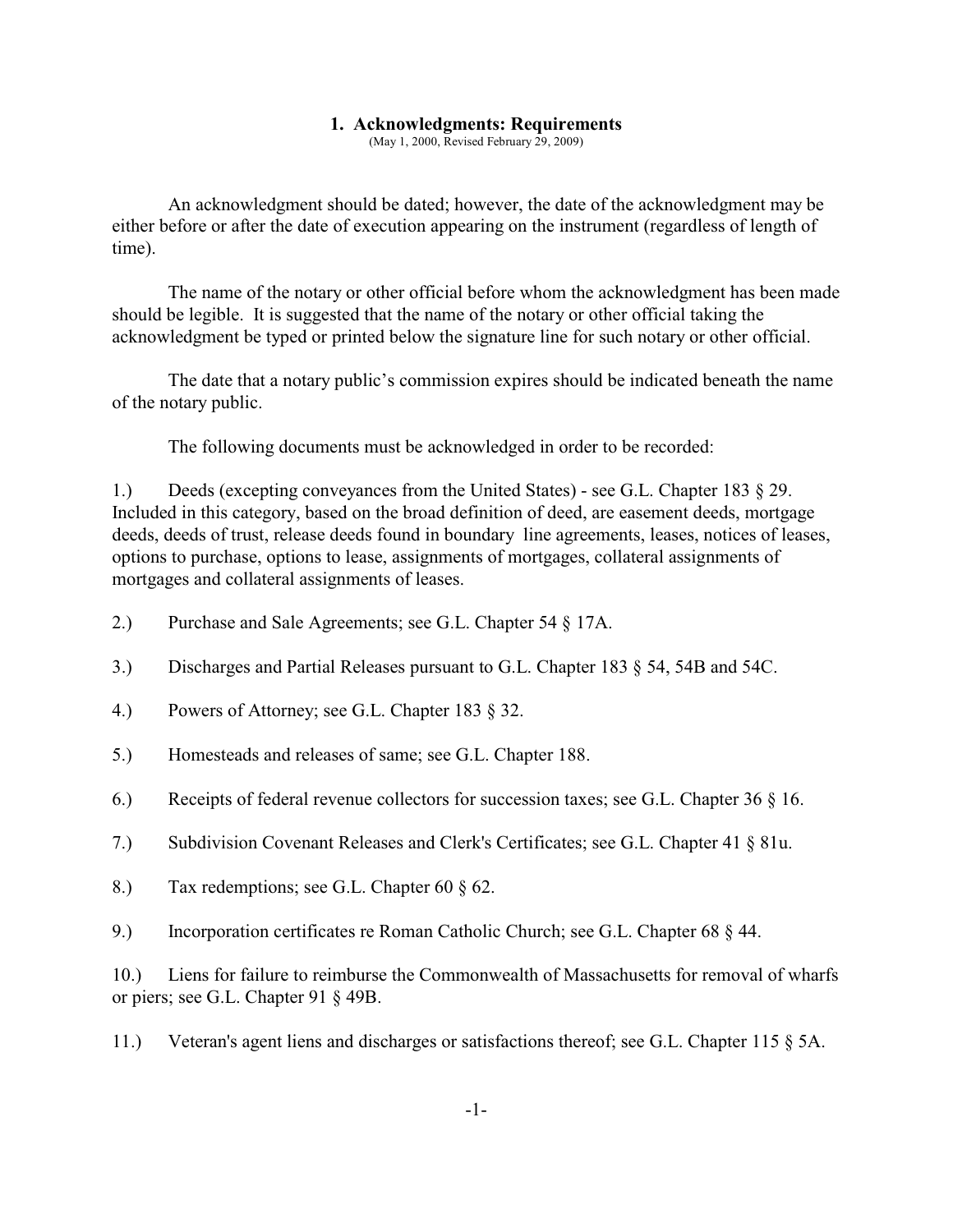12.) Dissolutions of attachments by plaintiff, or his executor, administrator or attorney of record; see G.L. Chapter 223 § 132.

13.) Notices or other instruments required or required or permitted to be recorded by G.L. Chapter 254; see G.L. Chapter 254 § 30.

- 14.) Release of Notice of Contract.
- 15.) Planning Board Release.
- 16.) Declaration of Trust.
- 17.) Resignation of Trustee.
- 18.) Release of Damages (General Releases).

Instruments not on this list do not require acknowledgments in order to be registered.

The forms of certificates of acknowledgment and jurat, as well as the forms of official seals and stamps, set forth in Executive Order Revised No. 455 (03-13) 2004, extracts of which are attached, are acceptable for registration by the court's registration districts.

Registration districts of the Land Court should not refuse to register documents either (a) because they bear official notarial seals and stamps which are not in the form, or do not contain the content, required by said Executive Order, or (b) because they do not contain the form of certificate of acknowledgment or jurat set forth in said Executive Order, provided, however, that those documents would have been acceptable for registration before the promulgation of Executive Order No. 455.

In case of any doubt as to the form of certificate of acknowledgment or jurat being used, district personnel should contact the Chief Title Examiner in Boston or his or her designee.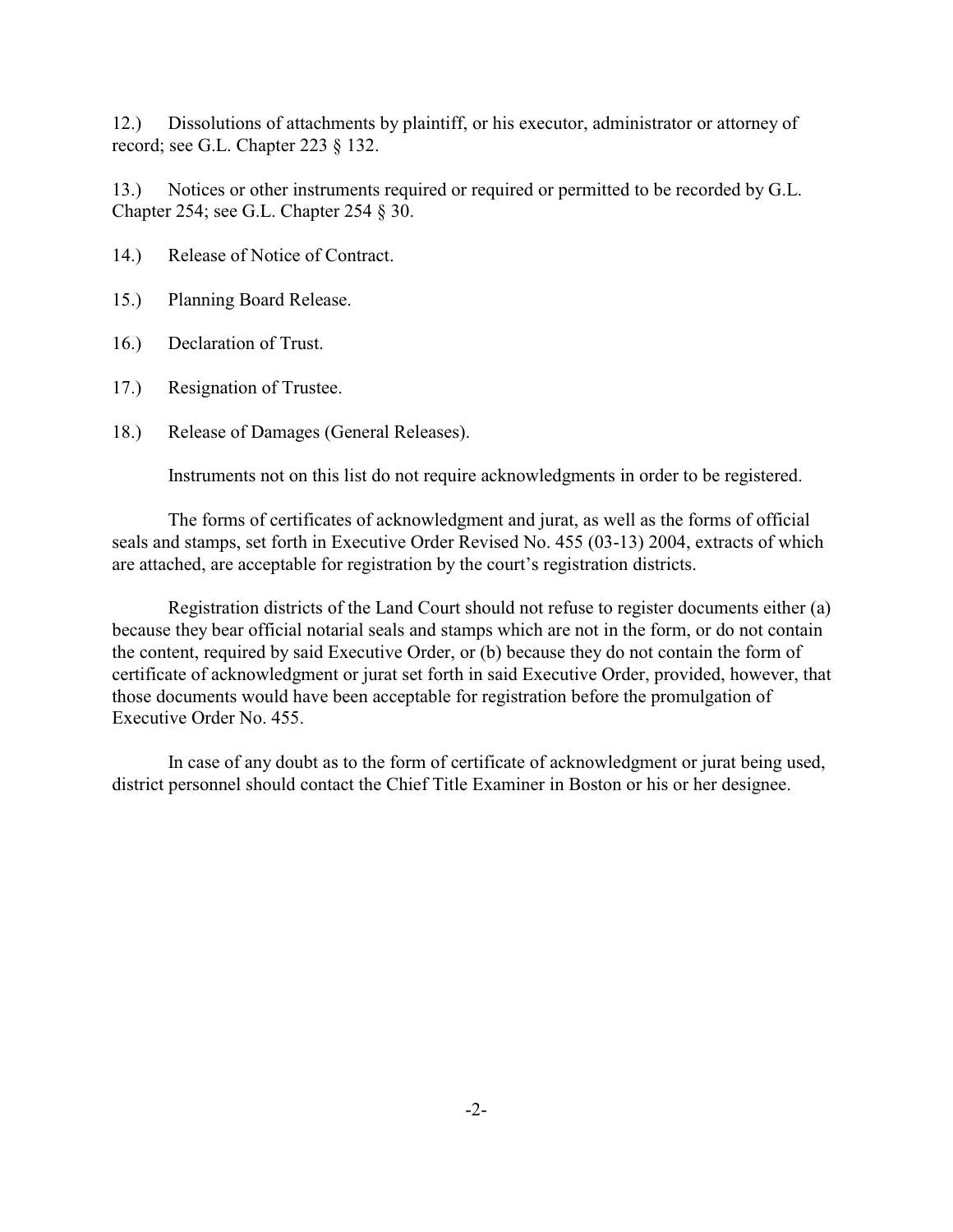### **EXTRACTS FROM EXECUTIVE ORDER REVISED No. 455 (03-13) "Standards of Conduct for Notaries Public"**

#### **Section 5(c).**

"A notary shall keep an official notarial seal or stamp that is the exclusive property of the notary, which may not be used by any other person.

(1) A notary public shall obtain a new seal or stamp if the notary public renews his or her commission, receives a new commission, or changes his or her name.

(2) The notarial seal or stamp shall include: the notary public's name exactly as indicated on the commission; the words "notary public," "Commonwealth of Massachusetts" or "Massachusetts", and "my commission expires on [commission expiration date]" or "commission expires on [commission expiration date]" or "commission expires [commission expiration date]"; and a facsimile of the great seal of the Commonwealth of Massachusetts.

(3) Each new notarial seal that uses ink shall, after the date of this Executive Order, use black ink.

(4) A notary public may satisfy the requirements of this section by using a stamp and a seal that together include all of the information required by this section."

#### **Section 5(d).**

"A notary shall take the **acknowledgment** of the signature or mark of persons acknowledging for themselves or in any representative capacity by using substantially the following form:

|                     |                                  | On this date of 20, before me, the undersigned notary public,                                                                                                    |            |
|---------------------|----------------------------------|------------------------------------------------------------------------------------------------------------------------------------------------------------------|------------|
| personally appeared |                                  | (name of document signer), provided to me                                                                                                                        |            |
|                     |                                  | through satisfactory evidence of identification, which were                                                                                                      | $\cdot$ to |
|                     |                                  | be the person whose name is signed on the preceding or attached document, and<br>acknowledged to me that (he)(she) signed it voluntarily for its stated purpose. |            |
|                     | (as partner for , a partnership) |                                                                                                                                                                  |            |
| (as                 | for                              | , a corporation)                                                                                                                                                 |            |

(as attorney in fact for \_\_\_\_\_\_\_\_\_\_\_\_\_\_\_\_\_\_\_\_\_, the principal)

 $(\text{as} \quad \text{for} \quad (\text{a}) \text{ (the)}$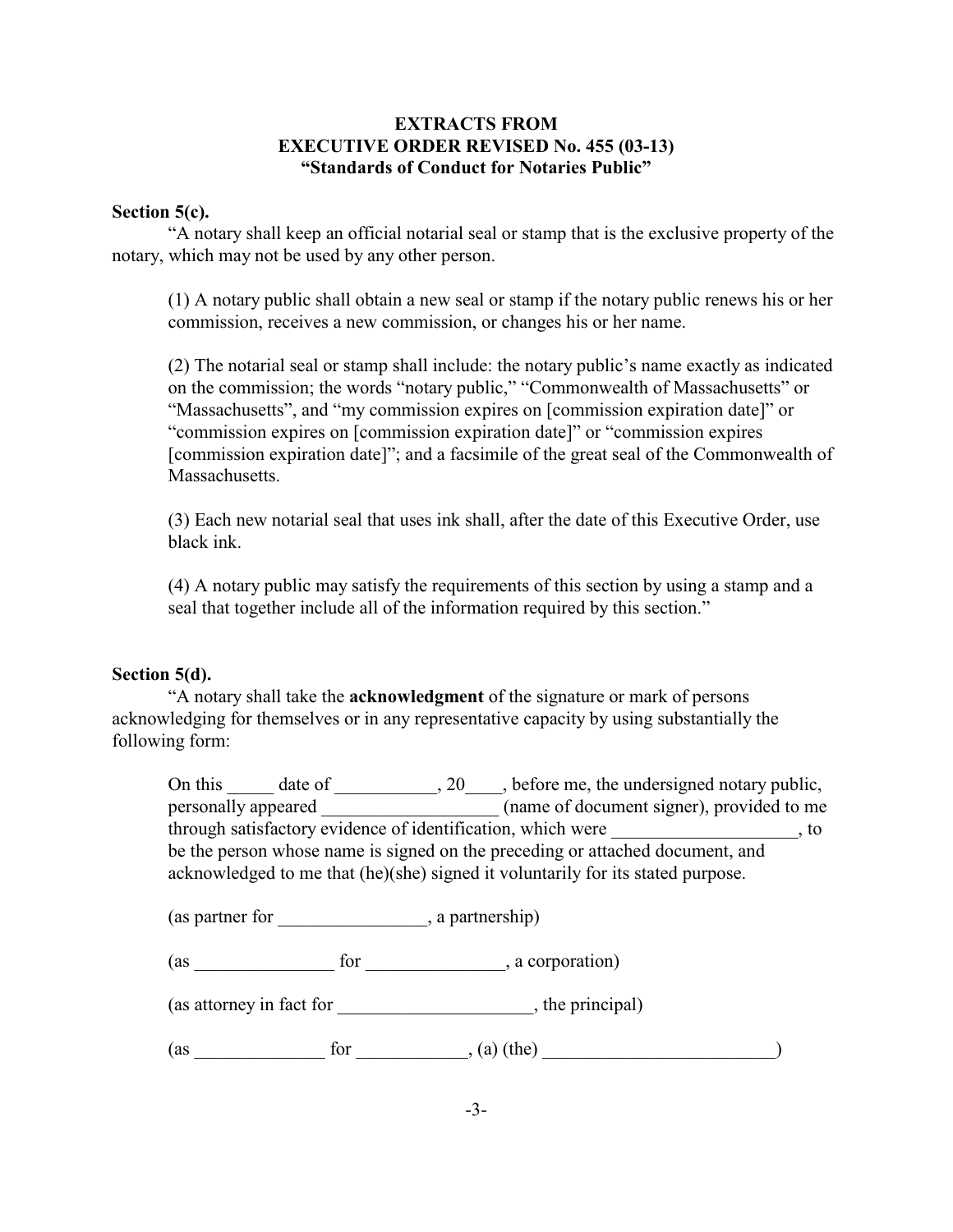(official signature and seal of notary)"

### **Section 5(e)**.

"A notary shall use a **jurat** certificate in substantially the following form in notarizing a signature or mark on an affidavit or other sworn or affirmed written declaration:

On this \_\_\_\_\_ date of \_\_\_\_\_\_\_\_\_, 20\_\_\_\_, before me, the undersigned notary public, personally appeared (name of document signer), proved to me  $\rule{1em}{0.15mm}$  (name of document signer), proved to me through satisfactory evidence of identification, which were  $\qquad \qquad$ , to be the person whose name is signed on the preceding or attached document, and who swore or affirmed to me that the contents of the document are truthful and accurate to the best of (his)(her) knowledge and belief.

(official signature and seal of notary)"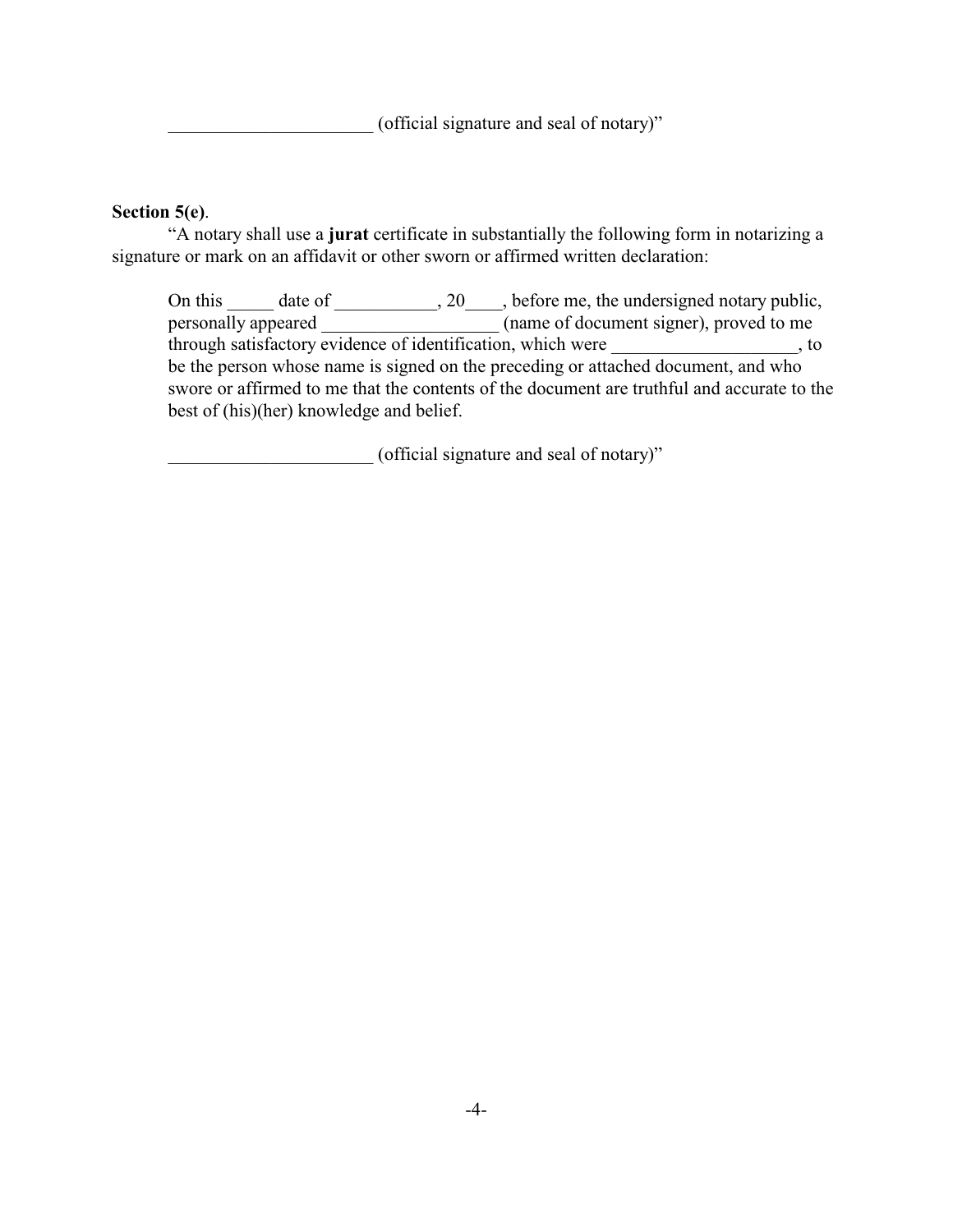#### <span id="page-10-0"></span>**2. Acknowledgments Outside The United States**

(May 1, 2000)

When a deed or other written instrument is acknowledged outside of the United States, it may be made

a) Before a notary public or justice of the peace provided that the identity and office of the notary public or justice of the peace are authenticated by a certificate described in G.L. c. 183, § 33, sometimes called an "apostille", issued by the competent authority of the country from which the document emanates. A model of an apostille is attached. The apostille need not be in English.

or

b) Before a commissioner appointed by the governor of the Commonwealth of Massachusetts pursuant to G.L. c. 222.

or

c) Before an ambassador, minister, consul, vice consul, charge d'affaires or consular officer or agent of the United Stated accredited to the country where the acknowledgment is made, provided that it is certified by him/her under his/her seal of office.

G.L.. c. 183, § 30 (b) and (c) and § 33.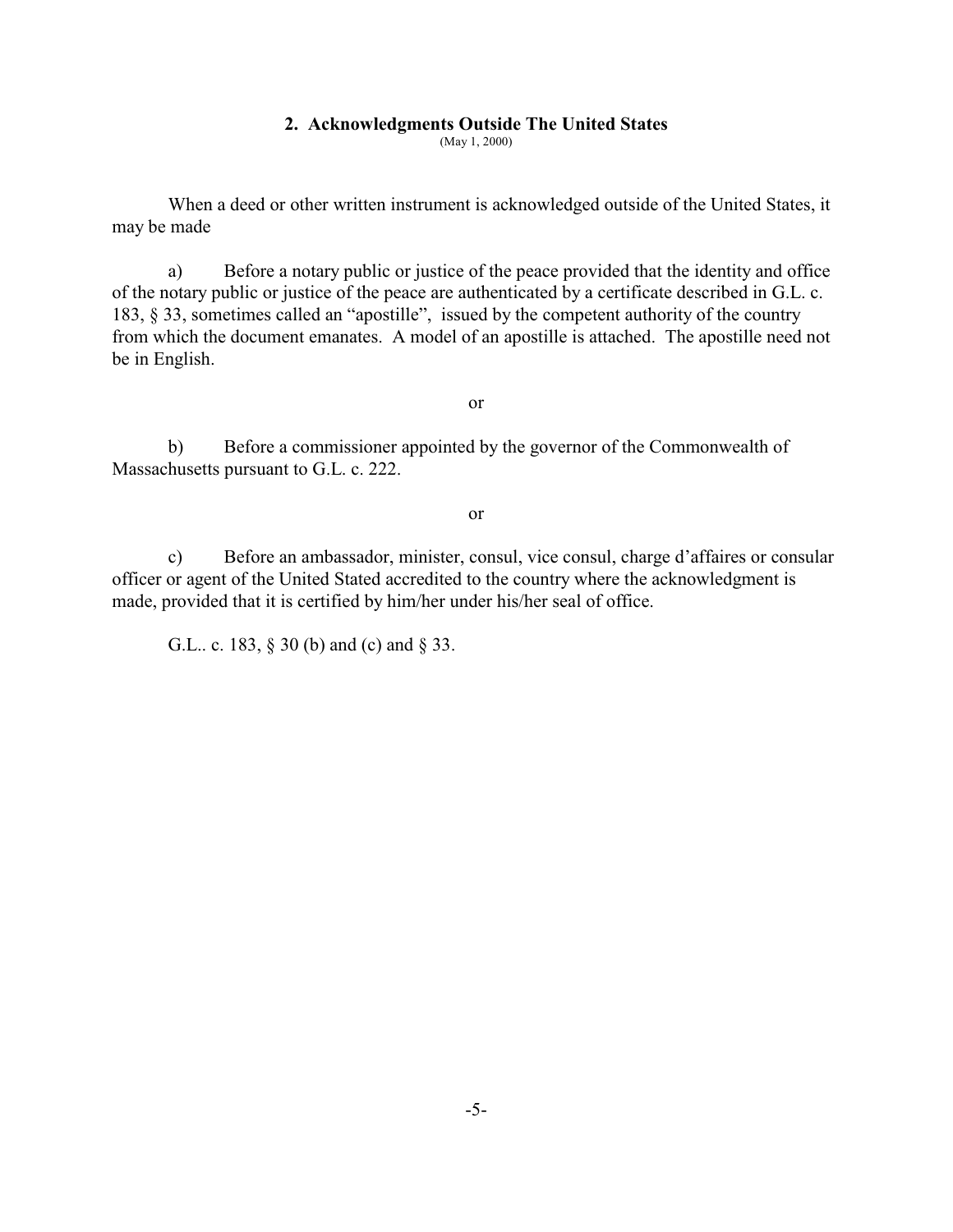# Model of certificate

|                | <b>APOSTILLE</b> |
|----------------|------------------|
|                |                  |
|                | Certified        |
|                |                  |
| 9. Seal/stamp: | 10. Signature:   |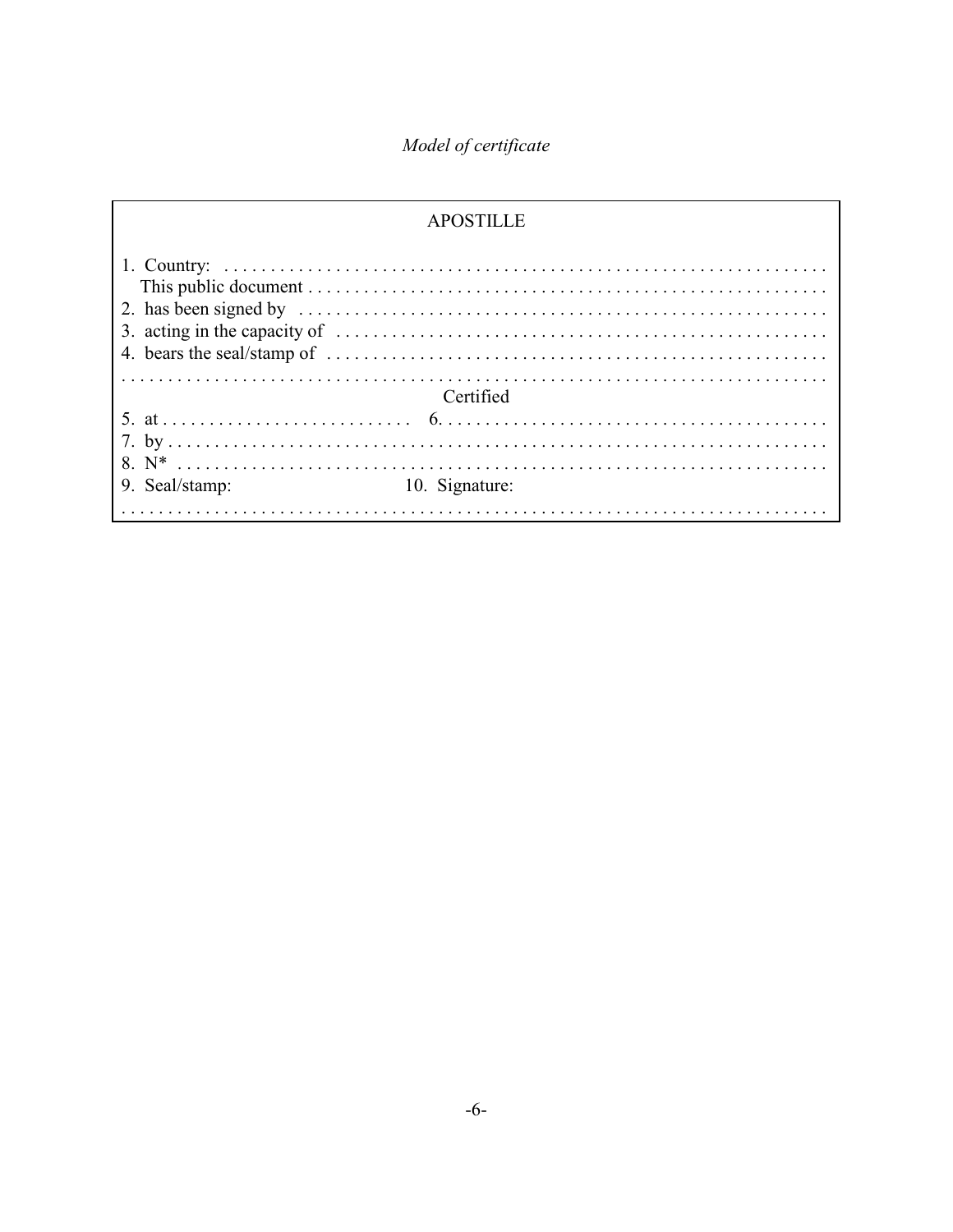#### <span id="page-12-0"></span>**3. Administrative Agent for Multiple Lenders**

(May 1, 2000)

This Guideline relates to mortgages in which the mortgagee is stated to be an agent for several lenders whose identity is not disclosed in the mortgage. Typically the loan is being made to the borrower pursuant to a Credit Agreement which is not of record.

These mortgages can be dealt with in a fashion similar to the requirements for nominee trusts, that is, the names of the lenders need not be disclosed so long as there are the requisite indicia of authority for the agent to act with respect to the mortgage, just as the beneficiaries of a nominee trust need not be identified.

The mortgage must be presented with a certificate from the bank or other entity acting as agent; alternatively, the statements required for a certificate may be made part of or appended to the mortgage, if the agent also executes the mortgage.

The certificate must refer to the Credit Agreement or other comparable governing document, set forth the authority of the agent as to the execution of documents including amendments, and any time limits on the authority of the agent. A form of certificate is attached.

These mortgages, when presented with a certification in a form substantially similar to the attached certificate, will not require prior Land Court approval before being accepted for registration.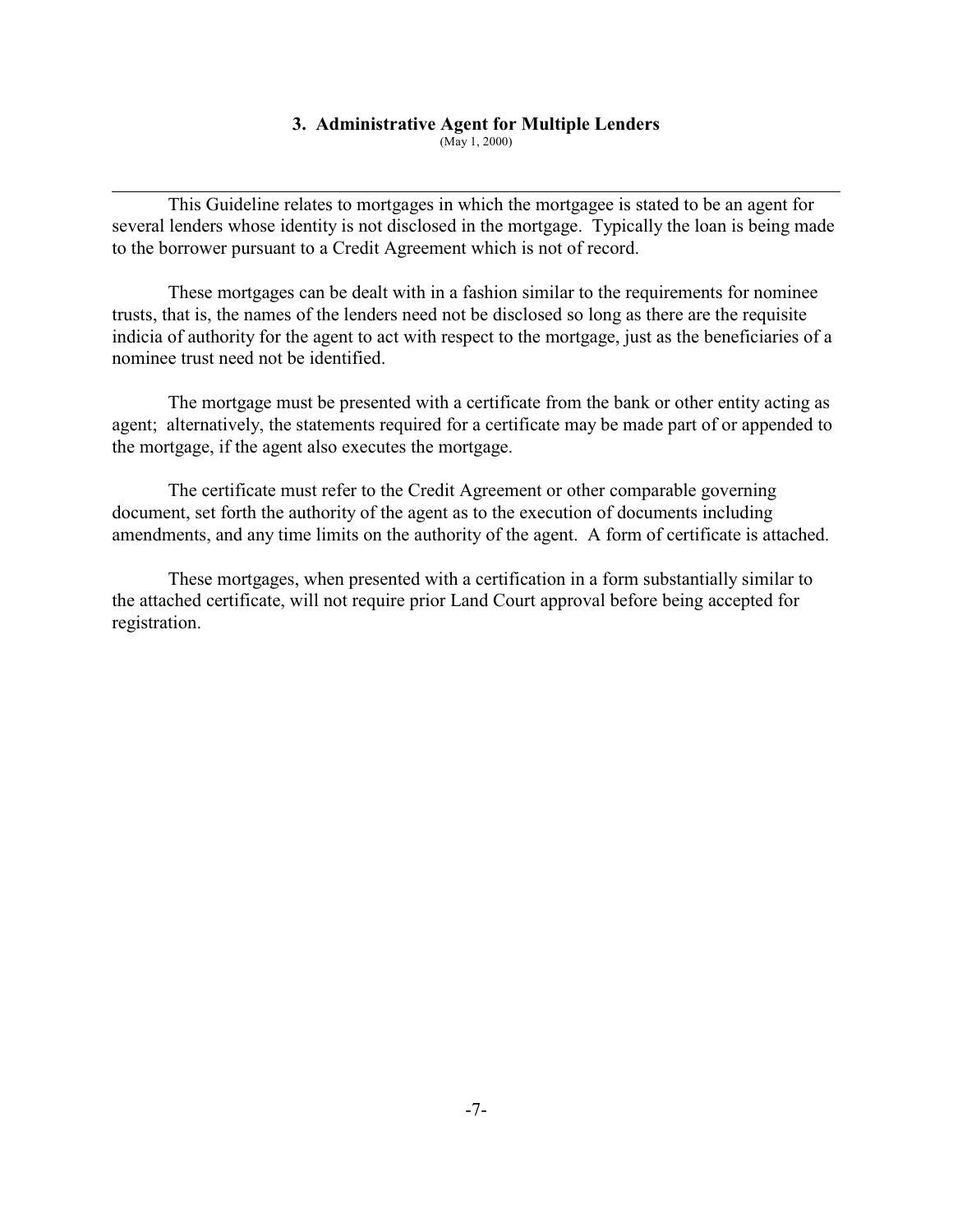# CERTIFICATE OF AGENT

The undersigned, Bank as administrative agent for itself and other lenders under the terms and provisions of a certain \_\_\_\_\_\_\_\_\_\_\_\_\_\_ Agreement (the Credit Agreement) dated as of \_\_\_\_\_\_\_\_\_\_\_\_\_\_\_\_\_\_\_\_\_\_\_\_, hereby certifies as follows:

1. The Credit Agreement referenced in the mortgage is in full force and effect and has not been amended, modified, terminated or revoked.

2. The undersigned has been duly appointed Agent and is duly serving on the date hereof as the sole Agent under the Credit Agreement, and has not resigned or been removed.

3. Pursuant to the provisions of the Credit Agreement, the Agent has the following powers:

- a. Hold the mortgage and any other collateral security instruments upon such terms and conditions as the Agent deems acceptable.
- b. Execute, acknowledge and deliver any and all documents which are necessary or appropriate in connection with the granting, amendment or modification of the mortgage.
- c. Execute, acknowledge and deliver any partial releases, discharges, assignments, etc., which may be necessary or appropriate with respect to the mortgage.

4. The representations of the Agent contained in this certificate are true as of the date hereof.

5. Any person dealing with the mortgage may rely fully and without further inquiry on a certificate signed by the Agent as to the authority of the Agent to act as Agent for other lenders under the Credit Agreement. This certificate shall further be conclusive evidence of every person relying thereon that at the time of the execution and delivery of the mortgage, the Credit Agreement was in full force and effect.

6. The terms and provisions of the mortgage may be amended by instrument duly executed by the mortgagor and the Agent, which amendment will become effective on the recording or filing of same.

In witness whereof, the undersigned has hereunto signed his name, as such Agent, this day of  $\_\_\_\_\_\_\$  .

Bank, as Agent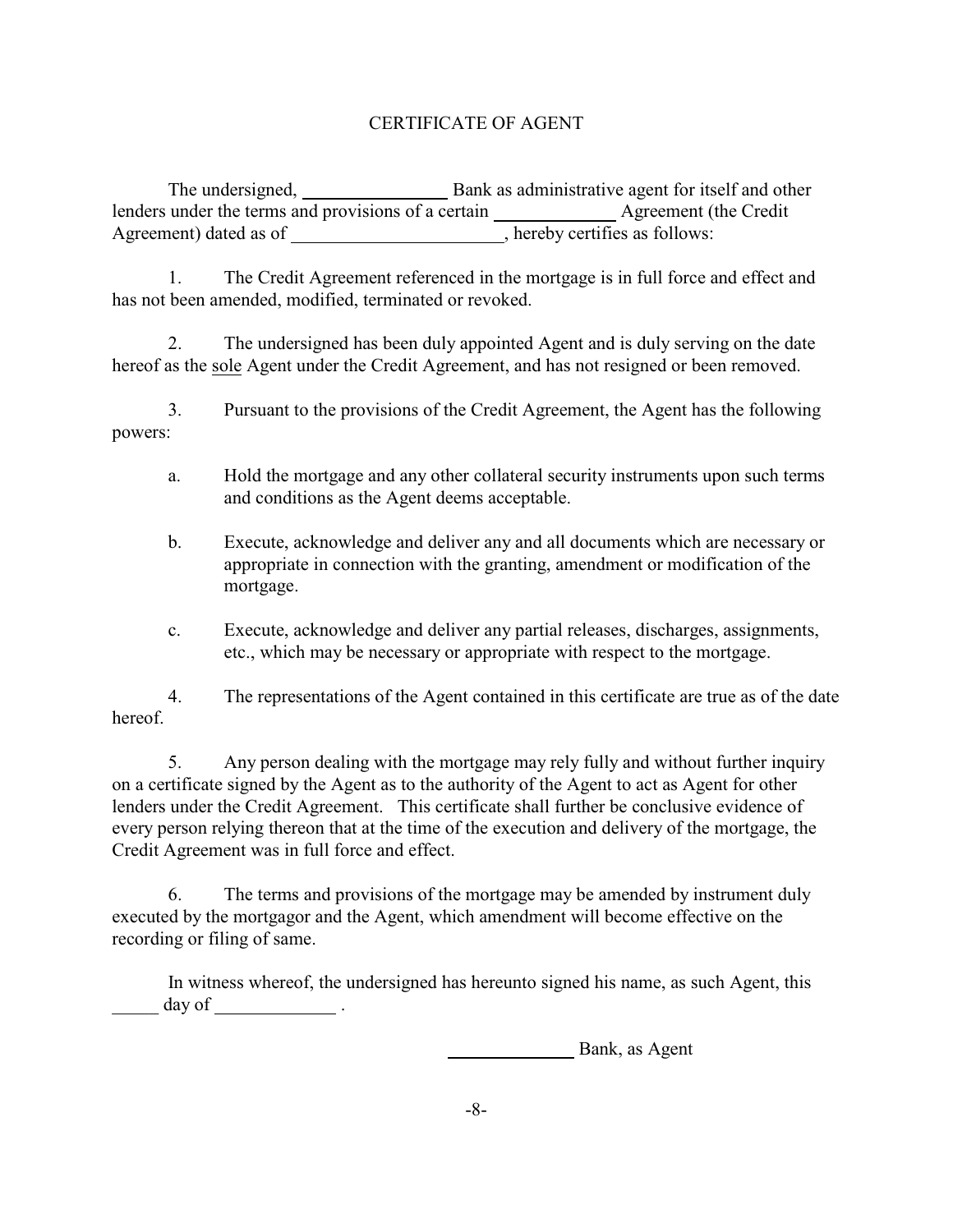| By:    |  |
|--------|--|
| Name:  |  |
| Title: |  |

#### COMMONWEALTH OF MASSACHUSETTS

Suffolk, ss. [date]

Then personally appeared the above-named \_\_\_\_\_\_\_\_\_\_\_\_\_\_\_\_\_\_\_\_\_, and acknowledged that is the order of the above-named Bank, as Agent, and that \_\_\_\_\_\_\_\_\_\_\_\_\_\_\_\_\_\_\_ executed the Certificate on behalf of said bank.

, Notary Public

My commission expires: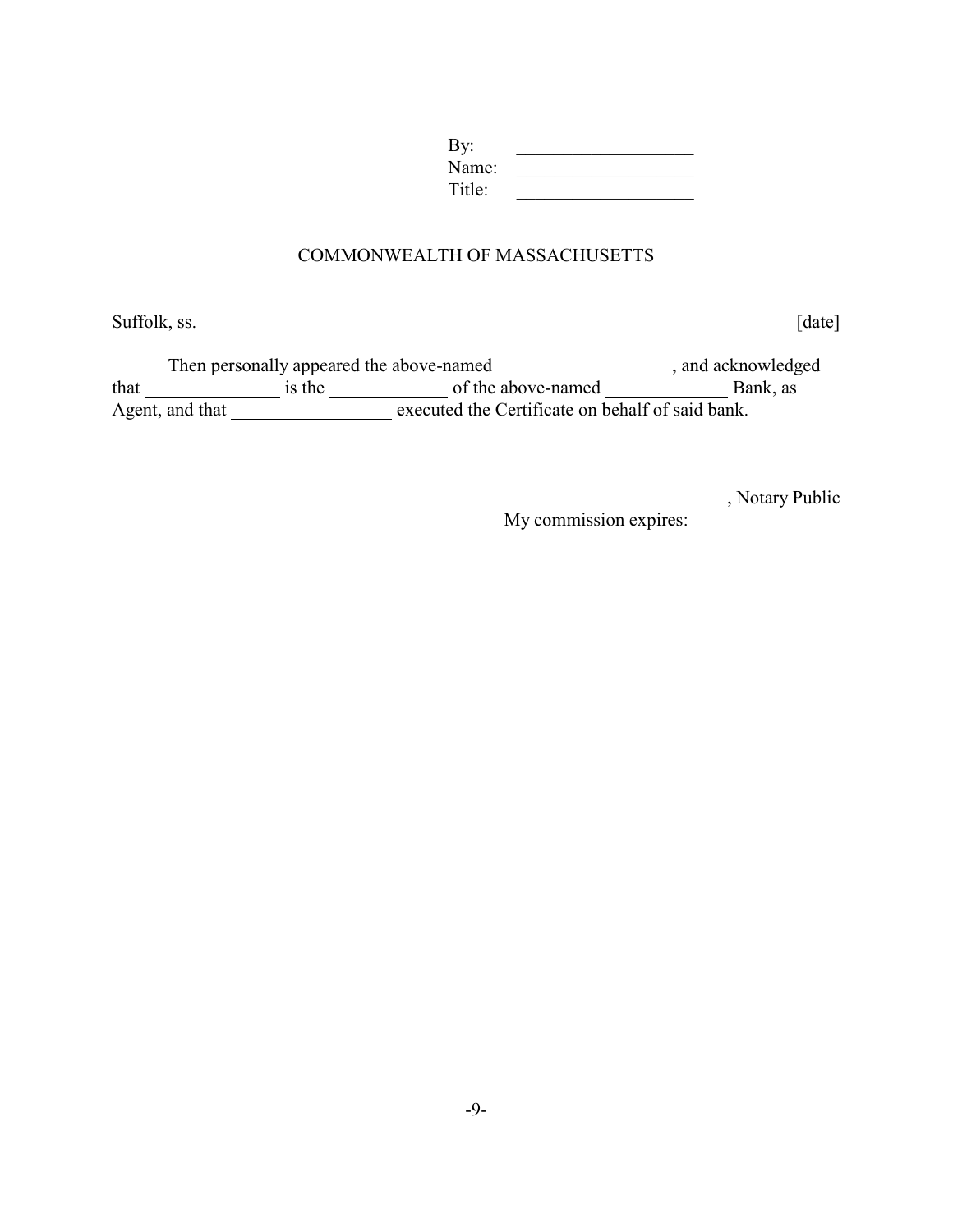#### <span id="page-15-0"></span>**4. Alteration of Documents**

(May 1, 2000)

#### A. Certain changes are not "alterations" and are acceptable.

An alteration is a change which on its face appears likely to have been made after the instrument was executed, such as a handwritten change or a whiteout. However, if the document shows that the change was made intentionally by the parties to the instrument, or with their approval, it should not legally be considered as an alteration. Thus changes to an instrument which have the handwritten initials of the parties alongside the change are not considered alterations for the purpose of this guideline and may be accepted for filing without other documentation.

#### B. Three categories of alterations.

Alterations of instruments can be separated into three categories:

#### Category 1.

 The first category consists of changes and insertions of information which are either obviously required or are of a ministerial or clarifying nature. Examples of this category include, but are not limited to, the following:

(1) the insertion of the address of the property in the margin of a deed or on a discharge of a mortgage;

(2) the insertion or correction of an erroneous reference to either the date or the record reference (but not both) to a mortgage in the case of an assignment, partial release, or discharge of such mortgage;

(3) the insertion of the grantor's Certificate of Title number in a deed;

(4) the insertion of the Certificate of Title number indicating where a Land Court plan is filed when the plan is already referenced by a Land Court plan number;

- (5) the deletion or addition of a middle or first initial of an individual;
- (6) the addition of another name of a party as a result of change of marital status;

(7) the correction of a minor variation from the correct name of a corporation, limited partnership, limited liability company or other entity, such as the omission or addition of "The" or the interchange of "Corporation" for "Corp";

(8) changing "for no monetary consideration paid" to "for consideration paid of one dollar" or "love and affection" (or words of similar import) in a deed;

(9) the correction of obvious misspellings or the addition of prefixes or suffixes;

(10) the insertion of "formerly known as" or "f/k/a" or "also known as" or "a/k/a" or "successor to" followed by a name of a person or entity, when the change is plainly made for the purpose of clarification;

(11) changes in the form of tenancy in the grantee clause of a deed, provided the alteration does not negate the decision regarding survivorship rights reflected by the unaltered deed. This Category 1 includes insertion of a form of tenancy where none is specified, and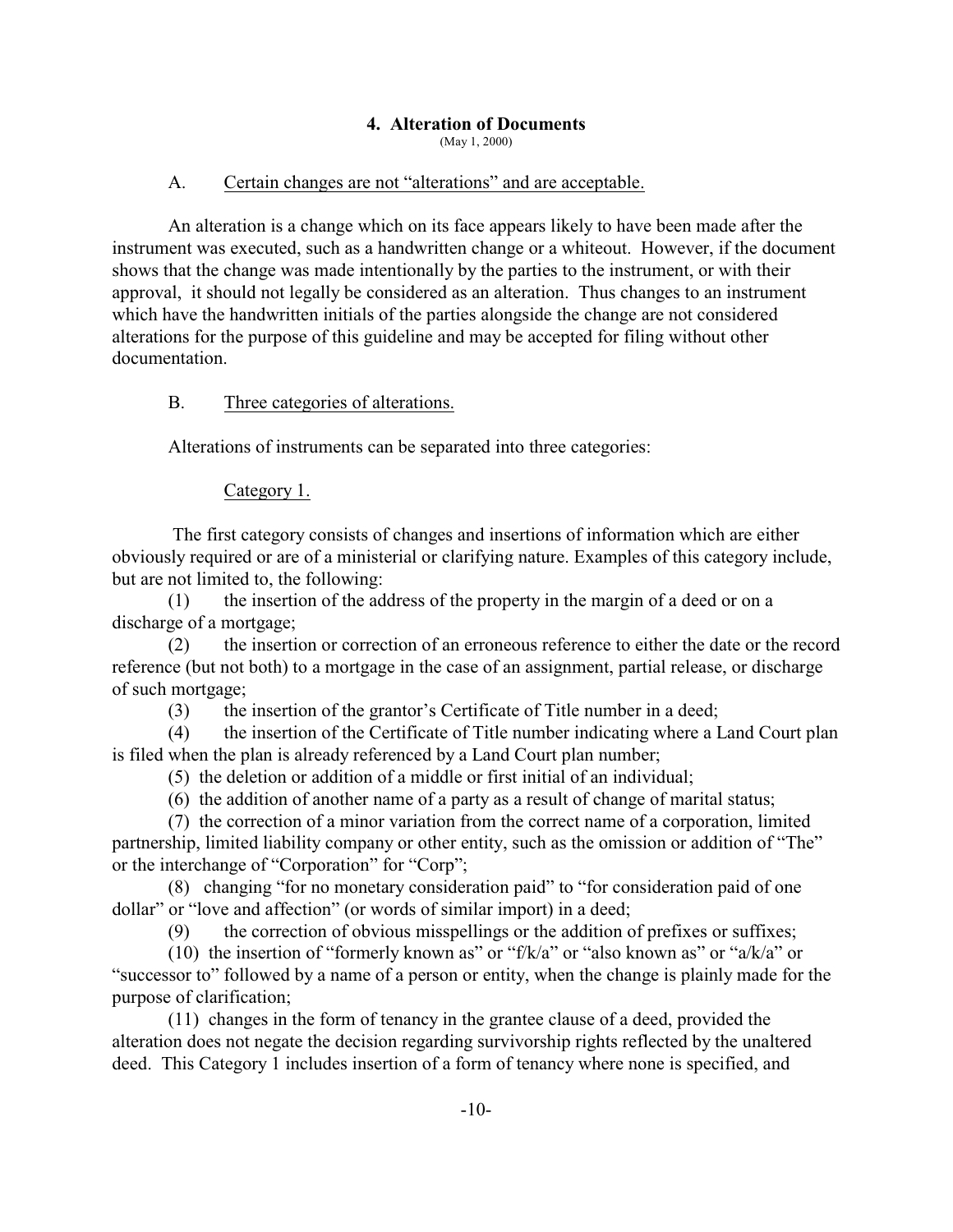changing a joint tenancy to tenancy by the entireties, or vice versa, which may be accepted without further inquiry. If the deed indicates a change from a joint tenancy or tenancy by the entireties to a tenancy in common, or vice versa, all grantees must initial the change; if they do not, but instead supply the affidavit called for under Category 2 (signed by all grantees) the change will be treated as a Category 2 alteration; otherwise the change will be treated as a Category 3 alteration;

(12) the insertion of the official, corporate or similar office or title of a signatory; or

(13) the addition of Book and Page or instrument numbers of recorded or filed instruments otherwise accurately described in the instrument presented for filing.

Alterations of an instrument in this first category may be accepted, without further documentation and without Court approval, unless in the judgment of the registry personnel there is something unusual about the alteration which requires further inquiry in which case the requirements for the second category may be considered. Alterations of a grantee's name, except as described above, do not belong in this category.

#### Category 2.

The second category consists of alterations which do not belong in the first category or the third category but which do not separately or in the aggregate change the substance of the instrument. Handwritten changes may be considered in this category in the discretion of registry personnel. A change in the grantee clause of deed which changes the form of tenancy from one with a right of survivorship to one without survivorship, or vice versa, falls into this Category 2, requiring an affidavit of all of the grantees, unless all grantees have initialed the change; otherwise the change will be treated as a Category 3 alteration. Other types of alterations in this second category may only be accepted for filing when accompanied by the affidavit of an attorney, or of a grantor in the instrument, stating in substance that the alteration(s) were made to conform to the intention of the parties to the instrument. Suggested forms of affidavit are attached to this guideline. Changes to the names of the grantees in a deed (except as described above as belonging in the first category) belong in the third category.

#### Category 3.

The third category consists of changes in the name(s) of the grantee(s) in a deed (except as permitted under Category 1) or other alterations which change the substance of the instrument, such as the addition or deletion of parcels of land. Changes to documents issued by a court, such as an order authorizing the filing of an attachment or a lis pendens, are in this category, unless clearly ministerial. Changes in this third category shall not be accepted for filing without an order of the Court or approval of the Court's Chief Title Examiner or his or her designee.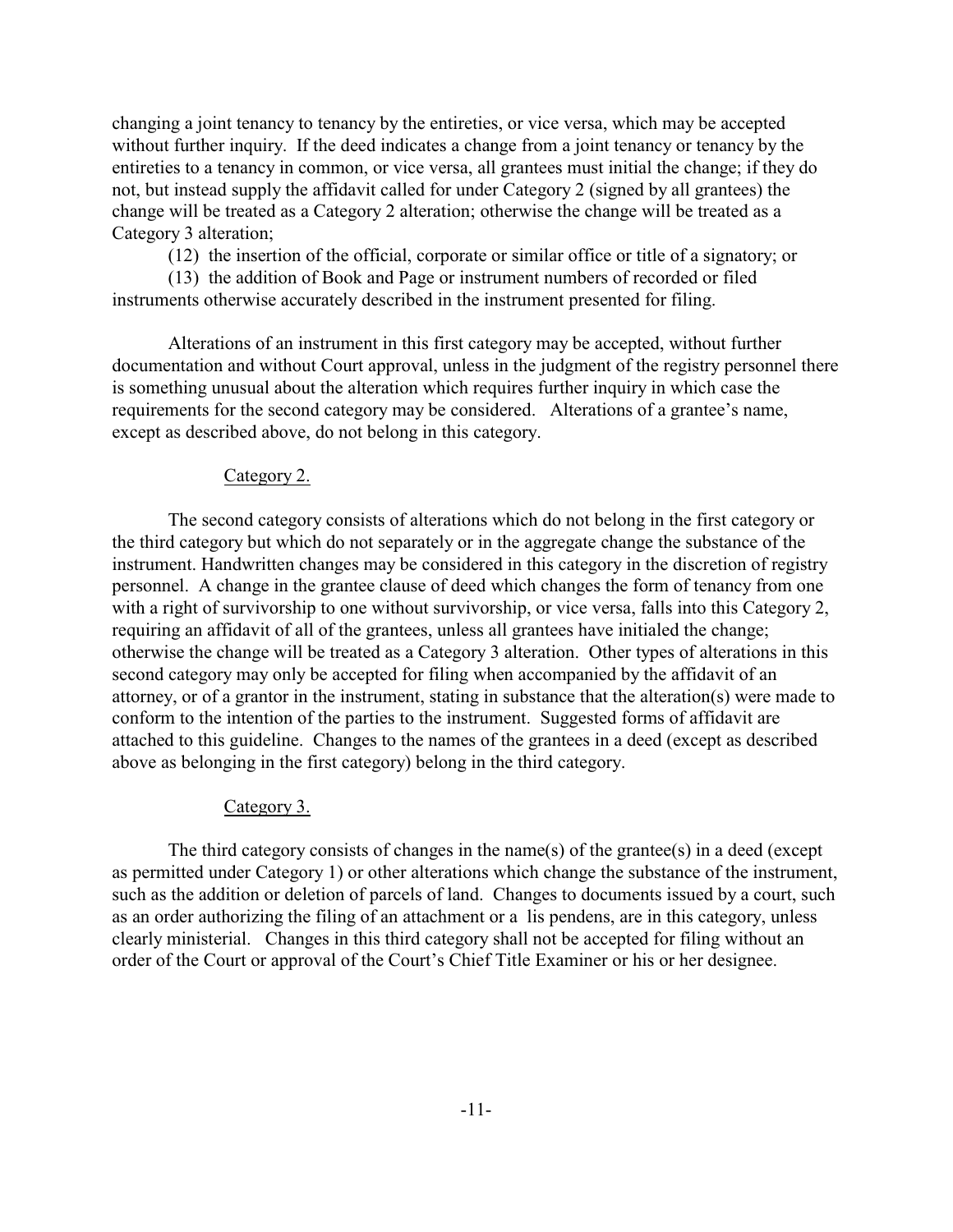## AFFIDAVIT OF ATTORNEY

The undersigned, an attorney at law, make the following statements of my own personal knowledge:

1. I am the attorney for \_\_\_\_\_\_\_\_\_\_\_\_\_, the grantor(s)/grantee(s)/mortgagee(s) [select one] named in the deed/mortgage [select one] to which this affidavit is attached. I participated in the preparation of said deed/mortgage/participated in the closing of the transaction of which such deed/mortgage is a part/advised the grantor(s)/grantee(s)/mortgagee as to the execution and delivery of such deed/mortgage [select appropriate facts].

2. Subsequent to the preparation of such deed/mortgage, the following changes to the deed/mortgage were made at the time of delivery of the deed/mortgage/in the process of preparing to record the deed/mortgage [select appropriate facts]:

| a)            |  |  |
|---------------|--|--|
| $\mathbf{b}$  |  |  |
| $\mathbf{c})$ |  |  |

3. All such changes were made with the consent and approval of the grantor(s)/grantee(s)/mortgagee [select appropriate facts] in order to conform the deed/mortgage to their intentions.

Signed under the pains and penalties of perjury this day of \_\_\_\_\_\_\_\_\_\_\_\_, 2000.

 $\mathcal{L}_\text{max}$  , and the set of the set of the set of the set of the set of the set of the set of the set of the set of the set of the set of the set of the set of the set of the set of the set of the set of the set of the Print name BBO # \_\_\_\_\_\_\_\_\_\_\_\_\_\_\_\_\_

May 1, 2001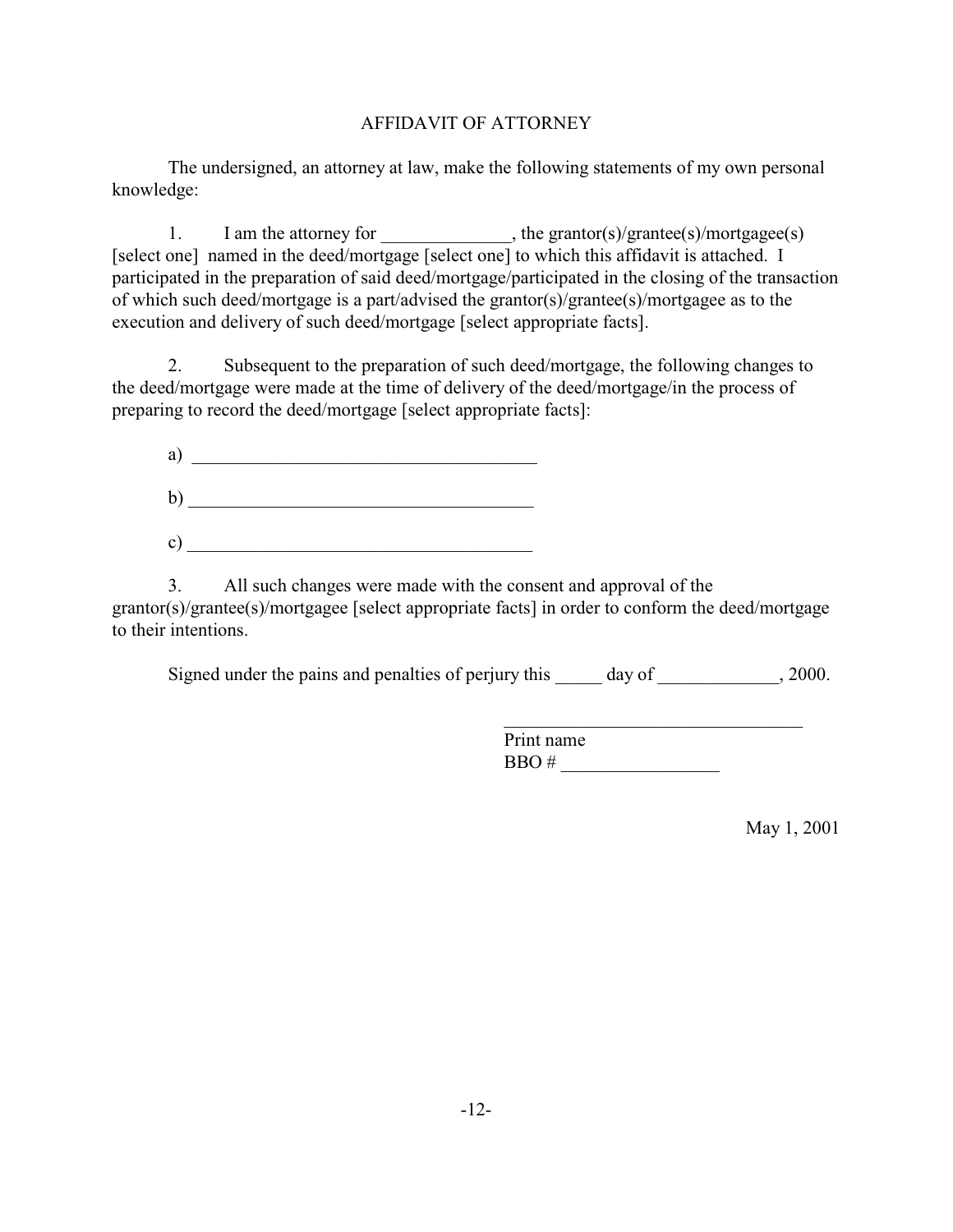## AFFIDAVIT OF GRANTOR

The undersigned make the following statements of my own personal knowledge:

1. I am [one of] the grantor(s)/mortgagor(s) [select one] named in the deed/mortgage [select one] to which this affidavit is attached.

2. Subsequent to the preparation of such deed/mortgage, the following changes to the deed/mortgage were made at the time of delivery of the deed/mortgage/in the process of preparing to record the deed/mortgage [select appropriate facts]:



3. All such changes were made with the consent and approval of the undersigned/all of the grantors /all of the mortgagors [select appropriate facts] in order to conform the deed/mortgage to my/their intentions.

| Signed under the pains and penalties of perjury this |  |  |  |  | day of | .2000. |
|------------------------------------------------------|--|--|--|--|--------|--------|
|------------------------------------------------------|--|--|--|--|--------|--------|

 $\mathcal{L}_\text{max}$  , and the set of the set of the set of the set of the set of the set of the set of the set of the set of the set of the set of the set of the set of the set of the set of the set of the set of the set of the Print name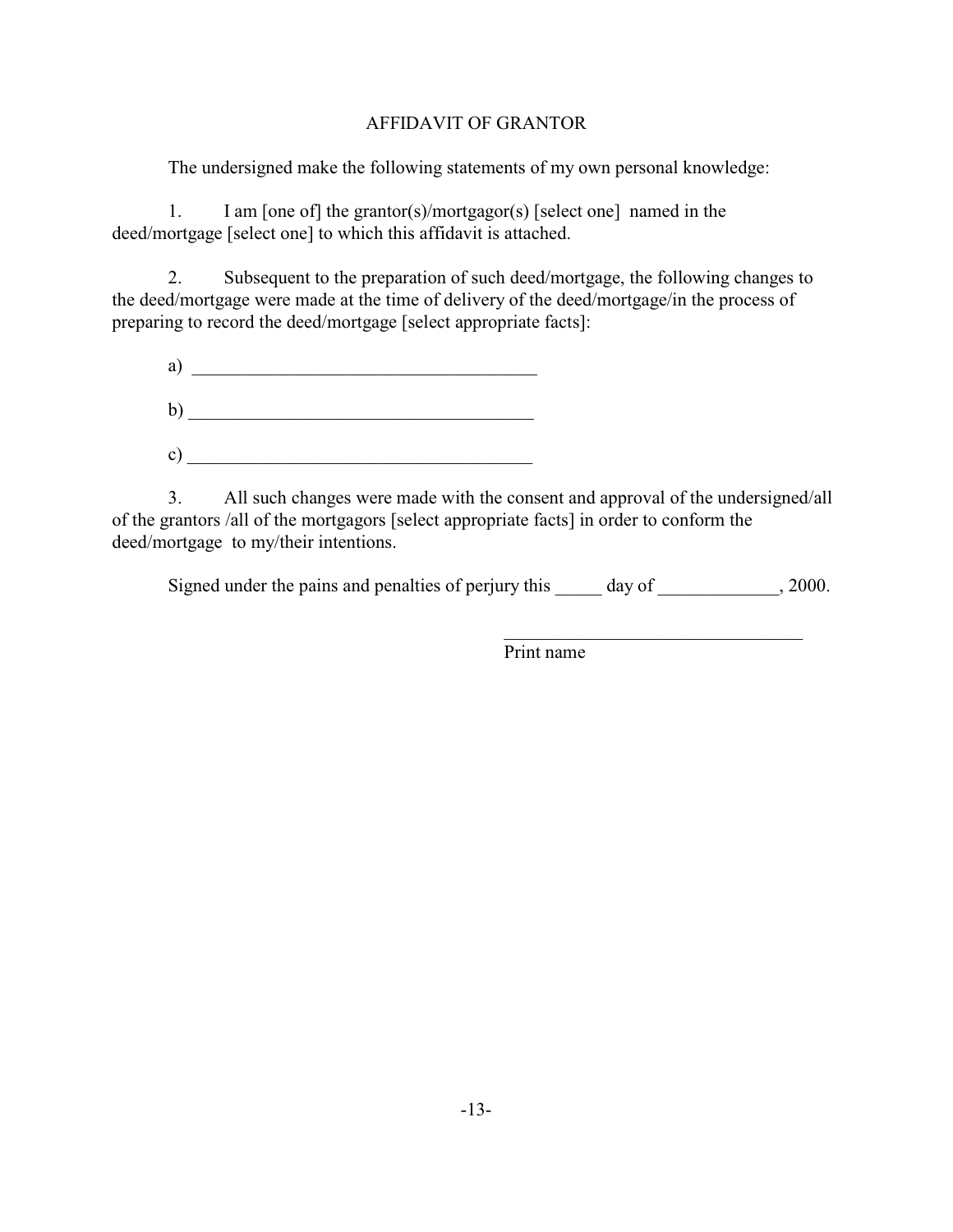#### <span id="page-19-0"></span>**5. Approval by the Engineering Department**

(May 1, 2000)

When there is a new subdivision of a registered land parcel pending in the Engineering Department of the Land Court and that subdivision plan has not yet been received at the registry district for entry, no instruments may be accepted for registration against that plan until the said instruments have been first stamped for approval by the Land Court. The only exception to this policy is that once the first deed out of any lot on the subdivision has been approved by the Land Court Engineering Department and thereafter registered, no further instruments as to that particular lot need be further approved.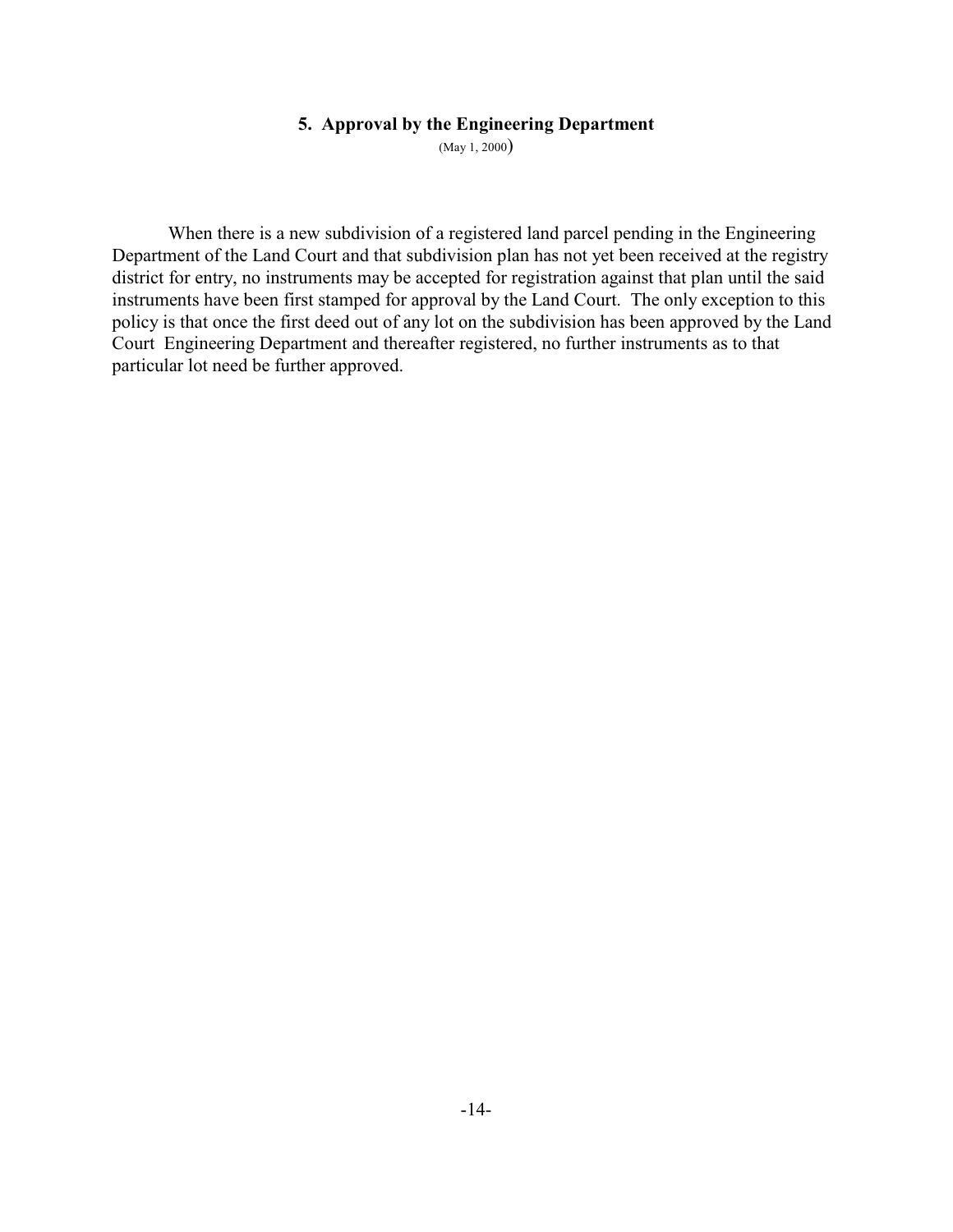#### <span id="page-20-0"></span>**6. Attachments**

(May 1, 2000, Revised February 27, 2009)

Writs of attachment from courts within the Superior and District Court Departments are issued on approved forms which carry the signature or facsimile signature of the clerk of the court and the seal of the court. Attachments from courts within the Probate and Family Court Department are issued either on probate court forms which carry the signature of the judge or the seal of the court, or on a form which carries the name of the judge, the amount approved, and the signature or facsimile signature of the register of probate. Writs of attachments also may be accepted from this court or courts in other departments of the Trial Court if they carry the signature of the judge or the signature or the facsimile signature of the clerk of the court, and the seal of the court.

A writ of attachment may be registered only by a deputy sheriff or, if authorized by the issuing court, a special officer (such authority should be made part of, and registered with, the attachment). The document will be a copy of the original as issued by the court. It must be attested as a true copy by the deputy sheriff/special officer, and the seal of the court must appear on the copy. Alternatively, the deputy sheriff/special officer may write "seal" in the place where the seal normally appears. The deputy sheriff's/special officer's return must refer to the current outstanding certificate of title number of the land being attached and the return must bear the officer's signature.

The deputy sheriff/special officer may only attach the interest and no more than the interest authorized by the court issuing the attachment. The names of the persons or entities noted on the face of the attachment must match the name or names on record as one or more of the owners shown on the current certificate. If the person or entity named on the attachment is not one of the a named owners in the certificate, it must be clear from the certificate and the memorandum of encumbrances that the party named in the attachment has an interest in the property described in the certificate which is susceptible to an attachment, i.e. the party is a named mortgagee on the certificate, a named beneficiary of a trust, a named lessee, etc. Or, the attachment must state on its face that it is against the interest of "A" standing in the name of "B", where "B" is the holder of an ownership or other interest shown by the certificate. If the return is faulty in regard to any of the above it must be corrected before the attachment can be received for registration.

An attachment on which no execution has been registered will expire six years from the date of registration and may be dropped from the certificate, including upon request of an interested party, unless a document bringing the attachment forward has been registered within that period (See G.L. c. 223, §114A). An attachment may be brought forward by the plaintiff's attorney or by the sheriff.

An attachment may be discharged by a signed and acknowledged release from the plaintiff or by the plaintiff's executor, administrator or attorney of record (the plaintiff's attorney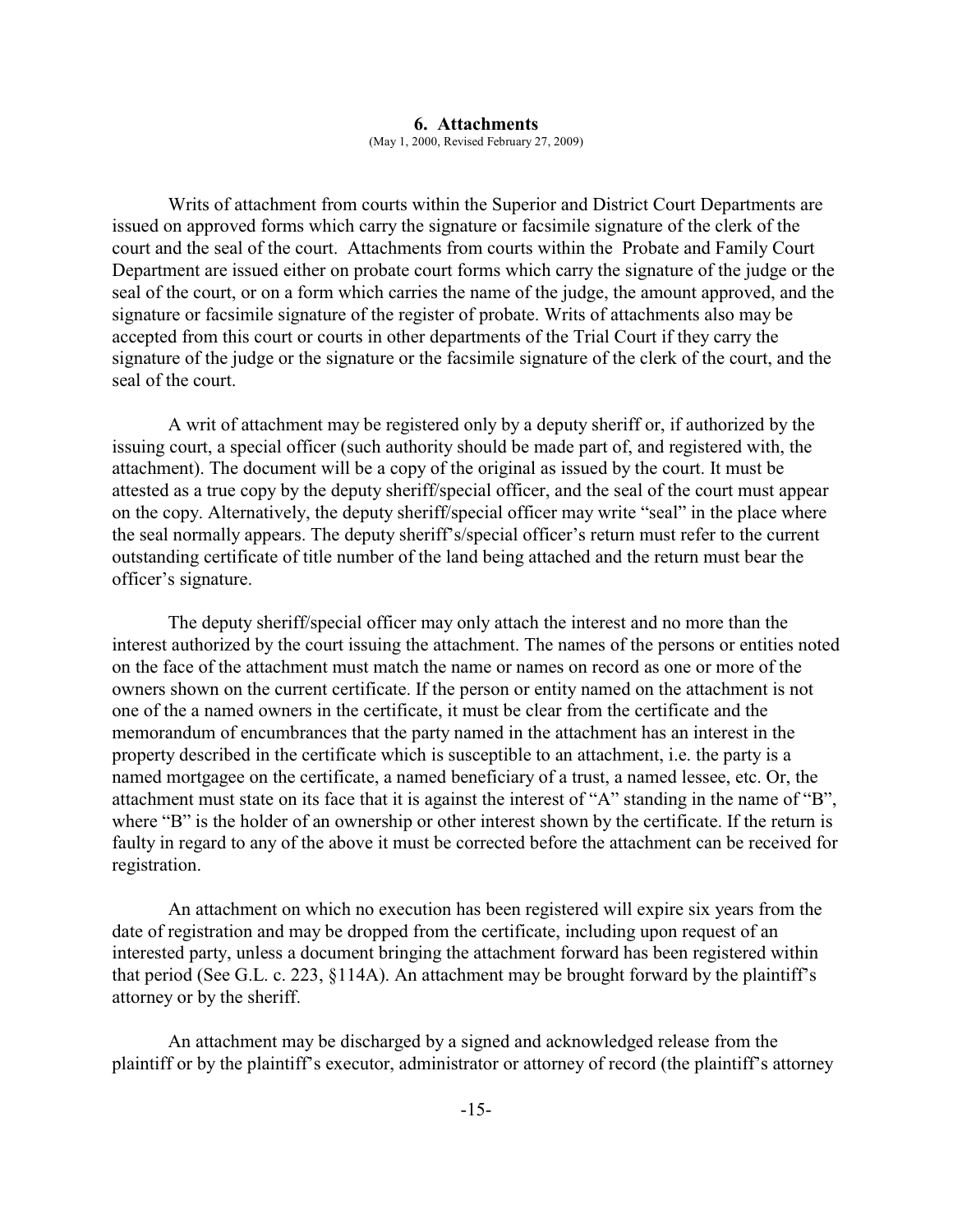need not be the same one named on the attachment but must be a current attorney of record as established from current court pleadings, docket, or court clerk's certificate). An attachment also may be released by a certificate from the clerk of court in which the action was pending that the attachment has been dissolved or that the action has finally been determined in favor of the Defendant.

For additional provisions concerning attachments, please see Guideline 20, Executions.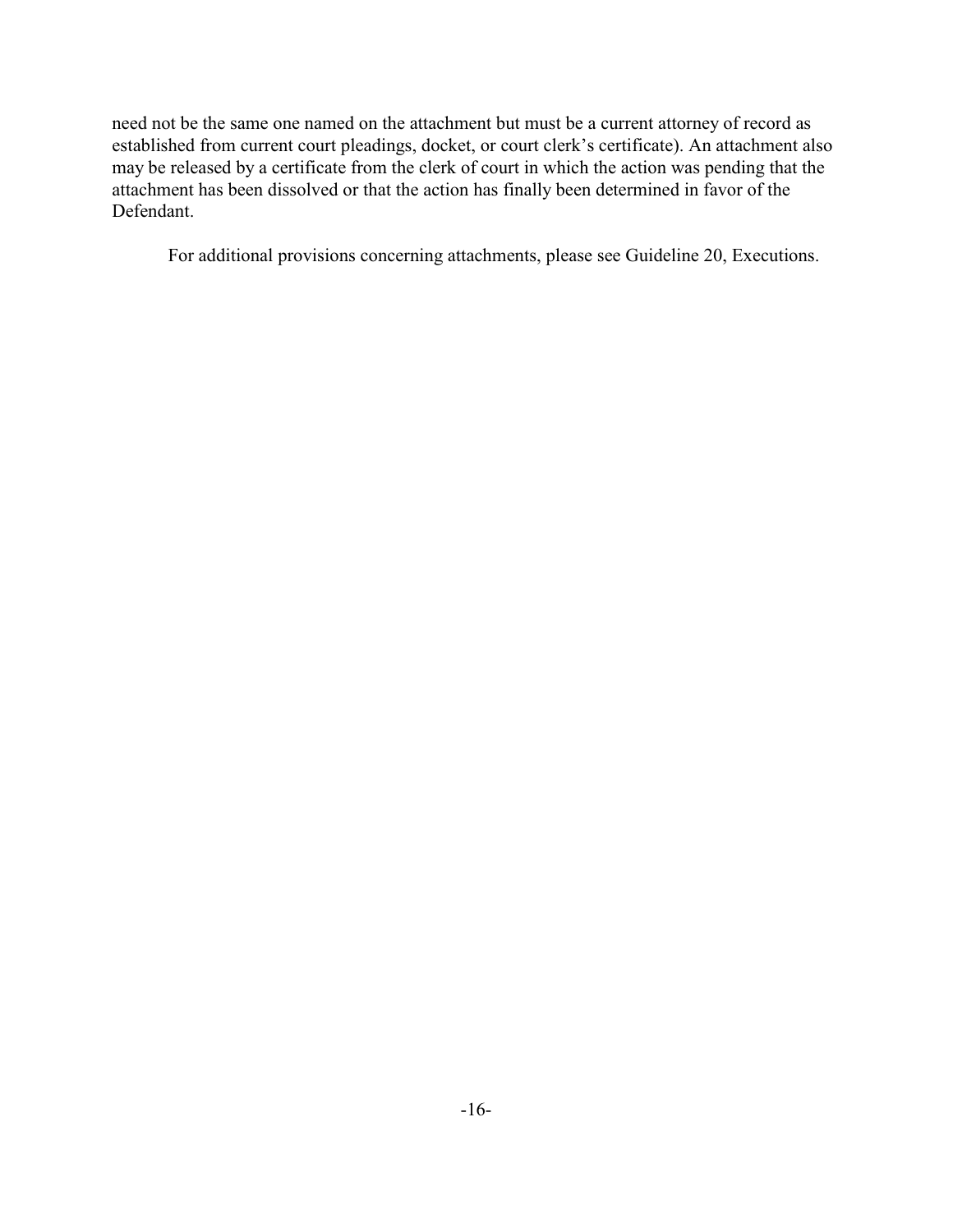## <span id="page-22-0"></span>**7. Attorney's Proposed Form of New Certificate**

(May 1, 2000)

#### **MASSACHUSETTS LAND COURT PROPOSED FORM OF OWNER'S CERTIFICATE OF TITLE**

(Instructions)

This form may be used to suggest to the Land Registration District the form of new owner's certificate of title the District will issue (or of notations to be made to the memoranda of encumbrance for an existing certificate of title) following registration of documents.

Use of the form is optional, but is encouraged if the title involved or the documents presented are complex. Any person interested in the title to land affected by a certificate of title may submit this form directly or through counsel. More than one party may submit this form. Joint submission of the same form is encouraged, but parties may submit differing versions.

This form should be submitted at the time the documents are registered; when this form is submitted later, it is possible that it may not be taken into account before the District completes its work on the certificate. Parties are encouraged to provide copies of this form to other parties involved in the transaction and to retain copies of this form and the relevant documents in the event questions arise while the District is working on the certificate.

This form is intended only to suggest to the District what action it should take in preparing a new certificate of title or notation(s). In doing its work, the District will use its own best judgment, following applicable law and court guidelines, and may accept, reject, or modify the suggestions made in this form. Nothing in this form will in any way alter or affect the registered documents themselves. This form is not intended as a substitute for a supplemental petition to the Land Court to amend or correct a certificate of title. So-called "S-Petitions" will continue to be required in appropriate cases. Use of this form does not relieve proponents of documents of the need to establish authority or to obtain prior Land Court approvals.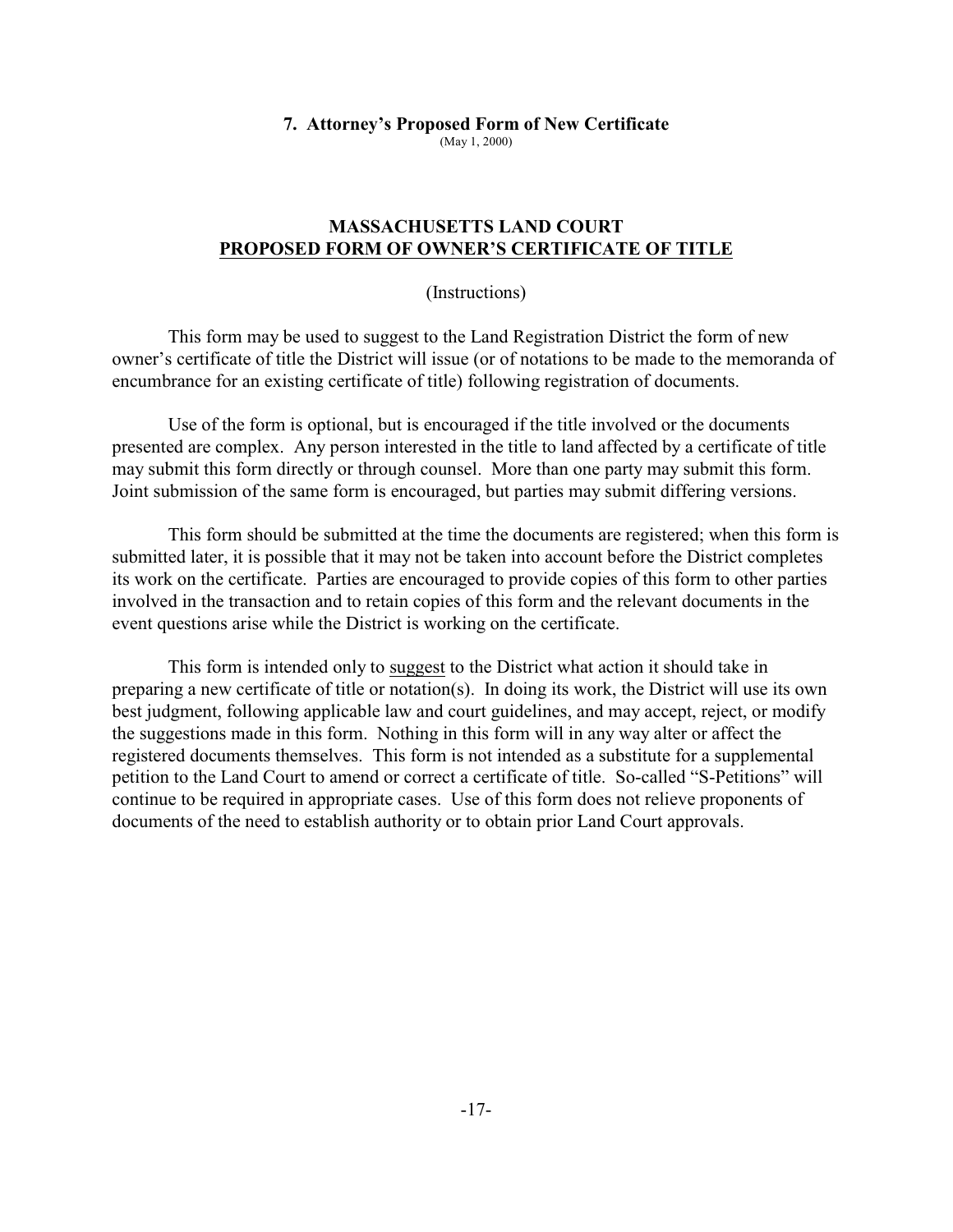**[\_\_\_\_\_\_\_\_\_\_\_\_\_\_\_\_\_\_] Land Registration District**

**1.** *List all Certificates of Title outstanding at time documents are registered:*

Number Registration Book/Page

\_\_\_\_\_\_\_\_\_\_\_\_\_\_\_ \_\_\_\_\_\_\_\_\_\_\_\_\_\_\_\_\_\_\_\_\_

(Attach Xerox copies)

# **2.** *List all new Certificate(s) of Title assigned at time of registration:*

Number Registration Book/Page

\_\_\_\_\_\_\_\_\_\_\_\_\_\_\_ \_\_\_\_\_\_\_\_\_\_\_\_\_\_\_\_\_\_\_\_\_ \_\_\_\_\_\_\_\_\_\_\_\_\_\_\_ \_\_\_\_\_\_\_\_\_\_\_\_\_\_\_\_\_\_\_\_\_

# 3. *Street Address(es) of Property:*

## **4.** *Party or Parties Submitting this Form:*

| Name:                  |         | Counsel's Name:                           |           |       |  |
|------------------------|---------|-------------------------------------------|-----------|-------|--|
| Address:               |         | Firm:                                     |           |       |  |
|                        |         | Address:                                  |           |       |  |
| Phone No.:             |         | Phone No.:                                |           |       |  |
| Fax No.:               |         | Fax No.:                                  |           |       |  |
| Grantor                | Grantee | Mortgagor                                 | Mortgagee | Other |  |
| Name:<br>Address:      |         | <b>Counsel Name:</b><br>Firm:<br>Address: |           |       |  |
| Phone No.:<br>Fax No.: |         | Phone No.:<br>Fax No.:                    |           |       |  |
| Grantor                | Grantee | Mortgagor                                 | Mortgagee | Other |  |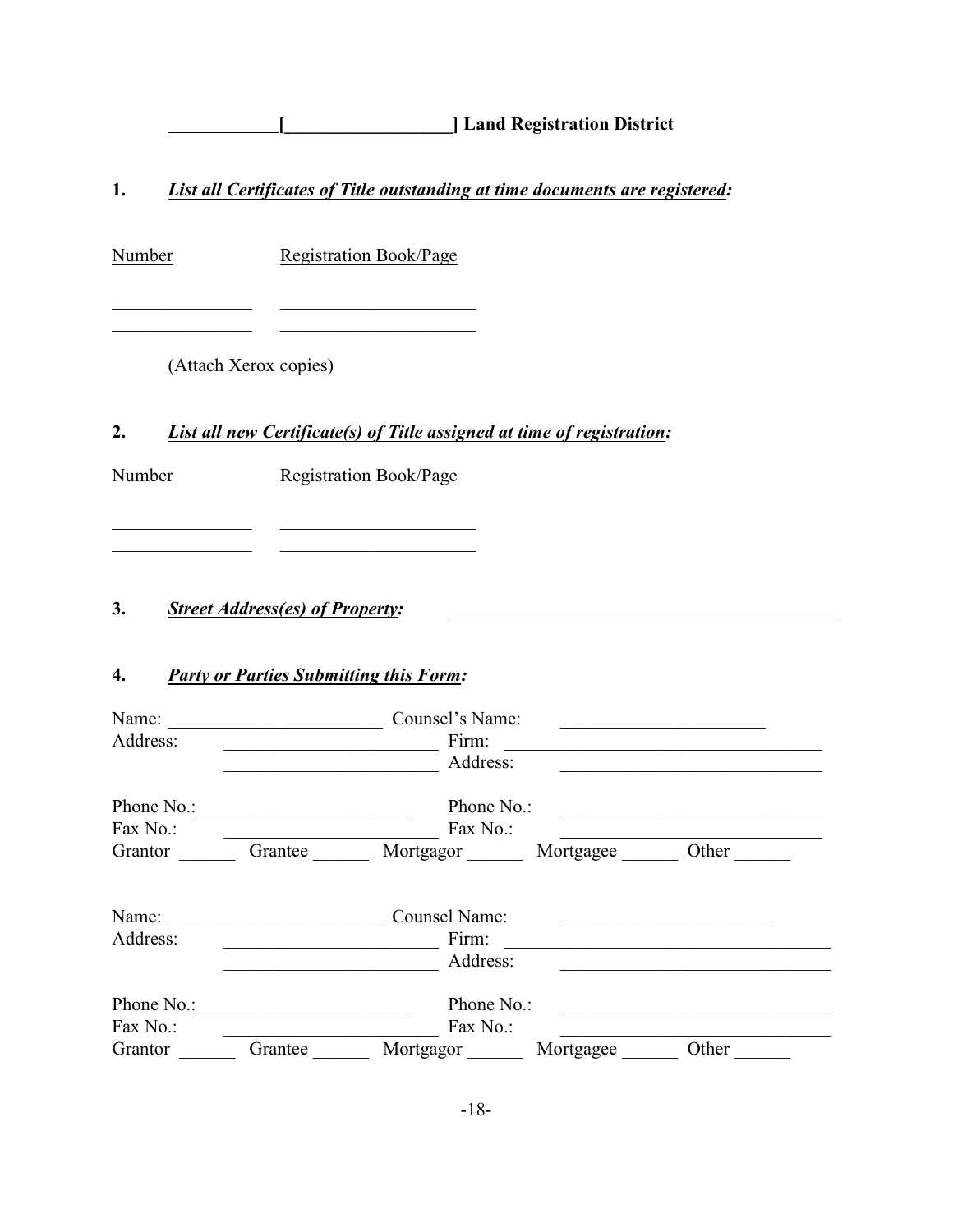| List all documents being filed for registration (list in order of Document Nos.):<br>J. |
|-----------------------------------------------------------------------------------------|
|-----------------------------------------------------------------------------------------|

| <b>Documen</b><br>$t$ No. | <b>Type of</b><br><b>Documen</b><br>t | <b>Parties</b><br>(Name and<br><b>Description</b> | Date of<br><b>Document</b> | Date and<br>Time of<br>Registratio<br>$\mathbf n$ | Noted on<br>Certificat<br>e of Title<br>No. | <b>Affects</b><br>Parcel(s) |
|---------------------------|---------------------------------------|---------------------------------------------------|----------------------------|---------------------------------------------------|---------------------------------------------|-----------------------------|
|                           |                                       |                                                   |                            |                                                   |                                             |                             |
|                           |                                       |                                                   |                            |                                                   |                                             |                             |
|                           |                                       |                                                   |                            |                                                   |                                             |                             |

## **6.** *Set forth proposed form of New (or Modified) Transfer Certificate(s) of Title (Prepare one for each certificate of title number):*

 **[**Note: Modification of an existing Transfer Certificate of Title (or Issuance of a New Transfer Certificate of Title to reflect modification of an existing Transfer Certificate of Title) may be appropriate (a) as a result of the filing of additional documents, or (b) where matters have been terminated or expired by passage of time or operation of law (see Land Court Guideline 21). The reasons for such a request should be stated clearly in this form]

| А. | Owner: | Name $(s)$ :<br>Description:<br>Address:<br>Comments: |  |
|----|--------|-------------------------------------------------------|--|
|    |        |                                                       |  |

\_\_\_\_\_\_\_\_\_\_\_\_\_\_\_\_\_\_\_\_\_\_\_\_\_\_\_\_\_\_\_\_\_\_\_\_\_\_\_\_\_\_\_\_\_\_\_\_\_\_\_\_\_\_\_\_\_\_\_

\_\_\_\_\_\_\_\_\_\_\_\_\_\_\_\_\_\_\_\_\_\_\_\_\_\_\_\_\_\_\_\_\_\_\_\_\_\_\_\_\_\_\_\_\_\_\_\_\_\_\_\_\_\_\_\_\_\_\_

\_\_\_\_\_\_\_\_\_\_\_\_\_\_\_\_\_\_\_\_\_\_\_\_\_\_\_\_\_\_\_\_\_\_\_\_\_\_\_\_\_\_\_\_\_\_\_\_\_\_\_\_\_\_\_\_\_\_\_ \_\_\_\_\_\_\_\_\_\_\_\_\_\_\_\_\_\_\_\_\_\_\_\_\_\_\_\_\_\_\_\_\_\_\_\_\_\_\_\_\_\_\_\_\_\_\_\_\_\_\_\_\_\_\_\_\_\_\_ \_\_\_\_\_\_\_\_\_\_\_\_\_\_\_\_\_\_\_\_\_\_\_\_\_\_\_\_\_\_\_\_\_\_\_\_\_\_\_\_\_\_\_\_\_\_\_\_\_\_\_\_\_\_\_\_\_\_\_ \_\_\_\_\_\_\_\_\_\_\_\_\_\_\_\_\_\_\_\_\_\_\_\_\_\_\_\_\_\_\_\_\_\_\_\_\_\_\_\_\_\_\_\_\_\_\_\_\_\_\_\_\_\_\_\_\_\_\_

# **B. Description of Land Subject to Certificate:**

Comments: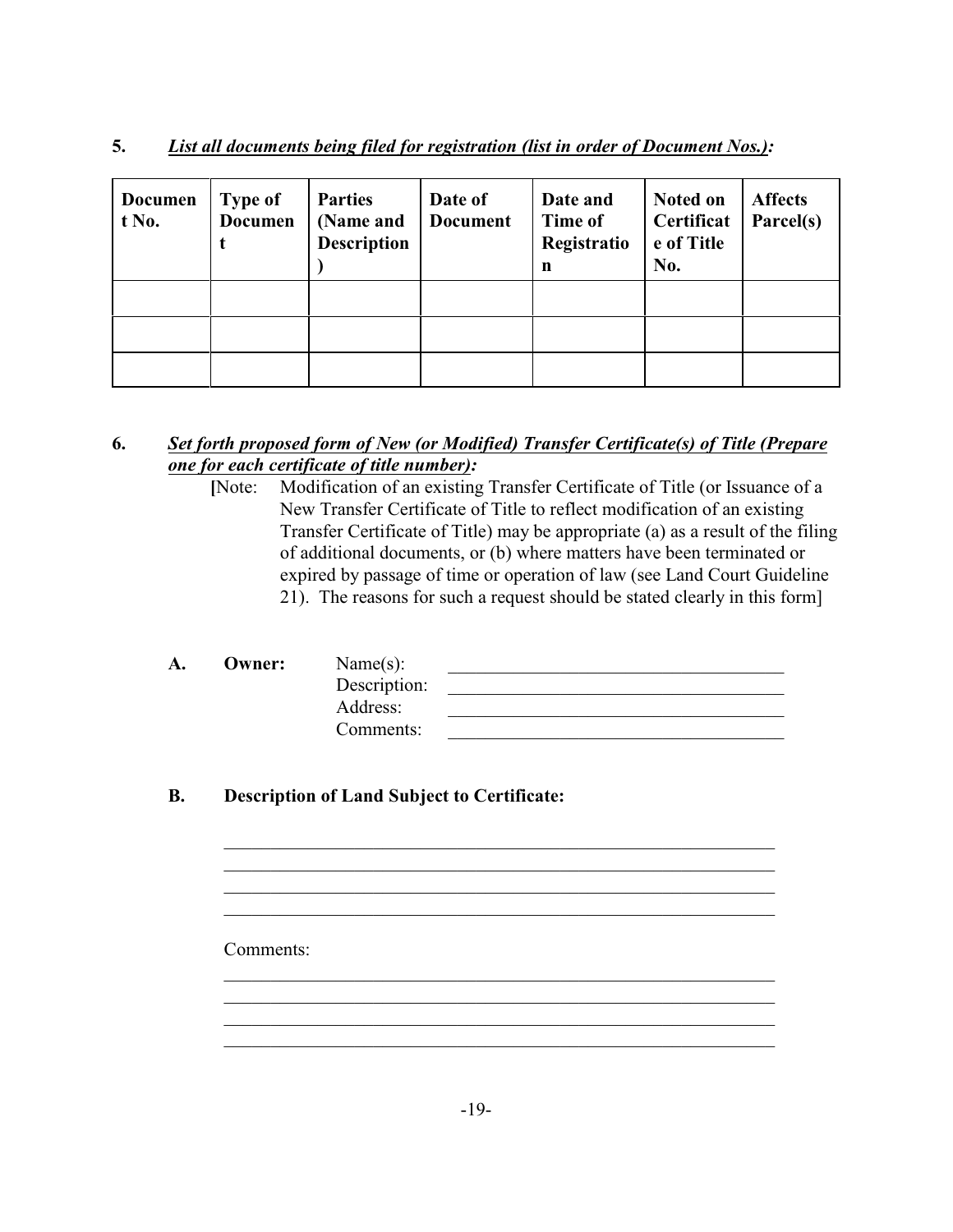- **C. Suggested form of language, to appear on face of certificate (provide only if new certificate is being issued or if certificate is being amended by order of court):**
	- i. The land is subject to: \_\_\_\_\_\_\_\_\_\_\_\_\_\_\_\_\_\_\_\_\_\_\_\_\_\_\_\_\_\_\_\_\_\_\_\_\_\_\_\_\_\_\_\_\_\_\_\_\_\_\_\_\_\_\_\_\_\_ \_\_\_\_\_\_\_\_\_\_\_\_\_\_\_\_\_\_\_\_\_\_\_\_\_\_\_\_\_\_\_\_\_\_\_\_\_\_\_\_\_\_\_\_\_\_\_\_\_\_\_\_\_\_\_\_\_\_ \_\_\_\_\_\_\_\_\_\_\_\_\_\_\_\_\_\_\_\_\_\_\_\_\_\_\_\_\_\_\_\_\_\_\_\_\_\_\_\_\_\_\_\_\_\_\_\_\_\_\_\_\_\_\_\_\_\_ if less than all land described in certificate is affected, specify and explain: Comments: \_\_\_\_\_\_\_\_\_\_\_\_\_\_\_\_\_\_\_\_\_\_\_\_\_\_\_\_\_\_\_\_\_\_\_\_\_\_\_\_\_\_\_\_\_\_\_\_\_\_\_\_\_\_\_\_\_ \_\_\_\_\_\_\_\_\_\_\_\_\_\_\_\_\_\_\_\_\_\_\_\_\_\_\_\_\_\_\_\_\_\_\_\_\_\_\_\_\_\_\_\_\_\_\_\_\_\_\_\_\_\_\_\_\_\_ ii. The land has the benefit of: \_\_\_\_\_\_\_\_\_\_\_\_\_\_\_\_\_\_\_\_\_\_\_\_\_\_\_\_\_\_\_\_\_\_\_\_\_\_\_\_\_\_\_\_\_\_\_\_\_\_\_\_\_\_\_\_\_\_ \_\_\_\_\_\_\_\_\_\_\_\_\_\_\_\_\_\_\_\_\_\_\_\_\_\_\_\_\_\_\_\_\_\_\_\_\_\_\_\_\_\_\_\_\_\_\_\_\_\_\_\_\_\_\_\_\_\_ if less than all land described in certificate is affected, specify and explain: Comments: \_\_\_\_\_\_\_\_\_\_\_\_\_\_\_\_\_\_\_\_\_\_\_\_\_\_\_\_\_\_\_\_\_\_\_\_\_\_\_\_\_\_\_\_\_\_\_\_\_\_\_\_\_\_\_\_\_\_  $\mathcal{L}_\text{max} = \mathcal{L}_\text{max} = \frac{1}{2} \sum_{i=1}^n \mathcal{L}_\text{max} = \frac{1}{2} \sum_{i=1}^n \mathcal{L}_\text{max} = \frac{1}{2} \sum_{i=1}^n \mathcal{L}_\text{max} = \frac{1}{2} \sum_{i=1}^n \mathcal{L}_\text{max} = \frac{1}{2} \sum_{i=1}^n \mathcal{L}_\text{max} = \frac{1}{2} \sum_{i=1}^n \mathcal{L}_\text{max} = \frac{1}{2} \sum_{i=1}^n \mathcal{L}_\text{max} =$ \_\_\_\_\_\_\_\_\_\_\_\_\_\_\_\_\_\_\_\_\_\_\_\_\_\_\_\_\_\_\_\_\_\_\_\_\_\_\_\_\_\_\_\_\_\_\_\_\_\_\_\_\_\_\_\_\_\_ iii. Other: \_\_\_\_\_\_\_\_\_\_\_\_\_\_\_\_\_\_\_\_\_\_\_\_\_\_\_\_\_\_\_\_\_\_\_\_\_\_\_\_\_\_\_\_\_\_\_\_\_\_\_\_\_\_\_\_\_\_\_ \_\_\_\_\_\_\_\_\_\_\_\_\_\_\_\_\_\_\_\_\_\_\_\_\_\_\_\_\_\_\_\_\_\_\_\_\_\_\_\_\_\_\_\_\_\_\_\_\_\_\_\_\_\_\_\_\_\_\_ \_\_\_\_\_\_\_\_\_\_\_\_\_\_\_\_\_\_\_\_\_\_\_\_\_\_\_\_\_\_\_\_\_\_\_\_\_\_\_\_\_\_\_\_\_\_\_\_\_\_\_\_\_\_\_\_\_\_\_ Comments: \_\_\_\_\_\_\_\_\_\_\_\_\_\_\_\_\_\_\_\_\_\_\_\_\_\_\_\_\_\_\_\_\_\_\_\_\_\_\_\_\_\_\_\_\_\_\_\_\_\_\_\_\_\_\_\_\_\_\_ \_\_\_\_\_\_\_\_\_\_\_\_\_\_\_\_\_\_\_\_\_\_\_\_\_\_\_\_\_\_\_\_\_\_\_\_\_\_\_\_\_\_\_\_\_\_\_\_\_\_\_\_\_\_\_\_\_\_\_
- **D.** *Suggested form of Memoranda of Encumbrances (list in order and with specific language requested). Provide comments (and supply copies of relevant documents with pertinent provisions highlighted) to explain or clarify request).*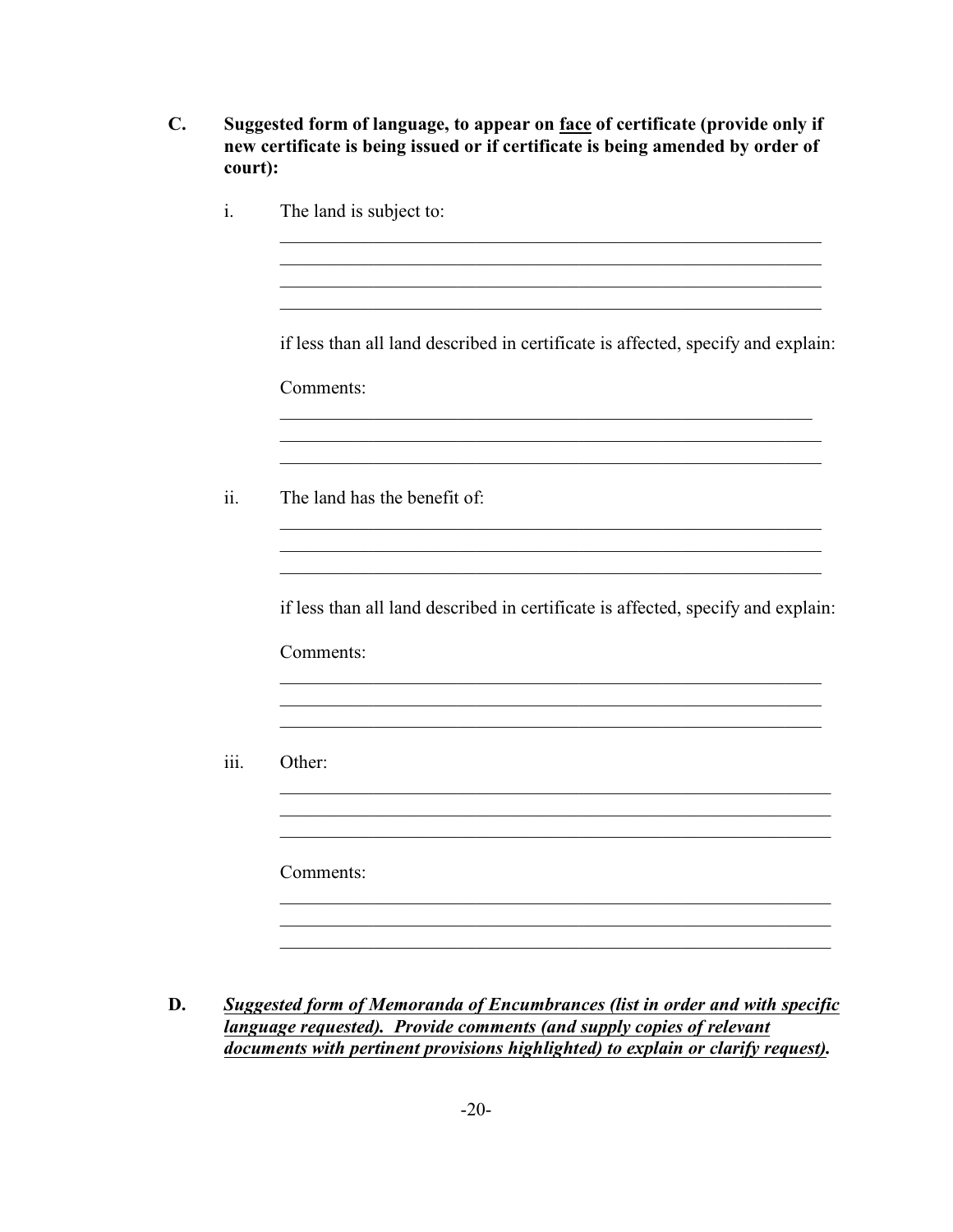| Document No.:                        |                                                                                                                                                    |  |  |  |
|--------------------------------------|----------------------------------------------------------------------------------------------------------------------------------------------------|--|--|--|
|                                      | Type of Instrument:                                                                                                                                |  |  |  |
|                                      | Running in Favor of:                                                                                                                               |  |  |  |
|                                      | Terms/Description:                                                                                                                                 |  |  |  |
|                                      | Date of Document:<br><u> 2008 - Johann John Stone, mars et al. 1980 - John Stone, mars et al. 1980 - John Stone, mars et al. 1980 - John Stone</u> |  |  |  |
|                                      | Date and Time of Registration:<br><u> 1980 - An Aonaichte ann an Comhair ann an t-</u>                                                             |  |  |  |
|                                      | Parcel or Parcels Affected (if less than all): __________________________________                                                                  |  |  |  |
|                                      |                                                                                                                                                    |  |  |  |
|                                      |                                                                                                                                                    |  |  |  |
|                                      |                                                                                                                                                    |  |  |  |
|                                      |                                                                                                                                                    |  |  |  |
| Document No.:                        | the control of the control of the control of the control of the control of the control of                                                          |  |  |  |
|                                      | Type of Instrument:                                                                                                                                |  |  |  |
|                                      |                                                                                                                                                    |  |  |  |
|                                      | Terms/Description:                                                                                                                                 |  |  |  |
| Date of Document:                    | <u> 1989 - Johann Harry Harry Harry Harry Harry Harry Harry Harry Harry Harry Harry Harry Harry Harry Harry Harry</u>                              |  |  |  |
|                                      |                                                                                                                                                    |  |  |  |
|                                      | Parcel or Parcels Affected (if less than all): _________________________________                                                                   |  |  |  |
|                                      |                                                                                                                                                    |  |  |  |
|                                      |                                                                                                                                                    |  |  |  |
|                                      | Comments:                                                                                                                                          |  |  |  |
|                                      |                                                                                                                                                    |  |  |  |
| Document No.:                        | and the control of the control of the control of the control of the control of the control of the control of the                                   |  |  |  |
|                                      |                                                                                                                                                    |  |  |  |
|                                      |                                                                                                                                                    |  |  |  |
| Terms/Description:                   | <u> 1980 - Jan Stein Stein Stein Stein Stein Stein Stein Stein Stein Stein Stein Stein Stein Stein Stein Stein S</u>                               |  |  |  |
| Date of Document:                    |                                                                                                                                                    |  |  |  |
|                                      | Date and Time of Registration:                                                                                                                     |  |  |  |
|                                      | Parcel or Parcels Affected (if less than all):                                                                                                     |  |  |  |
|                                      | Additional Explanatory Notation Requested:                                                                                                         |  |  |  |
|                                      |                                                                                                                                                    |  |  |  |
| Comments:                            |                                                                                                                                                    |  |  |  |
|                                      |                                                                                                                                                    |  |  |  |
|                                      |                                                                                                                                                    |  |  |  |
| Document No.:<br>Type of Instrument: |                                                                                                                                                    |  |  |  |
|                                      |                                                                                                                                                    |  |  |  |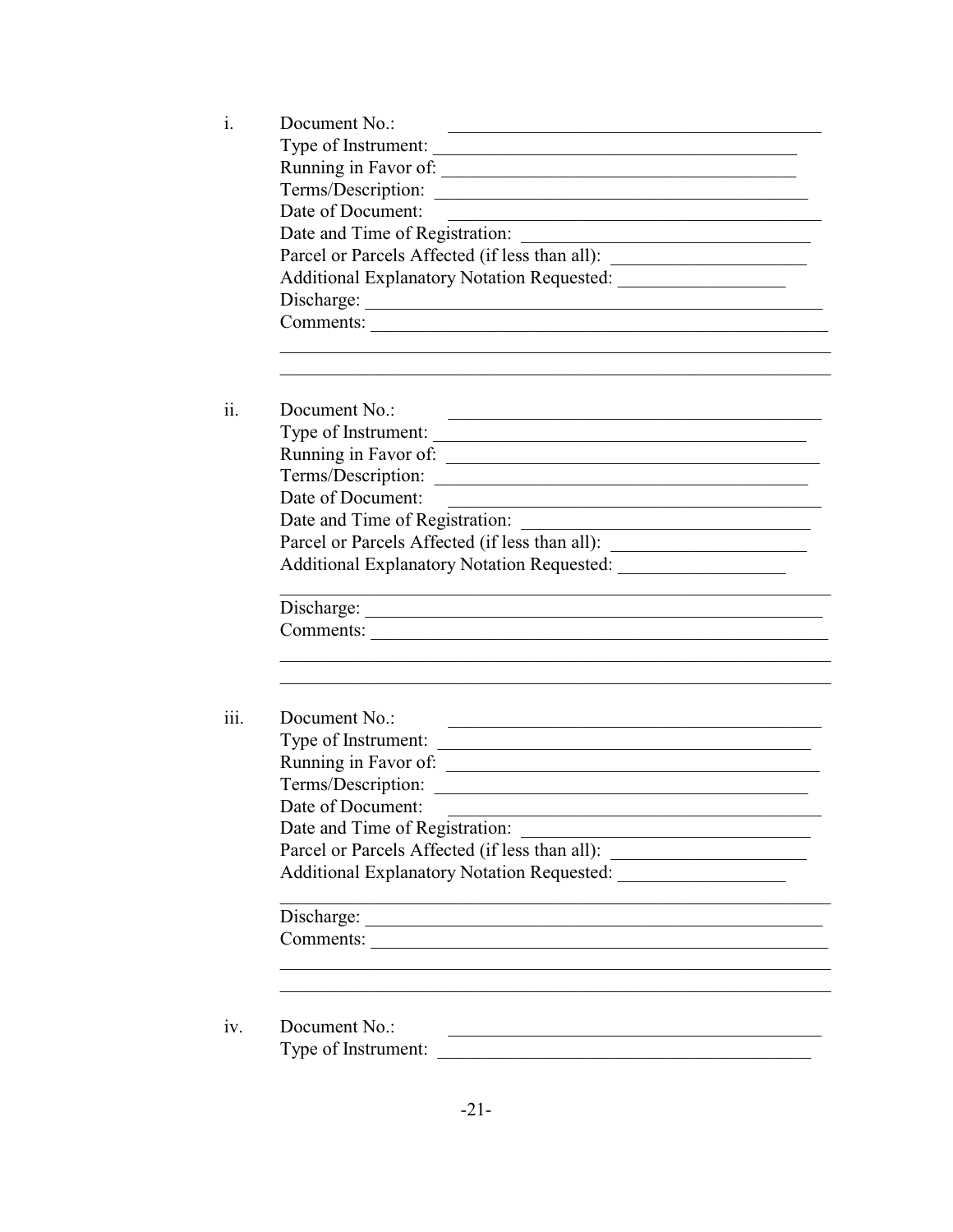| Terms/Description:                                                                                                                      |
|-----------------------------------------------------------------------------------------------------------------------------------------|
| Date of Document:<br><u> 1989 - Johann Barbara, martin amerikan basar da</u>                                                            |
|                                                                                                                                         |
| Parcel or Parcels Affected (if less than all): _________________________________                                                        |
|                                                                                                                                         |
| <u> 1989 - Johann Stoff, amerikansk politiker (d. 1989)</u>                                                                             |
| Comments:                                                                                                                               |
| Document No.:<br><u> 1989 - Johann John Harry Harry Harry Harry Harry Harry Harry Harry Harry Harry Harry Harry Harry Harry Harry H</u> |
| Type of Instrument:                                                                                                                     |
| Running in Favor of:                                                                                                                    |
| Terms/Description:                                                                                                                      |
| Date of Document:<br>the control of the control of the control of the control of the control of the control of                          |
|                                                                                                                                         |
| Parcel or Parcels Affected (if less than all): _________________________________                                                        |
|                                                                                                                                         |
|                                                                                                                                         |
| Comments:                                                                                                                               |
|                                                                                                                                         |
|                                                                                                                                         |
|                                                                                                                                         |
| Document No.:<br><u> 1989 - Johann Harry Harry Harry Harry Harry Harry Harry Harry Harry Harry Harry Harry Harry Harry Harry Harry</u>  |
|                                                                                                                                         |
|                                                                                                                                         |
|                                                                                                                                         |
| Date of Document:                                                                                                                       |
| Type of Instrument:<br>Terms/Description:<br>Date and Time of Registration:                                                             |
| Parcel or Parcels Affected (if less than all):                                                                                          |
| Additional Explanatory Notation Requested: __                                                                                           |
| Comments:                                                                                                                               |

Other comments and requested action concerning certificate: E.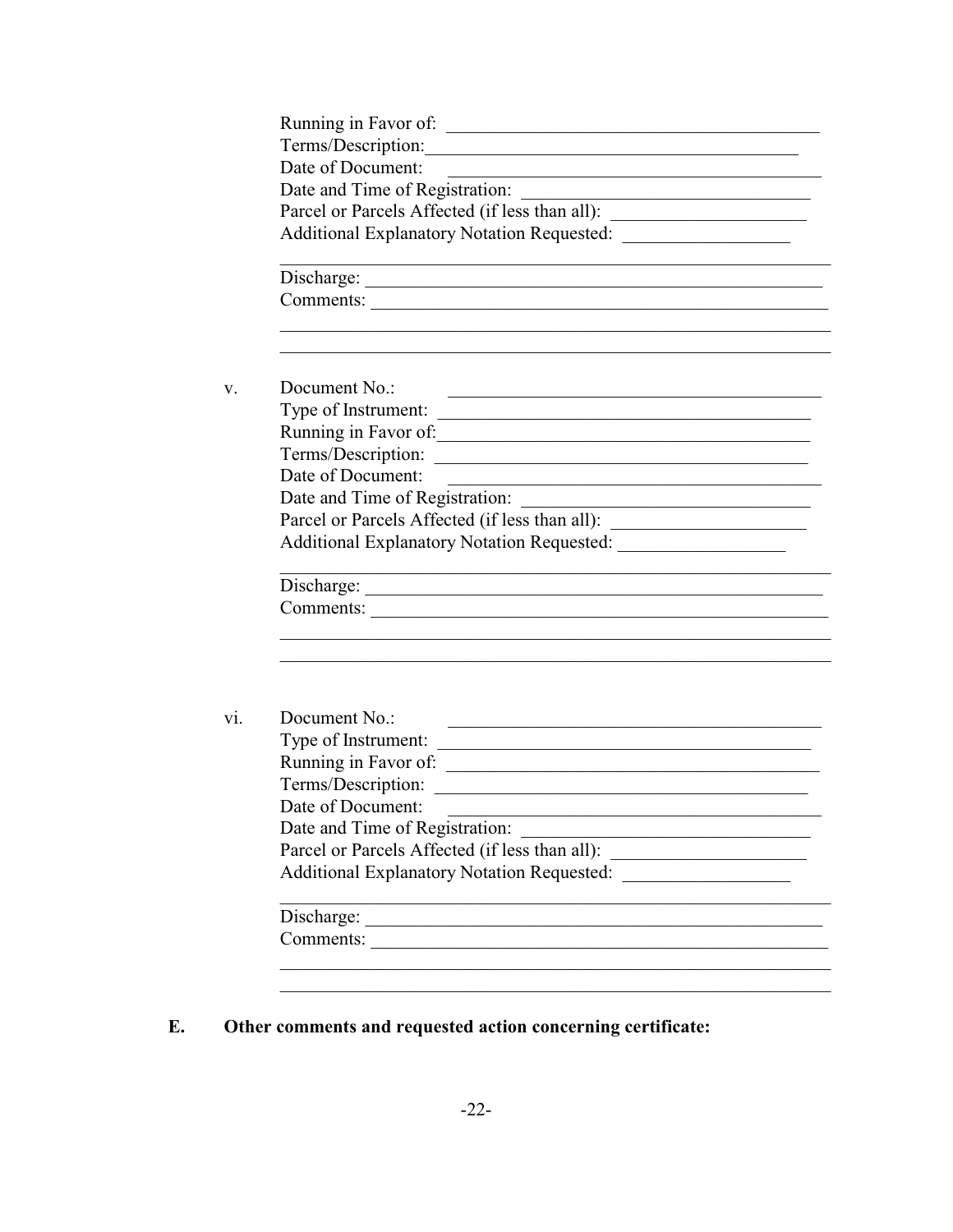Dated:

Name: Title: Telephone Number: Signature of party submitting form (or of counsel)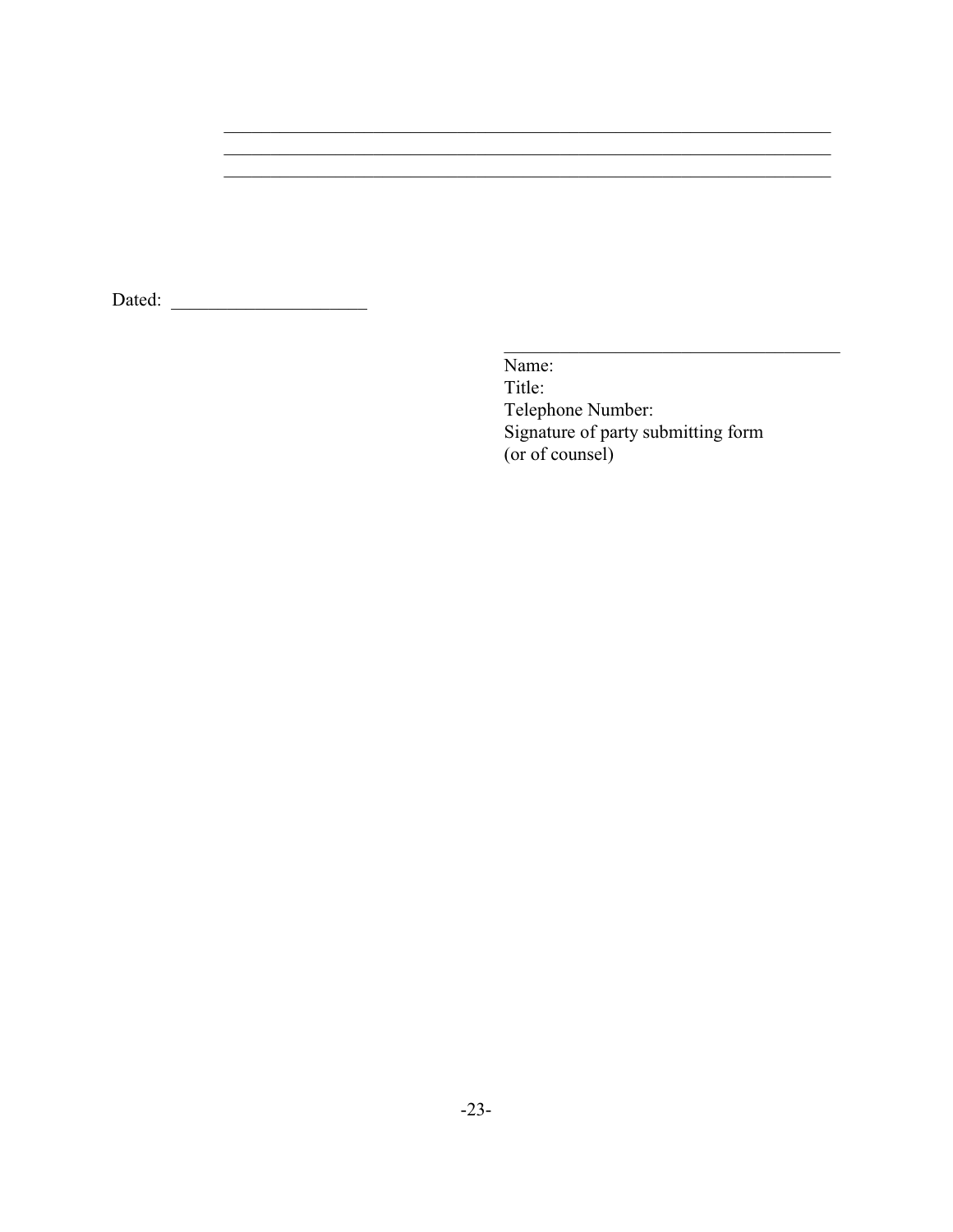# <span id="page-29-0"></span>**8. Condominiums: Acts by the Organization of Unit Owners**

(May 1, 2000)

1. Registry districts may accept for filing documents granting, modifying or amending easements through, over and under the common areas and facilities of the condominium which are executed by the organization of unit owners acting by and through its governing body, provided that the document contains a recital of compliance with the notice and consent provisions of G.L. c. 183A,  $\S$  5(b)(2)(i).

2. Registry districts may accept for filing documents granting to, or designating for, any unit owner the right to use any limited common area and facility of the condominium, whether exclusively or in common with other unit owners, which are executed by the organization of unit owners acting by and through its governing body, provided that the document contains a recital of compliance with the notice and consent provisions of G.L. c. 183A,  $\S$  5(b)(2)(ii).

3. The extension, revival or grant of rights to develop the condominium, including the right to add additional units or land to the condominium, or withdrawal of common areas from the condominium, G.L. c. 183A, § 5(b)(2)(iii), requires the approval of a Judge of the Land Court.

4. Registry districts may accept for filing documents selling, conveying, leasing or mortgaging any rights or interests to develop the condominium, after approval by the Land Court of the establishment of such rights as set forth in paragraph 3. above, which are executed by the organization of unit owners acting by and through its governing body.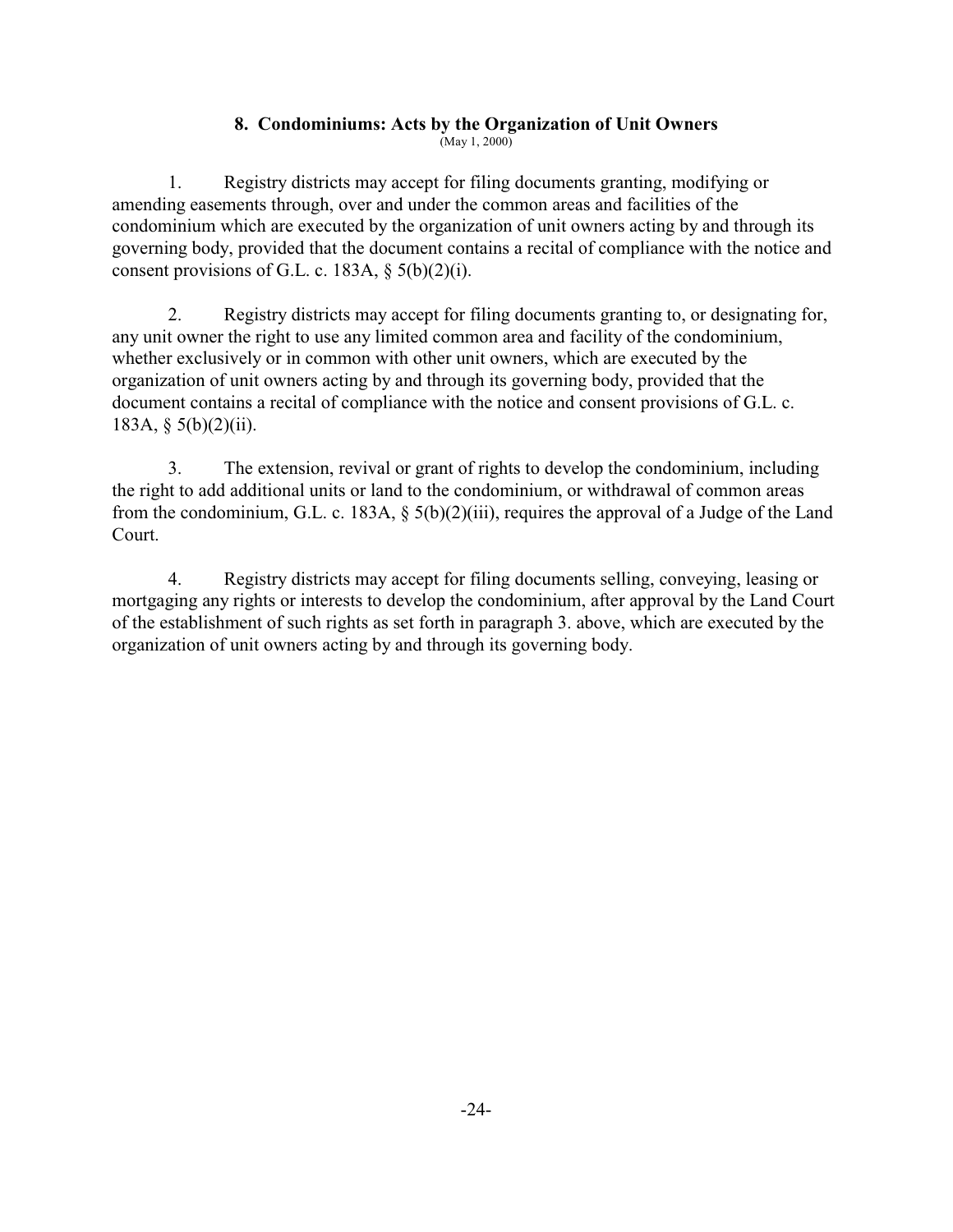#### <span id="page-30-0"></span>**9. Condominiums: First Unit Deeds**

(May 1, 2000, Revised February 27, 2009)

A form of Condominium Unit Deed is attached. They are also available at the Land Court in Boston.

If the first units out are conveyed using this form, or are similar to this form, and contain the same statutorily-required items, listed below, registry personnel may accept the unit deed(s) without prior Land Court approval. All other first unit deeds require prior land court approval. *Statutory Requirements.* Each unit deed must satisfy the requirements of G. L. c. 183A, § 9, which requires that unit deeds include:

- (a) An indication that the deed relates to a condominium and is subject to the provisions of Chapter 183A. If the unit is in a leasehold condominium, the name of the condominium shall contain the word "Lease" or "Leasehold" and each unit deed must indicate that the unit is in a leasehold condominium.
- (b) Either a description of the land on which the building containing the unit is located or the post office address of the property and, in either case, the book, page and *date of recording* of the master deed. (Note the statute requires the date of recording, not the date of the instrument. This is important, because under G. L. c. 183A, §§ 2, 16, the condominium is deemed formed on the date the master deed is recorded.)
- (c) The unit designation of the unit in the master deed and any other data necessary for the unit's proper identification.
- (d) A statement of the use for which the unit is intended and the restrictions, if any, on its use.
- (e) The undivided interest appertaining to the unit in the common areas and facilities.
- (f) As an optional matter, any further provisions which the grantor and grantee may deem desirable to set forth, consistent with the master deed and Chapter 183A.

*Unit Plans Not Required*. A unit plan no longer is required to be registered with any unit deed, including the first unit deed. St. 2008, chap. 13, § 2

.

The subsequent sale of units is to be handled in the usual manner. Attorneys may wish to use their own deed or they may use the Land Court form.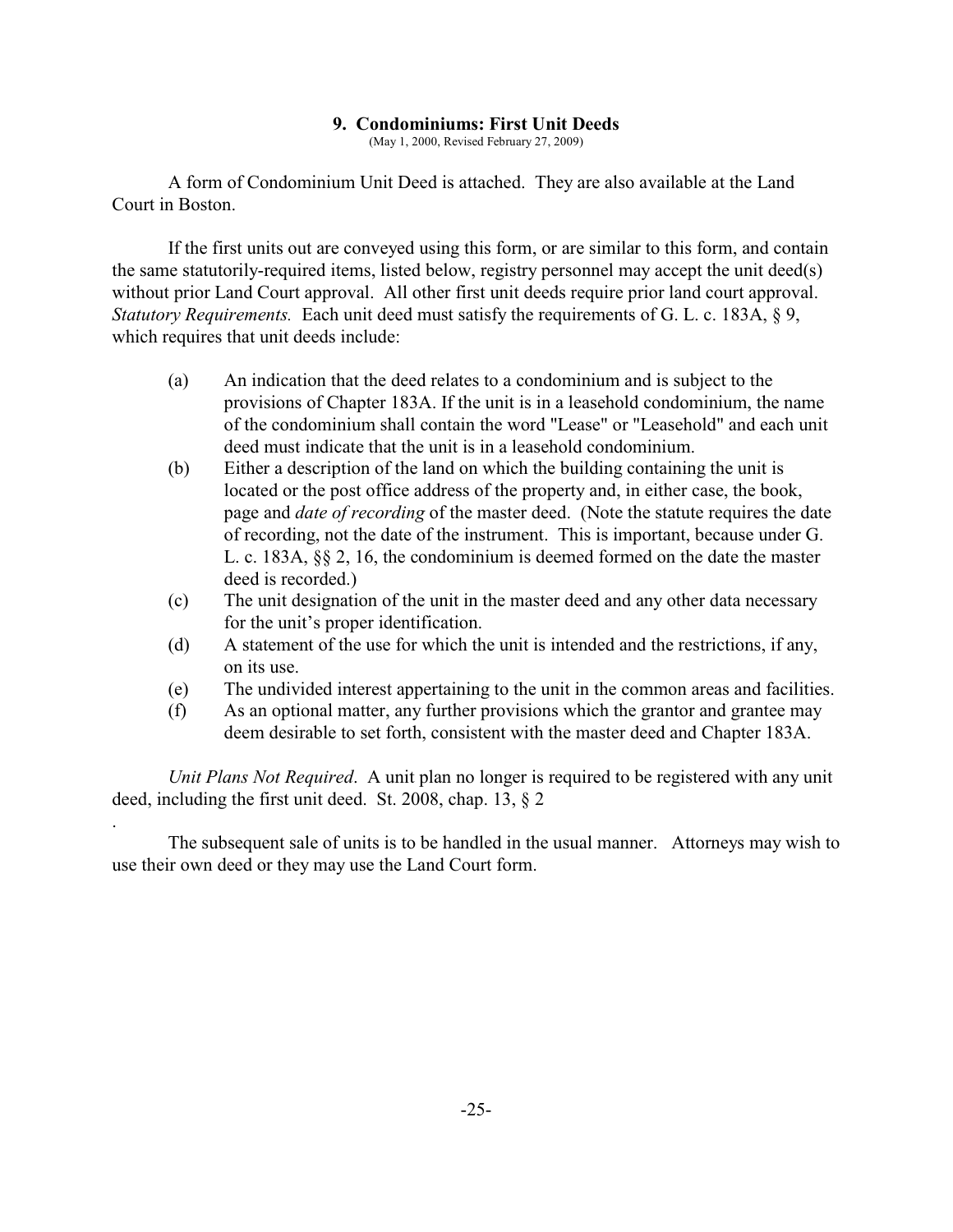## THE COMMONWEALTH OF MASSACHUSETTS LAND COURT DEPARTMENT OF THE TRIAL COURT

# **CONDOMINIUM UNIT DEED**

## **GRANTOR:**

| (number and street,     | town or city)                                                     | For consideration of   |
|-------------------------|-------------------------------------------------------------------|------------------------|
| <b>GRANTS TO:</b><br>of |                                                                   |                        |
|                         | Commonwealth of Massachusetts, with quitclaim covenants, Unit No. | οf                     |
|                         |                                                                   | Condominium created by |
| Master Deed dated       | and filed on                                                      | with                   |

Registry District of County of the Land Court as Document No. noted on Certificate of Title No.

The Post Office Address of the Condominium is:

The unit is conveyed subject to and with the benefit of the obligations, restrictions, rights and liabilities contained in G.L. c. 183A, the Master Deed and the By-Laws filed therewith.

The Condominium and each of the units is intended for residential purposes and other uses permitted by the applicable Zoning Ordinances and as set forth in the Master Deed.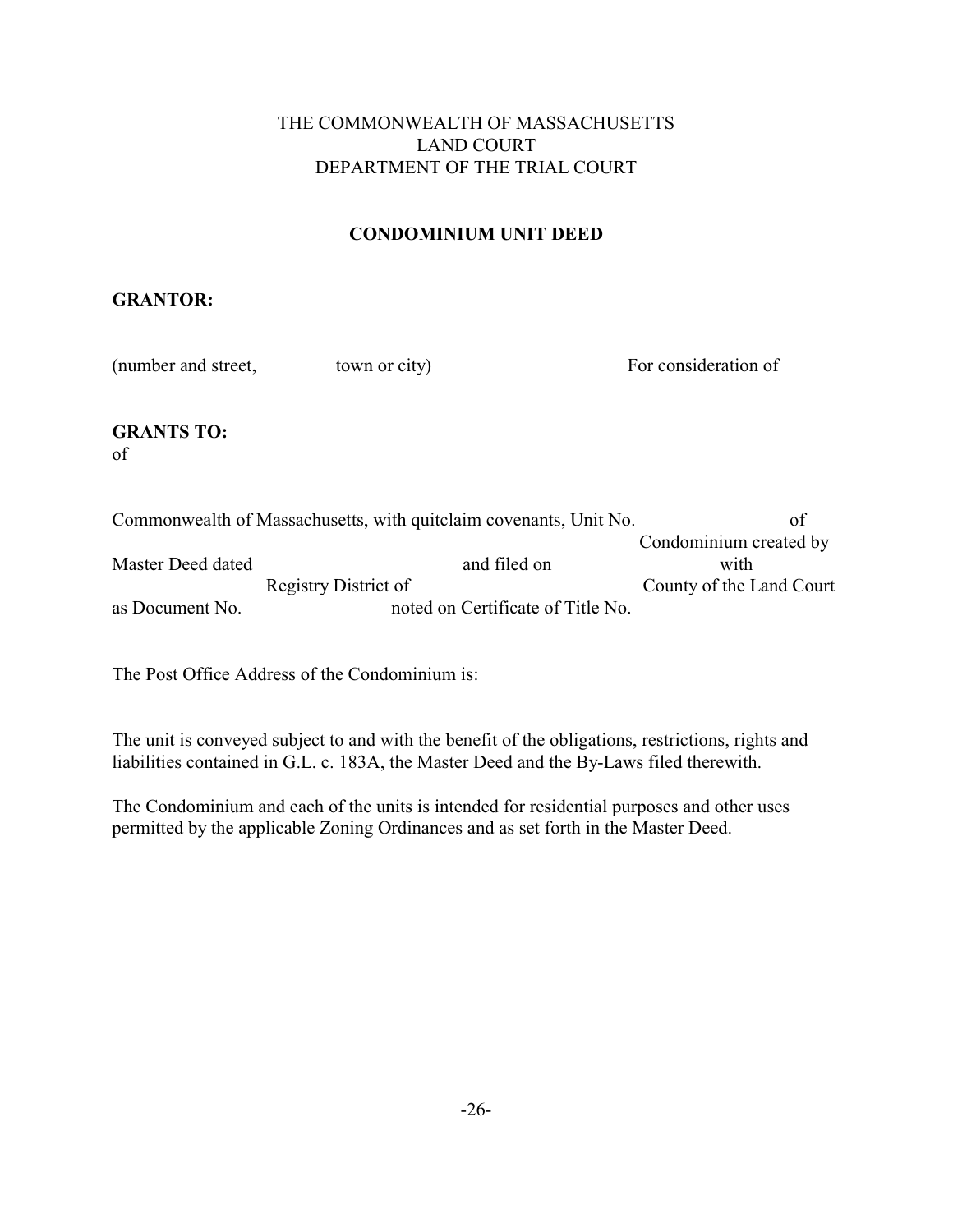The undivided percentage interest of the unit conveyed hereunder in the common areas and facilities is  $\%$ . facilities is

| Witness | hand and seal this                                                           | day of                                                                                                                                                                                                                        | , 20 |
|---------|------------------------------------------------------------------------------|-------------------------------------------------------------------------------------------------------------------------------------------------------------------------------------------------------------------------------|------|
|         |                                                                              |                                                                                                                                                                                                                               |      |
|         |                                                                              |                                                                                                                                                                                                                               |      |
|         |                                                                              |                                                                                                                                                                                                                               |      |
|         |                                                                              |                                                                                                                                                                                                                               |      |
|         |                                                                              |                                                                                                                                                                                                                               |      |
|         | <b>COMMONWEALTH OF MASSACHUSETTS</b>                                         |                                                                                                                                                                                                                               |      |
|         | SS.                                                                          | Date and the same state of the state of the state of the state of the state of the state of the state of the state of the state of the state of the state of the state of the state of the state of the state of the state of |      |
|         | Personally appeared the above-named                                          |                                                                                                                                                                                                                               | and  |
|         | acknowledged the foregoing instrument to be his free act and deed before me. |                                                                                                                                                                                                                               |      |
|         |                                                                              |                                                                                                                                                                                                                               |      |
|         |                                                                              |                                                                                                                                                                                                                               |      |
|         |                                                                              | Notary Public<br>My Commission expires:                                                                                                                                                                                       |      |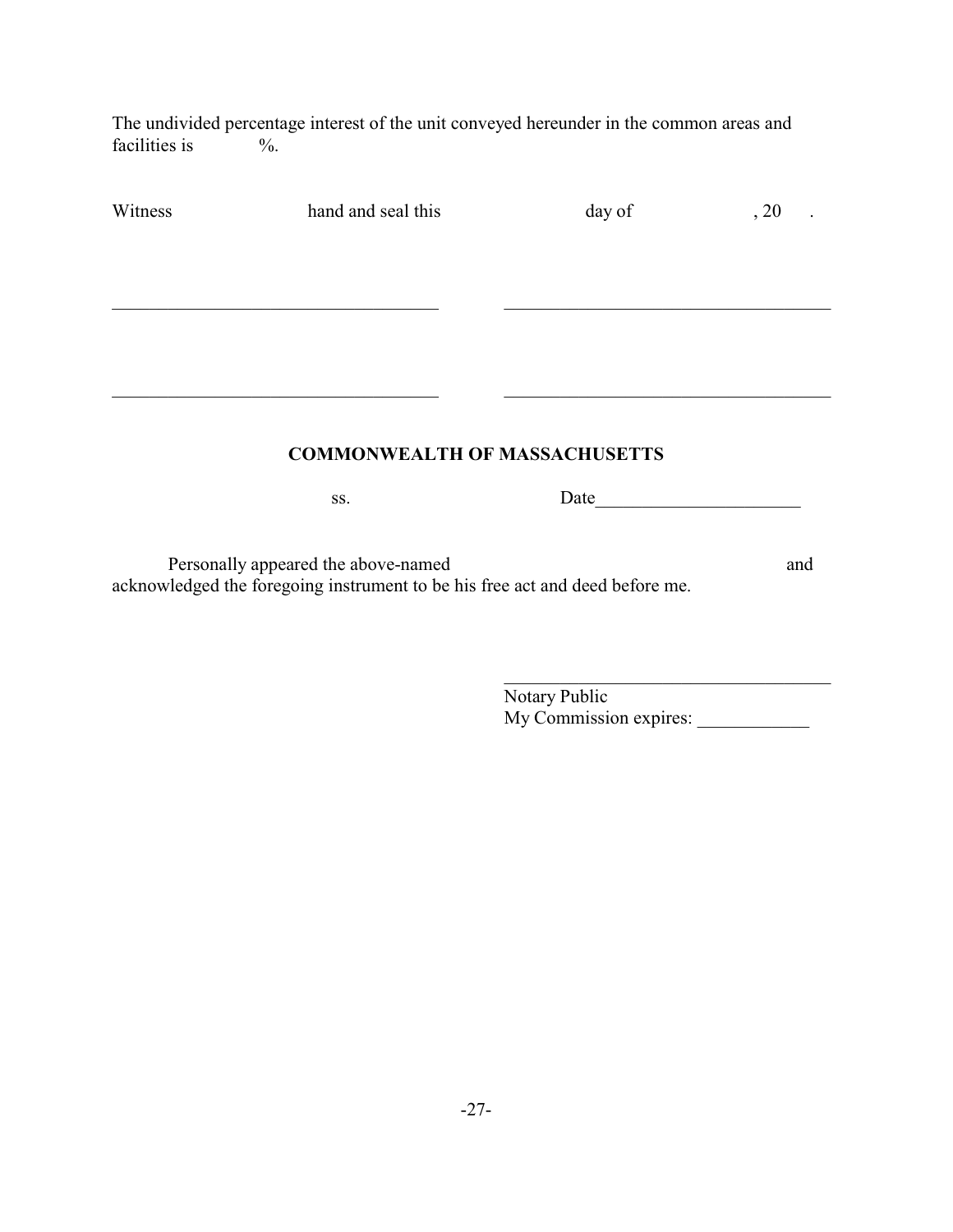#### <span id="page-33-0"></span>**10. Condominiums: Foreclosure of Lien for Common Expenses**

(May 1, 2000, Revised February 27, 2009)

By statute, a condominium organization of unit owners has a lien for unpaid common expenses. G. L. c. 183A, §6. Such lien is prior to all other liens and encumbrances on a unit except:

- 1. Liens and encumbrances recorded before the recording of the Master Deed;
- 2. A first mortgage on the unit recorded before the date on which the assessment sought be enforced became delinquent, except there is a priority over such a first mortgage to the extent of (a) common expense assessments, based on the duly adopted condominium budget, which would have become due in the absence of acceleration during the six months immediately preceding institution of an action to enforce the lien and also (b) any costs and reasonable attorneys' fees incurred in the action to enforce the lien; and
- 3. Liens for real estate taxes and other municipal assessments or charges against the unit.

To enforce priority for the common expense lien over a prior recorded first mortgage, as described in 2 above, either a lawsuit brought by the organization of unit owners must be commenced or an agreement in writing must be entered into by the first mortgagee, as provided by G. L. c. 183A §6(c).

The lien is enforced in the manner provided in G. L. c. 254, §§ 5 and 5A. Enforcement is by a civil action brought by the organization of unit owners in either the local Superior Court or the local District Court. The complaint must name as a defendant or "party-in-interest" all persons with an interest in the unit. G. L. c. 254, §5. An attested copy of the complaint, containing a sufficient description of the unit and a statement of the amount due, must be recorded at the local registry of deeds or registry district of the Land Court within thirty (30) days of the commencement of the action. Id. Failure to do so results in dissolution of the lien. Id.

The Court establishes the amount of the lien and enters an order authorizing the sale of the unit. G. L. c. 254, §5A. The Court also establishes the priority of the respective liens on the unit for purposes of the lien-enforcement sale of the unit. (Such priorities should be consistent with the priorities noted on the Memorandum of Encumbrances for the unit.)

The organization of unit owners must publish, using the form set out in G. L. c. 254, §5A, once in each of three (3) successive weeks, the first publication to appear not less than 21 days before the date of the sale, in a newspaper published in the town where the property lies, or if no newspaper is published in such town, in a newspaper published in the county where the property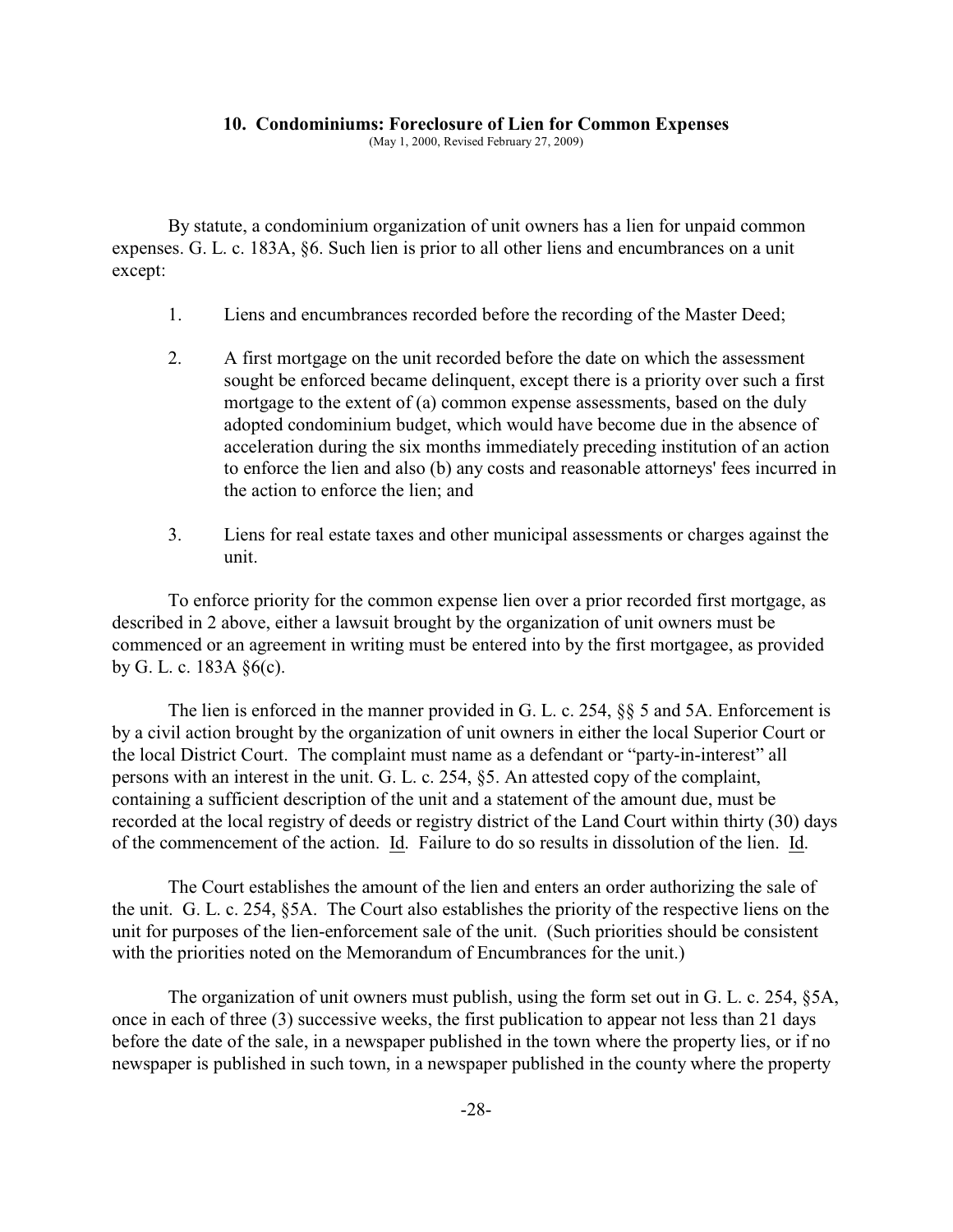lies. G. L. c. 254, §5A. The unit owner organization, or its attorney, may (it is not required by statute) cause a copy of the notice and an affidavit, stating that the requirements of the Court order and the statute have been complied with, to be recorded at the proper registry. The Land Court requires such a filing and notation on the certificate of title for the unit.

A sale of the unit conveys it subject to, and with the benefit of, all restrictions, easements, improvements, outstanding tax title(s), municipal or other public taxes, assessments and the first mortgage of record, recorded prior to the complaint, except that the sale is free of the first mortgage, if, as of the date of the sale, there are unpaid common expense assessments, costs, or reasonable attorneys fees the lien for which is given priority over the first mortgage under 2, above.

The following instruments should be registered and noted on the appropriate Memorandum of Encumbrances:

1. An attested copy of the complaint containing a sufficient description of the unit and a statement of the amount due;

2. An attested copy of the order of the court that establishes the amount of the lien and the respective priority of the liens on the Unit, identifies the portion thereof entitled to priority over any first mortgage, and authorizes the sale and sets forth the terms of the sale.

3. A copy of the notice and an affidavit, stating that the requirements of the court order and the statute have been complied with; and

4. The deed given pursuant to the judicially ordered sale, conveying the property in accordance with the statute and the court order.

No new certificate of title, however, should be issued based on the above referenced instruments. If an attorney should request a new certificate of title based on the foreclosure, he/she should be advised to file a Supplemental Petition at the Land Court in Boston.

CAVEAT: If a subsequent 6(d) Certificate indicates there are no unpaid assessments outstanding, a complaint which was previously registered should be dropped upon conveyance of the unit, or a notation may be registered in accordance with Guideline 21, Expired and Obsolete Encumbrances.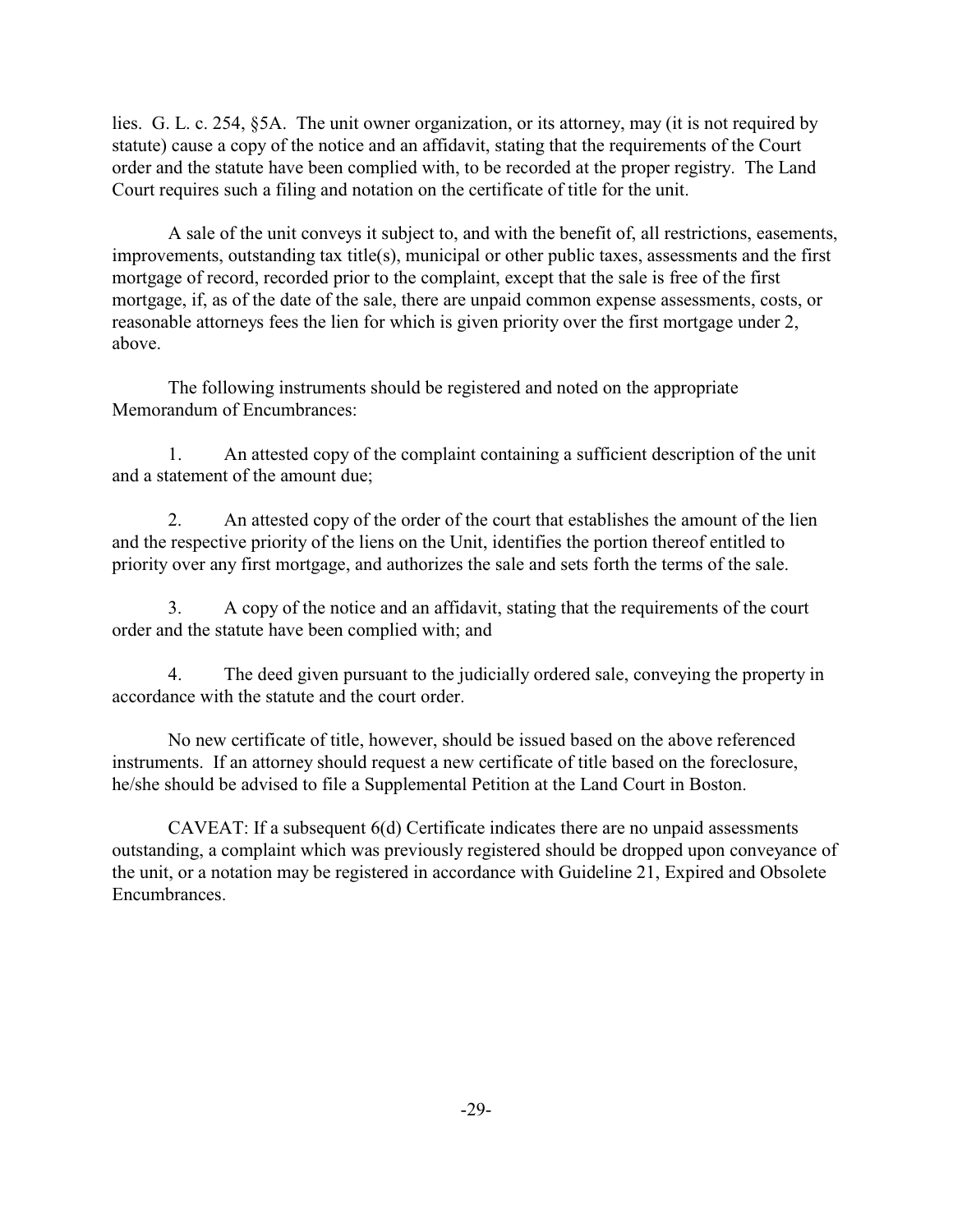#### <span id="page-35-0"></span>**11. Condominiums: Prior Undischarged Mortgages**

(May 1, 2000)

If registered land is subject to a mortgage at the time a condominium Master Deed is filed, the Master Deed may be accepted for filing without a discharge, subordination agreement, partial release or consent by the mortgagee. In such case the mortgage must be noted on the Master Condominium Certificate of Title and noted (on the encumbrance sheet) on the Memorandum of Unit Ownership resulting from a unit deed.

A "Subordination Agreement" or "Consent to the Condominium Regime" or similar instrument is to be noted on the Master Condominium Certificate of Title and may, but need not be, noted on any Memorandum of Unit Ownership.

If a subordination agreement or consent by the mortgagee is filed without a discharge or partial release of the mortgage, the mortgage must still be noted (on the encumbrance sheet) on the Memorandum of Unit Ownership resulting from a unit deed as set forth in the first paragraph above, until such time as the mortgage is discharged or partially released.

**NOTE that this is a change in practice.** Until August 1999, the court would approve Master Deeds subject to a prior unsubordinated mortgage, but would not approve unit deeds until the mortgage was discharged or subordinated to the Master Deed. Attorneys are cautioned to review the Master Condominium Certificate of Title as well as the relevant Memorandum of Unit Ownership.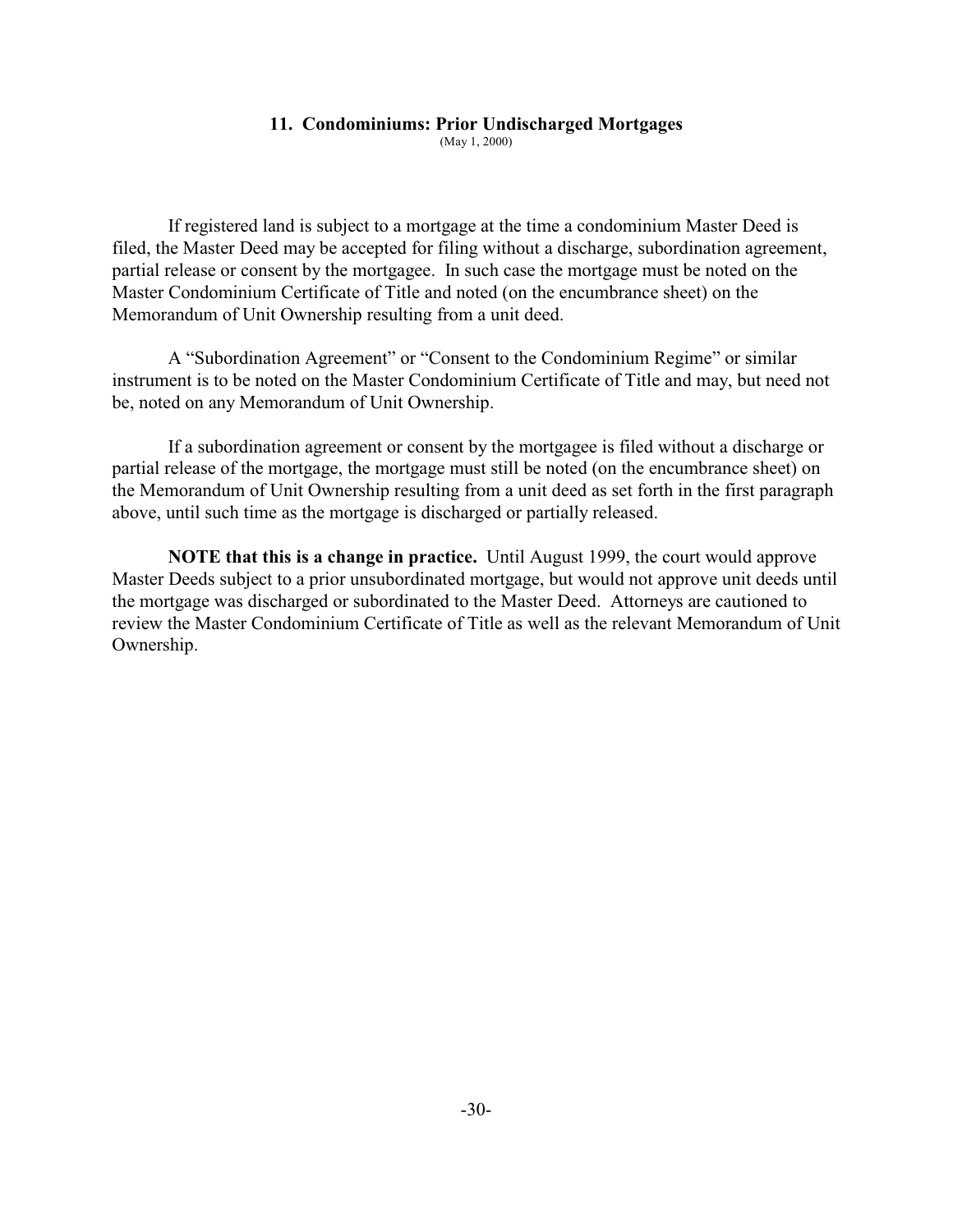#### **12. Condominiums: Plans and Amendments**

(May 1, 2000)

The Land Court Engineers no longer prepare condominium plans for filing at the local registry. Instead, the site plan (which has heretofore been filed with the Engineering Department) along with the floor plans and condominium documents will be reviewed by the Land Court Legal Department. The condominium will then be allowed by a Land Court Judge as evidenced by the Judge's signature on the face page of the Master Deed. After the condominium is allowed the condominium documents and plans should be filed at the proper registry.

All amendments to the Master Deed must also be allowed by a Judge. Amendments to the condominium trust do not need Land Court approval.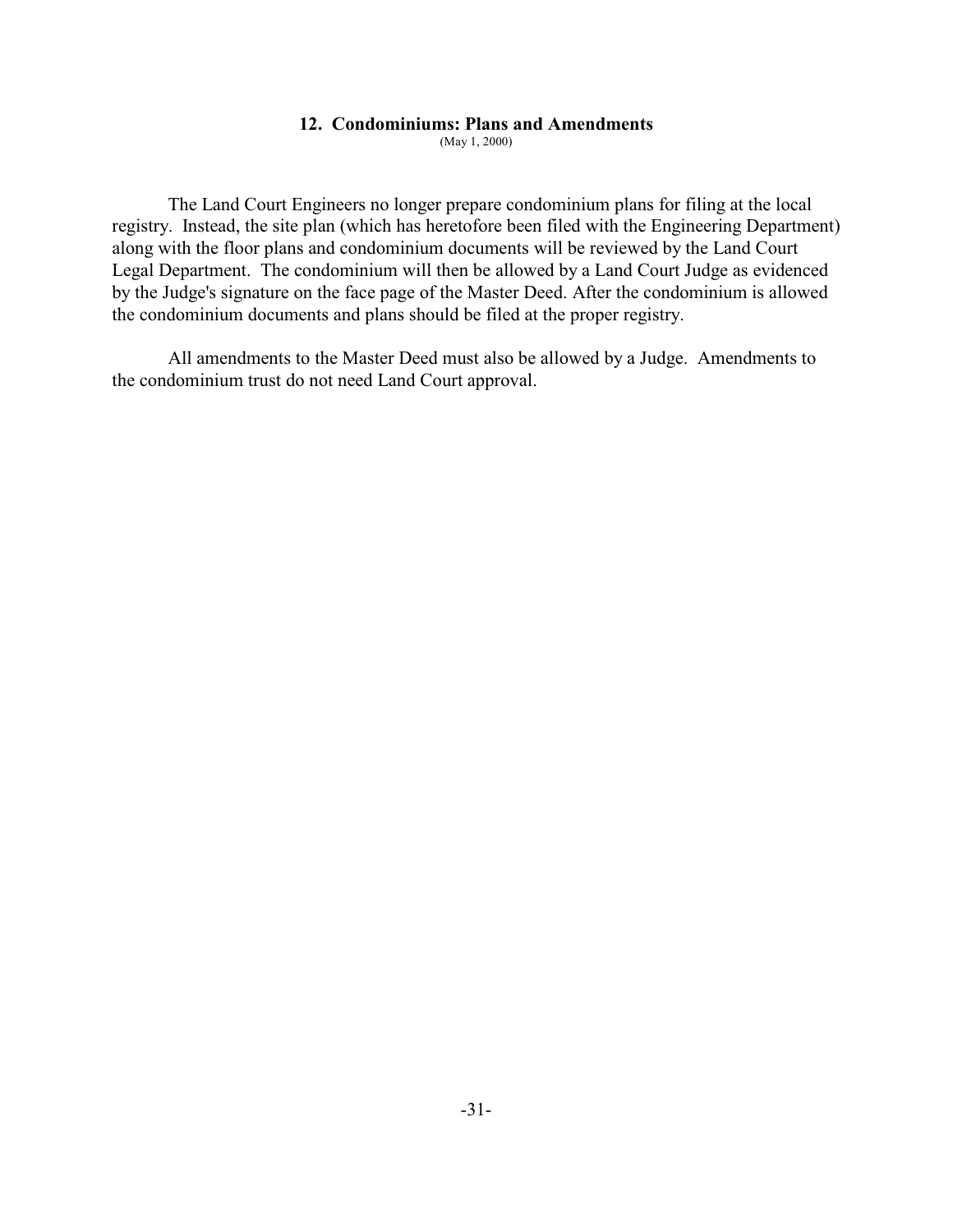## **13. Conservation Commission or DEP Plans**

(May 1, 2000)

G.L. c. 131, § 40 provides that a final order, determination or notification of a conservation commission or the department of environmental protection may require the recording of a plan which:

- 1. shows location of the proposed work;
- 2. is prepared by a registered professional engineer or land surveyor; and
- 3. is in recordable form.

The registry district should accept these plans for registration and should treat these plans in the same manner, and subject to the same requirements for registration, as easement plans. The plan should be reduced to the same size as the order, determination or notification.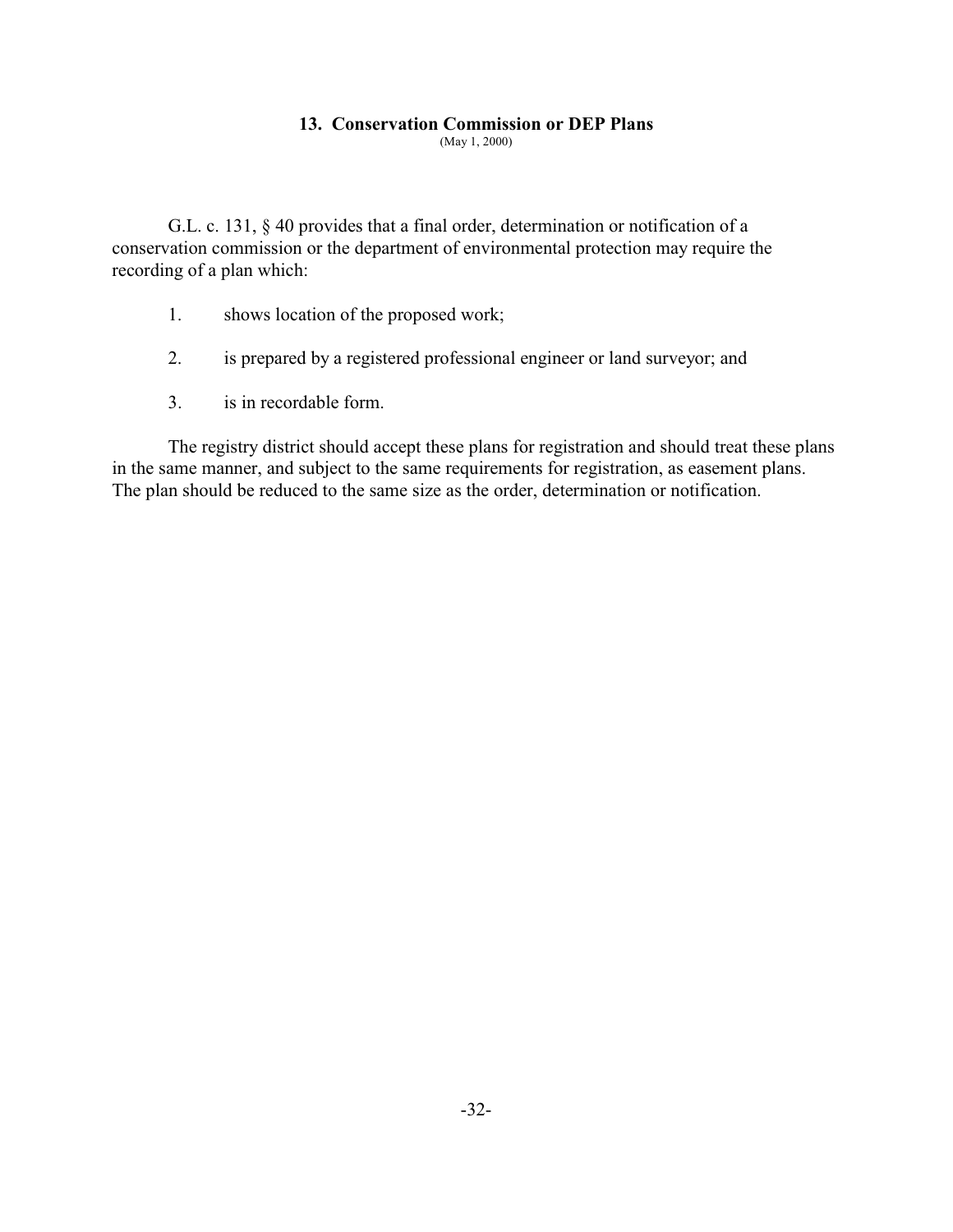#### **14. Death: The Effect of Death upon Registered Land Titles**

(May 1, 2000, Revised February 27, 2009)

The purpose of this guideline is to assist attorneys in dealing with title to registered land upon the death of a registered owner. Upon such a death, there are three possible avenues of approach.

THE METHODS OUTLINED ARE, GENERALLY SPEAKING, MUTUALLY EXCLUSIVE.

1. BY WAY OF A LICENSE TO SELL.

This method is usually utilized when the death is fairly recent and when a sale of the real estate is contemplated.

The advantage of this method is that the sale is free of debts of the deceased, costs of administration, legacies and Massachusetts estate taxes.

For details, see Method #3.

## 2. BY WAY OF A SALE UNDER THE POWER IN A WILL.

This method is utilized when a sale is contemplated.

Under this method, the sale is free of debts of the deceased, costs of administration and legacies.

For details, see Method # 4.

3. BY WAY OF PETITION FOR A NEW CERTIFICATE AFTER DEATH OF A REGISTERED OWNER.

This method is usually utilized when no sale is imminent. The heirs-at-law or the devisees in the will are entitled to a Certificate of Title in their names.

For details, see Method  $# 1$  and Method  $# 2$ .

If Land Court form LCP-2 is presented, an Order of Court will issue. If a deed under a license is presented, the deed is approved. No petition is necessary.

This guideline is not intended to be exhaustive and addresses only the most common situations. With any method, an attested copy of the outstanding Certificate of Title must be presented.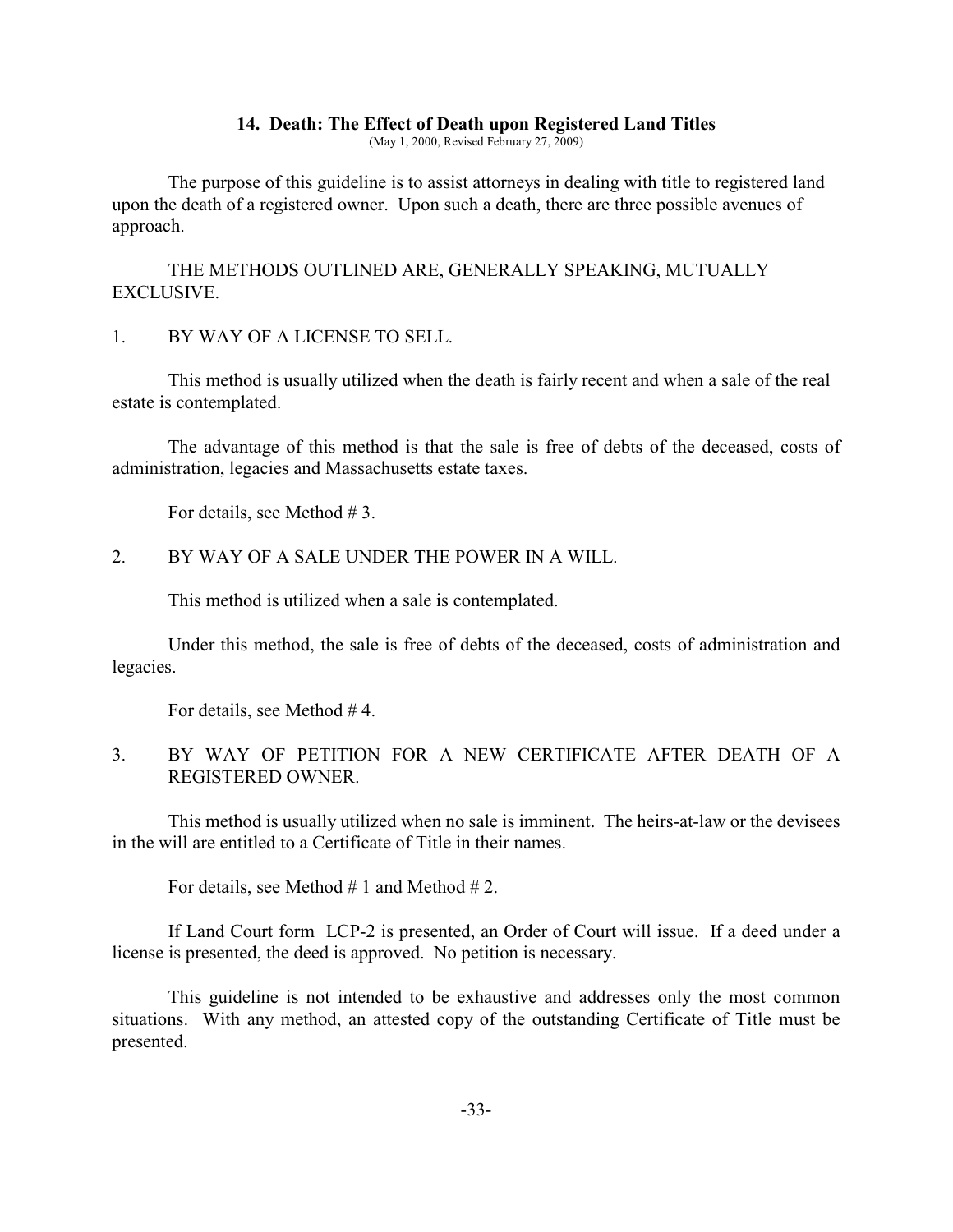# METHOD # 1—DEATH OF ONE TENANT BY THE ENTIRETY OR DEATH OF ANY NUMBER OF JOINT TENANTS BUT THE LAST

Because title to land passes in such situations by operation of law to the surviving co-tenant(s) by right of survivorship, it is unnecessary for the surviving owner(s) to obtain a new certificate of title in order to deal with the property. It is necessary, however, that evidence of the death be noted on the encumbrance sheet of the outstanding Certificate of Title. There should be registered the following:

- 1. Certified copy of death certificate of deceased owner.
- 2. If deceased was a tenant by the entirety, an Affidavit of No Divorce. Attached is a form which may be used.

Once the above-mentioned documents are registered, the surviving owner(s) may deal with the property freely without Land Court approval.

However, if the surviving owner(s) requests a certificate of title in his/her name, an "S" petition must be filed at the Land Court Department along with the statutory filing fee, the material referred to in the previous paragraph and an attested copy of the outstanding Certificate of Title. There is no form for such a petition; the surviving owner must simply recite under oath the circumstances, request the cancellation of the outstanding certificate and the issuance of a new certificate in his/her name.

# METHOD # 2—PETITION FOR LAND COURT ORDER

This method is used to obtain a new Certificate of Title after the death of a person in whose name alone a Certificate of Title stands, after the death of both tenants by the entirety, after the death of any tenant in common and after the death of the last joint tenant.

1. Land Court Form LCP-*2* must be completed and filed at the Land Court along with the statutory filing fee. Note that the petition has two signature sections. The petitioners (heirs or devisees of the deceased owner) may sign the first section of the petition or their attorney may sign for them. The statement in the last paragraph of the petition *must* be signed by the executor or administrator of the estate and the signature must be notarized.

2. An attested copy of the outstanding Certificate of Title must be filed with the petition.

3. Supporting documentation will vary depending upon how title to the property was held: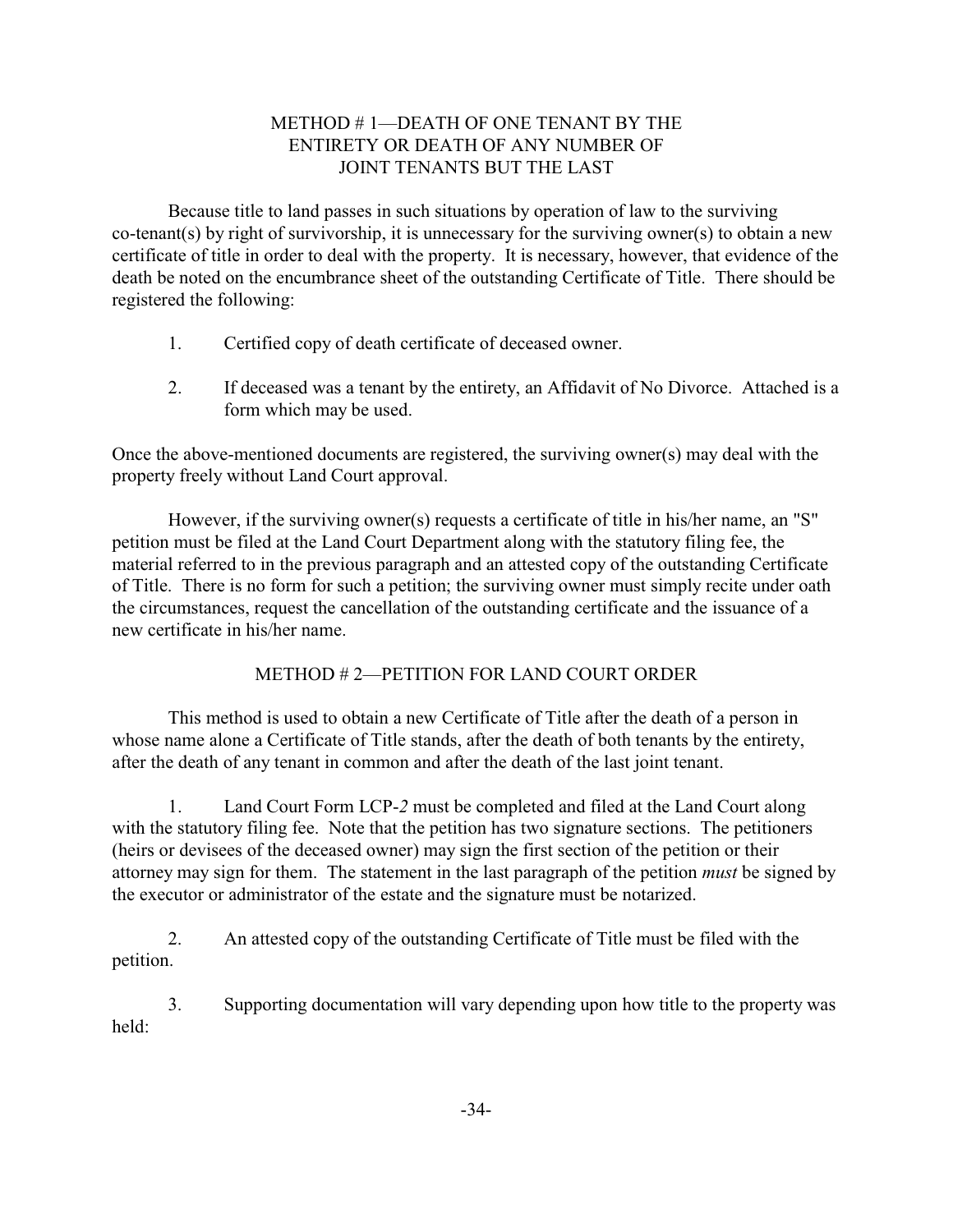- (a) *Tenancy by the Entirety/Joint Tenancy—all co-tenants deceased*
	- (i) *as to first to die,* file a death certificate. In addition, an Affidavit of No Divorce must be filed where the owners were tenants by the entirety. (Where there were more than *two* joint tenants, these documents must be filed for each joint tenant to die but the last).
	- (ii) *as to the surviving tenant by the entirety or last joint tenant to die*, file either an abstract of the probate proceedings prepared by a Land Court Examiner, *or,* attested Probate Court copies of the Probate petition, citation, decree, bond, will (and any codicils thereto), inventory, if any, and docket. Attorneys *may not* attest these documents.
- (b) *Tenancy in Common—for each tenant in common who has died,* file all of the material set out in the immediately preceding paragraph  $3(a)(ii)$ . If there are surviving tenants in common, each should assent to the petition by signing it to indicate that they are aware that the old certificate is to be canceled and a new one issued in their names and the names of the new tenant(s) in common.
- (c) *Certificate Standing in the Name of One Person*—again, file either an abstract of the probate proceedings, prepared by a Land Court Examiner, *or*, attested Probate Court copies of all probate papers in the estate of the deceased and the Probate Court docket.

4. The result of this procedure will be an attested Order of the Land Court which must be registered at the Land Registration Office at the proper Registry of Deeds. In due course, a new Certificate of Title will be drawn in accordance with the Order.

# **NOTE:**

| <b>DEBTS</b> | As to decedents dying before January 1, 1990 the new Certificate of Title<br>will issue subject to debts in the estate of the deceased owner, <i>unless</i> one<br>full year has elapsed from the date upon which the bond in the estate was<br>allowed. |
|--------------|----------------------------------------------------------------------------------------------------------------------------------------------------------------------------------------------------------------------------------------------------------|
|              | As to decedents dying on or after January 1, 1990 claims of creditors are<br>barred at one year from the date of decedent's death.                                                                                                                       |
| <i>TAXES</i> | Estate and inheritance taxes are not required to be noted on certificates,<br>G.L. c. 185, $\S$ 46. See also Guideline 35.                                                                                                                               |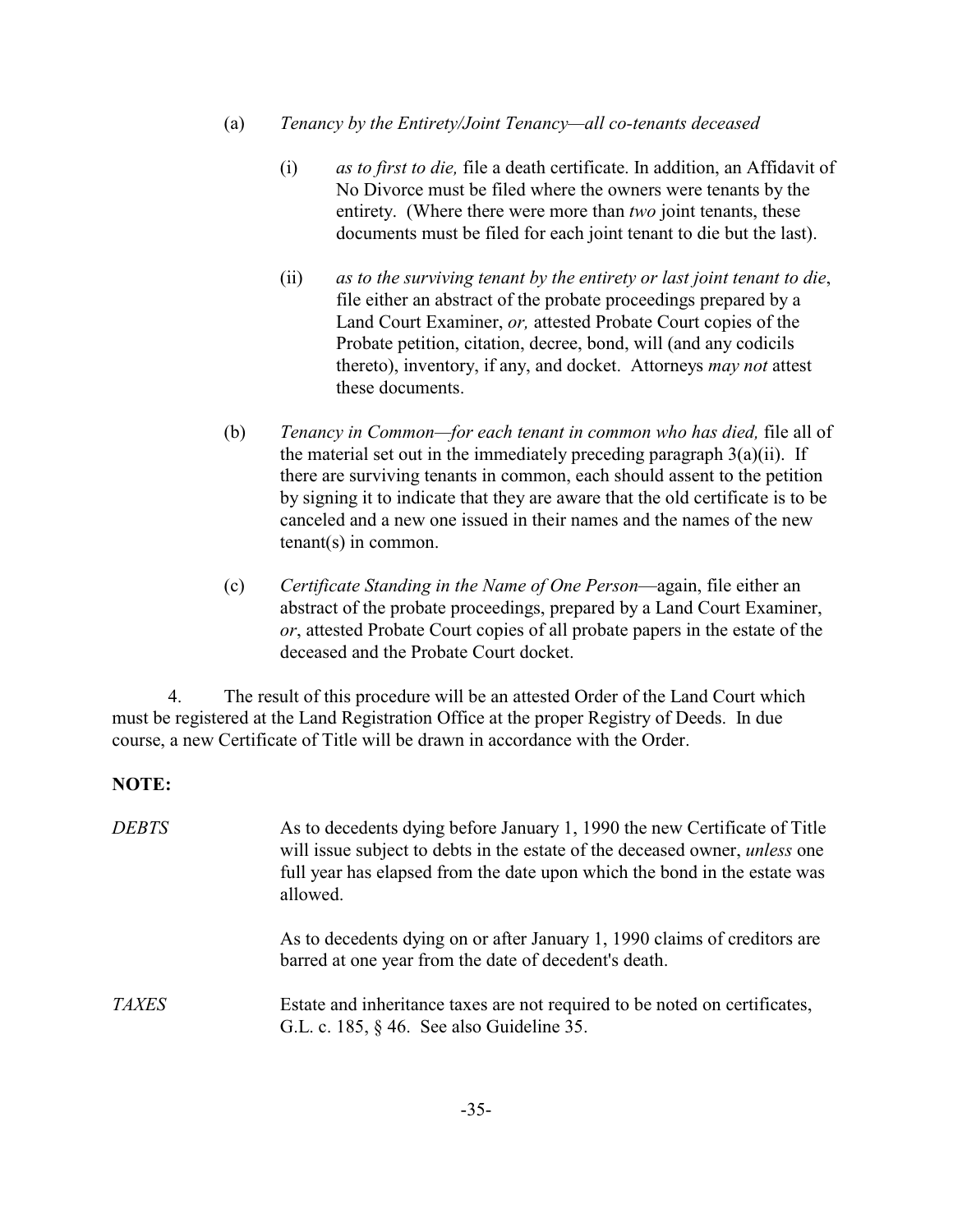| <b>LEGACIES</b> | Unless there is a specific devise of the real property, if a will directs the<br>payment of legacies, the Land Court requires evidence of their payment<br>unless six years have elapsed from the date of death.                                                                                                                                                                                                                                                                                                                                                     |
|-----------------|----------------------------------------------------------------------------------------------------------------------------------------------------------------------------------------------------------------------------------------------------------------------------------------------------------------------------------------------------------------------------------------------------------------------------------------------------------------------------------------------------------------------------------------------------------------------|
| DEVISE TO TRUST | If property is devised to the trustees of a testamentary trust, attested copies<br>of the trustees' appointment and bond must be included with the probate<br>papers.<br>If real property is devised to the trustees of an <i>inter vivos</i> trust which is not<br>on record, the original trust instrument and any amendment(s) thereto or a<br>certificate pursuant to G. L. ch. 184, $\S$ 35 must be presented at the Land<br>Court.<br>The Court Order will issue to the trustees, and the trust will be registered<br>and noted on the new certificate issued. |

## METHOD # 3—SALE UNDER DECREE (LICENSE) OF PROBATE COURT

This method and Method  $#4$  are alternatives to Method  $#2$  and are used when an immediate sale is contemplated. One of the advantages of obtaining a Probate Court decree of sale is that the property will be sold free of debts of the deceased, costs of administration, legacies and Massachusetts estate taxes, a tax release being a prerequisite for obtaining the decree from the Probate Court.

- 1. *The original or an attested copy of the Decree of the Probate Court* must be presented at the Land Court together with *an attested copy of the Probate Court docket*; the decree must be no more than one year old.
- 2. *An attested copy of the outstanding Certificate of Title* must be filed.
- 3. *A fully executed deed* must be presented. The grantor clause should state as follows: "I, Executor/Administrator of the estate of \_\_\_\_\_\_\_ holder of a Decree of the Probate Court of \_\_\_\_\_\_\_\_ County dated \_\_\_\_\_\_, by power conferred by said Decree". The date must be the date the decree issued. The deed must conform in all respects to the decree, thus, the consideration must be equal to or more than the amount specified in the decree. It should be executed on or after the date of the decree.

Likewise, the description of the property in the deed must conform to the description in the decree. There are several Probate Courts whose decrees do not describe the property. If the decree is obtained from one of these courts, the petition filed to obtain the decree must be presented at Land Court. In addition, if the fiduciary is the grantee in the deed, the decree of the Probate Court must state that the fiduciary is permitted to take title.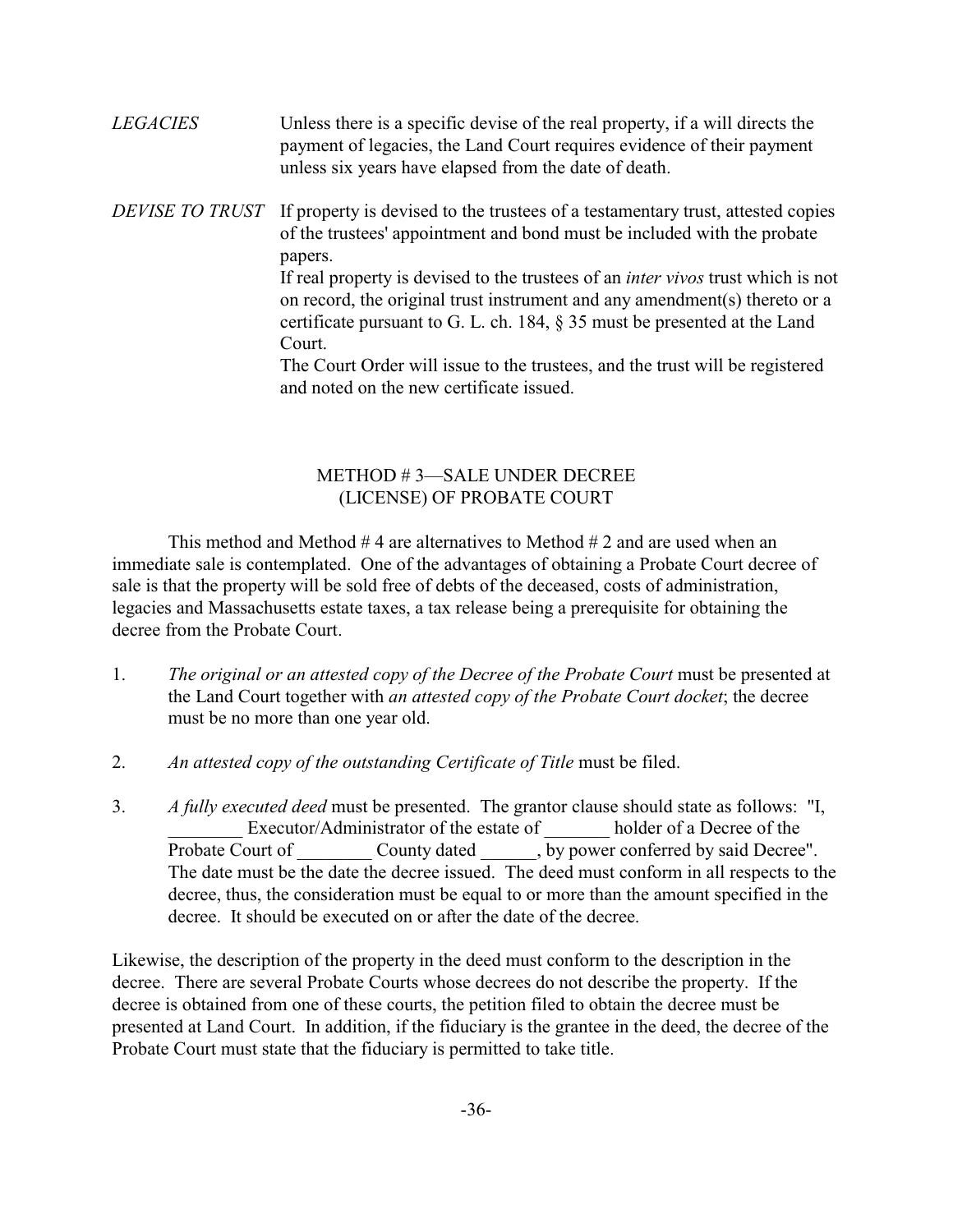4. If everything is in order, the deed under the decree will be endorsed "Approved for Registration" and signed by Land Court personnel.

# METHOD # 4—DEED UNDER POWER OF SALE IN WILL

The advantage of a sale pursuant to a Power of Sale in the will is that the property is sold free of debts of the deceased, costs of administration and legacies.

- 1. *An attested Probate Court copy of the will* must be presented at the Land Court. To use this method, the Power of Sale in the will must be unequivocal. The clause containing the power should be marked.
- 2. Along with the will, file an attested Probate copy of the *Executor's appointment,* together with *an attested copy of the Probate Court docket. The certificate of appointment* should be no more than 60 days old.
- 3. *An attested copy of the outstanding Certificate of Title* must be filed.
- 4. *The fully executed deed* of the Executor must be filed. The grantor clause should state clearly that the Executor is selling pursuant to the power conferred by the will of the deceased owner. The consideration in the deed *must* be other than nominal.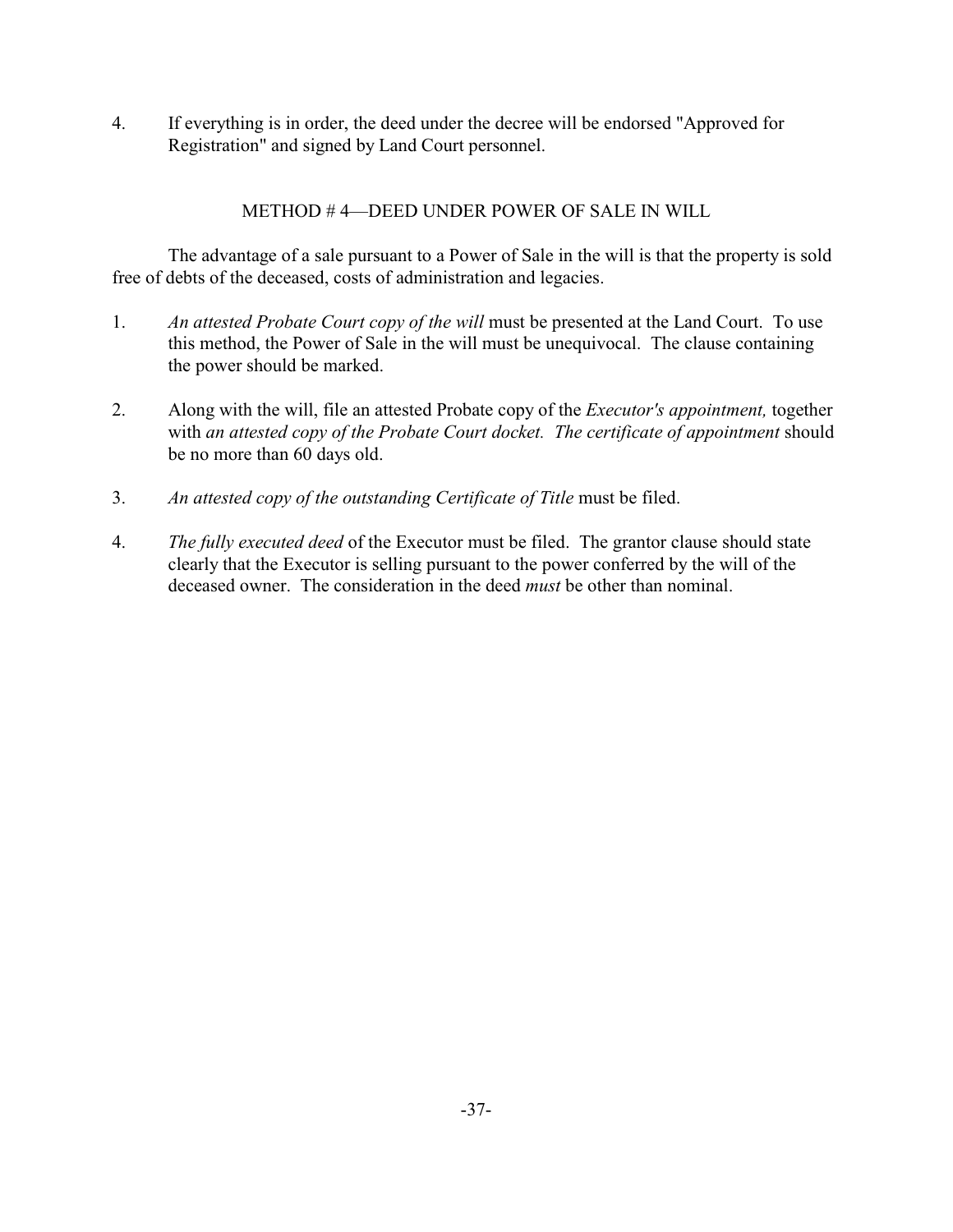# AFFIDAVIT OF NO DIVORCE

 $I, \underline{\hspace{2cm}}$ , Attorney for  $\underline{\hspace{2cm}}$ , being the surviving owner of the premises described in Land Court Certificate of Title No. example. The same say that his wife/her husband, which is example. The same state of a state of a state of a state of a state of a state of a state of a state of a state of a state of a state of a state of a state of a sta \_\_\_\_\_\_\_\_\_\_\_\_\_\_\_\_\_\_\_\_\_\_\_ on \_\_\_\_\_\_\_\_\_\_\_\_\_\_\_\_\_, and at that time there had been no divorce.

Attorney for

 $\mathcal{L}_\mathcal{L}$  , which is a set of the set of the set of the set of the set of the set of the set of the set of the set of the set of the set of the set of the set of the set of the set of the set of the set of the set of

\_\_\_\_\_\_\_\_\_\_\_\_\_\_\_\_\_\_\_\_\_\_\_\_\_\_\_\_\_\_\_\_\_\_\_\_

Subscribed and sworn to before me this \_\_\_\_\_\_ day of \_\_\_\_\_\_\_\_\_\_\_\_, 1999

Notary Public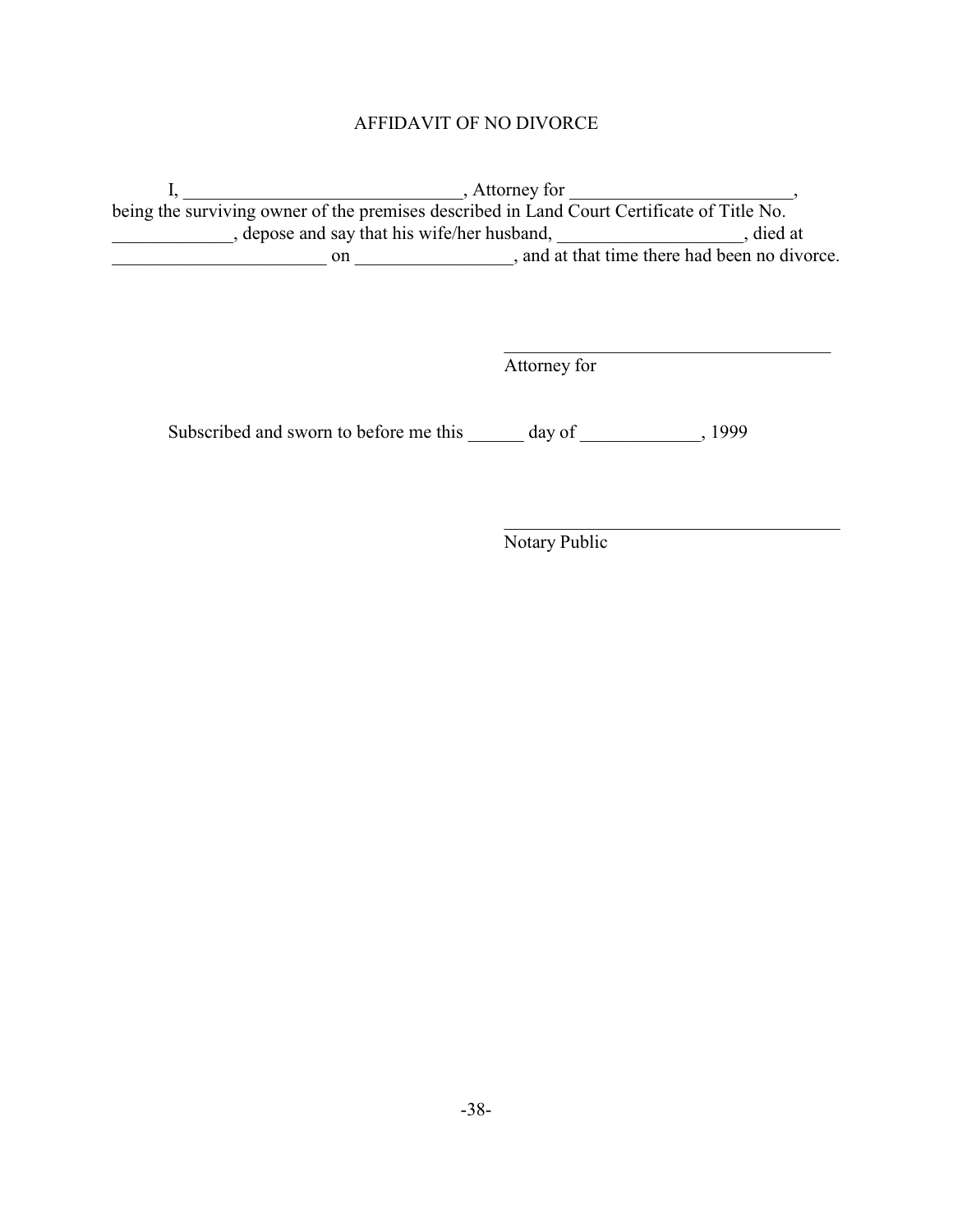#### **15. Deeds: Execution and Acknowledgment of Deed under Power of Attorney**

(May 1, 2000)

Although, as indicated below, there is some leeway in the way a deed in such an instance can be signed, there is little flexibility as to how the granting clause should be drafted.

When a sealed instrument is executed by an agent or attorney, for the principal, the strict technical rule of the Common Law, which has never been relaxed in England or in this Commonwealth, requires that it be executed in the name of the principal in order to make it his deed" *Abbey v. Chase,* 6 Cush. 54. As stated in Crocker's Notes on Common Forms, Little Brown & Company (Seventh Edition, 1955), § 351, where A.B. is the principal, a deed beginning "I, C.D.," or "I, C.D. as attorney for A.B." is an improper form as to the granting clause, and will be ineffective as the deed of the principal. The deed should be drafted by reciting in the granting clause the principal's name only, as though there was no power of attorney.

As far as the execution of the instrument, the signature should be as noted below. We'll assume that Mary Doe is the principal and that John Doe is her attorney in fact under a power of attorney:

/s/ Mary Doe by John Doe her Attorney in Fact under Power of Attorney, recorded with (Registry of Deeds) Book---, Page---

In this instance John will actually sign Mary's name. Although the above form is the preferred one, the signature "John Doe for Mary Doe" would seem to be satisfactory. See *Mussey v. Scott*, 7 Cush. 215.

The acknowledgment, like the deed, should be that of the principal (albeit through the act of the agent), as follows:

> Then personally appeared the aforementioned John Doe and acknowledged the foregoing instrument to be the free act and deed of Mary Doe.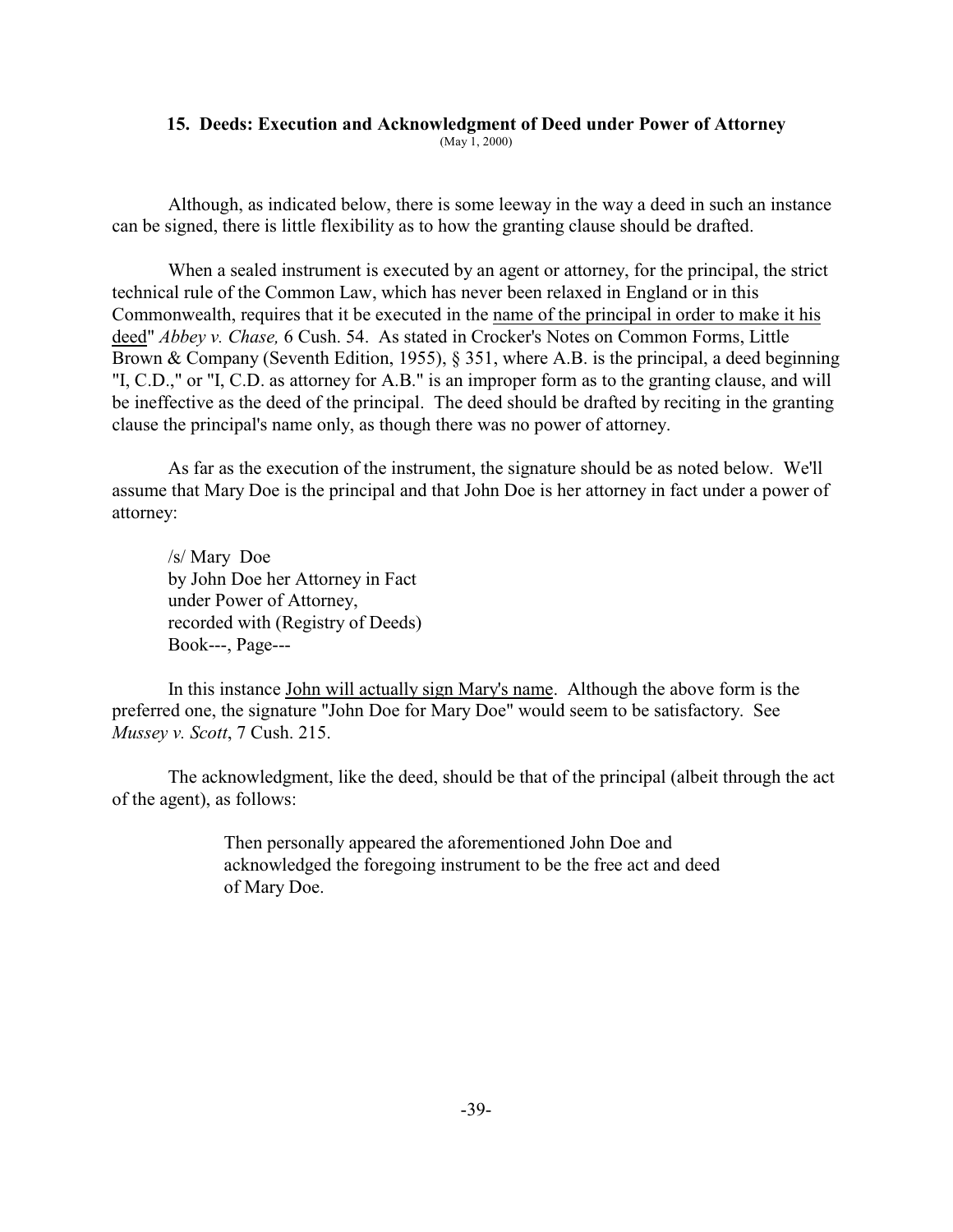#### **16. Deeds: Nominal Consideration**

(May 1, 2000)

Deeds and other instruments of conveyance may be accepted for registration when they recite that they are given "for nominal consideration", "for no consideration"*,* "for consideration of [any amount of dollars less than \$100]", "in consideration of love and affection", "as a gift", or any other similar words which communicate that the conveyance is made for nominal consideration. Deeds of a Trustee given for nominal consideration must nevertheless comply with Guideline 53: Trusts: Trustee's Deed for Nominal Consideration.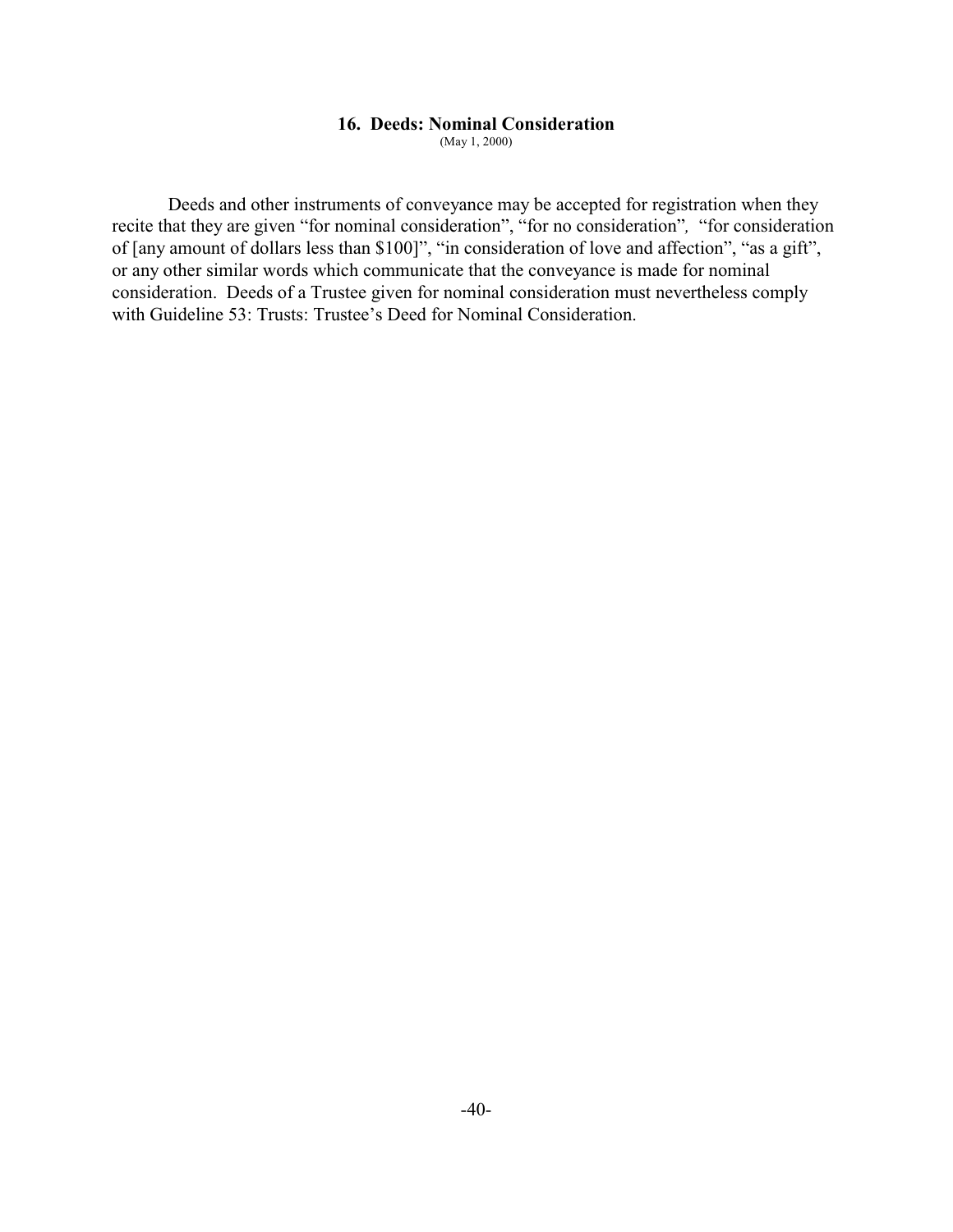#### **17. Delayed Filing for Registration**

(May 1, 2000)

No deed, mortgage or other instrument transferring an interest in real estate may be filed after one year from the date of its execution unless it (a) is accompanied by the affidavit of an attorney or a person having personal knowledge of the facts and stating whether the grantor and the grantee under the deed are still living or (b) has been re-acknowledged by all grantors within one year prior to the date of the delayed filing.

If the grantor has died, the document may not be accepted for filing without an order of the Court. The attorney should be advised to file a Supplemental Petition. An affidavit will be required confirming that the instrument was delivered to the grantee or an agent of the grantee during the grantor's lifetime. Assent of the heirs or notice to the heirs may be required.

If the grantee has died, the instrument will be accepted for registration but no certificate will issue in the name of the deceased; the heirs or devisees may thereafter petition for a new certificate after death, upon completion of applicable probate proceedings, or otherwise in accordance with Guideline 14: Deeds: The Effect of Death upon Registered Land Titles.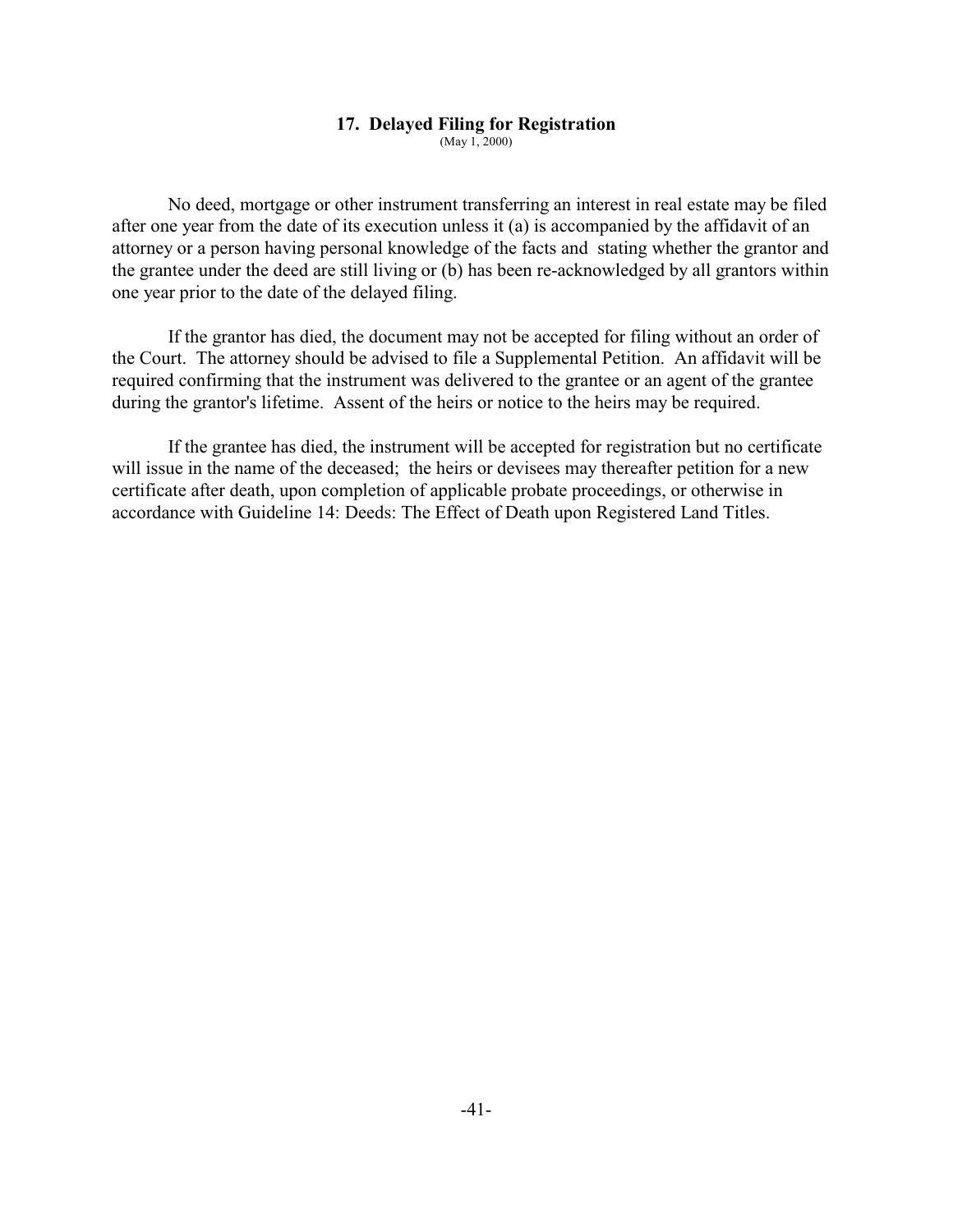## **18. Descriptions in Deeds and Certificates of Title; Exception Deeds; Conveyances of Portions of Land**

(May 1, 2000, Revised February 27, 2009)

A. Except as otherwise provided in this Guideline, or ordered or approved by the court or its Chief Title Examiner, a description of the land in a certificate of title shall describe the land as a lot or lots shown on an approved Land Court Plan. A description incorporating by reference the lot number on a Land Court Plan, together with a reference to the certificate with which the plan is filed, may substitute for a metes and bounds or bounding description when the certificate of title is prepared.

B. Except as otherwise provided in this Guideline, or ordered or approved by the court or its Chief Title Examiner, a deed of registered land will be accepted for filing only if it conveys a lot or lots shown on a Land Court Plan.

"Notation deeds" or "exception deeds" of registered land only will be accepted where the existing certificate of title is one in which the property already is described as the remainder of the land described on a plan, excepting and excluding therefrom a lot or lots on a more recent plan. The creation of new certificates of title describing, for the first time, land as the remainder of the land shown on a Land Court Plan, is not permitted absent a specific order of the court, which will be granted rarely, and only upon the showing of extreme hardship and exceptional circumstances, above and beyond the costs, delay, and inconvenience which may attend the preparation of a new plan for all the land then covered by the certificate.

If the existing certificate of title is one in which the property already is described as the remainder of the land described on a plan, excepting and excluding therefrom a lot or lots on a more recent plan, then additional exceptions of land from that already described will not be permitted and the following procedures are to be employed:

These procedures apply to any conveyance of a portion of the land held under a certificate of title, and to any conveyance of all or any portion of the remainder parcel resulting from any such conveyance ("remainder parcel"). The following procedures reflect a change from prior practice:

1. Before conveyance of any lot or lots constituting less than all of the land described in a certificate of title as a separately-conveyable lot, the owner shall file a plan of such lot or lots to be conveyed. The plan shall require the court's approval, and shall accurately depict the boundaries and monuments describing such lot as required by the court's surveying standards. The deed shall convey the lot by reference to its identification on the approved plan. A new certificate will issue for the lot conveyed, and the deed will be noted on the certificate of title for the original larger parcel, stating that the certificate of title is canceled as to the lot conveyed.

2. No deed of a remainder parcel will be accepted for registration unless and until a plan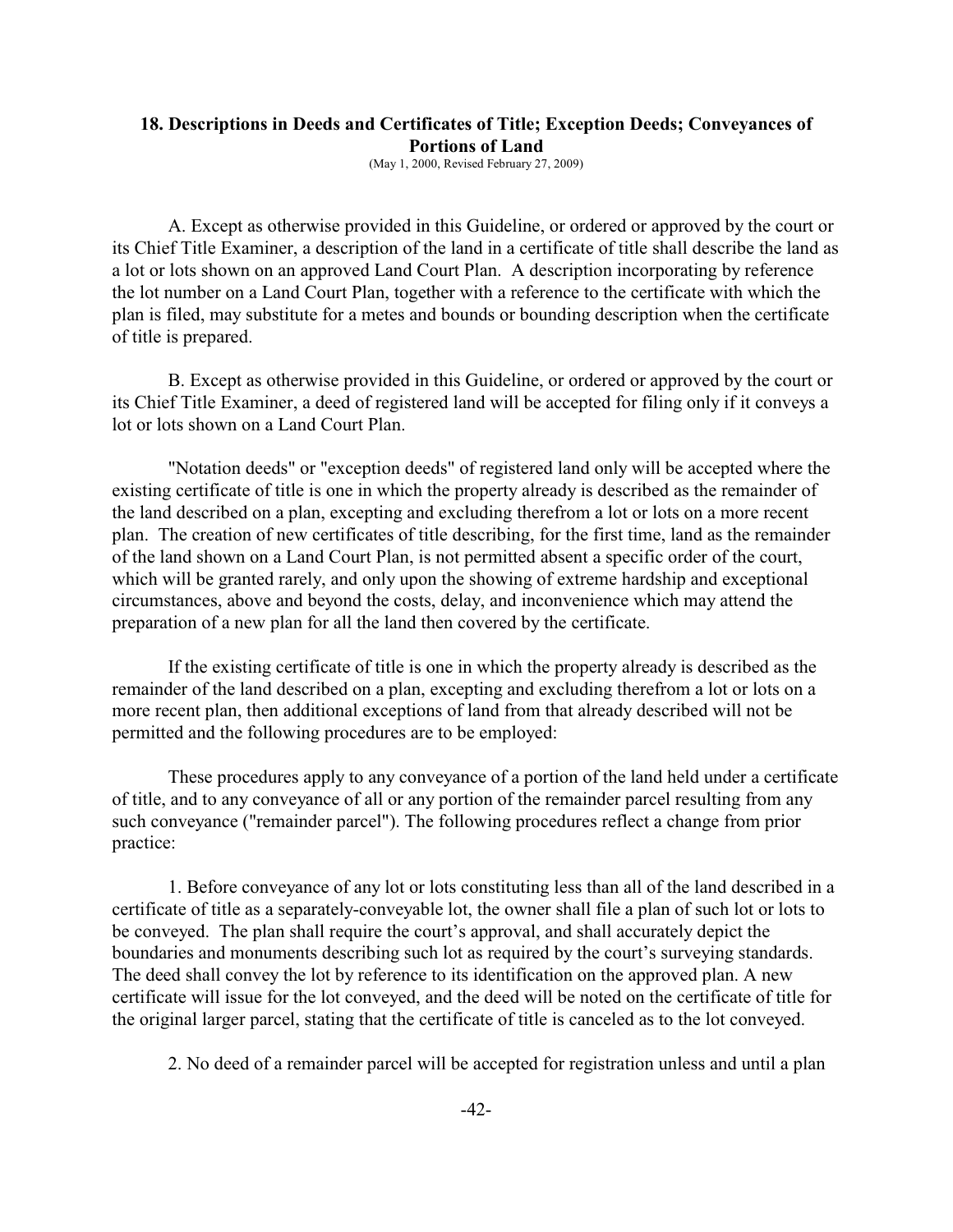of the remainder parcel is filed as approved by the court. Such plan shall include a lot designation for the remaining land. Any deed conveying the remainder parcel should convey the remainder parcel by reference to its identification on the approved filed plan.

3. Lots may be conveyed out of a remainder parcel, without a new plan of the full remainder parcel in the following circumstances: A plan of the lot to be conveyed is required. In such cases, the owner also shall file with the court's surveying department a "reference plan" showing the lot(s) to be conveyed in relation to (i) all lots previously conveyed from the land originally described under the certificate of title, and (ii) the land remaining after the proposed conveyance. Such "reference plan" may be compiled from the plan(s) of the lot(s) conveyed out from the original tract, together with the plan originally filed with the certificate of title to the original tract. The "reference plan" shall be for information and illustration purposes only to facilitate review of the plan of the lot(s) to be conveyed. The deed then may be filed together with an order of the Court approving the new plan of the lot being conveyed, and instructing the Registry District that no instrument of conveyance of the remainder parcel shall be accepted for registration thereafter without a further order.

4. Instruments conveying a mortgage interest in land are subject to the same procedures described above. Accordingly, a mortgage will be accepted for filing only if the lot described in the mortgage is shown on a Land Court Plan. If a portion of such land is conveyed after the mortgage is filed, a foreclosure deed of the remainder parcel may be accepted for filing. However, no certificate will issue for the remainder parcel, and no further conveyance of the remainder parcel may occur, until a plan of the remainder parcel is filed.

5. The Court or the Chief Title Examiner may, in their discretion, issue an order or grant an approval permitting the filing of deeds of remainder parcels upon a showing by the owner of the remainder parcel that it would be a substantial burden on the owner to comply with the requirement for a new plan of the remainder parcel and that the registration of the remainder deed will not result in substantial harm to the grantee or others interested in the title. Examples of this would include, but not be limited to, transfers or conveyances to family members or related entities, for estate planning purposes, or conveyances to state or municipal authorities or to public interest groups for preservation purposes. In such instances, permission shall be granted by an order or approval that instructs the Registry District that no further instrument of conveyance of the remainder parcel shall be accepted for registration thereafter without a further order of the Court or approval by the Chief Title Examiner

6. A conveyance of a remainder parcel which was created by, or exists following, an eminent domain taking does not require prior Land Court approval.

C. A lease, notice of lease, or easement describing a portion of a lot shown on a plan attached thereto as an exhibit should not be rejected for filing on the basis that the land shown on the attached plan is not a lot shown on a Land Court Plan. Such a document may be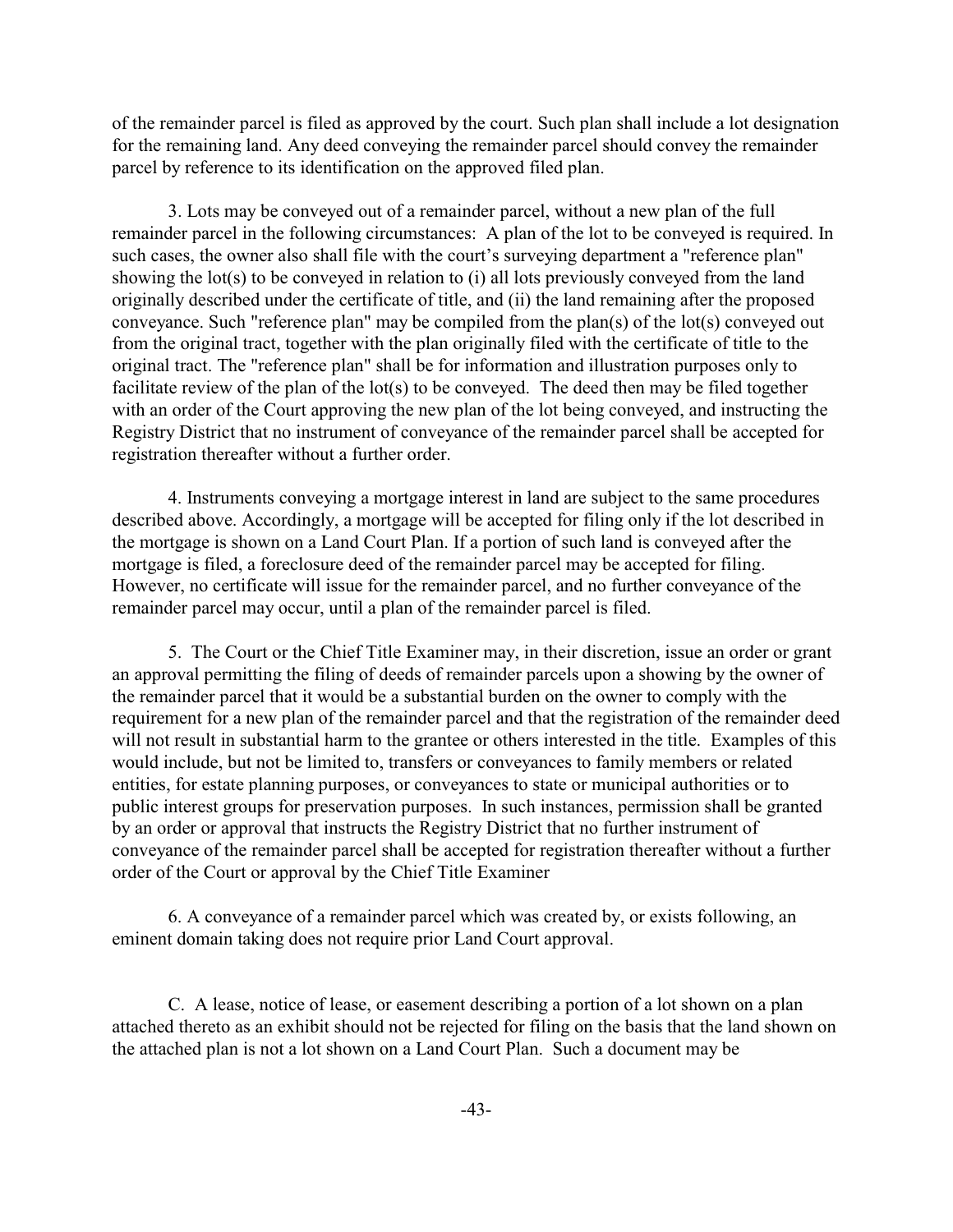accompanied by a sketch plan indicating the extent, limit, or location of the portion of the lot subject to lease or easement, although the district does have discretion to refuse registration of a sketch plan, absent approval by the Court or the Chief Title Examiner, if the district concludes that the sketch plan as presented lacks reasonable legibility or clarity.

## **Note to Practitioners**

Attorneys for grantees and mortgagees should check prior certificates of title to examine whether the land has adequate access and utility line easements appurtenant thereto.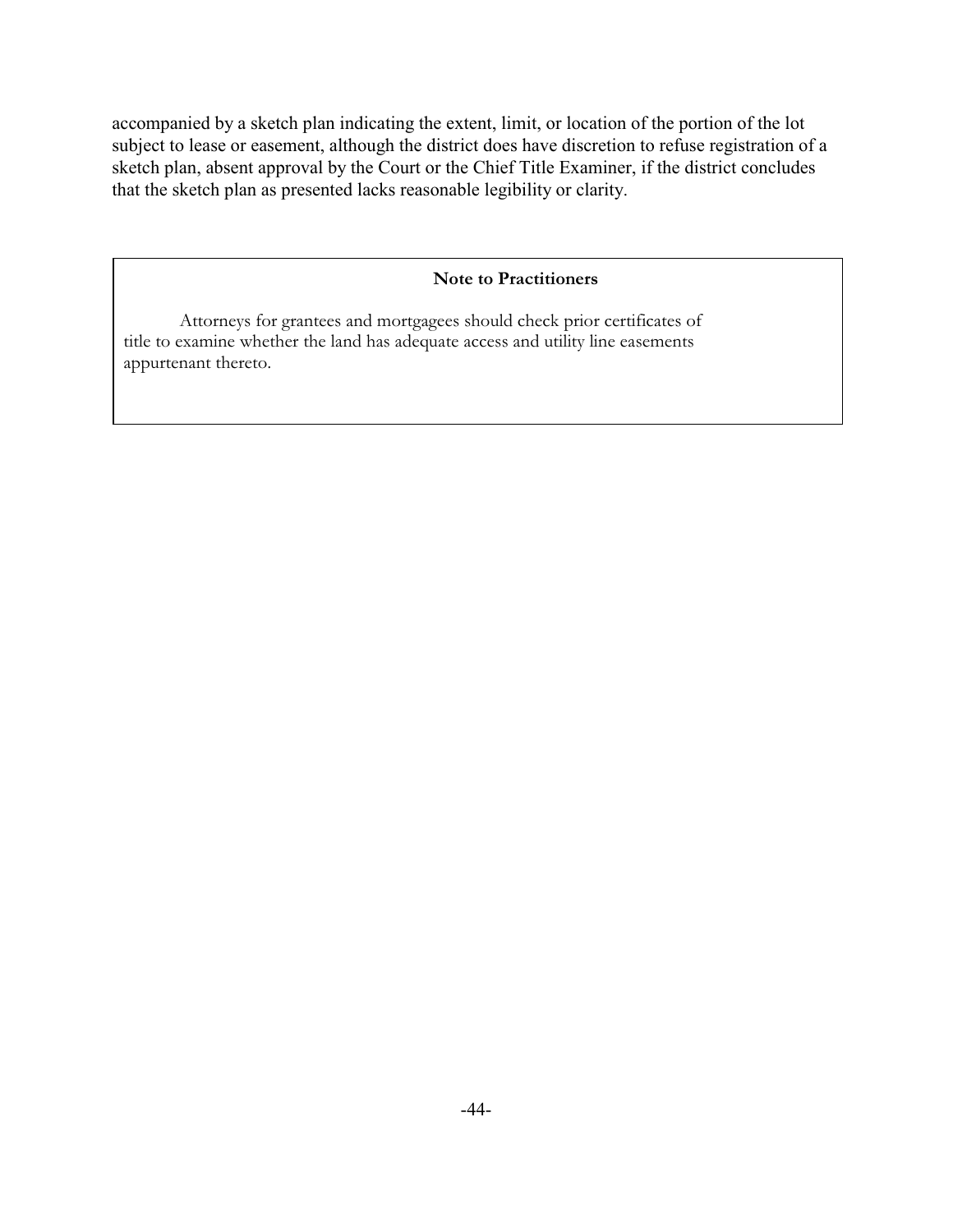# **19. Easements, Restrictions, Covenants and Other Rights Granted or Reserved in a Deed**

(May 1, 2000)

If a deed grants the fee of one lot (Lot "A") to a person and the same deed grants or otherwise creates rights, such as an easement or restriction, for the benefit of the grantee of Lot A over another parcel of registered land (Lot "B") owned by the same grantor, registry personnel should check the outstanding certificate of title to verify that the grantor does in fact own Lot B and the deed creating the rights must be noted on the encumbrance sheet of Lot B. Said deed should be noted on the Memorandum of Encumbrances attached to the certificate of title covering Lot B as a deed of Lot A with restriction or a deed of Lot A with easement (or other appropriate notation).

The same deed should be noted as an appurtenant right on the face of the certificate of title to be made up for Lot A.

If the owner of Lots A and B (both registered) conveys Lot A, retains Lot B and reserves an easement or other rights over the granted land (Lot A) for the benefit of Lot B, such reservation should be noted as an encumbrance on the Memorandum of Encumbrances of the new certificate of title in the name of the grantee of Lot A and should be noted on the Memorandum of Encumbrances attached to the certificate of title for Lot B as a deed of Lot A with easement, covenant or restriction. When making up the next certificate of title for Lot B, registry personnel should include on the face of the new certificate, the appurtenant right (easement, restriction or covenant) created for the benefit of Lot B in the deed of Lot A. However, this appurtenant right should only be included on the face of the certificate of title to issue if all the mortgagees of Lot A subordinated their interests as mortgagee or consented to the easement, covenant or restriction.

If the Owner of Lot A grants to the owner of Lot B (both registered) an easement, covenant or restriction for the benefit of Lot B, such grant should be noted as an encumbrance on the Memorandum of Encumbrances for Lot A and should also be noted on the Memorandum of Encumbrances for Lot B. When the next certificate of title is made up for Lot B, this appurtenant right should be included on the face of the new certificate of title to issue as long as the mortgagees of Lot A subordinated their interests as mortgagee or consented to the easement, covenant or restriction set forth in the grant to Lot B.

A grant of easement, restriction or covenant from the owner of an unregistered parcel to the owner of a registered parcel which easement, restriction or covenant runs over or burdens unregistered land, should be accepted for filing and noted on the Memorandum of Encumbrances as easement, restriction or other identifying notation . Said appurtenant right should not be noted on the face of the next certificate of title to be issued without the filing of a Supplemental Petition.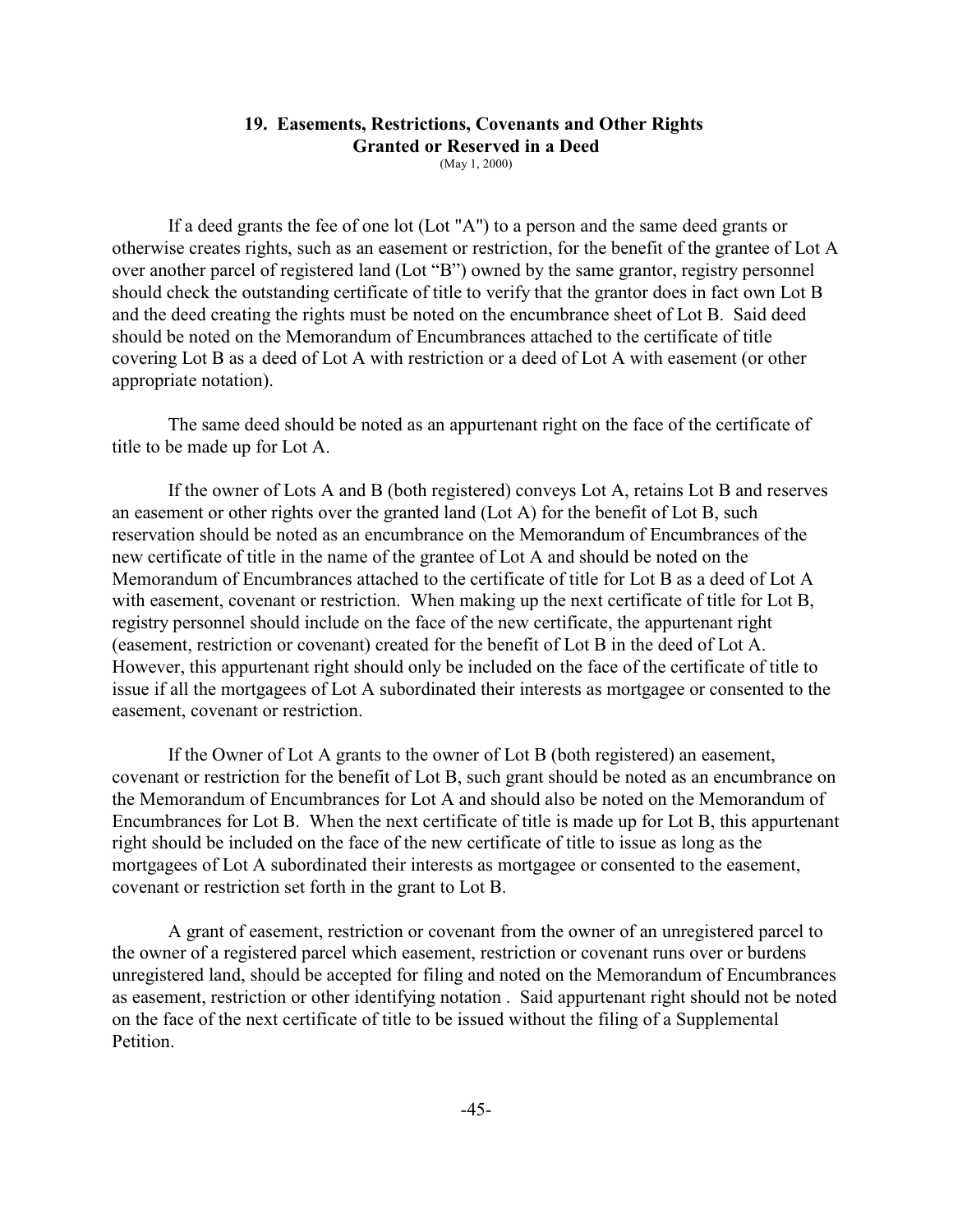A deed which grants a fee to Lot A and an easement over the same locus to Lot C is a nullity as far as the easement is concerned if the owner of Lot C is a stranger to the title (that is, neither grantor nor grantee). The easement must be created by a separate instrument.

**Note to practitioners:** We encourage attorneys who are preparing deeds that include restrictions, easements, covenants or similar matters to highlight the rights created or reserved in the deed and to entitle the instrument "Deed With Restriction", "Deed With Easement" or other appropriate caption. This will help registry personnel to enter the instrument on the Memorandum of Encumbrances.

See also Guideline No. 7, Attorney's Proposed Form of New Certificate.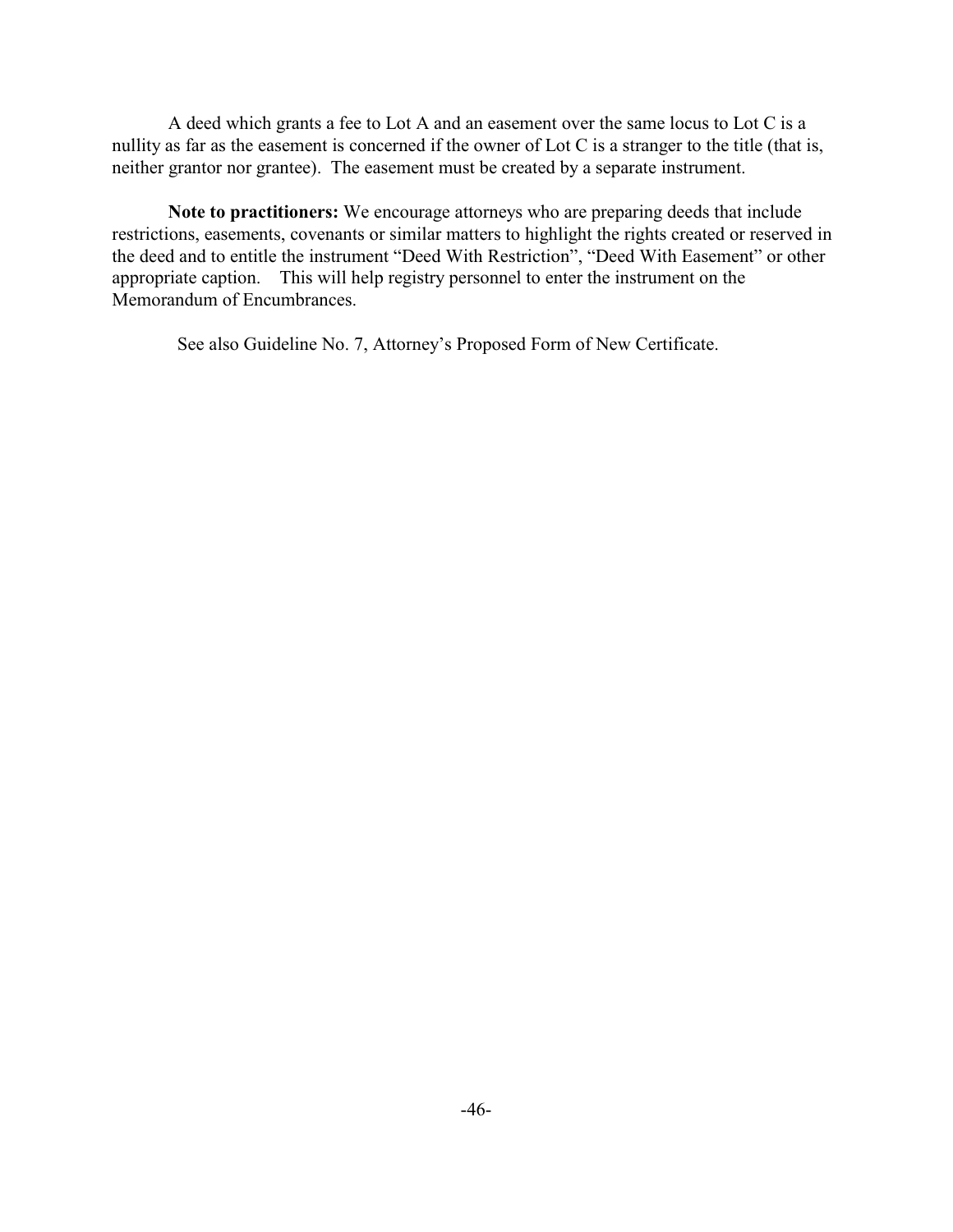#### **20. Executions**

(May 1, 2000, Revised February 27, 2009)

Executions may be deposited by a deputy sheriff or, if authorized by the issuing court, a special officer (such authority should be made part of the execution).

If the land has been attached previously, for the execution to relate back to the date of the attachment, the execution must be levied on within thirty (30) days after the issuance of the execution following the final judgment; a copy of the execution, with the officer's memorandum, must be deposited with the Registry District within forty (40) days after the issuance of the execution. (G.L. c. 223, s. 59 and G.L. c. 236, s. 4)

These periods are sixty (60) days and seventy (70) days respectively (i) for property attached in Nantucket if the judgment entered elsewhere, or (ii) if the judgment is rendered in Nantucket and the property is elsewhere. (G.L. c. 223, s. 59 and G.L. c. 236, s. 4)

To have an attachment removed from a certificate of title where these time limits are exceeded, approval of the Chief Title Examiner is required, and, in his or her discretion, an order of the court may be required to be obtained on petition.

G.L. c. 236, s. 4 provides that an officer having an execution where there was no previous attachment may make a taking of the defendant's land by depositing a copy of the execution at the registry district with a memorandum that the land has been so taken.

All executions on record will expire in six years unless brought forward (as per M.G.L c. 236, s. 49A) or enforced within six years after the deposit. Executions are brought forward in the registry district in the manner, provided for in G.L. c. 223, s. 114A, for bringing forward attachments of real estate.

If it is clear to the District, or upon the request of any interested party, the execution may be then marked discharged or expired. Upon a subsequent conveyance and the issuance of a new certificate, the execution will be dropped. Any doubtful questions will be referred to the Chief Title Examiner.

The Registry District personnel should make certain that the premises described in the execution are the same premises as are covered by the certificate of title; the debtor in the execution must be the holder of the certificate of title or of an interest under said certificate. One cannot execute on property of "A" standing in the name of "B" unless the execution issued by the court which granted the judgment so provides.

A creditor of either husband or wife, whose principal residence is held in a post 1980 tenancy by the entirety (G.L. c. 209, s. 1) may attach, but may not levy on the execution.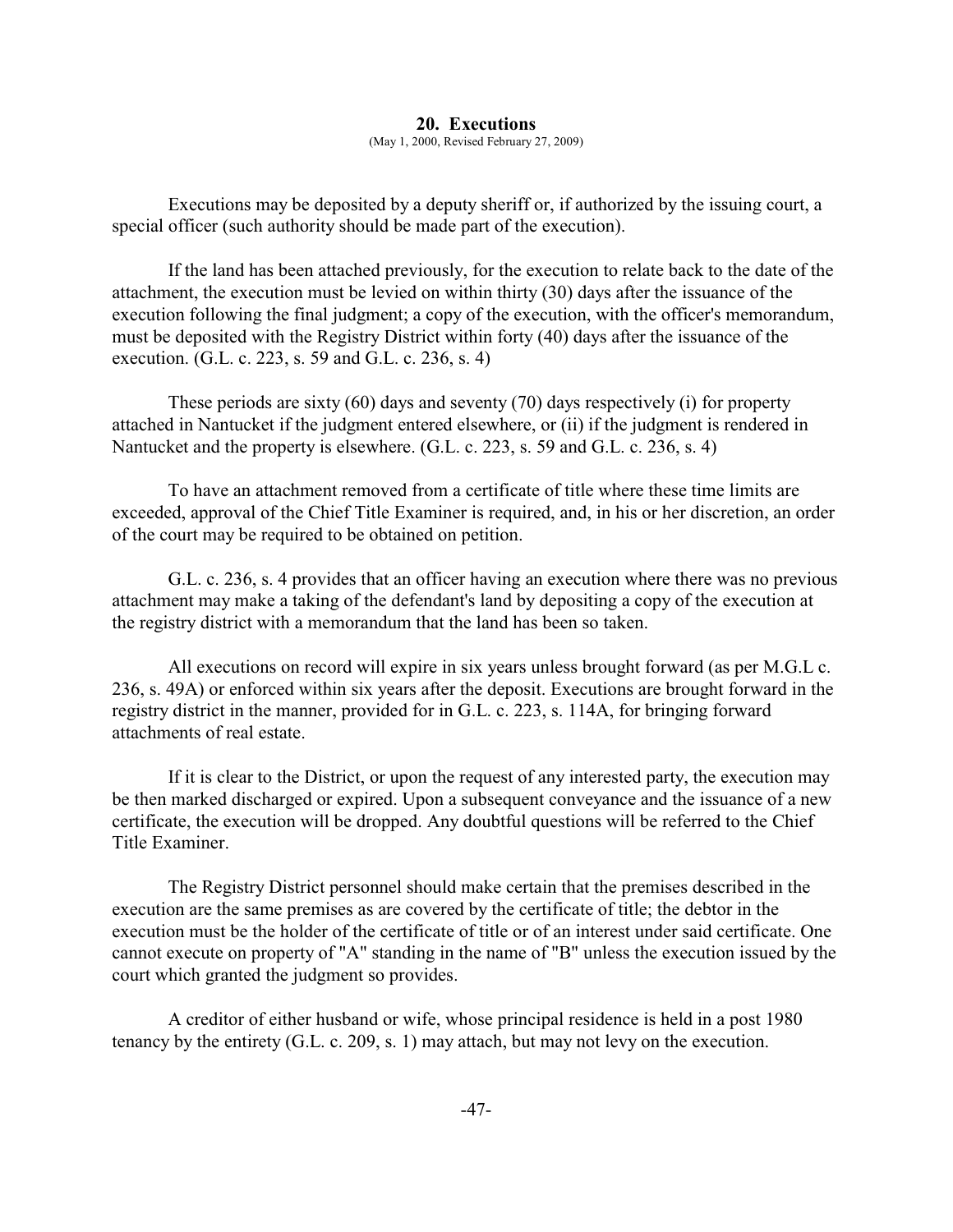A certificate issued by the clerk of the court where the execution issued, marked "satisfied in full," is usually obtained to clear the record title of a cloud created by an unexpired execution.

An execution also may be released by an instrument executed by the deputy sheriff making the seizure or by the execution creditor. The release may not be executed by the creditor's attorney.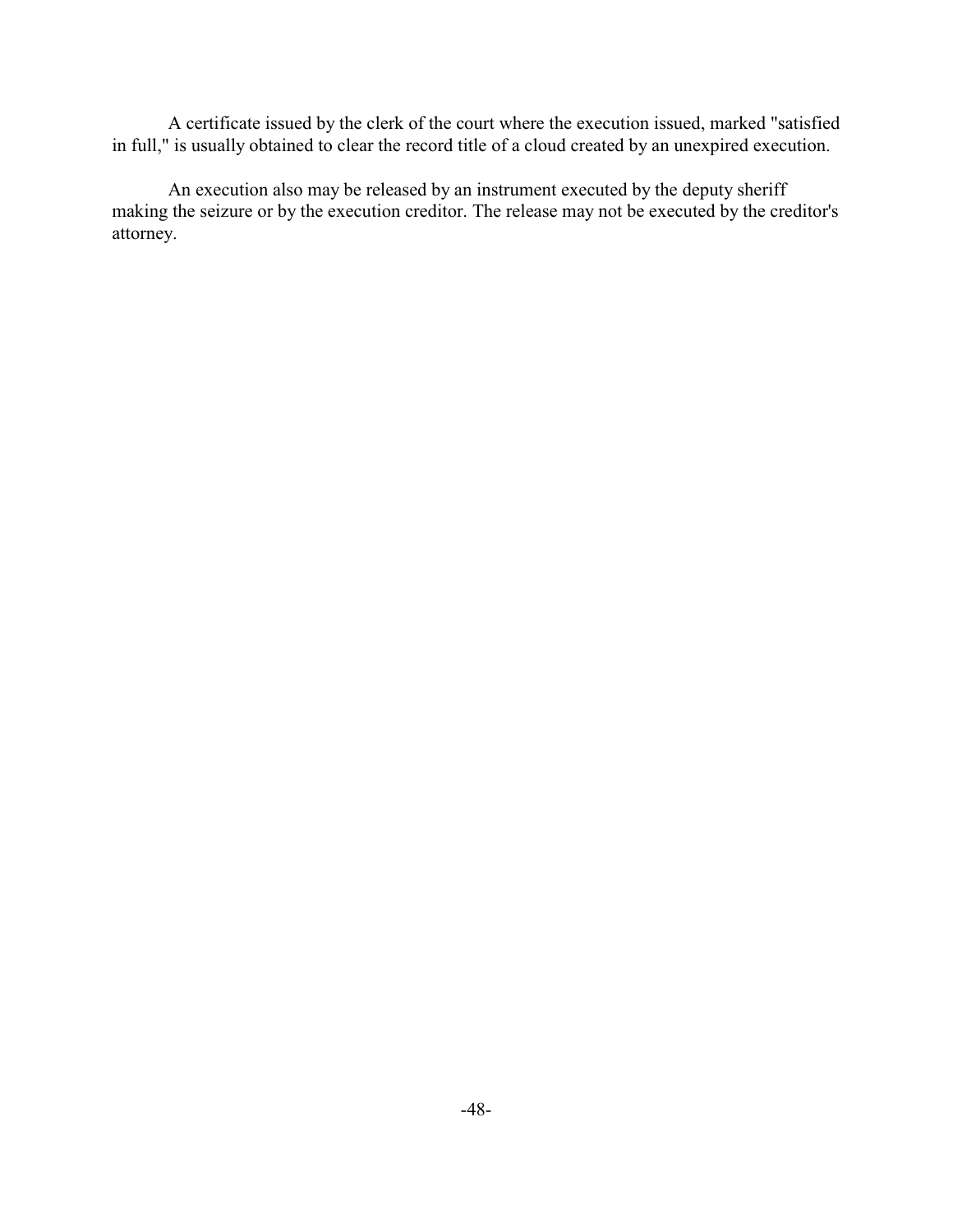## **21. Expired and Obsolete Encumbrances**

(May 1, 2000)

Various matters shown on a certificate of title's memorandum of encumbrances may expire or become of no force and effect by passage of time and/or by operation of law.

Examples include:

- attachments and executions which have not timely been carried forward;
- restrictions and conditions which expire by statute and have not been removed of record;
- restrictions which have expired by their terms;
- leases (and notices of lease) the terms of which, taking into account all available extensions, have all passed;
- UCC-1 financing statements which have not been continued within the statutory period;
- municipal betterments and assessments.

In such cases, the District should enter, directly on the memorandum of the relevant encumbrance, an appropriate notation such as "Expired by Statute" or "Expired by its Own Terms" to reflect that the listed encumbrance is no longer in force and effect. The notation should be made in a manner similar to that used to indicate the discharge of a mortgage following filing of an appropriate mortgage discharge.

These notations should be made by the Districts on their own or upon request of an interested party. These notations should be made by the Districts without further approval from the Court if there is no issue about the expiration of the encumbrances. Doubtful questions may of course be referred to the Court's Chief Title Examiner or his or her designee.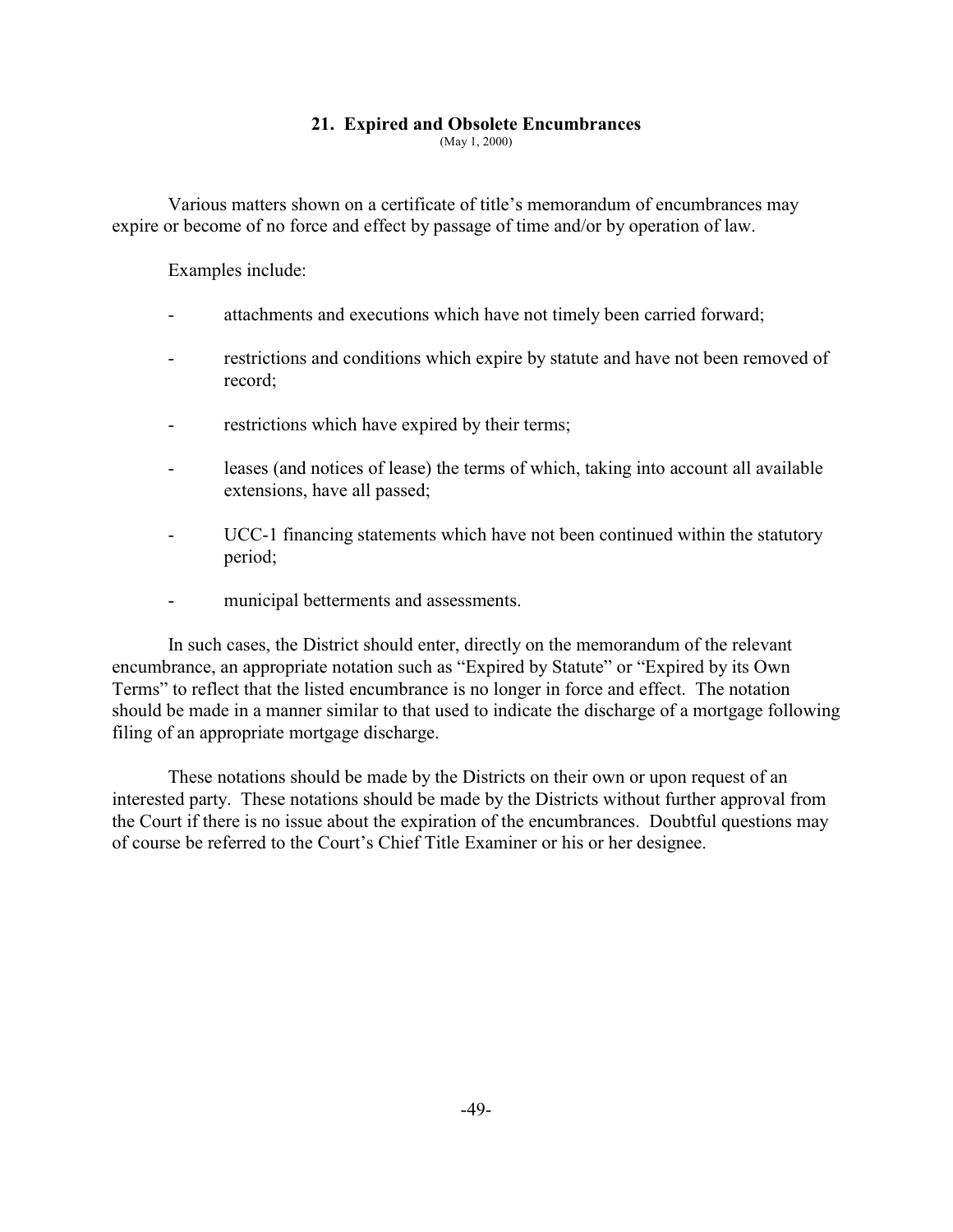## **22. Faxed Instruments**

(May 1, 2000)

A faxed instrument produced on plain paper bearing original signature is acceptable for registration provided it is legible in its entirety. A faxed instrument produced on thermal paper, even with an original signature, is **never** acceptable for registration.

A faxed instrument without an original signature is equivalent to a photocopy and therefore unacceptable for registration.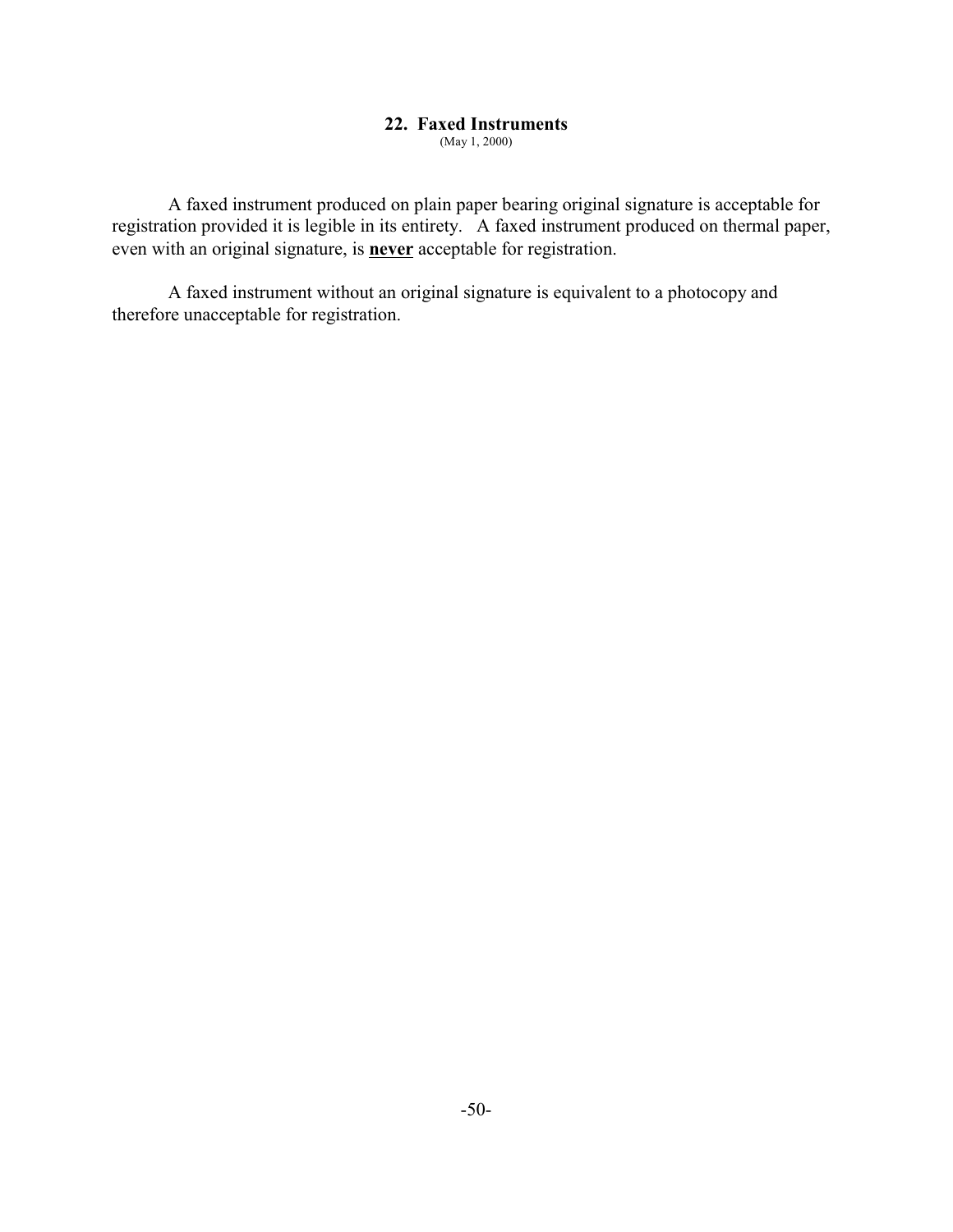# **23. Federal Deposit Insurance Corporation**

(May 1, 2000, Deleted February 27, 2009)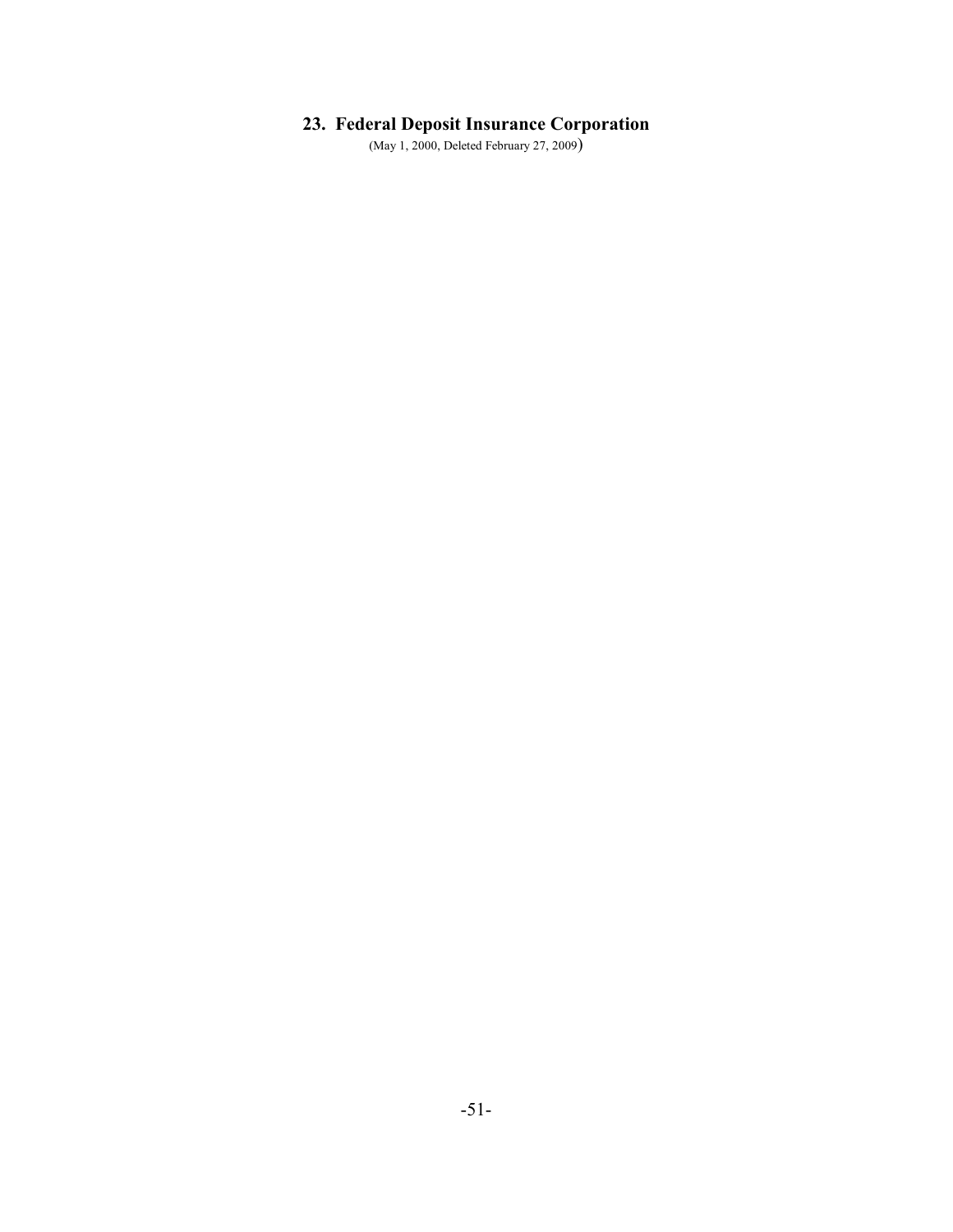#### **24. Fees In Streets** (May 1, 2000)

No new certificate of title may issue for the fee in a street unless a plan has been filed showing the street as a lot.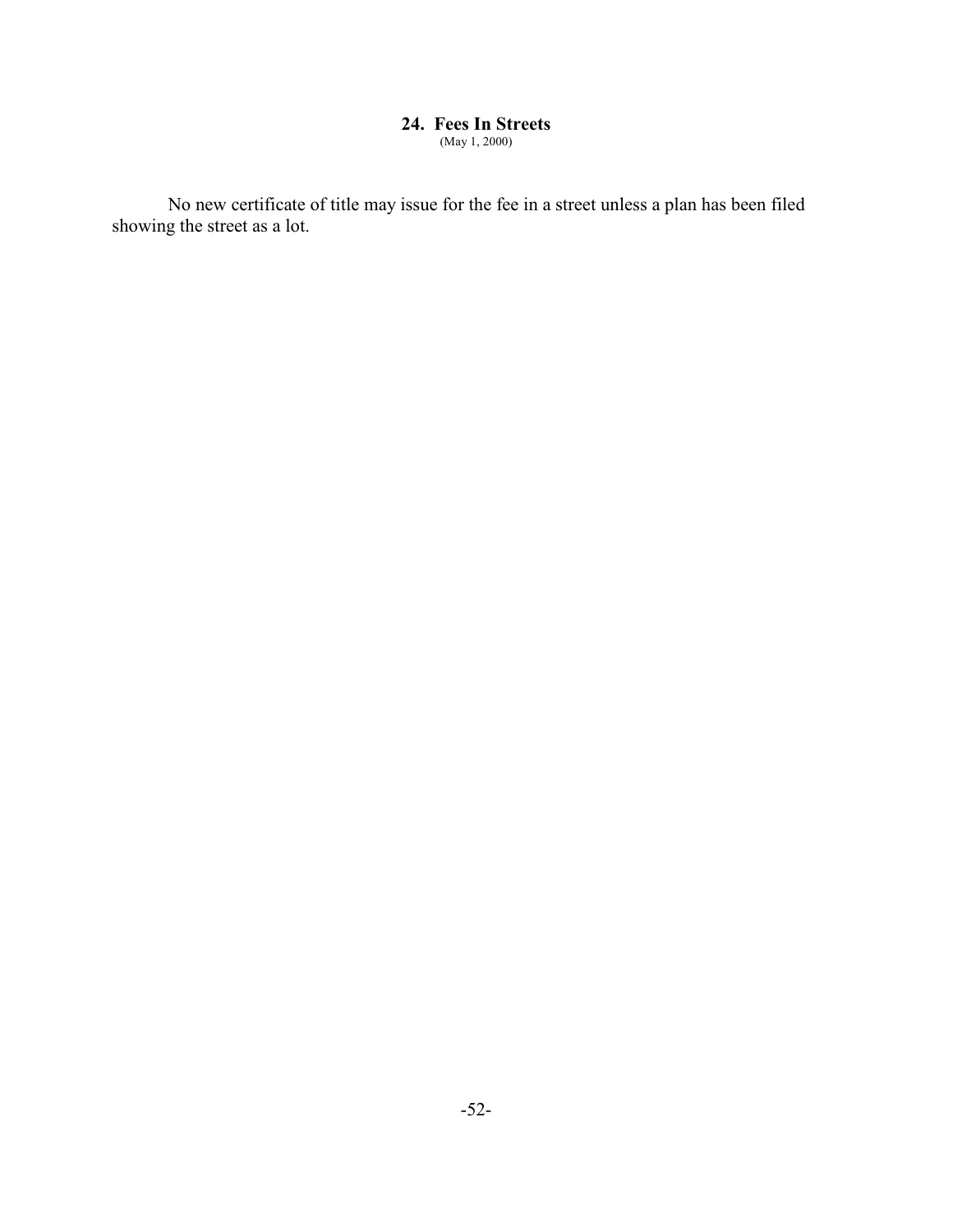### **25. Homestead**

(May 1, 2000, Revised February 27, 2009)

1. Estates of homestead may be acquired pursuant to G.L. c. 188, § 1, and, by persons 62 years of age or older, or by disabled persons, pursuant to G.L. c. 188, § 1A. A claim of homestead must be in the deed or a later instrument in writing, signed, sealed and acknowledged. It should contain a statement that the person claiming the homestead occupies or intends to occupy such property as his or her principal residence.

2. A declaration of an estate of homestead to be acquired under Section 1 of the statute may be accepted for registration with the understanding that the court, by accepting the document, is not adjudicating the validity or effectiveness of the filing, which may be determined at a future date by a court of competent jurisdiction. A declaration of homestead will be accepted for filing and will be noted as a "Purported Homestead." Subject to the further caveat that the court's acceptance of a declaration of homestead will not constitute the court's determination of the validity or effect of the filing:

- a.) Only one party who holds title as tenant by the entirety may file a declaration of homestead under Section 1 of the statute for the benefit of his or her family;
- b.) All parties who hold title as tenants in common may file declarations of homestead;
- c.) No party who holds title as trustee as to any interest, may file a declaration of homestead as to the interest held as trustee;
- d.) All parties who hold title as joint tenants may file declarations of homestead; and
- e.) Life tenants may file declarations of homestead..

The Court will not prohibit multiple filings of homestead declarations, with the understanding that multiple filings by parties who are related may not be valid or effective, and that the acceptance of said filings by the Court is not a judgment on the validity of said filings or the impact of the filing of subsequent declarations on the validity of the initial filing.

3. The amount of an estate of homestead acquired under Section 1 has been increased by the legislature; it is now \$500,000.00.

4. A section 1 homestead estate is acquired for the benefit of the declarant's family. The word "family" is defined as a parent and child or children, a husband and wife and their children, if any, or a sole owner.

5. Under Section 1A of the statute, the principal residence, including real property or manufactured home, of a person 62 years of age or older, regardless of marital status, or of a disabled person, is protected to the extent of \$500,000 per qualified person who declares the homestead. The Section 1A homestead estate is available to each individual who has an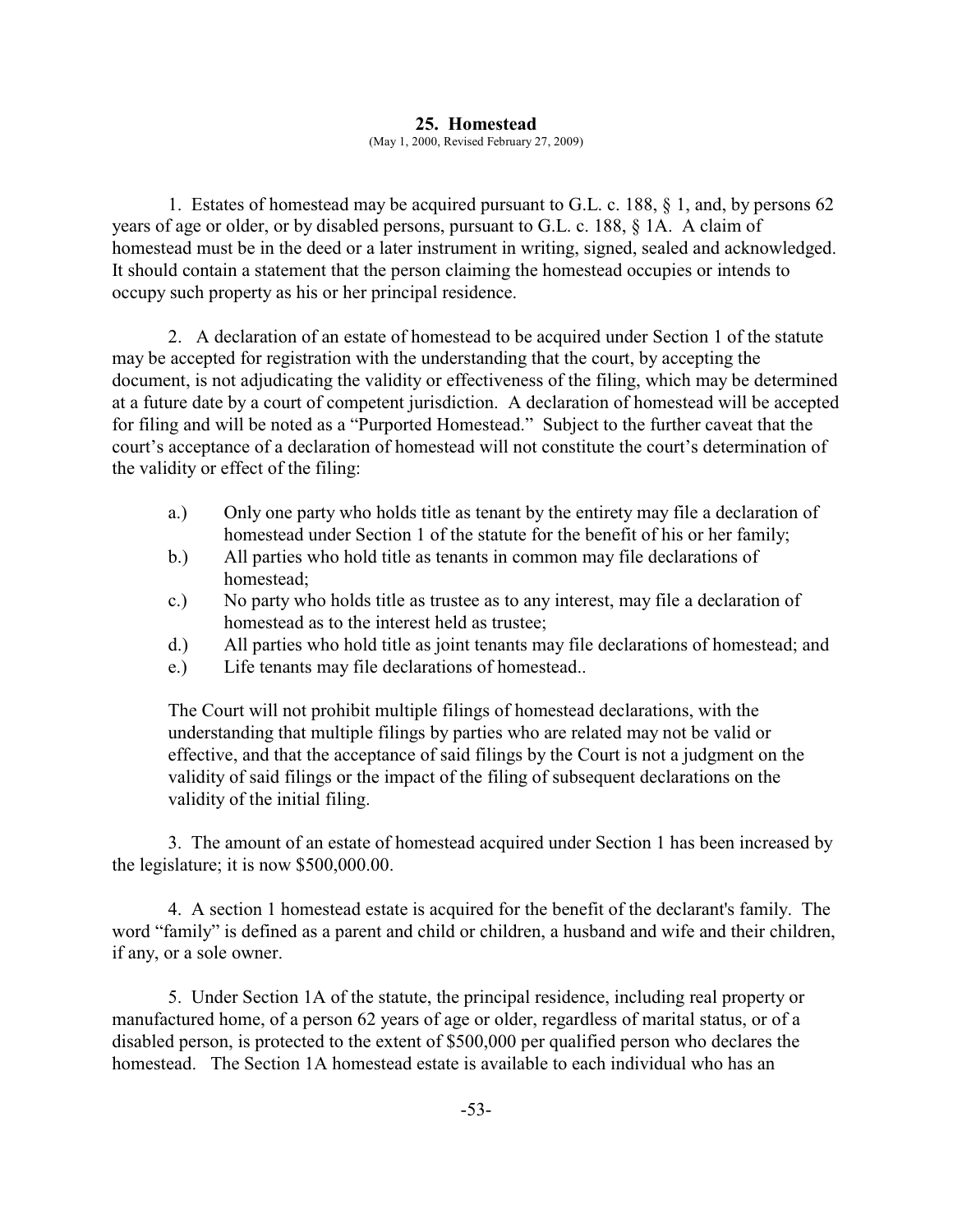ownership interest in the property and qualifies by reason of age or disability.

6. A disabled person is an individual who has any medically determinable permanent physical or mental impairment, which would meet the disability requirements for supplemental social security income under the U.S. code. Such persons must file with any claim of homestead:

- (a) An original or certified copy of a disability award letter issued by the United States Social Security Administration; or
- (b) A letter signed by a physician licensed in Massachusetts certifying that the claimant meets the disability requirements of the United States Code.

7. As the Social Security Administration will not issue certified copies of the award letter, claimants are limited to a physician's letter or the original award. Claimants should be advised that original documents are not returned from the Registry District.

8. There are several obligations of the owner which are exempt from the protection afforded by the Homestead Act, see sections 1 and 1A.

- 9. Termination
- a. Both the regular and the elderly or disabled homestead can be terminated by
	- a conveyance of the property subject to homestead signed by the owner and the owner's spouse without a specific reservation of homestead;
	- a signed, sealed and acknowledged release by the owner and the owner's spouse filed in the appropriate Registry District;
	- the acquisition of a new estate or claim of homestead; and
	- the abandonment of a residence.

The elderly or disabled homestead is also terminated by:

- a sale or transfer of real property or manufactured home, or the declarant's interest therein, during the declarant's lifetime;
- the death of the surviving declarant;
- a deed conveying the homestead property signed by the declarant;
- a signed, sealed and acknowledged release of a homestead in real property by the declarant filed in the appropriate Registry District; and
- a signed, sealed and acknowledged release of the claim of homestead in a manufactured home filed with the appropriate city of town clerk's office.
- b. Execution of a mortgage with mortgage covenants subordinates any homestead interest to the mortgage lien, Atlantic Savings Bank v. Metropolitan Bank and Trust Company, 9 Mass. App. Ct. 286 (1980), provided both spouses are mortgagors or otherwise joined in the mortgage.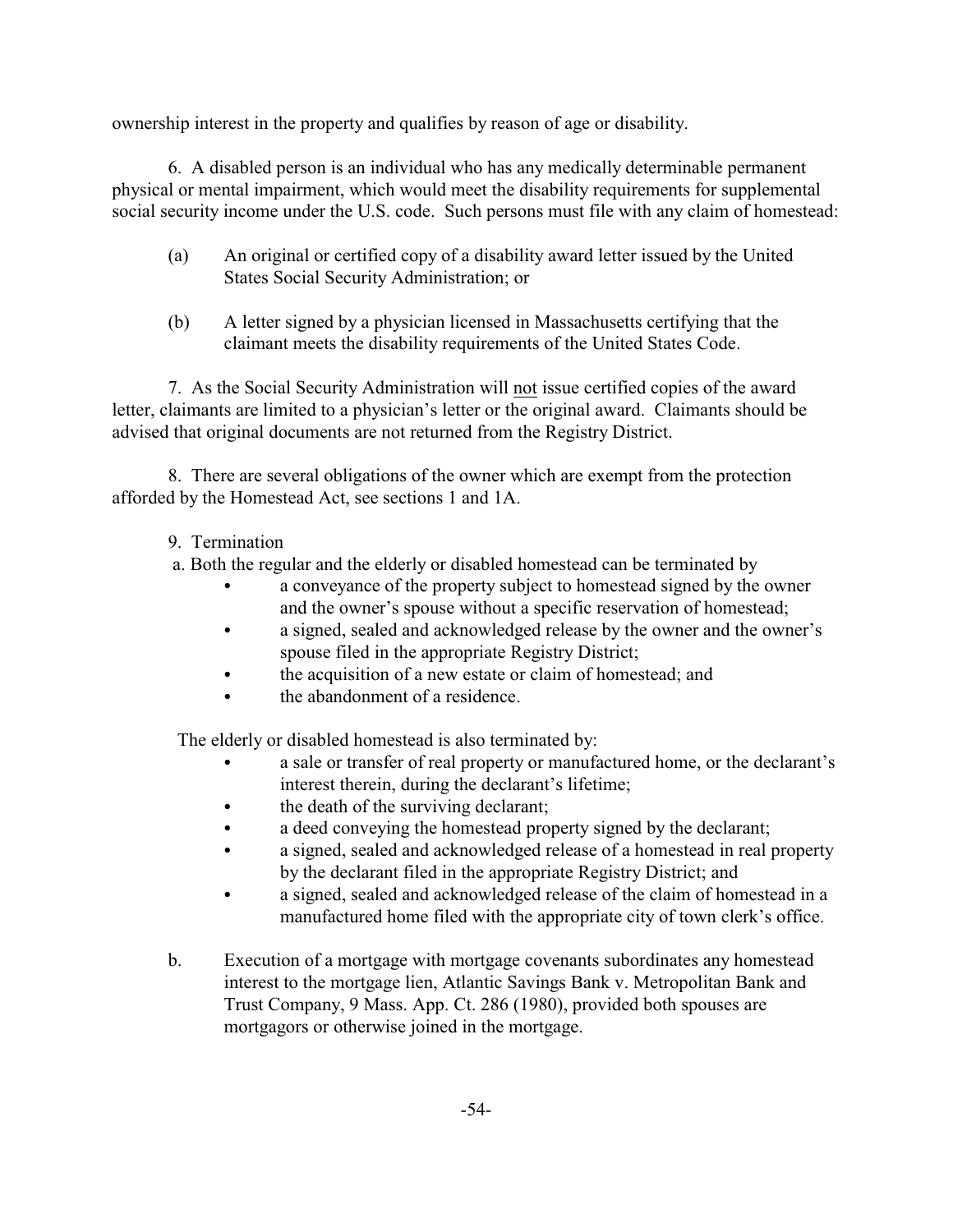c. Homestead is a matter of fact and proof claimant has claimed homestead elsewhere, has abandoned the residence, or has never used the property as a principal place of residence will be sufficient cause to strike from the encumbrance sheet. This can be accomplished by a Supplemental Petition.

10. Problem Period - Where Minor Children Are Involved - December 5, 1977 Though August 30, 1979.

Homesteads created between December 5, 1977 and October 18, 1978, can be released only by the guardian of the property of minor unmarried children of the homesteader by the license of the probate court, unless the instruments creating the homestead specifically reserved the right to release the interests to the children. Between October 18,1978 and August 30, 1979, parents could release the right for their children, but they had to indicate clearly that they were doing so. After August 30, 1979, a homestead can be terminated by simply executing a deed of the premises.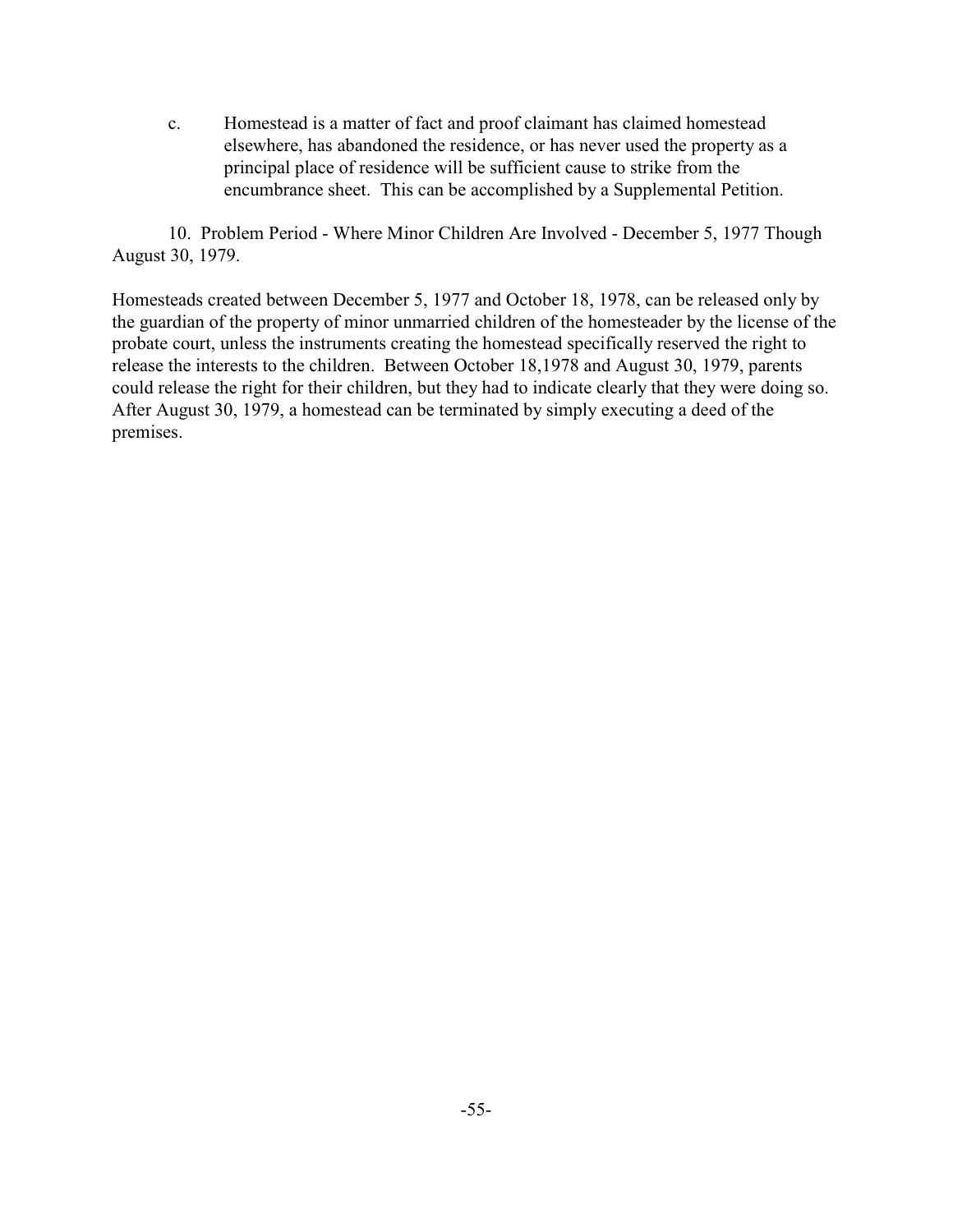## **26. Land Court Examiner Qualifications**

(May 1, 2000)

All candidates for appointment as a Land Court examiner should meet the following minimum qualifications:

- 1. Must be a member of the Massachusetts Bar:
	- a. Must be admitted for three years; or
	- b. Demonstrate sufficient equivalent experience in title matters (i.e. experience as a title examiner prior to admission to the bar).

2. Should submit to the Court a letter requesting appointment. This should enclose with the request two letters of recommendation from members of the bar who are familiar with the candidate's work and experience.

3. Submit an abstract of title with narrative report on any property which has been researched and written by the candidate.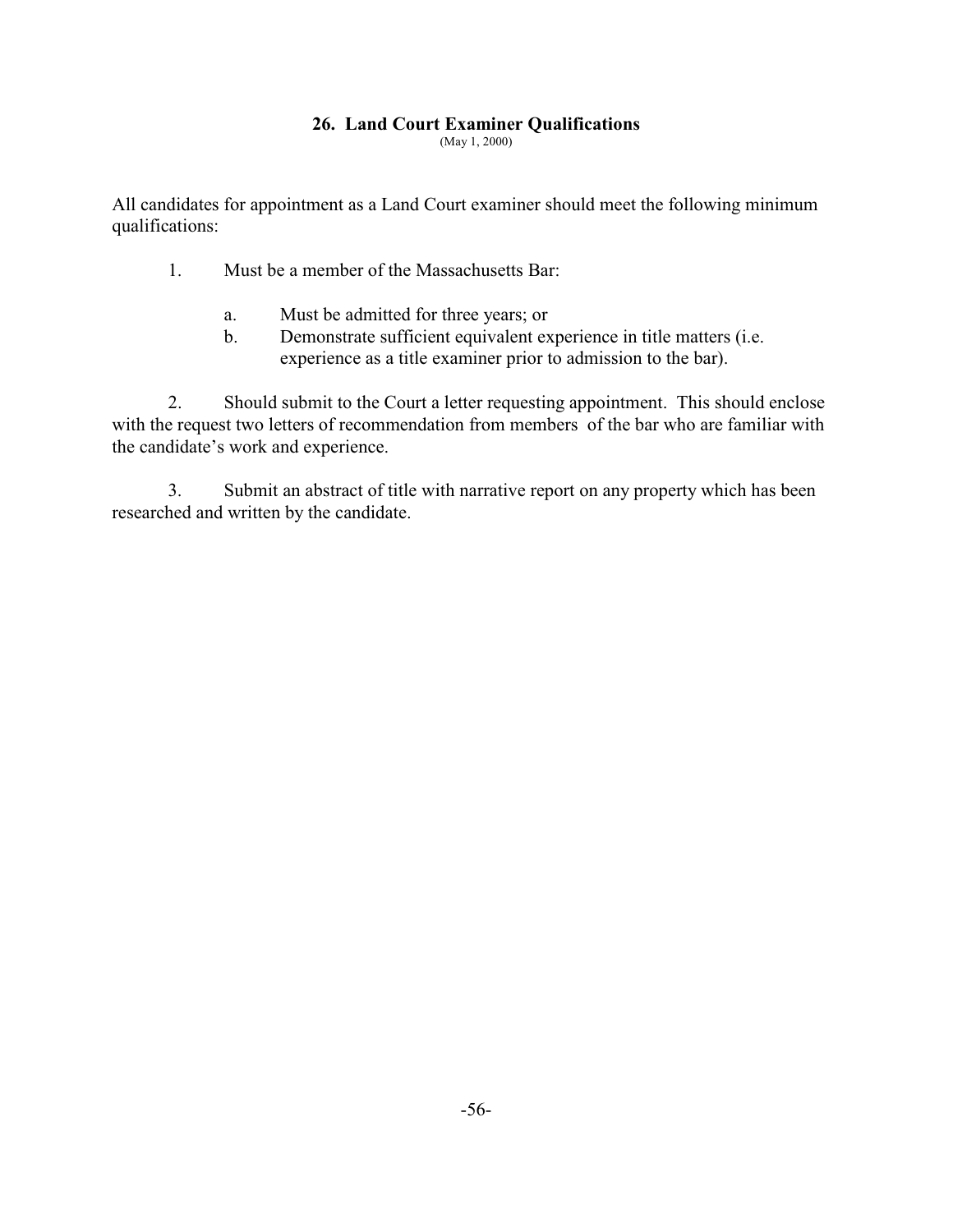### **27. Leases and Notices of Lease**

(May 1, 2000, Revised February 27, 2009)

A lease should be accepted for registration if the lease is signed by both the lessor and the lessee and is acknowledged by the lessor or one of several parties constituting the lessor. A notice of lease should be accepted for registration if it complies with the requirements of G.L. c. 183, § 4; namely, an instrument in writing executed by all persons who are parties to the lease of which notice is given and acknowledged by the lessor or one of several parties constituting the lessor containing

the date of execution thereof, a description, in the form contained in such lease, of the premises demised, the term of the lease, with the date of commencement of such term and all rights of extension or renewal.

A lease or notice of lease meeting these requirements shall be accepted for registration whether the original term of the lease is more or less than seven (7) years.

An amendment of a notice of lease may be accepted for registration if it is signed by both the lessor and the lessee and is acknowledged by the lessor or one of several parties constituting the lessor, provided that the notice of lease previously was filed for registration, or is being filed for registration simultaneously with the amendment. A notice of an amended lease may be accepted for registration if it complies with the requirements of G.L. c. 183, § 4 set forth in the first paragraph above. An amendment of a lease may be accepted for registration if it is signed by both the lessor and the lessee and is acknowledged by the lessor or one of several parties constituting the lessor, provided that the lease previously was filed for registration, or is being filed for registration simultaneously with the amendment.

A lease or notice of lease of less than all of the land described in the certificate of title may describe the leased premises in words or by reference to an attached plan or drawing which need not be approved by the Land Court Engineering Department.

Where the commencement date of a lease term is uncertain from the face of the document, a subsequent estoppel certificate or agreement stating the commencement date, properly acknowledged, may be registered to establish the commencement date.

If the term of a lease (including all extensions) has expired on its face, the registry should enter, adjacent to the document number of the lease or notice of lease on the Memorandum of Encumbrances of the relevant certificate, an appropriate notation such as "Expired by its Own Terms," without need for the filing of a Supplemental Petition.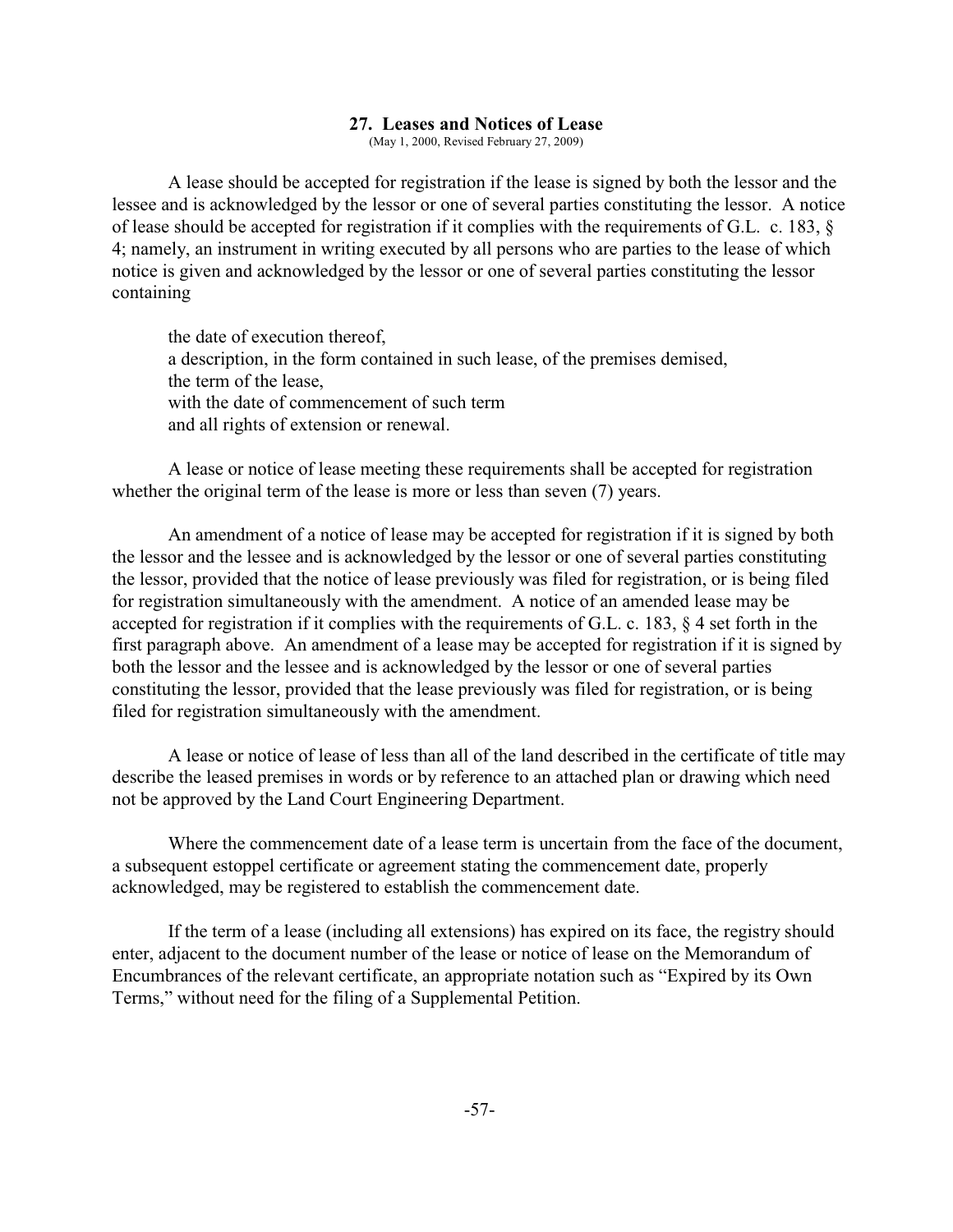# **28. Life Estate Deeds**

(May 1, 2000)

An example of a life estate deed is where one or more grantors convey real estate to one or more grantees (the "remaindermen") reserving (a) the right to use and occupy the real estate and (b) sometimes other rights such as the right to sell or mortgage, during the lives of the grantors (the "life tenants").

The certificate of title should issue in the names of the grantees/remaindermen in whatever relationship is stated in the life estate deed, e.g., joint tenants or tenants-in-common, immediately followed by a recitation of the rights reserved by the grantors/life tenants exactly as it appears in the life estate deed, e.g., subject to the rights of and to use and occupy the premises for and during their lives as reserved in Document No. .

If the grantors/life tenants reserve additional powers with or without notice to the grantees/remaindermen, these should be recited in the certificate of title, e.g., "Subject to the rights, powers and interests reserved to and in Document No. any of which may be exercised without notice to, or assent from, the above named owners or their assigns."

If the grantors/life tenants holding the retained rights exercise them, no notice to or assent from the grantees/remaindermen or their assigns need be given or obtained unless, of course, called for by the deed reserving such rights.

A typical "no notice" provision in a deed would be "No notice to, or assent by, the grantees herein or their assigns shall be necessary in connection with any exercise of the rights retained by the grantors herein.".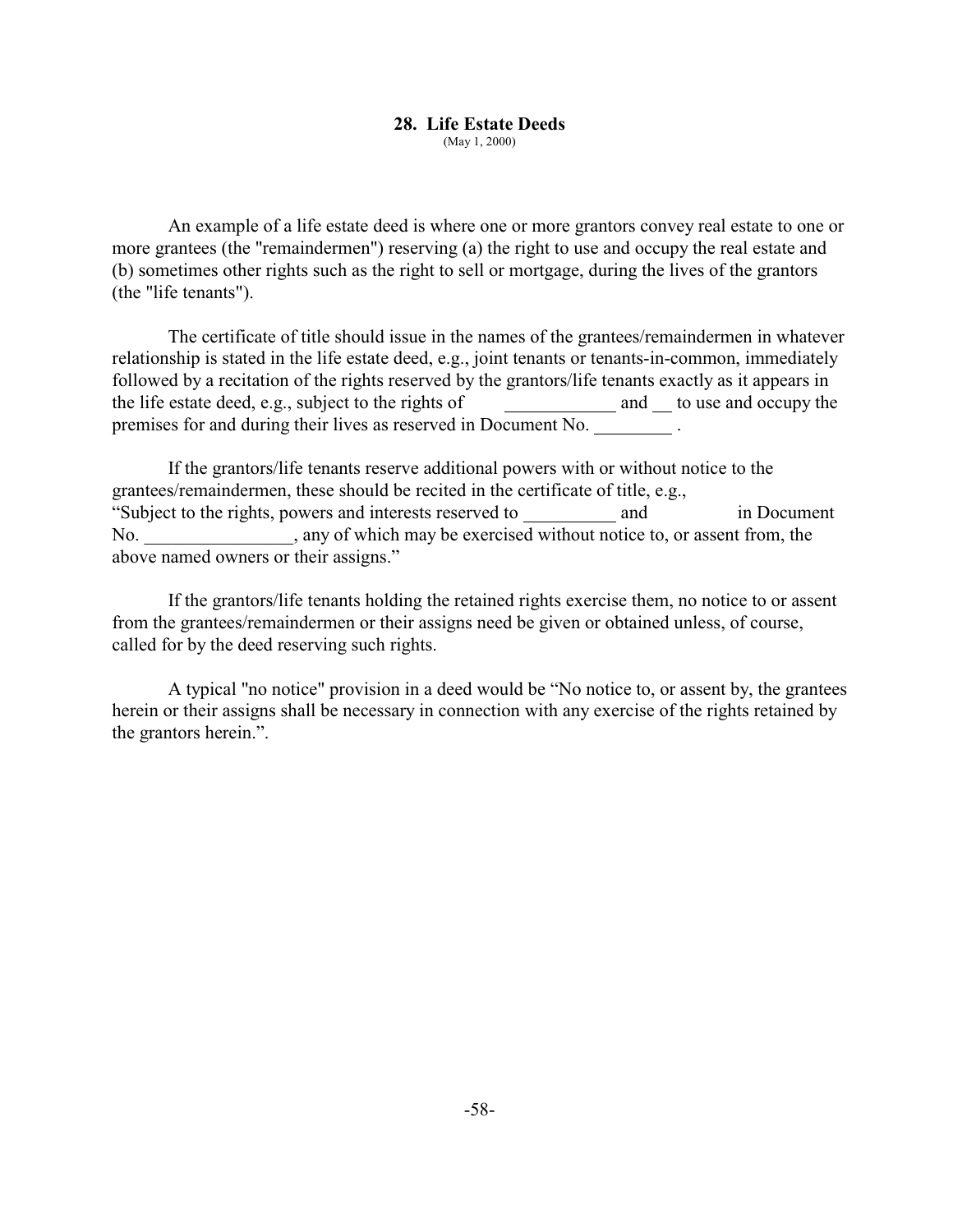#### **29. Limited Liability Companies and Partnerships: Formation, Consolidation & Merger** (May 1, 2000)

Chapter 281 of the Acts of 1995 went into effect on January 1, 1996, and authorized the creation of limited liability partnerships (G.L. c. 108A, § 45) and limited liability companies (G.L. c. 156C).

## A. CONVERSION OF AN EXISTING PARTNERSHIP TO A LIMITED LIABILITY PARTNERSHIP.

If there is a certificate of title in the name of a general partnership, the filing of a certified copy from the Secretary of State of the certificate of registration pursuant to G.L. c. 108A § 45 registering the partnership as a Limited Liability Partnership, together with a certificate executed by a person authorized to execute and deliver recordable instruments pursuant to the certificate of registration and specifying that the partnership is converting to a limited liability partnership, shall be sufficient to cause the issuance of a new certificate of title in the name of the Limited Liability Partnership.

## B. INABILITY TO CONVERT TO A LIMITED LIABILITY COMPANY.

There is no correlative statutory authorization to covert an existing entity to a Limited Liability Company under G.L. c. 156C, as each Limited Liability Company is a new legal entity. However, nothing in this Guideline shall prevent a Limited Liability Company from participating in a merger, consolidation or reorganization pursuant to G.L. 156C, § 61 or 64.

# C. MERGER, CONSOLIDATION AND REORGANIZATION OF LIMITED LIABILITY COMPANIES.

If there is a certificate of title in the name of a Limited Liability Company, the filing of a certified copy from the Secretary of State of the certificate of consolidation or merger pursuant to G.L. c. 156C, § 61 shall be sufficient to cause the issuance of a new certificate of title in the name of the surviving or resulting Limited Liability Company or other entity. The certified copy must be examined to see if it provides for an effective date later than the date the certificate of consolidation or merger was filed with the Secretary of State; if there is such a later effective date, issuance of the new certificate shall not occur until that date. If issuance of a new certificate of title is requested as a result of a reorganization under G.L. c. 156C, § 64, the matter shall be referred to the Court.

# D. FORMATION OF A LIMITED LIABILITY COMPANY.

In order to form a limited liability company one or more authorized persons must execute a Certificate of Organization, which shall be filed in the Office of the Secretary of State. This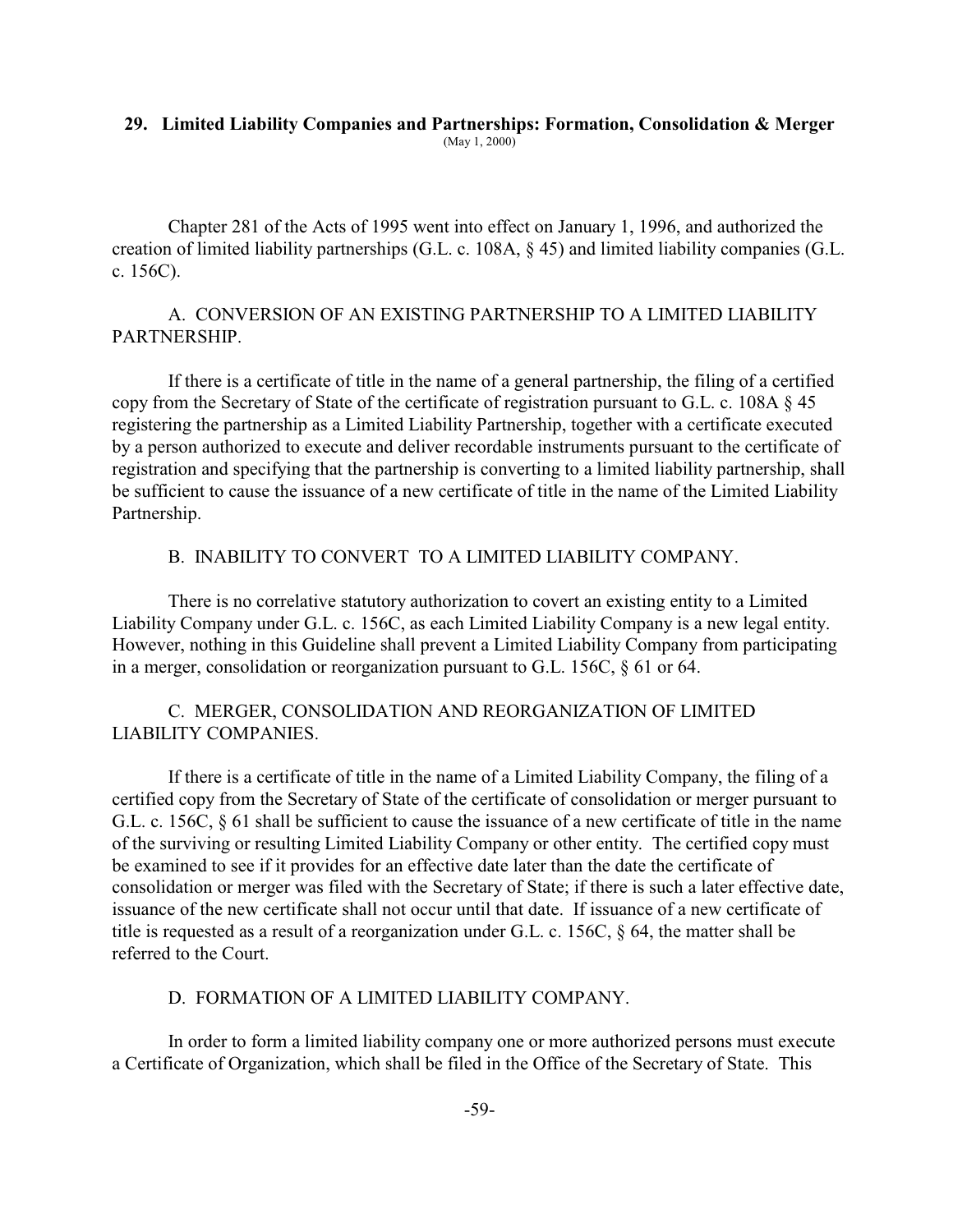certificate shall set forth (1) the name of the limited liability company; (2) the address of the office in the Commonwealth; (3) the name and address of the resident agent for service of process; (4) if the limited liability company is to have a specific date of dissolution, the latest date on which the limited liability company is to dissolve; (5) if the limited liability company has managers at the time of its formation, the name and address of each manager; (6) the name of any other person in addition to any manager who is authorized to execute any documents to be filed with the Office of the State Secretary and at least one such person shall be named if there are no managers; (7) the general character of the limited liability company's business; (8) if desired, the names of one or more persons authorized to execute, acknowledge, deliver and record any recordable instrument purporting to affect an interest in real property, whether to be recorded with a registry of deeds or a district office of the land court.

## E. FOREIGN LIMITED LIABILITY COMPANIES.

Every foreign limited liability company doing business in the Commonwealth shall submit to the Secretary of State, within ten days after it commences doing business in the Commonwealth, an application for registration as a foreign limited liability company, which shall be signed and sworn to by an authorized person. This application for registration sets forth essentially the same information required for a domestic limited liability company.

See Guideline 30 regarding transfers by limited liability companies and Guideline 31 regarding transfers by limited liability partnerships.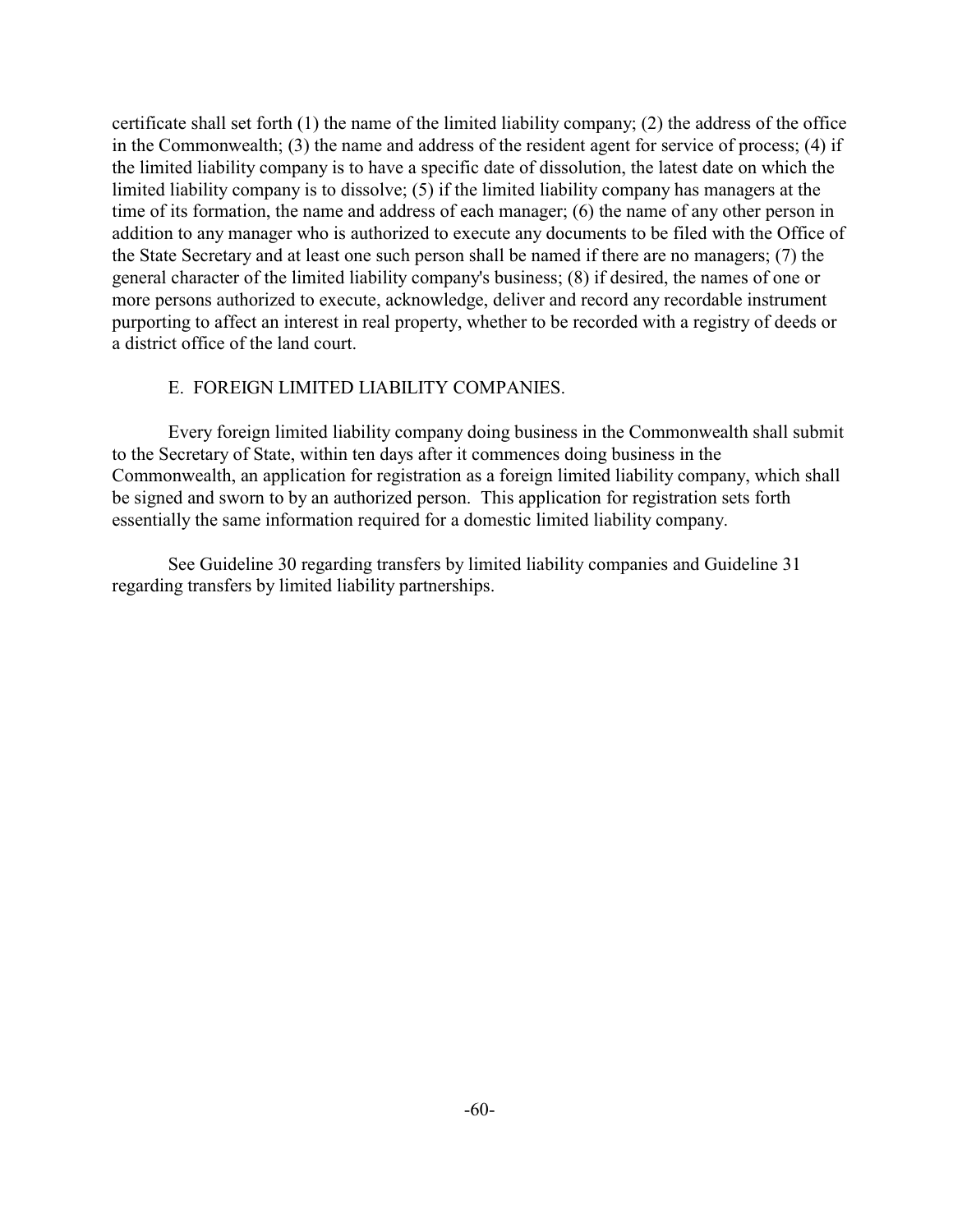## **30. Limited Liability Company Documents**

(May 1, 2000)

Instruments to be filed on behalf of a limited liability company may be accepted by the local registries without prior approval of the Court in accordance with this Guideline.

A deed, mortgage, or other instrument of transfer transferring an interest in real estate from a limited liability company created under G.L. c. 156C ("LLC") must be

(1) accompanied by

 (a) (i) the certificate of organization of a domestic LLC or the application for registration of a foreign LLC

and

 (ii) a certificate of the Secretary of State's office, dated within 60 days of the date presented for filing, that there have been no amendments or a certificate that there have been amendments and accompanied by copies of the amendments to date

or

 (b) a good standing certificate under G.L. c. 156C, § 68 dated within 60 days of the date presented for filing

or

(c) a certification under G.L. c. 156C,  $\S$  67 by someone whose authority is established under (a) or (b) above, of the authority of some other person to act,

and

- (2) executed by
	- (a) any Manager or person authorized to execute, acknowledge, deliver and record instruments affecting interests in real property as appearing on the certificate of organization of a domestic LLC or on the application for registration of a foreign LLC (hereinafter "an authorized person") or
	- (b) any Manager or authorized person appearing on a good standing certificate under G.L. c. 156C, § 68

or

(c) a person named on the certificate of any Manager or an authorized person as being authorized to execute real estate instruments.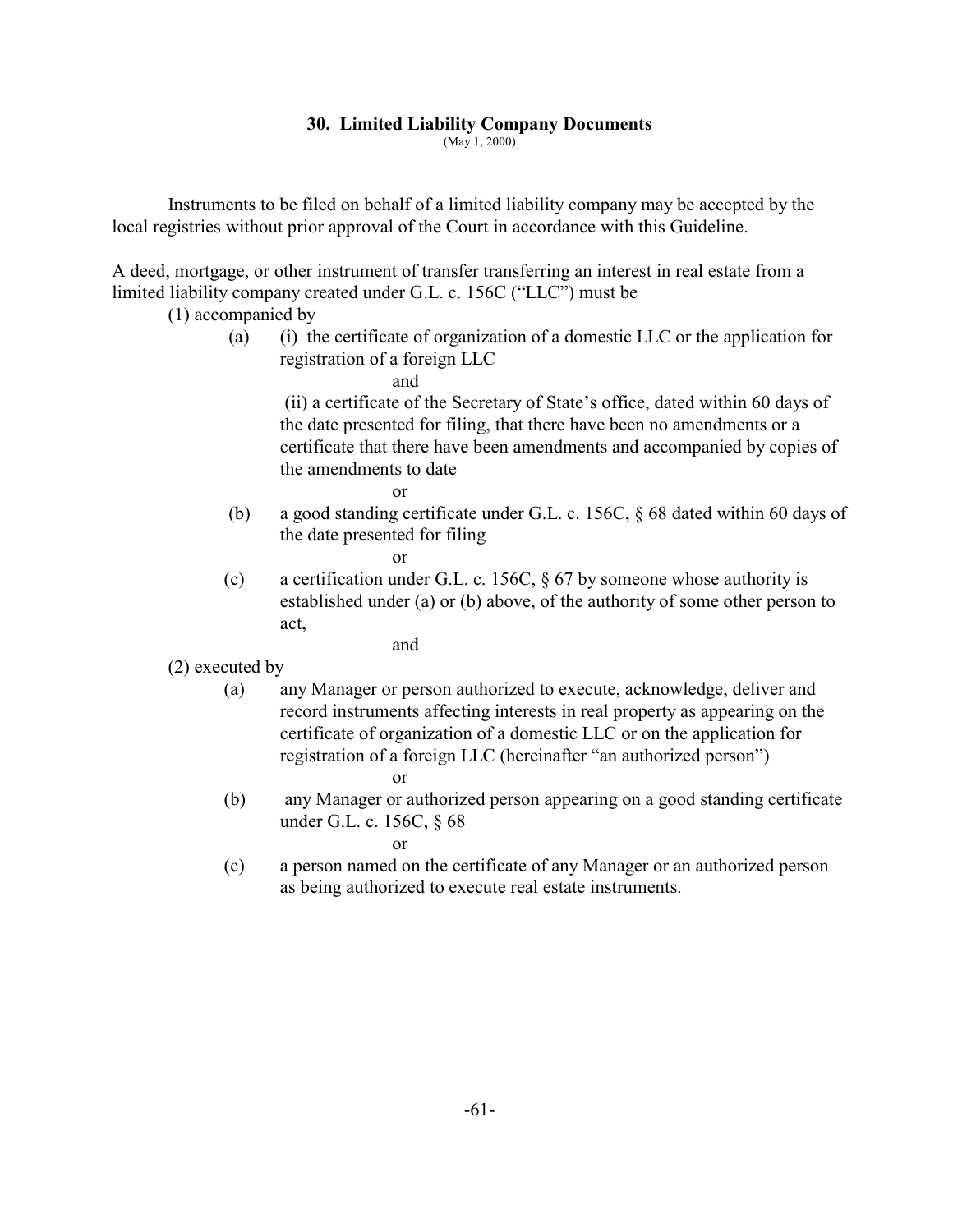## **31. Limited Liability Partnership Documents**

(May 1, 2000)

Registered limited liability partnerships were created pursuant to G.L. c. 108A, § 45.

Pursuant to G.L. c. 108A, § 46, the name of every registered limited liability partnership must end with the words "registered limited liability partnership", "limited liability partnership" or the abbreviation "L.L.P." or "LLP". Therefore, any naming of the partnership within the document should include one of these references.

Instruments to be filed on behalf of a limited liability partnership may be accepted by the local registries without prior approval of the Court in accordance with this Guideline.

A deed, mortgage, or other instrument of transfer transferring an interest in real estate from a limited liability partnership created under G.L. c. 108A ("LLP") must be

(1) accompanied by

(a) (i) the registration statement of the LLP

and

(ii) a certificate of the Secretary of State's office, dated within 60 days of the date presented for filing, that there have been no amendments or a certificate that there have been amendments and accompanied by copies of the amendments to date

- or
	- (b) a good standing certificate under G.L. c. 108A, § 49 dated within 60 days of the date presented for filing

and

(2) executed by

- (a) any partner authorized to execute, acknowledge, deliver and record instruments affecting interests in real property as appearing on the registration statement of the LLP (hereinafter "an authorized partner")
	- or
- (b) any authorized partner appearing on a good standing certificate under G.L. c. 108A, § 49.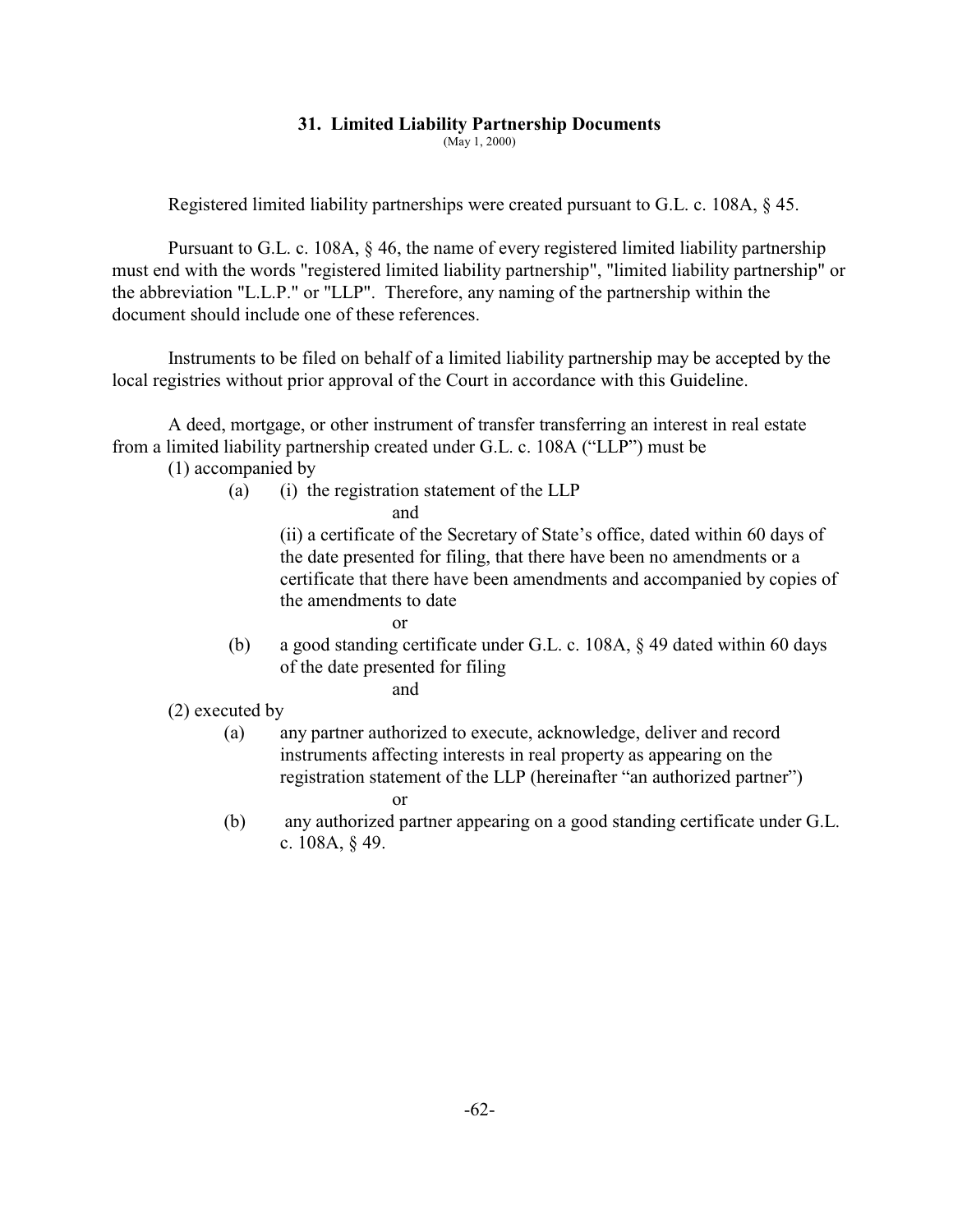#### **32. Limited Partnership: Consolidation or Merger**

(May 1, 2000)

G.L. c. 109, § 16A provides that a domestic limited partnership may merge or consolidate with or into one or more domestic partnerships or other business entities.

A certificate of consolidation or merger must be filed with the Secretary of State by the resulting or surviving limited partnership or business entity. The consolidation or merger shall be effective upon the date of filing of the certificate of consolidation or merger with the Secretary of State unless otherwise provided in the certificate.

The certificate of consolidation or merger acts as a certificate of cancellation for a domestic limited partnership and as a certificate of withdrawal for a foreign limited partnership which are not the resulting or surviving entity in the consolidation or merger.

The certificate of consolidation or merger attested by the Secretary of State or otherwise showing his acceptance should be presented as would the certificate of formation of limited partnership when registering any documents involving a merged or consolidated limited partnership.

## **Notice to Practitioners**

Unless otherwise provided in the partnership agreement the consolidation or merger must be approved by each domestic limited partnership which is to consolidate or merge, by all general partners and by the limited partners or if there is more than one class or group of limited partners, then by each class or group of limited partners, in either case, by partners who own more than fifty percent of the then current percentage or other interest in the profits of the domestic limited partnership owned by all of the limited partners or by the limited partners in each class or group, as appropriate.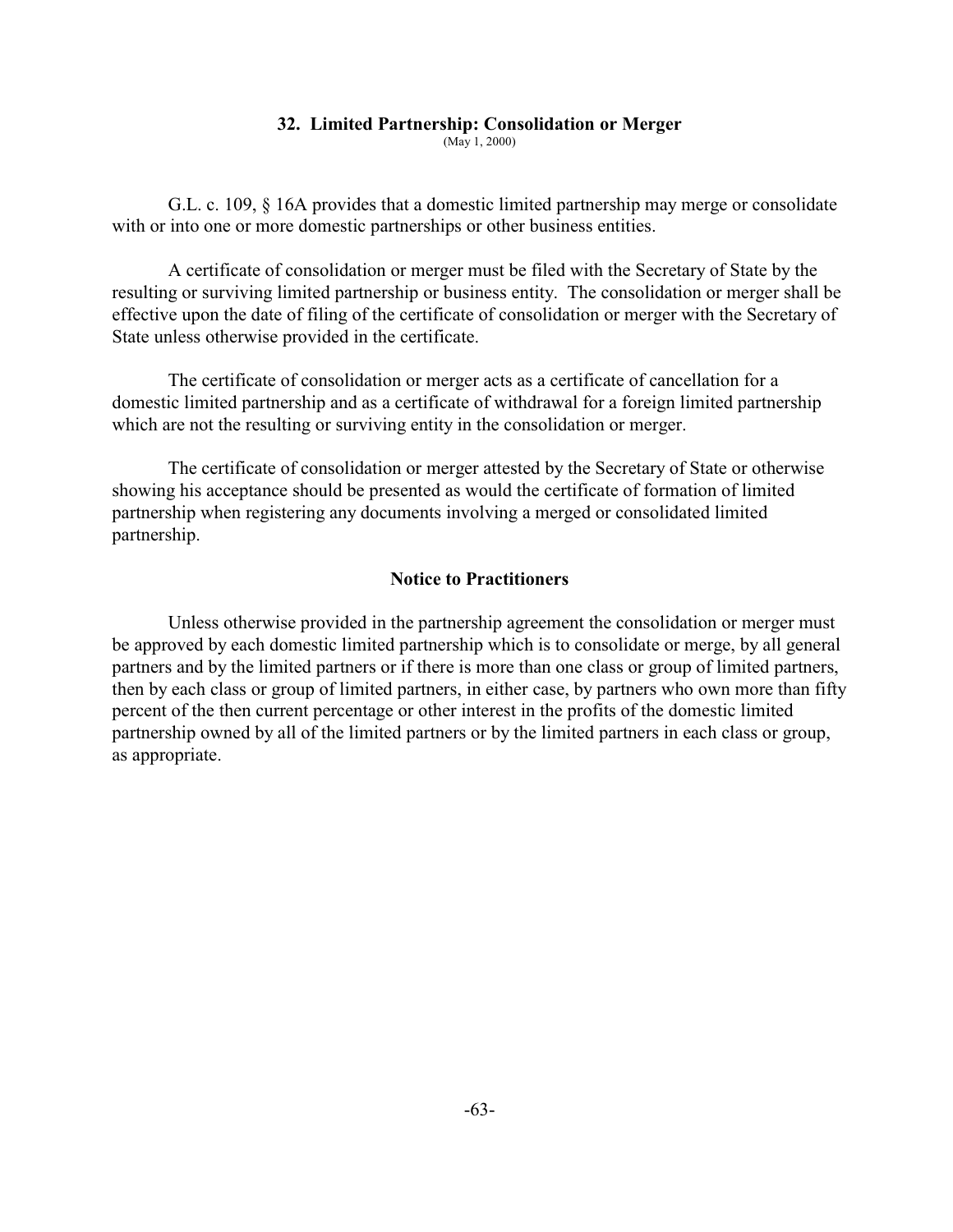## **33. Limited Partnership: Filing Requirements**

(May 1, 2000)

No Land Court approval to accept documents for registration is required if the following are presented:

- 1. Executed documents to be filed;
- 2. "Long Form" certificate of formation of limited partnership, not over 60 days old and bearing the Seal of The Commonwealth, from the Secretary of State attesting the name(s) of the general partner(s) and certifying that the limited partnership has not filed a Certificate of Cancellation (or if the limited partnership is a foreign limited partnership, that its application for registration has not been canceled and that it has not filed a Certificate of Withdrawal).

As to a foreign limited partnership organized in any of the other 49 states, if it is not registered with our Secretary of State you may accept an original certificate (not over 60 days old) of legal existence from the Secretary of State of the jurisdiction in which the foreign limited partnership is organized, stating the name of the foreign limited partnership, the names of its general partners and the fact that the foreign limited partnership has not filed a Certificate of Cancellation.

Any filings not meeting the above requirements (and a filing by a limited partnership of another country) must be approved by the Land Court.

**NOTE:** If any partner signing the document(s) is a corporation, the usual requirements for corporate execution of documents apply to the corporation's execution of the document(s), except that there need not be any concern as whether the conveyance constitutes all or substantially all the assets of the corporation (since the assets being conveyed are those of the limited partnership, not those of the corporate partner).

If any partner signing the document is another limited partnership, the above must be satisfied as to that limited partnership as well.

Unless there is something contrary in the Secretary of State's certificate,  $\S$  9 and 10 of G.L. c. 108A (made applicable to limited partnerships by § 24 of G.L. c. 109), allow registration of an instrument executed in the name of a limited partnership by any one general partner.

The "Long Form" certificate should not be given a separate document number. It should be attached to (one of) the instrument(s) being registered. It can serve as the basis of subsequent registrations, provided they occur within 60 days of the date of the certificate.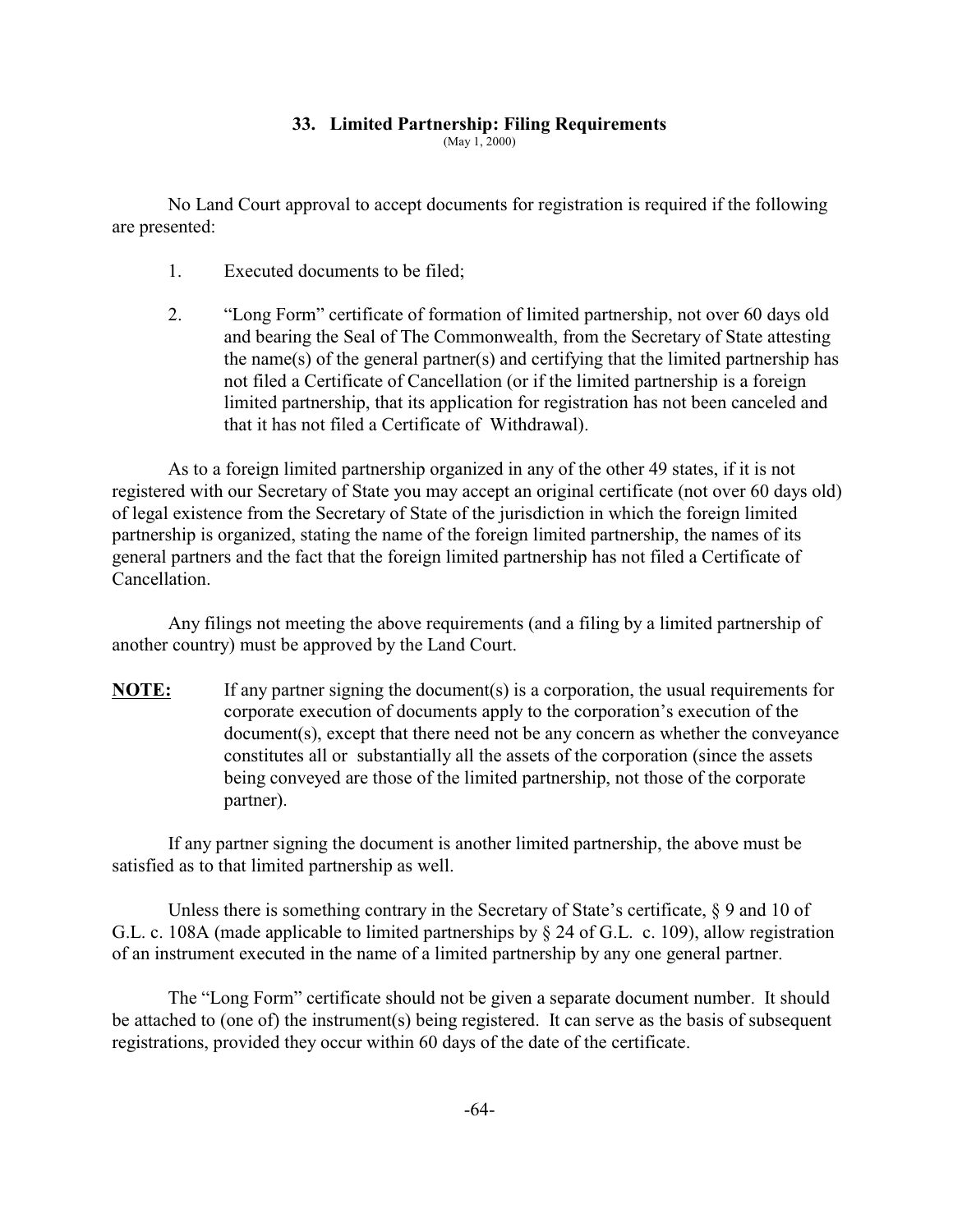#### **34. Lis Pendens** (May 1, 2000, Revised February 27, 2009)

A "notice of lis pendens" is a memorandum which is filed at a Registry District to alert persons examining title to a specific piece of land that the land or the building thereon is the subject of pending litigation in some court, G.L. c. 185, § 86. The statute refers to the filing of a memorandum "like that described in" G.L. c. 184, § 15, and also requires that the memorandum contain a reference to the certificate of title number and the book and page where the certificate of title is maintained in the book of registrations.

G.L. c. 184, § 15 in turn sets forth certain requirements as to what information must be contained in the memorandum. This includes: the names of the parties to the proceeding, the court in which it is pending, the date of the complaint, the town where the property is located, and a description of the property sufficiently accurate for identification. A notice of lis pendens may be accepted for registration only if it contains the required information and bears the endorsement of a justice of the court in which the action is pending on a finding by that justice that the subject matter of the action constitutes a claim of a right to title to real property or the use or occupation thereof or the building thereon. In some instances, the signature of the justice making the required finding is endorsed directly on the memorandum of lis pendens; in other cases, the signature of the judge is endorsed on a separate finding appended to the memorandum. In some courts, an original of the judge's endorsement is provided for registration; in other courts, a copy of the endorsed finding, certified by the court clerk, issues. All are acceptable for registration, but a memorandum without an endorsed finding should not be registered.

The notice of lis pendens also must be accompanied by an affidavit stating that the plaintiff or plaintiff's attorney has, by certified mail, served notice of the court's allowance of the motion for judicial endorsement on all parties to the action. This affidavit should accompany the endorsed notice of lis pendens when it is registered.

The memorandum of lis pendens may be dissolved by one of several methods:

- 1. The filing of a notice of voluntary dissolution duly executed by the party who executed (or on whose behalf was executed) the memorandum of lis pendens, by that party's successor in interest, or by an attorney of record for either of those parties; or
- 2. The filing of an attested copy of an allowed special motion to dismiss, or of any order or judgment dismissing, the underlying action, or of an order dissolving the memorandum of lis pendens, in each such case without a timely appeal having been filed (or, if an appeal had been filed, by final resolution of all appeals upholding the allowance, order or judgment). A clerk's certificate from the trial court will be necessary to establish the absence of a timely appeal or the favorable resolution of any appeal, and should be registered along with the attested copy of the allowance, order, or judgment; or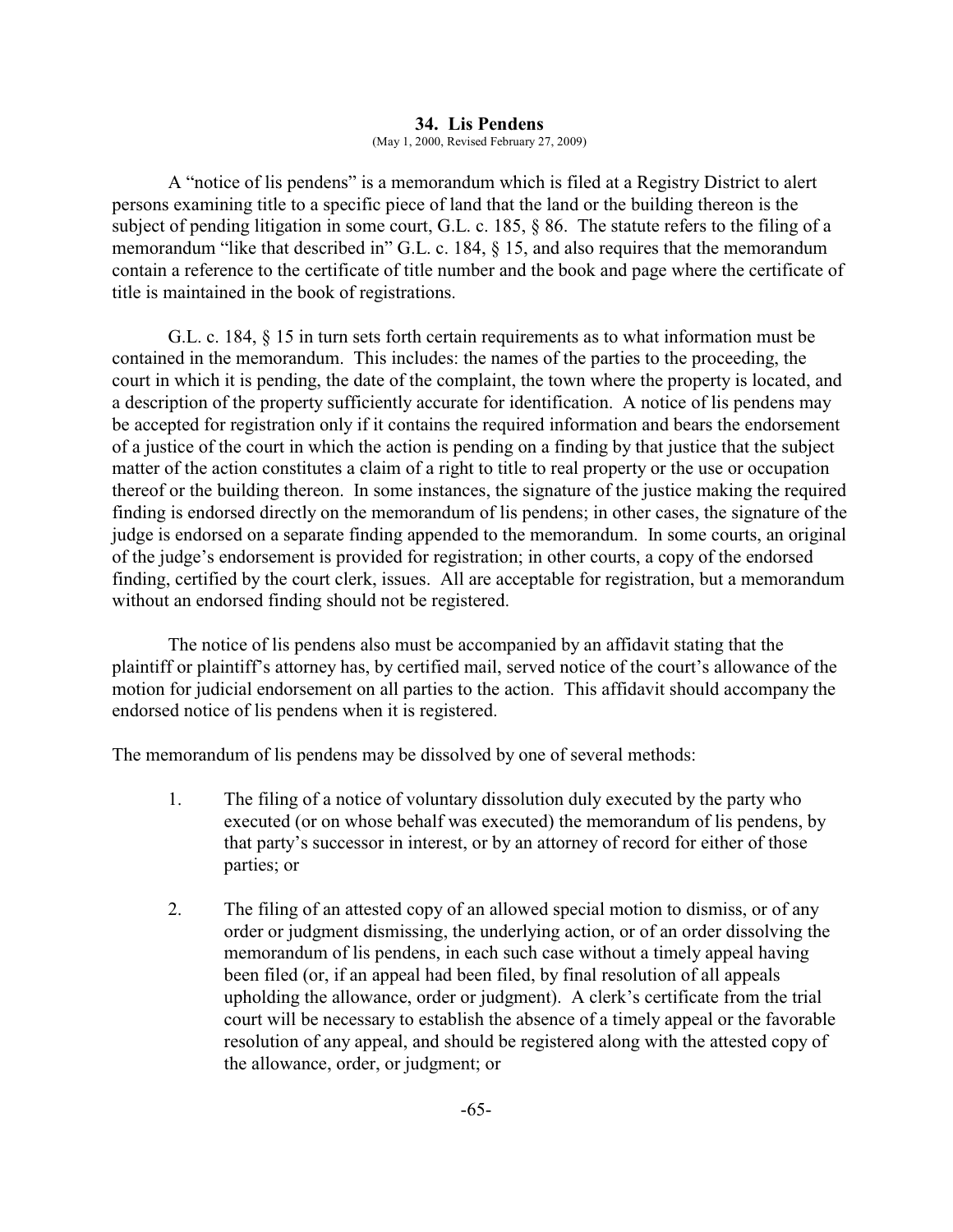3. The filing of a clerk's certificate from the court in which the action is pending that the action has been fully and finally concluded by notice of voluntary dismissal, stipulation of dismissal or agreement for judgment.

Once dissolved, the lis pendens will not be carried forward to subsequent certificates.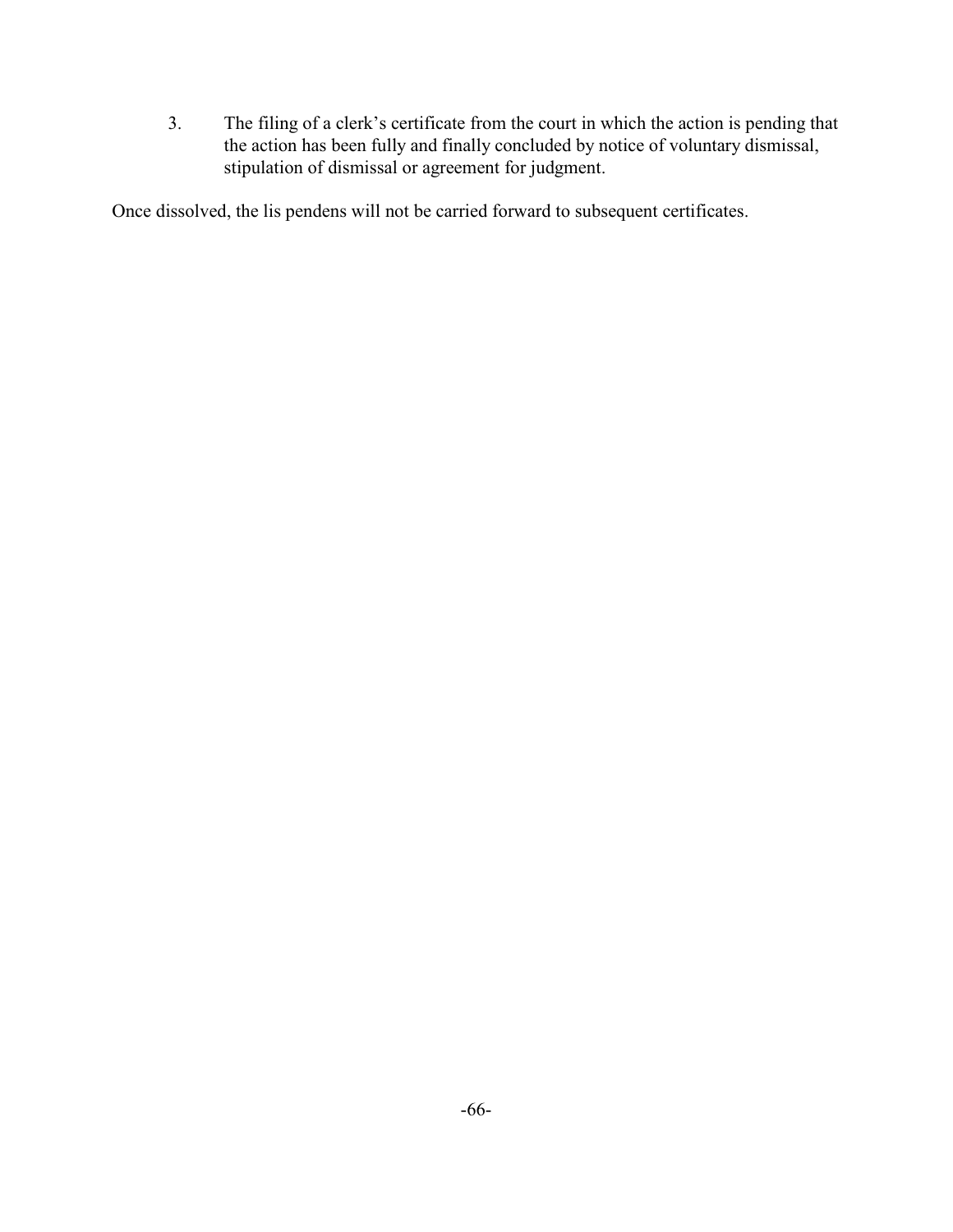### **35. Massachusetts Estate, Inheritance and Corporate Excise Taxes**

(May 1, 2000, Revised February 27, 2009)

Registry personnel are not required to inquire as to releases of Massachusetts estate, inheritance and corporate excise tax liens or the possible existence of such liens. Such liens are not to be noted on certificates of title. Likewise, attorneys should not assume that such taxes have been paid simply because there is no notation as to tax liens on the certificate of title. See G.L. c. 185, § 46, which excepts such liens from the coverage of a certificate of title. "Seventh, liens existing in favor of the commonwealth for unpaid taxes arising or existing under the laws of the commonwealth." Nevertheless, releases or waivers of tax liens should be accepted for filing.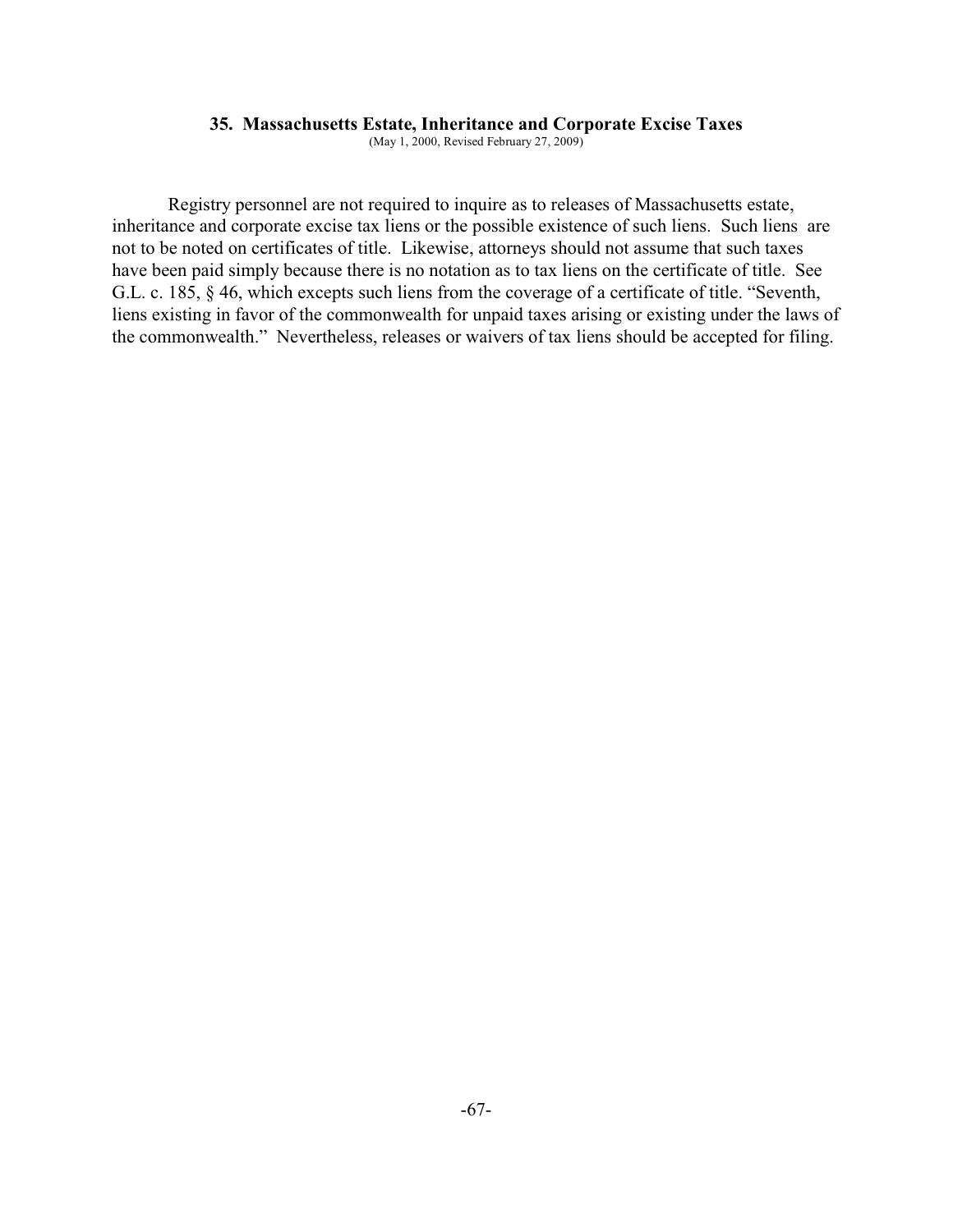### **36. Mechanics Liens**

(May 1, 2000, Revised February 27, 2009)

The Legislature enacted major revisions to Massachusetts General laws, Chapter 254, the Mechanics Lien Law, effective February 7, 1997 (Chapter 364, Acts of 1996).

The revision made substantial changes to the procedures for creating and enforcing liens. It also expanded the time frame for filing.

## **I. PERSONAL LABOR (Section One Lien)**

Under prior law, a person performing "personal labor" in the erection, alteration, repair or removal of a building or structure on land or improvement or alteration to real property, had a lien on the land for not more than eighteen days of work actually performed during the forty days next prior to filing of a statement of account under Section 8, G.L. c. 254, § 1. This lien does not apply to labor performed pursuant to a written contract. The lien rights governing that type of work are covered by the provisions of Sections 2 and 4. Chapter 364 expanded the time frame for the personal labor lien to thirty days of work. Thus, under the revised law, a person performing personal labor has a lien for thirty days of labor performed during the ninety day period next prior to the filing of a statement of account under Section 8.

## **II. GENERAL CONTRACTORS (Section Two Liens)**

A person who performs work or provides materials for the construction or alteration of improvements on land pursuant to a written contract with the owner of the land (as a general rule, such a person would be considered to be a general contractor), has a lien on the land upon the recording of a notice of contract at the appropriate Registry of Deeds, G.L. c. 254, § 2. Under the prior law, the person claiming a lien under Section 2 was required to record the notice of contract prior to the contractually agreed upon completion date. If the notice of contract was recorded after the completion date, there was no lien. **Blount Bros. Corp.** v. **Lafayette Place Associates**, 399 Mass. 632, 506 N.E.2d 499 (1987).

Under the revised law, a general contractor may file or record a notice of contract at any time after the execution of a written contract whether or not the date for performance of the contract had passed and whether or not the work under such contract had been performed. The law now provides that the notice of contract must be filed or recorded not later then the earliest of:

- 1. Sixty days after filing or recording of a notice of completion;
- 2. Ninety days after filing or recording of a notice of termination; or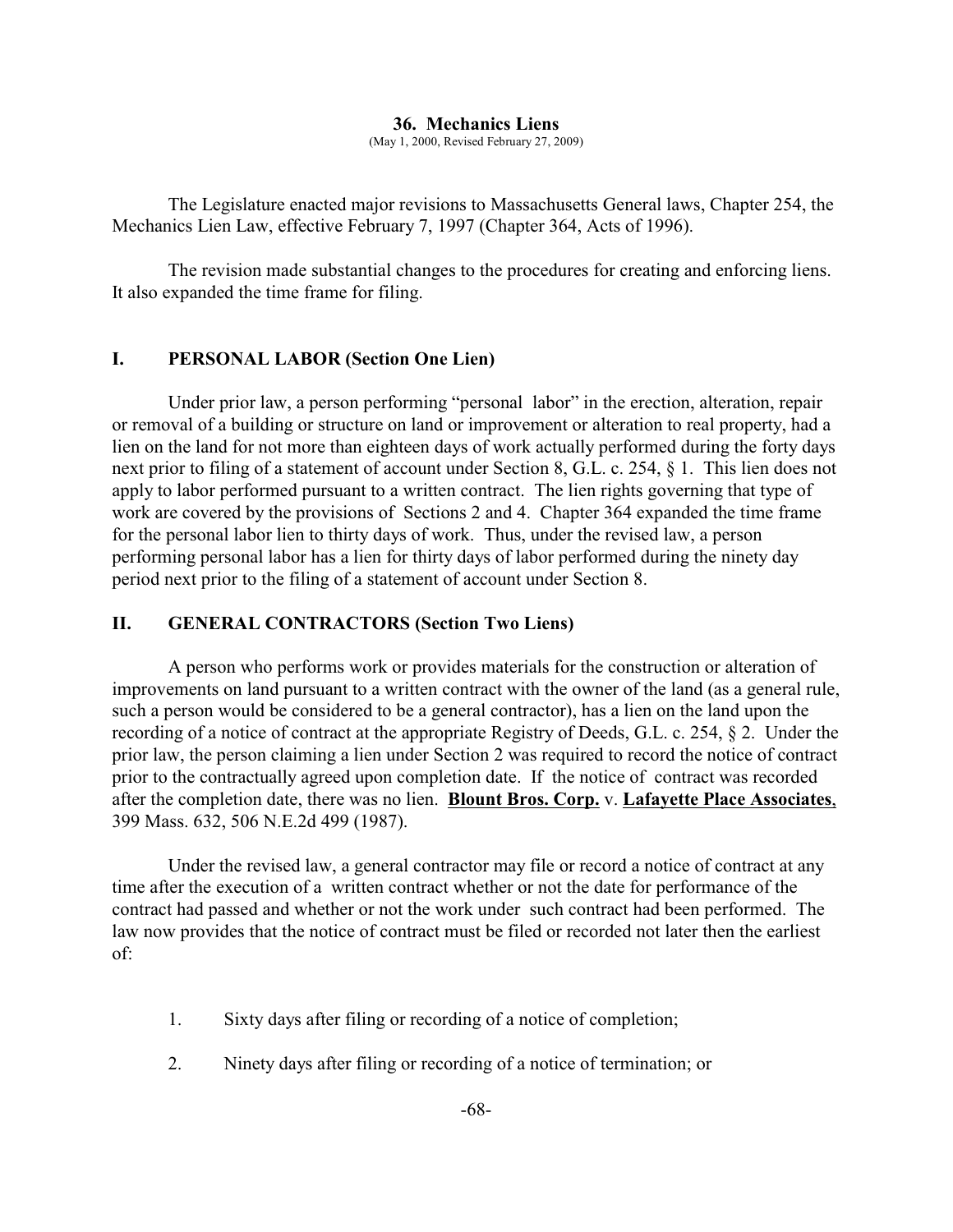3. Ninety days after such person last performed or furnished labor and/or materials.

G.L. c. 254,  $\S$  2. Upon the recording or filing of the notice of contract, the lien attaches. If a notice of contract is presented for registration, you should not reject it as an untimely filing unless it is obvious on the face of the notice that it is untimely.

Sections 2A and 2B of the revised lien law introduce two new forms: notice of substantial completion and notice of termination. Section 4 adds yet a third new form: notice of identification, which however, is not recorded or registered.

Under Section 2A of the revised lien law, "upon or after notice of substantial completion of any contract subject to the provisions of section 2 of this chapter (contracts between a contractor and the owner of land), the owner and contractor shall execute and file or record in the appropriate registry of deeds a notice of substantial completion".

## Notice of Termination:

Under Section 2B of the revised lien law, if a general contract has been terminated by one or both of the parties, the owner shall execute and file or record a notice of termination in the appropriate registry of deeds. In such a case, the revised lien law provides a ninety day period in which subcontractors of that general contractor or lower tier subcontractors must file a notice of contract in order to preserve their rights.

# **III. SUBCONTRACTOR (Section Four Liens)**

Under the revised lien law, a subcontractor may record the notice of contract at any time after execution of the written contract whether or not the date for performance stated in such written contract has passed and whether or not the work under such contract has been performed. The lien rights of subcontractors will no longer be tied into the contractually agreed upon completion date. However, the notice of contract by a subcontractor must be recorded no later than the earliest of:

- 1. Sixty days after the filing or recording of the notice of substantial completion;
- 2. Ninety days after filing or recording of a notice of termination; or
- 3. Ninety days after the last day a general contractor or anyone claiming by, through or under him performed or furnished labor or materials.

Again, if a notice of contract is presented for registration, you should not reject it as an untimely filing unless it is obvious on the face of the notice that it is untimely.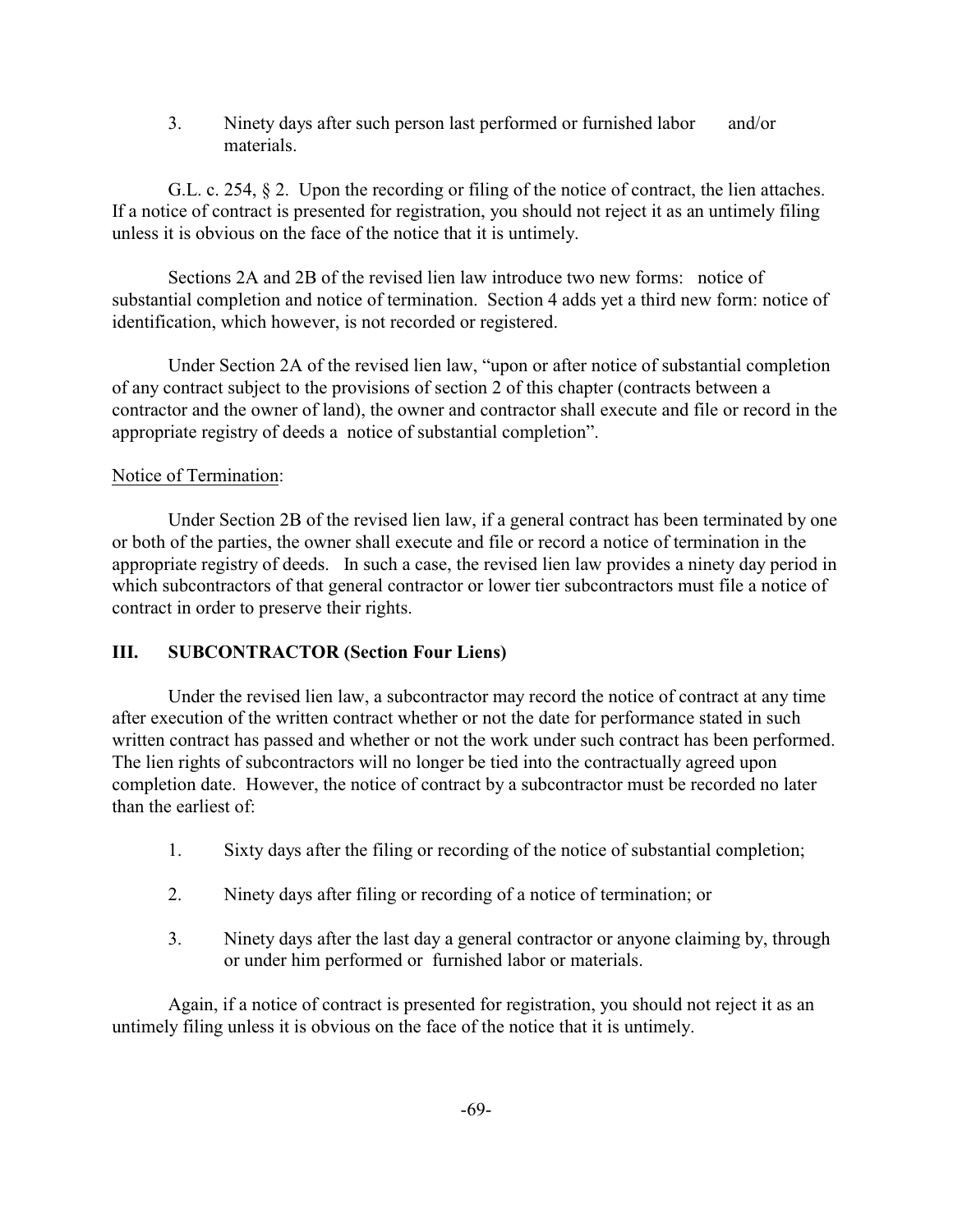The new form of notice of contract will look substantially different from the old form. The new notice of contract will contain information concerning the contract price, agreed change orders, pending change orders, disputed claims and payments received. However, the lien created by recording this notice of contract secures the payment of all labor and material "regardless of the amount stated in the notice of contract".

The most important changes as far as registry personnel are concerned are:

- 1. You no longer will have the termination date in the notice of contract; and
- 2. You have two additional new papers that will be filed:

Notice of Substantial Completion Notice of Termination

- 3. Once the Notice of Substantial Completion is recorded the time periods begin to run. All notices of contract (whether they be by the general contractor, subcontractor or sub-subcontractors) must be recorded within sixty days after the recording of the Notice of Substantial Completion (although they can be recorded prior to that time). Likewise, Statements of Account must be recorded within ninety days after the recording of the Notice of Substantial Completion (although they can be recorded before that time). (Note that the time period for recording the Statement of Account runs from the recording of the Notice of Substantial completion and not from the time of the recording of the Notice of Contract). Also, suit must be commenced within ninety days after the filing of the Statement of Account and an attested copy of the complaint must be recorded within thirty days thereafter. Failure to register the Statement of Account or the attested copy of the complaint (and note them on the certificate of title) within the required time period will permit the notice of contract and statement of account to be dropped from the certificate of title; if a new certificate is being prepared after transfer, and the attested copy of the complaint has not been filed for registration timely, the notice of contract and the statement of account should not be carried over to the new certificate.
- 4. If the project is not completed, but rather is terminated, a different instrument will appear of record. This is called a "Notice of Termination".

Once the Notice of Termination is recorded the time periods being to run. All notices of contract (whether they be by the general contractor, subcontractor or sub-subcontractors) must be recorded within ninety days after the recording of the Notice of Termination (although they can be recorded before that time). Likewise, Statements of Account must be recorded within one hundred and twenty days after the recording of the Notice of Termination (although they can be recorded before that time). Note that the time period for recording the Statement of Account runs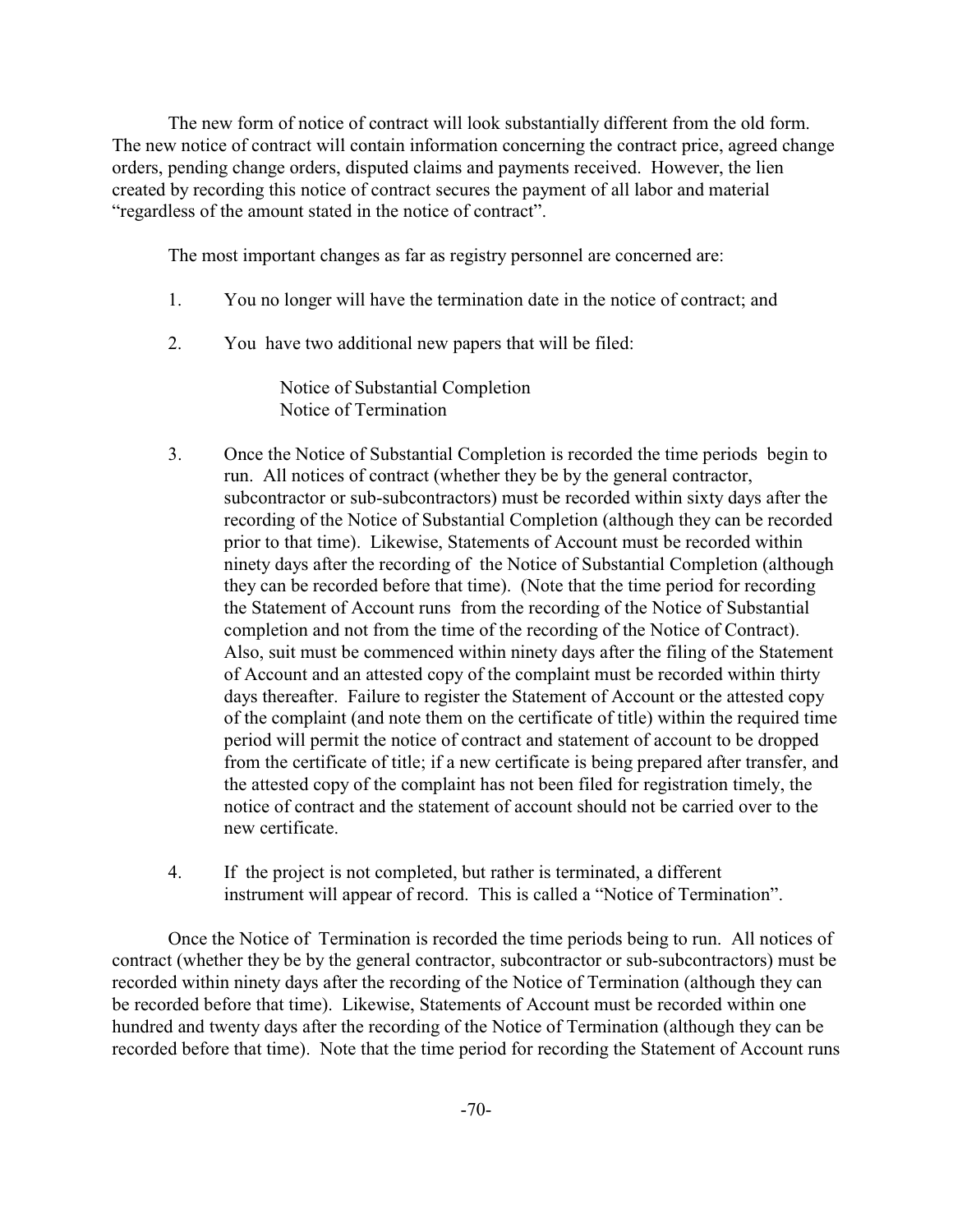from the recording of the Notice of Termination and not from the time of the recording of the Notice of Contract). Also, suit must be commenced within ninety days after the filing of the Statement of Account and an attested copy of the complaint is recorded within thirty days thereafter.

If the various documents described above are not filed within the time periods set forth above, the lien is dissolved by statute. If it is clear from the filed documents that the time periods have not been met, the Notice of Contract and other related documents which may have been filed should be dropped from the current certificate, in the manner indicated in Guideline 21. Expired and Obsolete Encumbrances, and should not be carried forward onto the new certificate of title for the property following a transfer.

Also, as in the case of other liens, a release of the lien (G.L. c. 254, § 10) will dispose of the lien.

A Section 2 lien can be disposed of, at least partially, in another way under the new statute. This is accomplished by utilizing what is called a "Partial Waiver and Subordination of Lien". (Section 32. The statute does not require the recording or registration of that document.).

G.L. ch. 254, § 30 has a listing of all those persons who can sign notices or other instruments required or permitted to be filed or recorded under the Mechanics Lien Law, Chapter 254 by various entities. This statute eliminates the necessity of votes in most cases when registering the documents described earlier in this Guideline. The statute provides that a notice under Chapter 254, duly acknowledged, and executed by a person purporting to hold one of a list of specified positions, shall be binding upon the entity and shall be entitled to be recorded or filed. According to this statute, no vote of the entity affirming such authority shall be required to permit recording or filing. The statutory provisions apply to instruments executed prior to, on, or after the effective date of the Act. The statute refers to persons purporting to hold various offices of an "entity;" the statute is not limited to corporations, but includes other entities such as a limited partnership, a limited liability company and a limited liability partnership. Because of the statutory language, proof of a person's incumbency in office is not required to accept their signature on behalf of the entity. The persons listed in this statute are:

"a person purporting to hold the position of president, vice president, treasurer, clerk, secretary, or any assistant to the foregoing, principal, partner, proprietor, trustee, attorney or other similar position, of the entity entitled to record or file such instruments on behalf of such entity acting in its own capacity or as a general partner or co-venturer, or as assignee, agent or authorized representative"

The statute also provides that a certificate of the acknowledgment or other proof of due execution shall be endorsed upon or annexed to the instrument, and filed or recorded with it.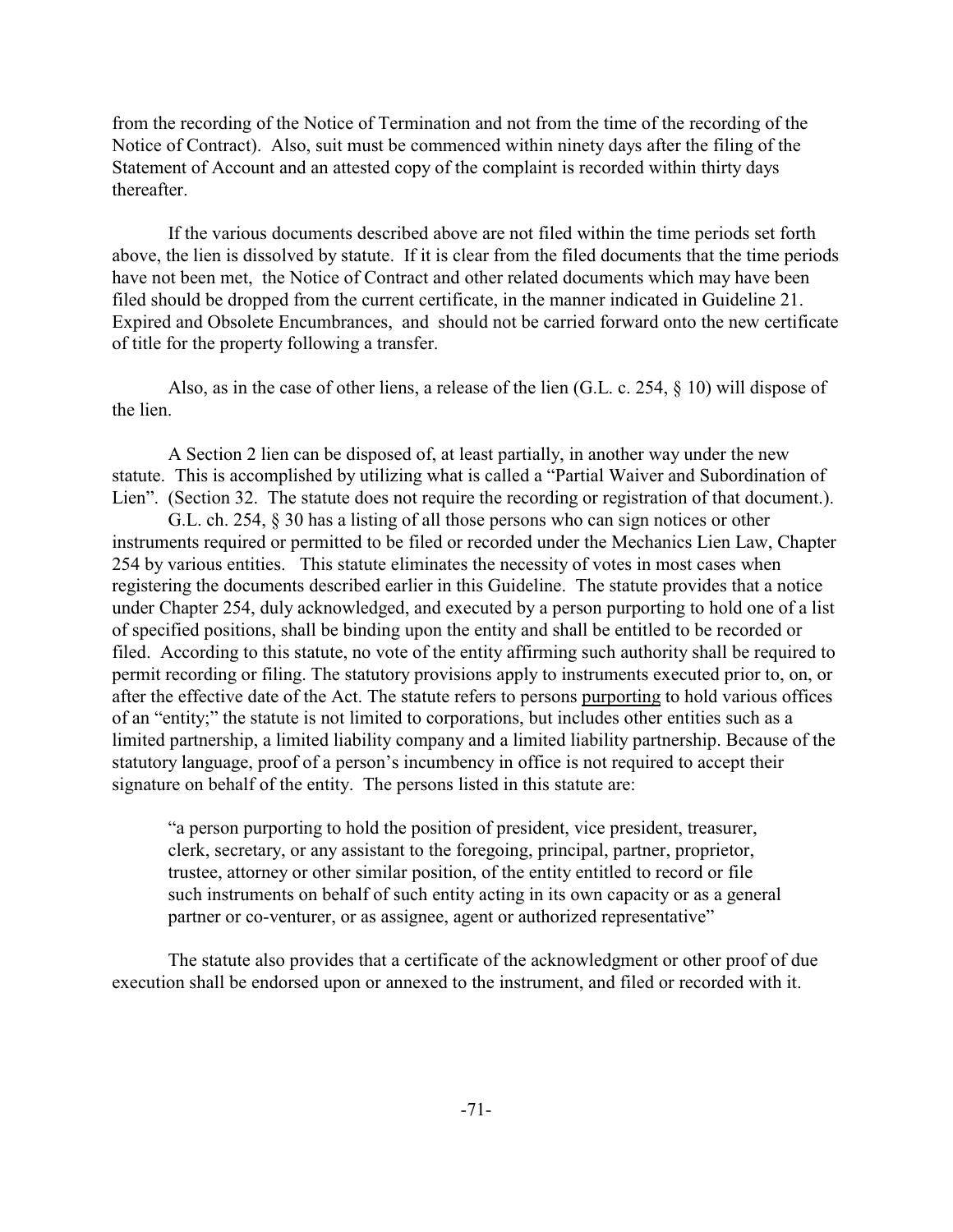### **37. Mortgages: Amendments**

(May 1, 2000, Revised February 27, 2009)

**I.** A District may accept for filing, without consultation with the Court, "amended mortgages"; this term includes amendments to particular provisions of the mortgage as well as "amended and restated mortgages."

Ordinarily, "confirmatory" documents are not accepted for filing by the registry districts, as such a document implies a failure or defect in the original registration of the document sought to be "confirmed." If a document is defective so that it fails to transfer title or otherwise accomplish the purpose of the document, it ought not have been accepted for registration in the first place. If the previously registered document contains errors, they should be corrected by a duly executed and registered amendment. If the meaning of a registered document is uncertain or dubious, an S Petition and review by the court, in an appropriate proceeding, may be required to settle the uncertainty.

The court recognizes, however, that the exigencies of the secondary mortgage market sometimes require that a previously registered mortgage be amended and clarified in instances in which the mortgage is otherwise valid and sufficient. In most instances, such an instrument will act to amend the provisions of the earlier registered mortgage and thus will require execution by both the mortgagor and the mortgagee. However, some items requiring change are, in the case of residential mortgages, of such relatively minor significance or routine nature that an amendatory mortgage instrument, duly executed by the mortgagor(s) and current registered owner(s), may be accepted by the court's Registration Districts without formal execution on behalf of the mortgage holder. Instead, the amendatory mortgage, duly executed on behalf of the mortgagor(s), will be accepted for registration based on the written affirmation by the mortgage holder's counsel that the mortgage holder consents to the changes to the mortgage, and affirms the registration of the amendatory mortgage document, and its notation on the owner's certificate of title.

This method only may be used where the mortgagee's attorney's affirmation states that the property covered by the mortgage contains a one to four family residential building and no other improvements. This method is available only where the changes are limited to one or more of a specific category of changes, and the mortgagee's attorney's affirmation so certifies. Those matters are as follows:

- 1. Incorrect recitation of the loan amount as set forth in the original promissory note (this does not include any increase or decrease in the amount originally loaned as set forth in the original promissory note);
- 2. Incorrect maturity date, first payment date or last payment date;
- 3. Incorrect street address, including zip code;
- 4. Modifications of the margin or base rate calculations for variable rate loans;
- 5. The addition of one or more conventional secondary market form(s) of riders to the mortgage, omitted from the mortgage as originally registered, and which have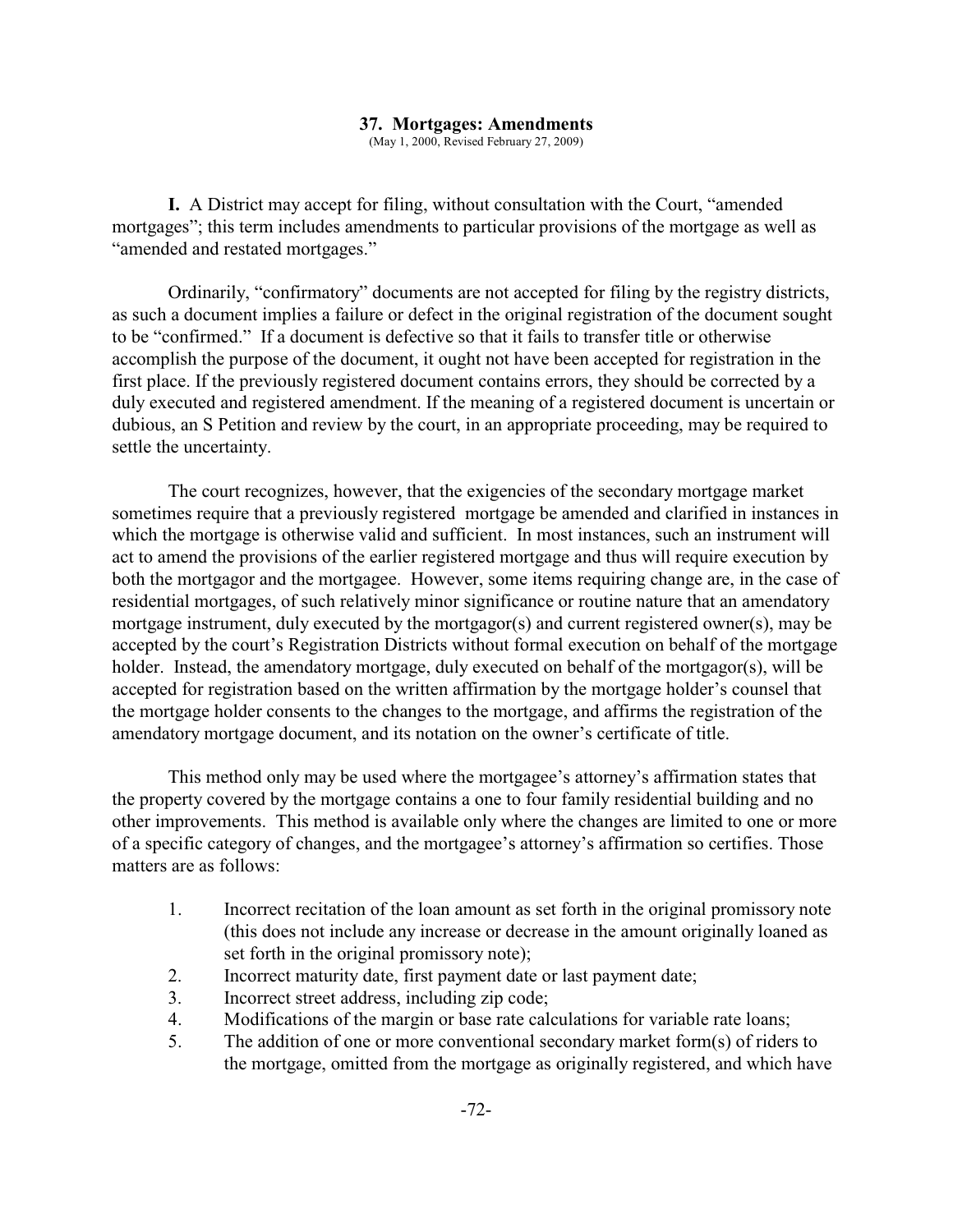been executed by the mortgagor;

- 6. Defect in the execution or acknowledgment clause of the original mortgage by the mortgagor (this does not include changes in the identity of the mortgagor(s));
- 7. Scrivener's errors of a nature that fall within category one of Land Court Guideline 4 entitled "Alteration of Documents"; or
- 8. Addition of an omitted, or correction of a misstated, mortgage identification number, FHA or VA loan number, or similar lender-required or lender-designated loan or transaction identification number.

In all instances, the amendatory mortgage shall be captioned and identified as amendatory, rather than confirmatory. The districts will continue to deny registration to documents which, in name and substance, are confirmatory mortgage instruments.

The amendatory mortgage will be accepted whether it takes the form of an amendment targeted to a particular change in the original mortgage, or is an amendment and restatement, at length, of the original mortgage. In either case, the amendatory mortgage shall contain a specific reference to the original mortgage by date and document number and shall contain a statement of the terms or provisions that are being amended, so that the registry district may verify compliance with the requirements of this guideline.

The acceptance of an amendatory mortgage pursuant to this guideline will not cause the amendment to operate retroactively to the registration of the original mortgage. No change in the priority of the encumbrances on the memorandum of encumbrances is intended when an amendment is filed pursuant to this guideline. The amendatory document should be noted on the memorandum at the date and time it is registered; a notation referring to the amendment document should be added to the notation of the original mortgage.

Before an amendment without formal execution by the mortgagee is accepted, a fully executed affirmation by lender's counsel in substantially the form attached should be presented. The affirmation should be registered along with the amendatory document.

With the exception of the aforementioned changes in numbers 1 through 8 above all amendments to mortgages (and similar security instruments) must be executed and acknowledged by both the mortgagor (or the mortgagor's successor as owner of the land) and the mortgagee (or the mortgagee's successor as holder of the mortgage).

No affirmation by lender's counsel is required when an amendatory mortgage that has been duly executed by the holder of the mortgage is presented for registration. This guideline does not apply in that case.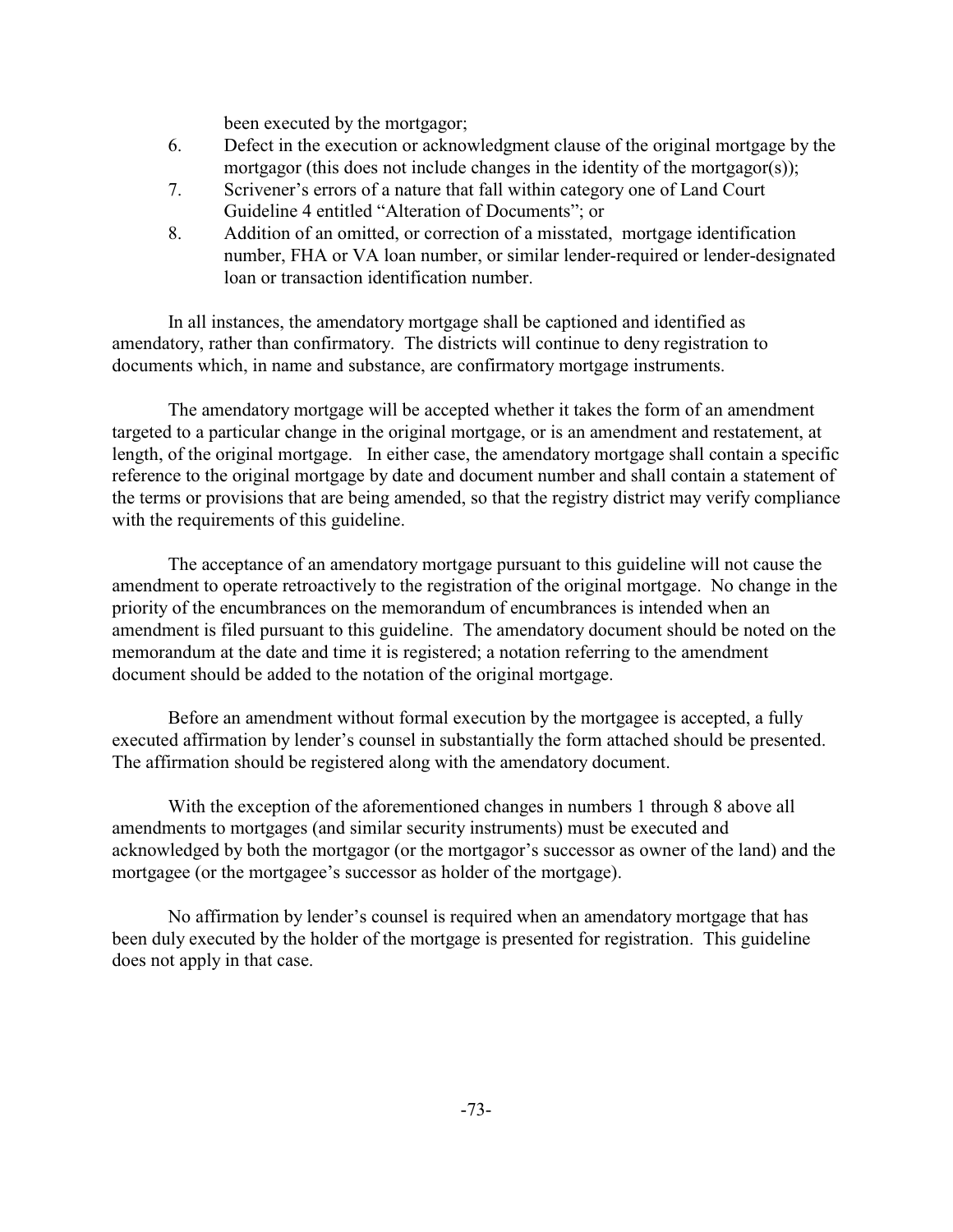# ATTORNEY'S CERTIFICATE For Amendatory Mortgages (One to Four Family Residential)

1. I, \_\_\_\_\_\_\_\_\_\_\_\_\_\_\_\_\_\_\_\_\_, am an attorney-at-law duly authorized to practice in the Commonwealth of Massachusetts. My office address is: \_\_\_\_\_\_\_\_\_\_\_\_\_\_. My BBO number is \_\_\_\_\_\_\_\_\_\_\_\_\_\_\_\_\_\_\_. I certify and affirm as follows: 2. I give this certificate in connection with the registration of a document ("Amendatory Mortgage") dated \_\_\_\_\_\_\_\_\_, 20 \_\_ executed by \_\_\_\_\_\_\_\_\_\_\_\_\_\_\_\_\_\_\_\_, owner(s) of the premises at \_\_\_\_\_\_\_\_\_\_\_\_\_\_\_\_\_\_ (street address). These premises are improved only with a one to four-family residential building.

3. These premises are the subject of a mortgage ("Original Mortgage") from \_\_\_\_\_\_\_\_\_\_\_\_\_\_\_\_ to \_\_\_\_\_\_\_\_\_\_\_\_\_\_\_\_\_\_ dated \_\_\_\_\_\_\_\_\_\_\_\_\_\_\_\_\_\_\_\_\_ filed with the Registration District of the Land Court as Document No.  $\overline{\phantom{a}}$ , noted on Certificate of Title No. \_\_\_\_\_\_\_\_.

4. I am counsel for \_\_\_\_\_\_\_\_\_\_\_\_\_\_\_\_\_\_\_\_\_\_\_\_, ("Current Holder") the current registered holder of the Original Mortgage, by whom I am authorized to make the these certifications and affirmations.

3. The purpose of this Amendatory Mortgage is to amend in the following particulars the Original Mortgage (check all that apply):

1. Incorrect recitation of the loan amount as set forth in the original promissory note (this does not include any increase or decrease in the amount originally loaned as set forth in the original promissory note);

2. Incorrect maturity date, first payment date or last payment date;

3. **Incorrect street address, including zip code;** 

4. Modifications of the margin or base rate calculations for variable rate loans;

5. The addition of one or more conventional secondary market form(s) of riders to the mortgage, omitted from the mortgage as originally registered, and which have been executed by the mortgagor;

6. \_\_\_\_Defect in the execution or acknowledgment clause of the original mortgage by the mortgagor (this does not include changes in the identity of the mortgagor(s));

7. Scrivener's errors of a nature that fall within category one of Land Court Guideline 4 entitled "Alteration of Documents"; or

8. Addition of an omitted, or correction of a misstated, mortgage identification number, FHA or VA loan number, or similar lender-required or lender-designated loan or transaction identification number.

There are no other material provisions of the Original Mortgage which are altered or amended by the Amendatory Mortgage. Although the Amendatory Mortgage has not been executed by the Current Holder, as counsel for Current Holder I certify and affirm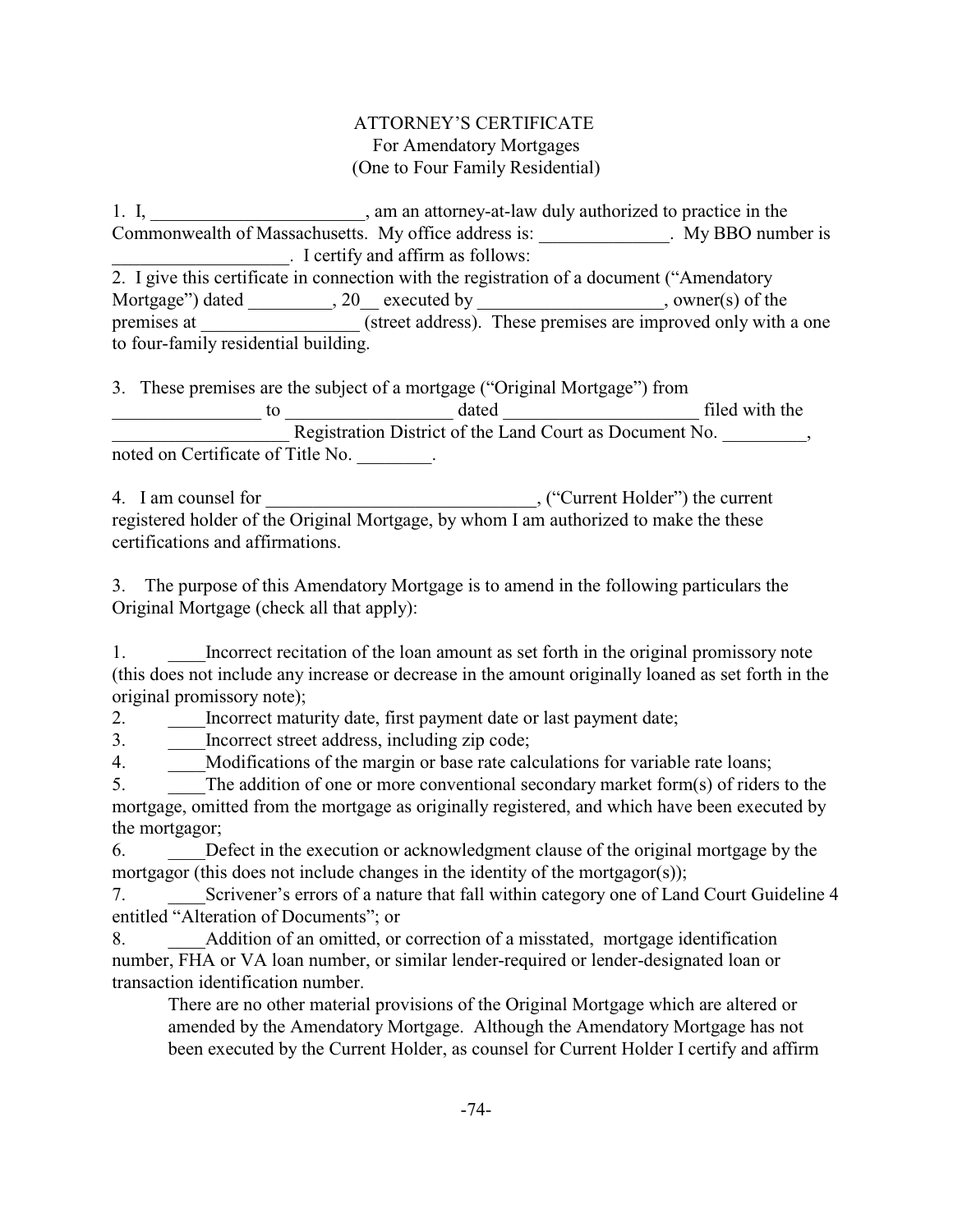that the Current Holder consents to and approves the execution and filing for registration of the Amendatory Mortgage in the accompanying form.

\_\_\_\_\_\_\_\_\_\_\_\_\_\_\_\_\_\_\_\_\_\_\_

| Certified and affirmed by the undersigned on |  |
|----------------------------------------------|--|
|----------------------------------------------|--|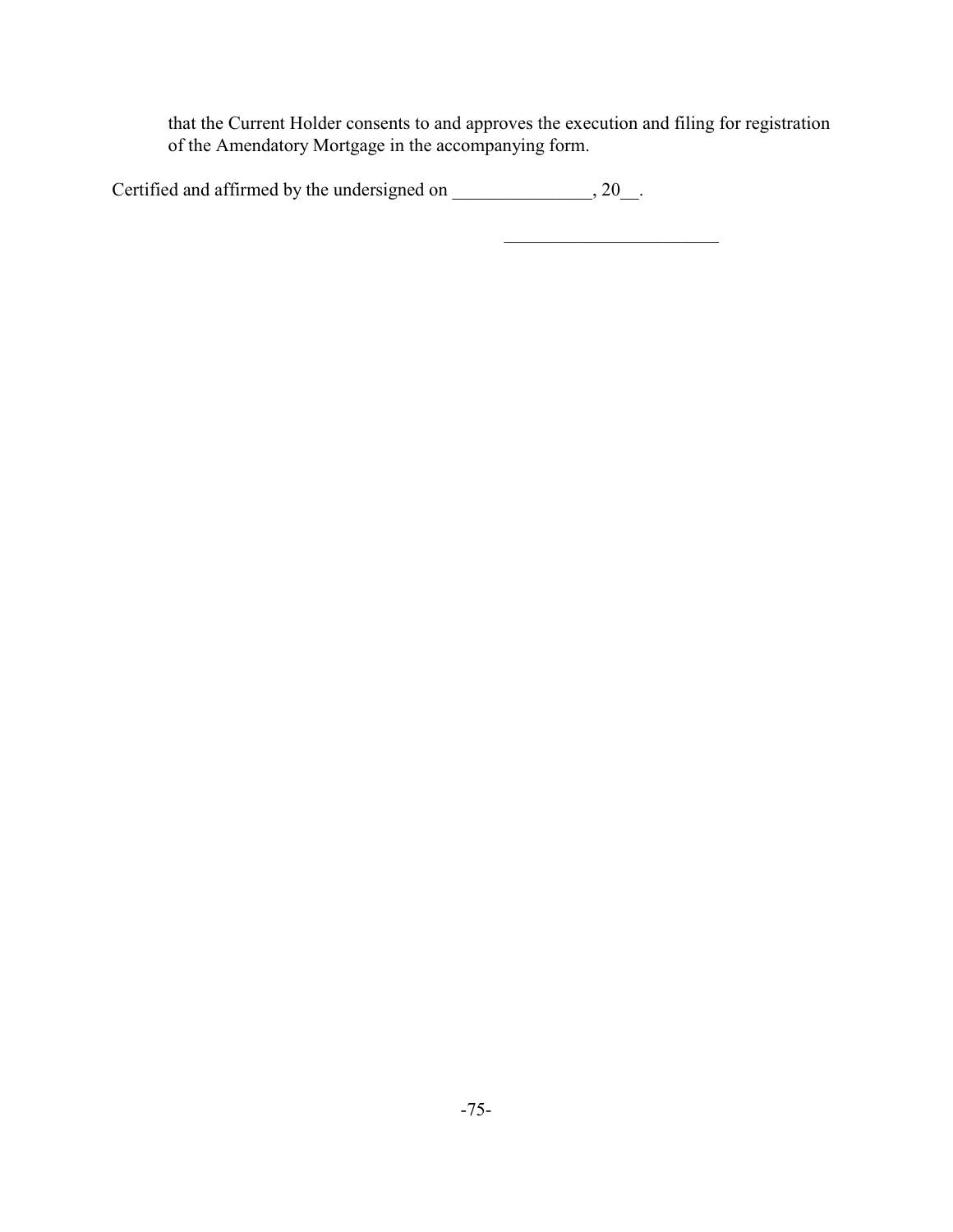**II.** An amended mortgage may also add new land to the land already subject to the mortgage. This is permitted (and such amendments may be accepted by the District without consultation with the Court) provided:

- 1. the amended mortgage (in some form of words) grants a mortgage of the additional land (it is insufficient merely to amend an exhibit containing the description of the land originally subject to the mortgage); and
- 2. the amended mortgage is noted on each certificate of title on which the original mortgage was noted and remains outstanding; and
- 3. the original mortgage is noted on each certificate of title for each additional parcel covered by the amendment (as to these additional parcels not previously subject to the mortgage, the original mortgage and the amendment are both noted and take effect as of the date the amendment is registered).

The notation made by the District on the memoranda of encumbrance when a mortgage amendment adds additional land should indicate which parcel(s) have become subject to the mortgage.

In the case where the original Mortgage covers recorded land only, the amended mortgage must be accompanied by a Land Court Examiner's Report similar in form to that attached hereto noting that the examiner has checked title to the recorded mortgage and the filed report includes certified copies of the original mortgage and any amendments, assignments, or discharges of the same. If there have been amendments or assignments of record, the current record holder(s) of the mortgage must join in the amendment sought to be registered before it can be filed.

This guideline applies as well to amendments of other security instruments, such as conditional or collateral assignments of leases and rents.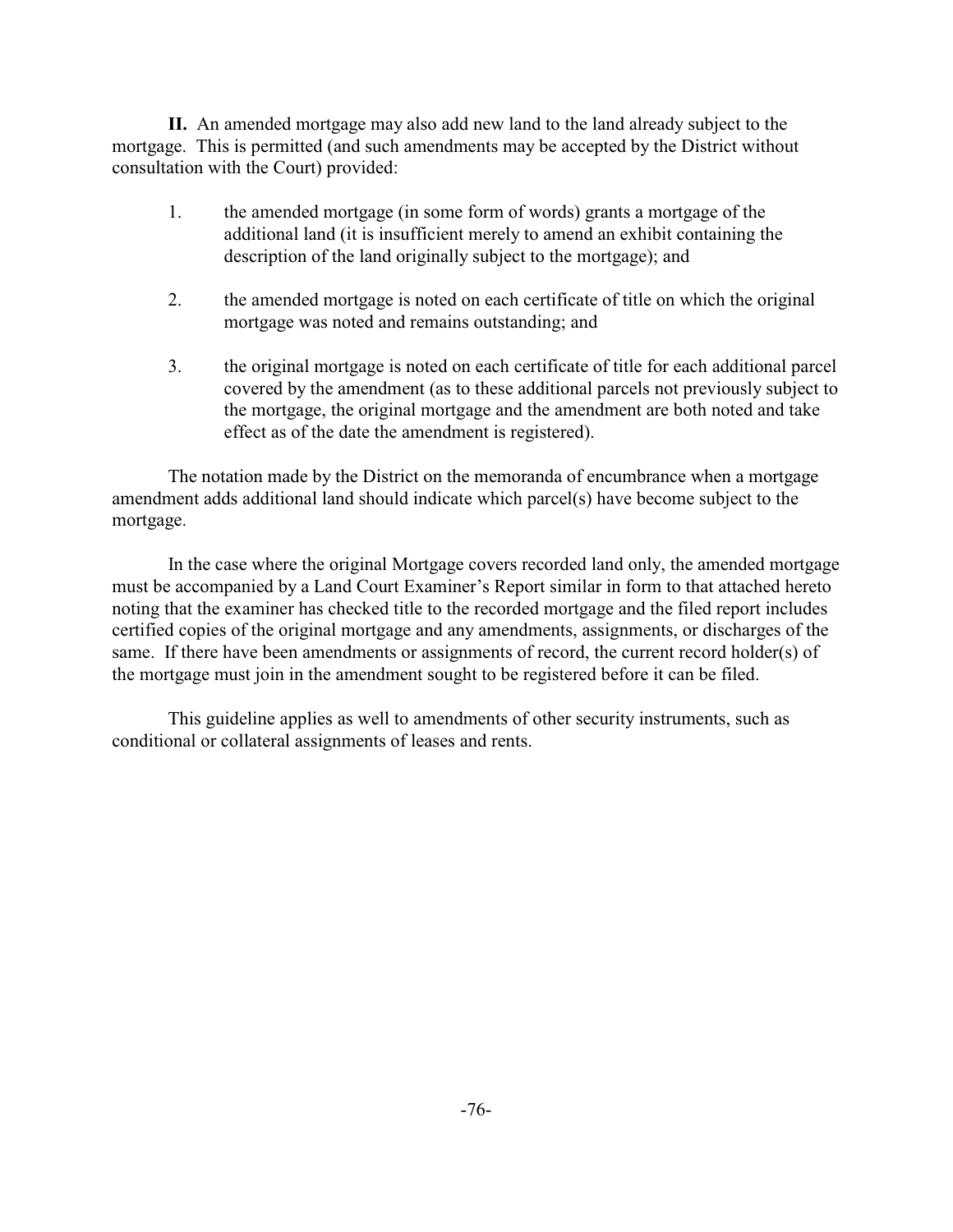# LAND COURT TITLE EXAMINER'S REPORT Regarding the Amendment of a Mortgage that originally affected Recorded Land only

To the Honorable Judges of the Land Court:

| Re: | Land Court Case No. |    |                                |  |
|-----|---------------------|----|--------------------------------|--|
|     | Mortgage from       | tο | dated                          |  |
|     | Recorded with the   |    | Registry of Deeds ("Registry") |  |
|     | on                  |    | ın                             |  |
|     | <b>Book</b><br>Page |    |                                |  |

I am a member in good standing of the Massachusetts bar and a duly appointed Land Court Title Examiner.

I have examined title from the date of the recording of the above-referenced Mortgage at the Registry, through the close of business on \_\_\_\_\_\_\_\_\_\_\_\_\_\_\_. For the time covered by my rundown, I find the Mortgage is not discharged of record, and has been:

1. \_\_\_\_ (a) Assigned to \_\_\_\_\_\_\_\_\_\_\_\_\_\_, by instrument dated \_\_\_\_\_\_\_\_\_\_\_\_\_\_\_\_\_\_\_\_ and recorded with \_\_\_\_\_\_\_\_\_\_\_\_\_\_\_ Deeds, Book \_\_\_\_\_, Page \_\_\_\_\_, a certified copy of which is attached to this Report; or \_\_\_\_\_(b) Not assigned of record.

2. (a) Amended by instrument dated , and recorded with Deeds, Book , Page , a certified copy of which is attached to this Report; or (b) Not amended of record.

CERTIFIED as of \_\_\_\_\_\_\_\_\_\_\_\_\_\_\_\_\_\_\_\_\_, \_\_\_\_\_\_\_\_\_\_\_\_\_\_\_.

 Land Court Title Examiner Name, Address, Phone, BBO Number

\_\_\_\_\_\_\_\_\_\_\_\_\_\_\_\_\_\_\_\_\_\_\_\_\_\_\_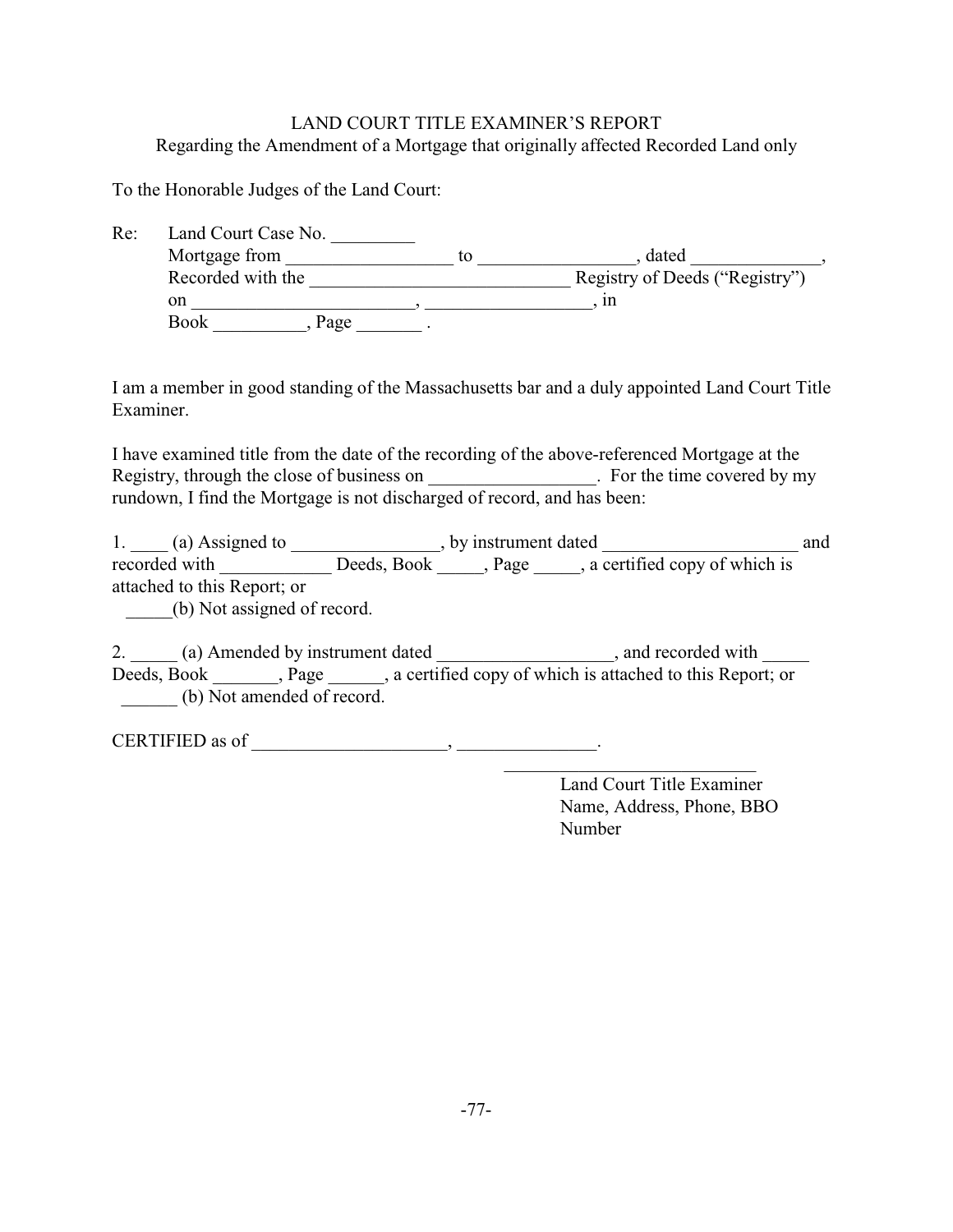# **38. Mortgages: Discharges, Partial Releases and Assignments; Persons Signing**

(May 1, 2000, Revised February 27, 2009)

1. G.L. c. 183, § 54B, effective as of October 1, 2006, has a listing of all those persons who can sign discharges, assignments, partial releases, subordination, non-disturbance, recognition and attornment agreements. It eliminates the necessity of votes in most cases when registering discharges, assignments and partial releases of mortgages. It applies to instruments executed prior to or on or after the effective date of the Act. Since the statute refers to persons purporting to hold various offices of an "entity", the statute is not limited to corporations, but includes other entities such as a limited partnership, a limited liability company and a limited liability partnership. The statute reads in pertinent part as follows:

"A deed of release or written acknowledgment of payment or satisfaction of the debt thereby secured, or a release, partial release or assignment of mortgage, or an instrument of subordination, non-disturbance, recognition, or attornment by the holder of a mortgage...executed before a notary public, justice of the peace or other officer entitled by law to acknowledge instruments, whether executed within or without the commonwealth, by a person purporting to hold the position of president, vice president, treasurer, clerk, secretary, cashier, loan representative, principal, investment, mortgage or other officer, agent, asset manager, or other similar office or position, including assistant to any such office or position, of the entity holding record title thereto on behalf of such entity acting in its own capacity or as a general partner or co-venturer of the entity holding record title, shall be binding upon such entity and shall be entitled to be recorded or filed, and no vote of the entity affirming such authority shall be required to permit recording of filing."

2. Assignments and discharges executed by fiduciaries of deceased mortgagees may be accepted for registration if accompanied by a certificate of appointment of fiduciary which is no more than six (6) months old.

3. Regarding ancillary documents, such as conditional assignments of rents, refer to Guideline Number 39, Mortgages: Discharges and Assignments; Collateral Security Documents.

4. An affidavit by a Massachusetts attorney which complies with the requirement of G.L. ch. 183, § 55(g) constitutes a discharge of a mortgage and a release of the lien on the mortgaged premises.All of such affidavits must be approved at the Land Court in Boston before being accepted for registration.

5. There are a great many instances wherein there are minor errors in the names of parties assigning or discharging mortgages. There are cases where Corp. is used rather than Corporation, where Inc. is either omitted or included incorrectly, where N.A. or F.A. is omitted from a bank title.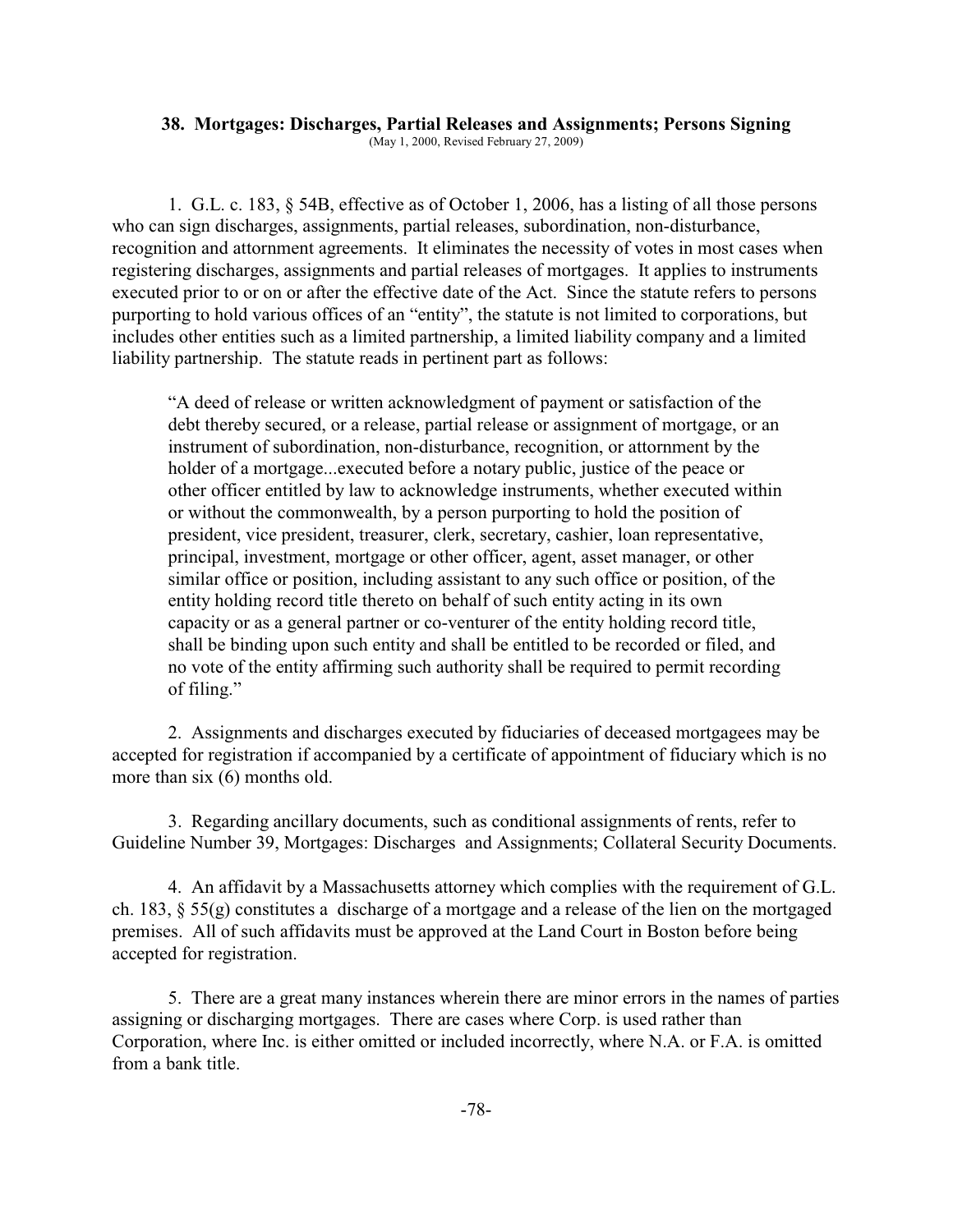Minor errors may be corrected on the document when not inconsistent with Guideline Number 4, Alteration of Documents.

In other cases, in the interest of eliminating the need for supplemental petitions and subsequent Court orders to correct the record, the following procedure is now advised:

The persons presenting such assignments or discharges should be instructed to present such instruments to the Land Court in Boston, for approval. They should present: 1.) The face sheet of the original mortgage, and 2.) The assignment or discharge. There should also be presented some proof of the correct name.

The Land Court registration districts should not decline to accept for filing a form of partial release because it does not include the phrase "release to \_\_\_\_\_\_\_\_\_\_\_\_\_ all interest acquired under said mortgage."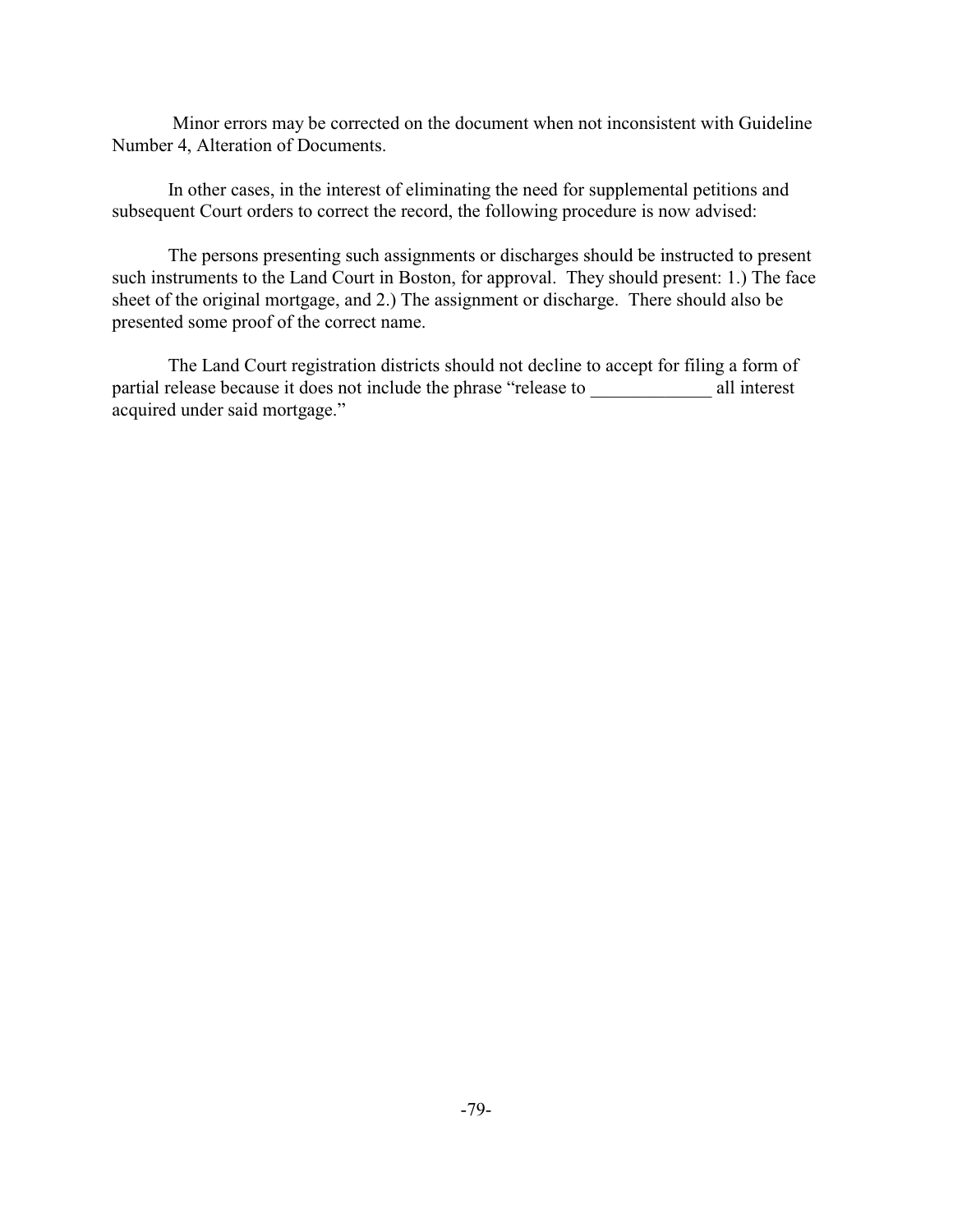### **39. Mortgages: Discharges and Assignments; Collateral Security Documents**

(May 1, 2000)

If there is noted on a certificate of title a mortgage and a conditional assignment of leases and rents (or similar accompanying financing documents such as an assignment of project documents, assignment of purchase and sale agreements, etc.) which assignment contains no express language evidencing an intent that it not be released upon the discharge of the mortgage, and a discharge of the mortgage is registered containing the words "and the note and claim thereby secured" or "acknowledges satisfaction thereof" or "acknowledges satisfaction of the same" or substantially similar language, you should drop the mortgage and all the ancillary documents when a new certificate is written. If the discharge of the mortgage does not contain a recital or other evidence that the underlying obligation has been satisfied, you must carry forward the assignment of leases and rents and/or other accompanying financing documents.

If an assignment of a mortgage includes the words "assigns said mortgage and the note and claim secured thereby", said assignment will also include the rights of the mortgagee in and to the ancillary financing documents.

You are also referred to Guideline 38, "Mortgages: Discharges, Partial Releases and Assignments; Persons Signing".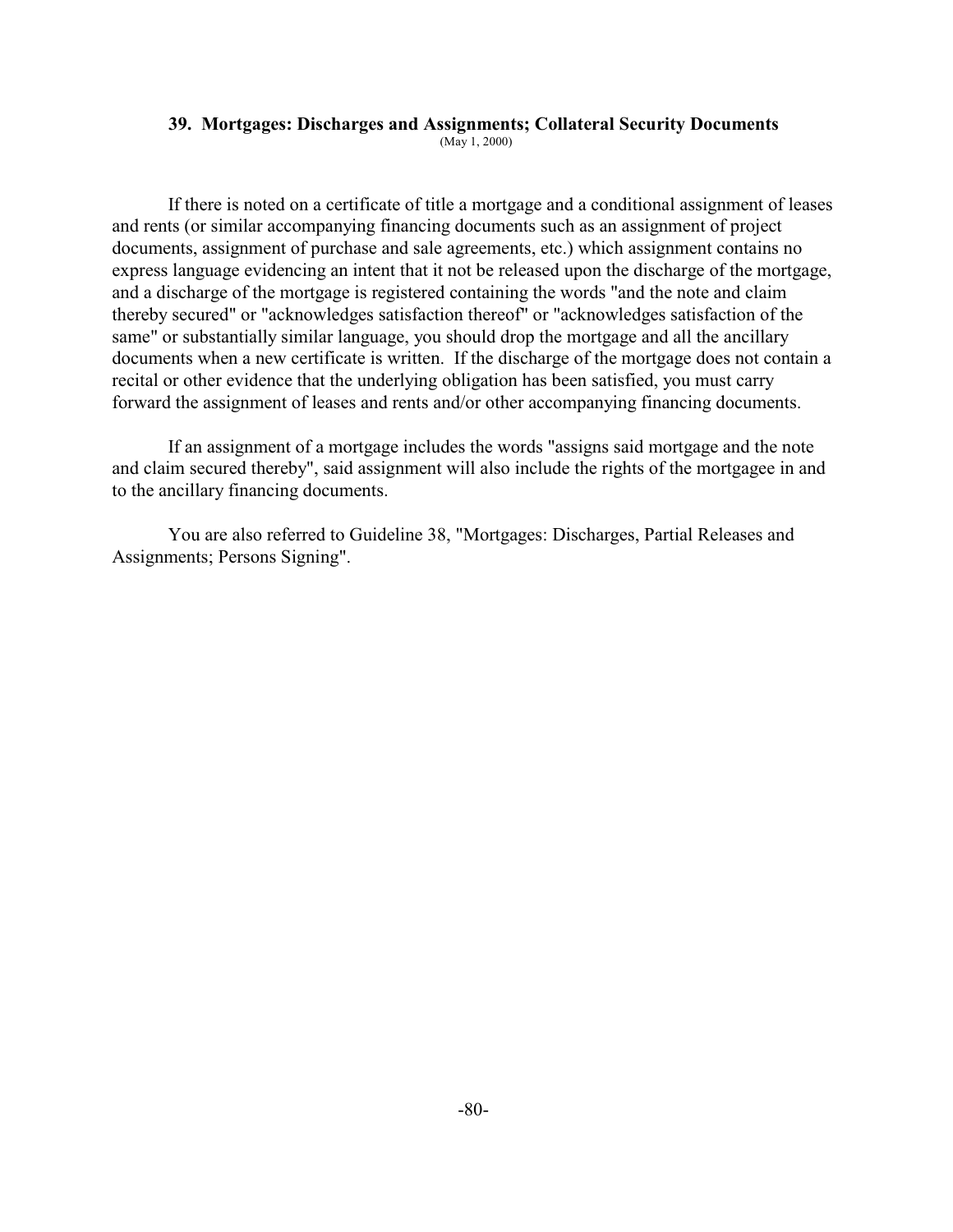## **40. Mortgages and Assignments: Addresses**

(May 1, 2000)

Every mortgage and assignment of mortgage presented for record shall contain or have endorsed on it the residence and post office address of the mortgagee or assignee, if said mortgagee or assignee is a natural person, or a business address of said mortgagee or assignee if not a natural person. G.L.. c. 183, § 6C. The endorsement shall be recorded as part of the mortgage or assignment. However, while failure to comply will not affect the validity of any mortgage or assignment, no Register of Deeds shall accept a mortgage or assignment unless it is in compliance with these requirements.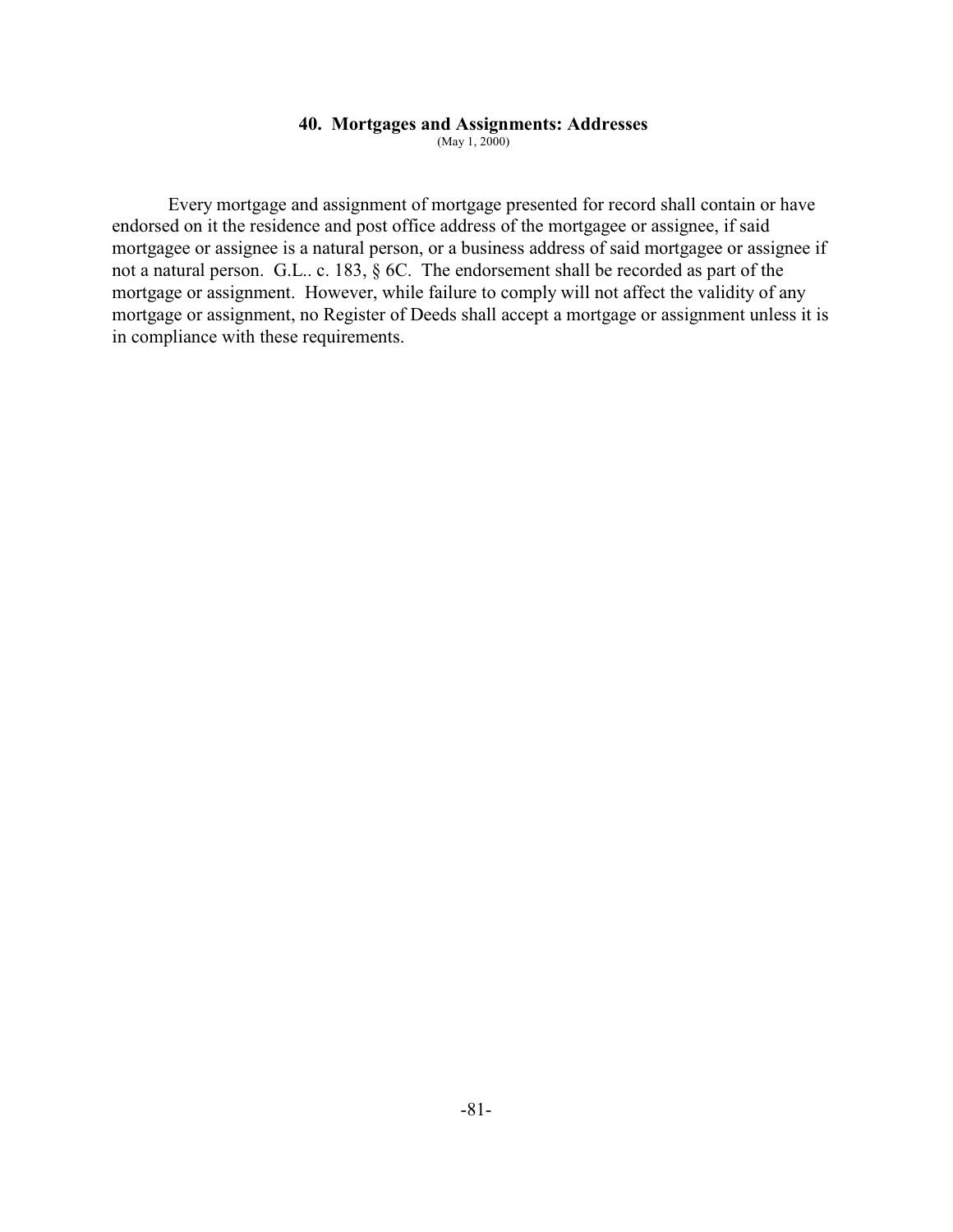# **41. Mortgages: Foreclosures**

(May 1, 2000)

The Soldiers' and Sailors' Civil Relief Act of 1940 has been affected by Chapter 496 of the Acts of 1990 and by Chapter 142 of the Acts of 1998.

The passage of the above acts has brought about the following changes in our procedure.

1. There is no longer the necessity for bringing an action to establish compliance with the Soldiers' and Sailors' Civil Relief Act of 1940, as amended, if the record ownership is held by the following:

- a. A corporation either domestic or foreign.
- b. A limited partnership, limited liability partnership or limited liability company - either domestic or foreign.
- c. A trust under a written declaration, the beneficial interest under which is divided into transferable certificates of participation or shares - sometimes referred to as a Business Trust.
- d. A general partnership or joint venture of which all the general partners appear of record to be one or more of the foregoing types of entities.

In these cases, when the record owner in the certificate of title is one of the above entities and you are presented with the entry, the deed, and the Affidavit of Sale, you should proceed as follows: Check such instruments carefully according to the check list enclosed.

If in proper form then: Register and note such documents on the outstanding certificate(s) of title and issue a new certificate of title based upon the foreclosure deed.

**CAVEAT:** This only applies to mortgage foreclosures initiated after January 1, 1991. There is no Court involvement. The only review of documents will be made at the registry counter.

2. In all other cases, i.e., record owner is an individual or a trust without transferable shares, etc., registry personnel should proceed as follows:

> A judgment by the Court that no person is entitled to the benefits of the Soldiers' and Sailors' Relief Act of 1940, as amended, should be registered and noted before or simultaneously with the acceptance of foreclosure papers.

There will be no Court approval of the documents presented under the new statute. We will rely on the District's careful use of the checklist.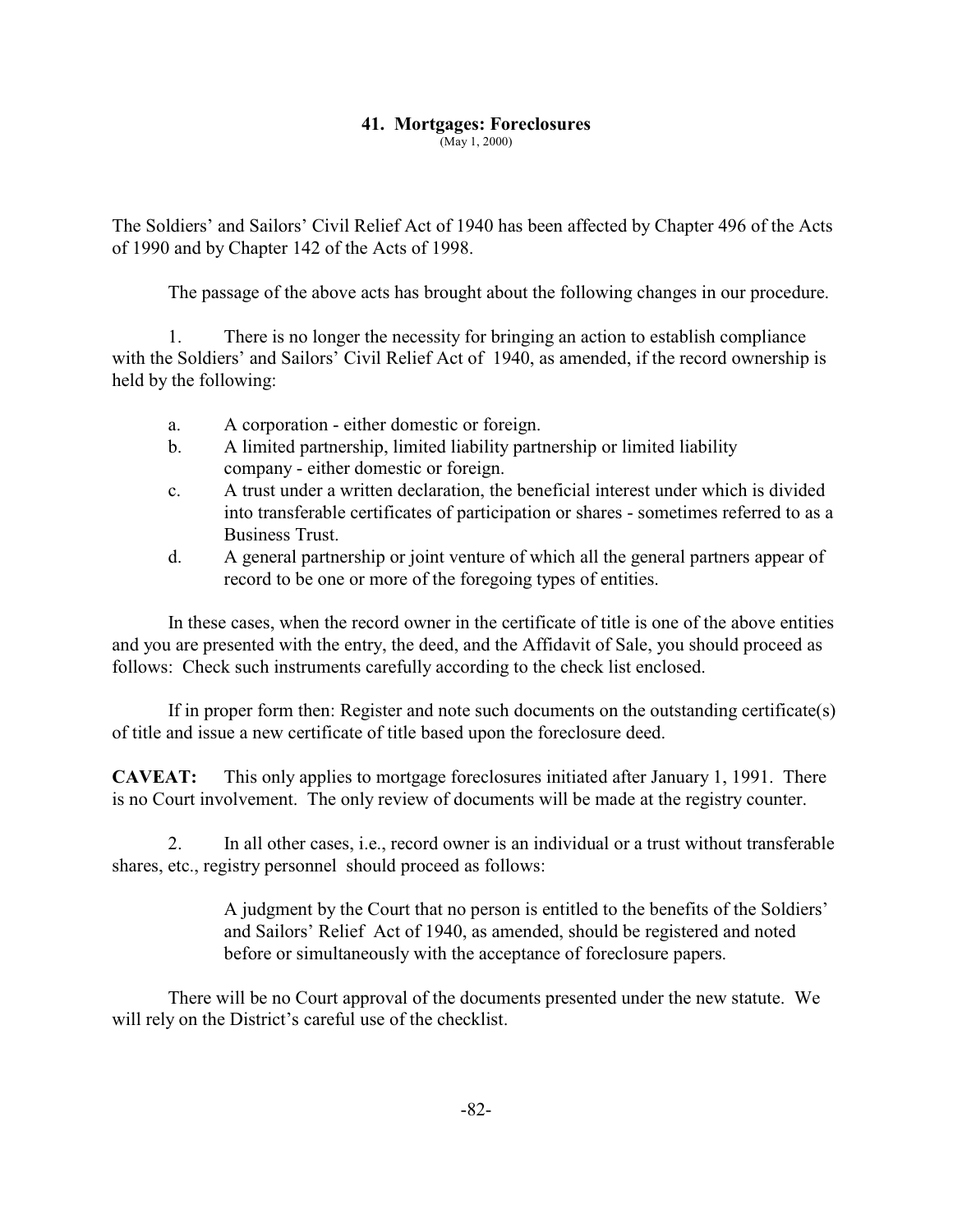Register and note the documents on the outstanding certificate(s) of title, and then issue a new certificate of title based on the foreclosure deed.

Attached with this memo is the checklist to be used by counter personnel in taking for record foreclosure documents.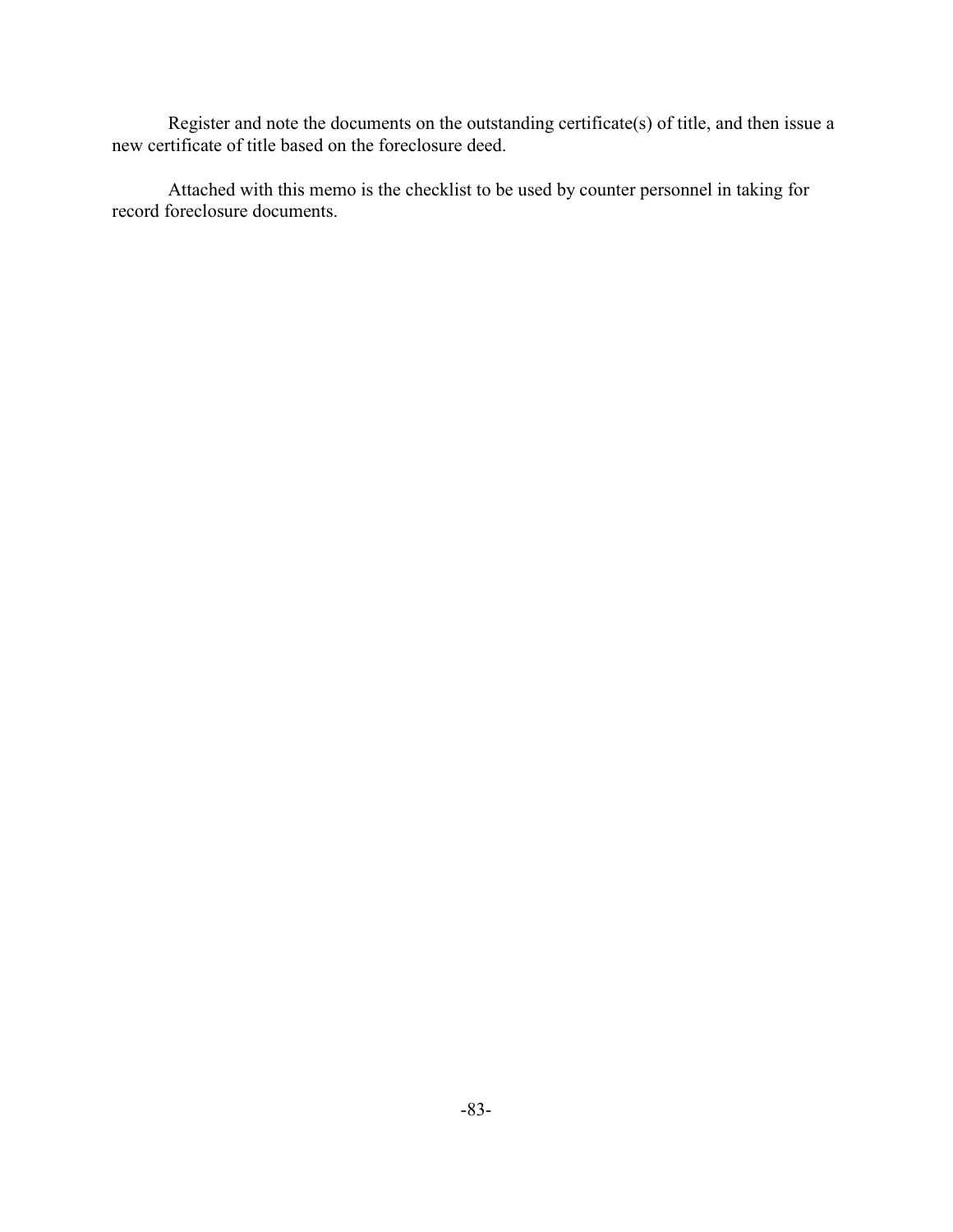CERTIFICATE OF TITLE NO.

|    | FORECLOSURE OR MORTGAGE UNDER POWER OF SALE in registered Document No.<br>as appearing in Foreclosure Deed and Affidavit, being Document No.<br>to which this sheet is annexed.                                                                                                                                                                                                                                                     |
|----|-------------------------------------------------------------------------------------------------------------------------------------------------------------------------------------------------------------------------------------------------------------------------------------------------------------------------------------------------------------------------------------------------------------------------------------|
| 1. | Are Grantor and affiant the same party described as mortgagee in original<br>mortgage, or an assignee of said party under assignment or assignments duly<br>registered and endorsed on Certificate of Title No. ______ (being the present<br>outstanding certificate)?                                                                                                                                                              |
| 2. | Is the description in the Foreclosure Deed, the Notice of Sale and the original<br>mortgage the same, or substantially the same, as in said certificate?                                                                                                                                                                                                                                                                            |
| 3. | Does the Affidavit allege a default which, so far as appears of record, may under<br>the terms of the original mortgage, then exist, and indicate a sale at public auction<br>to the highest bidder?                                                                                                                                                                                                                                |
| 4. | Is the notice printed in a newspaper published or having a general circulation in<br>the town or city where the land lies?                                                                                                                                                                                                                                                                                                          |
| 5. | Is the notice published in accordance with the requirements in the original<br>mortgage?                                                                                                                                                                                                                                                                                                                                            |
| 6. | Are authority to sell, the Notice of Sale and the Deed subject to the same<br>encumbrances, if any, as stated in the original mortgage? (In answering the<br>question, a statement that the sale is to be made subject to any unpaid taxes and<br>tax title or similar language, may be disregarded.                                                                                                                                |
| 7. | Is the place of sale appearing in the notice authorized by the original mortgage,<br>and does the Affidavit show that sale was made at the time and place advertised,<br>at public auction? (If more then one lot covered by said mortgage, does<br>publication state on which lot sale is to take place?)                                                                                                                          |
| 8. | Was the first date of publication 21 days before the day of sale, and was the notice<br>published once a week for at least 3 successive weeks?                                                                                                                                                                                                                                                                                      |
| 9. | Is there a statement to the effect that notice of sale was sent registered mail to the<br>owner or owners of record of the equity of redemption as of thirty days prior to<br>the date of sale to the last address of the owner or owners of the equity of<br>redemption and to any person of record as of thirty days prior to the date of sale<br>holding an interest in the property junior to the mortgage being foreclosed? If |

there is a statement in the Affidavit that notice was not given to the owner or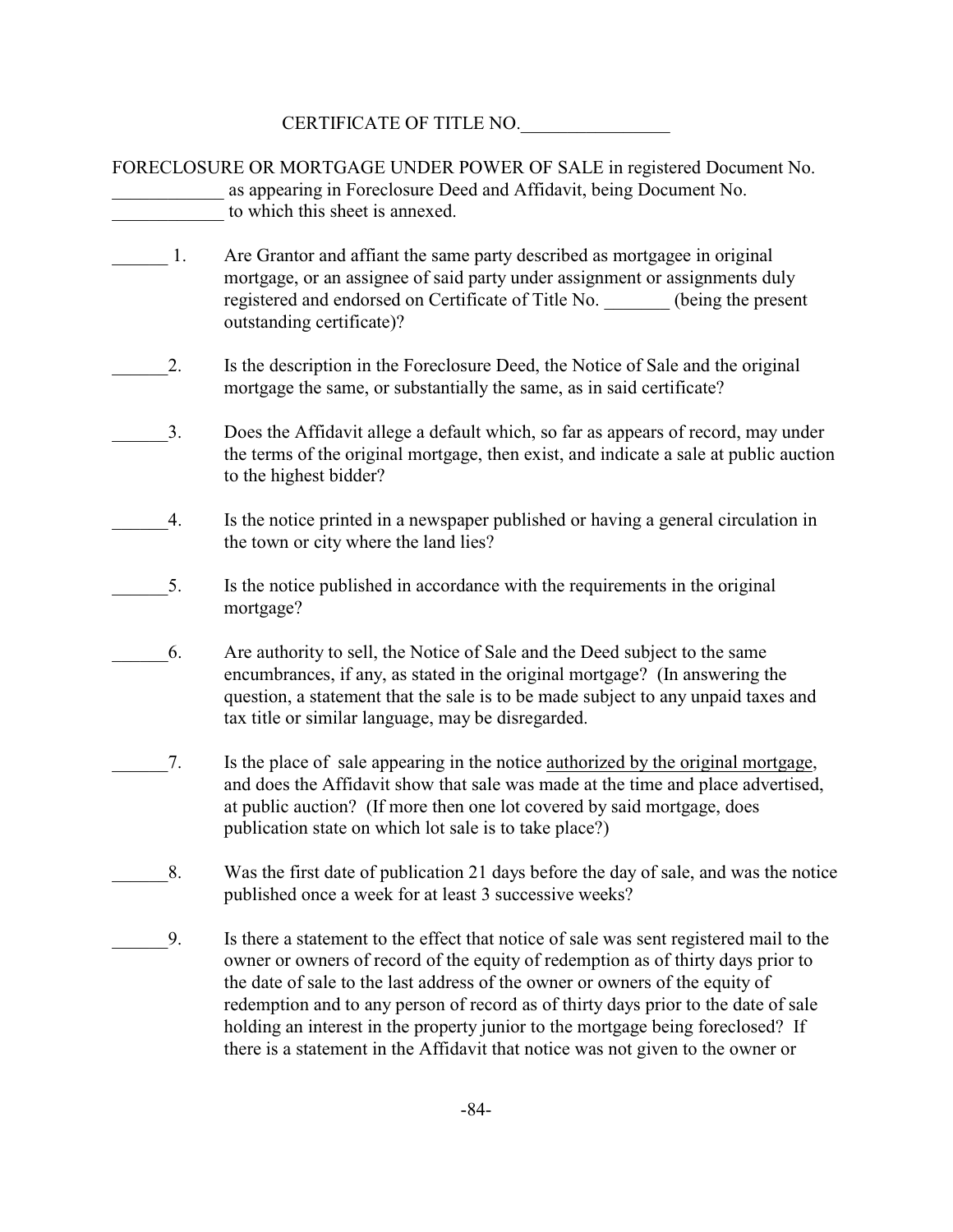owners of record of the equity of redemption or to all persons of record as of thirty days prior to the date of sale holding an interest in the property junior to the mortgage, the Affidavit should be accompanied by a waiver from said owner or said persons holding an interest in the property who did not receive notice. The Affidavit should include the following language:

"I also complied with Ch. 244, § 14 of Massachusetts General Laws, as amended, by mailing the required notices certified mail, return receipt requested, with the exception of the Commonwealth of Massachusetts (Department of Revenue) and Aetna Insurance Company whose assents to the sale and waivers of the notice are attached hereto as Appendices B and C respectively."

10. If the highest bid has been assigned, the Foreclosure Deed should run to the assignee of the Assignment of Bid. The Affidavit of Sale should include the following language:

> "I sold the mortgaged premises at \_\_\_\_\_\_\_\_\_\_\_\_\_\_\_\_\_ by \_\_\_\_\_\_\_\_\_\_\_\_\_\_\_\_\_\_\_\_\_\_, an auctioneer, to XYZ Bank (above named) for Fifty Thousand and 00/100 (\$50,000.00) Dollars bid by XYZ Bank, being the highest bid made therefor at said auction, which bid was later assigned to John Small, as is evidenced by the Assignment of Bid to be recorded herewith."

An Assignment of Bid should be filed with the Affidavit. Said Assignment of Bid should run from the original high bidder to the assignee.

CHECKED BY \_\_\_\_\_\_\_\_\_\_\_\_\_\_\_\_\_\_\_\_\_\_\_\_\_\_\_\_ DATE \_\_\_\_\_\_\_\_\_\_\_\_\_\_\_\_\_\_\_\_\_\_\_\_\_\_\_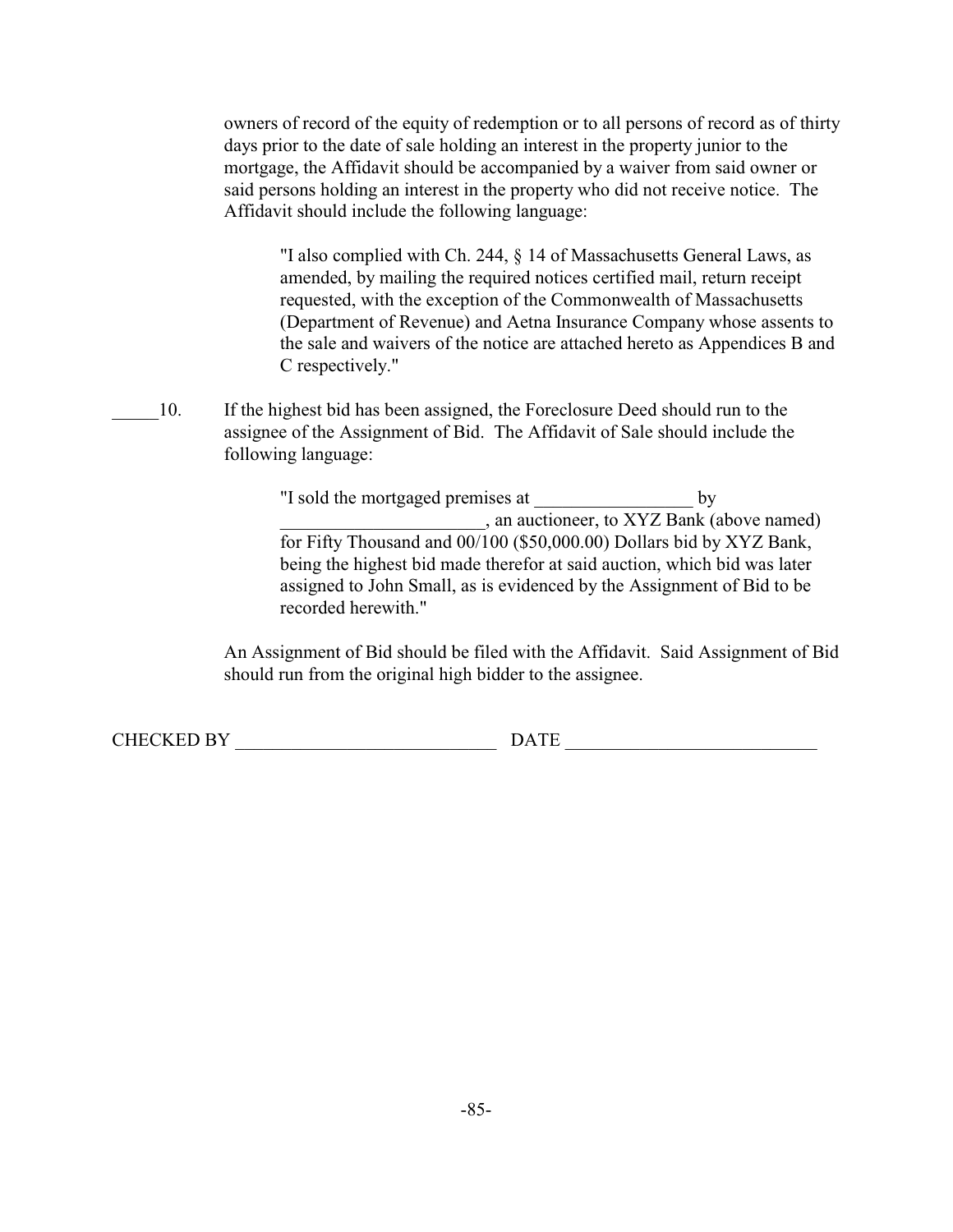## **42. Mortgage Electronic Registration Systems ("MERS")**

(May 1, 2000, Revised February 27, 2009)

MERS is a national electronic registry for tracking servicing rights and beneficial ownership interests in mortgage loans; it also acts as the mortgagee of record and, as such, is the nominee for both the servicer and the beneficial owners of mortgage loans in the public land records.

MERS becomes mortgagee of record in one of two ways: the first is by an assignment from a lender or servicer to MERS; the second is by being the mortgagee of record as nominee in the original security instrument when the loan is closed.

In either case the holder of the mortgage on the encumbrance sheet will be listed as Mortgage Electronic Registration System, Inc., without any reference to the institution for which MERS is holding the mortgage, whether or not the original mortgage or any subsequently filed instrument affecting the mortgage makes reference to the party for whose benefit MERS is holding the mortgage.

Registry districts should not (without approval from Boston) accept a mortgage running to MERS which does not contain language substantially the same as the language set forth below. An assignment of a mortgage to MERS does not require similar language.

### *Language to be included in MERS mortgages*

"Borrower understands and agrees that MERS holds only legal title to the interests granted by Borrower in this Security Instrument; but, if necessary to comply with law or custom, MERS (as nominee for Lender and Lender's successors and assign), has the right: to exercise any or all of those interests, including, but not limited to, the right to foreclose and sell the Property; and to take any action required of Lender including, but not limited to, releasing or canceling this Security Instrument."

A discharge properly executed by MERS, with or without reference to any party for whose benefit MERS is holding the mortgage, shall be accepted for filing. A discharge executed only by the underlying lender for whose benefit MERS is holding the mortgage shall not be accepted for filing without approval from the court's Chief Title Examiner or order of the court.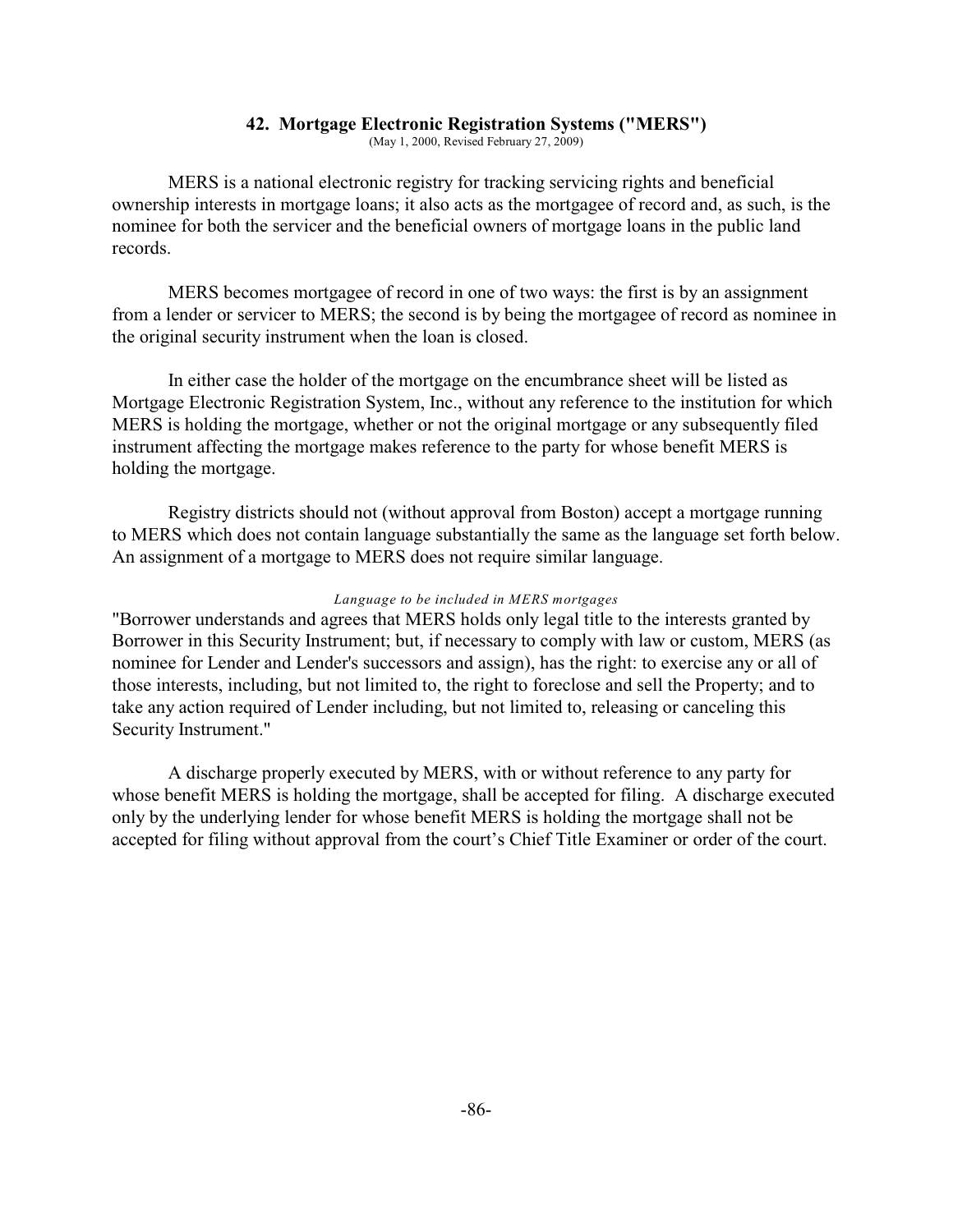## **43. Orders of Conditions**

(May 1, 2000)

The Department of Environmental Protection and the Conservation Commission of a City or Town occasionally will issue a Certificate of Partial Compliance.

Registry personnel must review Certificates of Partial Compliance carefully to determine whether or not the Certificate affects specific lots only. In that case, the Partial Certificate of Compliance should be listed on the encumbrance sheet with the notation as to what lots are affected. A Partial Certificate of Compliance which affects only specific lots should be carried forward onto the Memorandum of Encumbrances when a new Certificate is made up for one of those lots.

If the Partial Certificate of Compliance affects a particular condition or conditions of the original Order, it should be noted on the Memorandum of Encumbrances as a Partial Certificate of Compliance and should be carried forward onto the next Memorandum of Encumbrances for all of the lots affected by the original Order.

An Order of Conditions normally includes conditions which continue beyond completion of the work and issuance of a Certificate of Compliance. Accordingly, Orders of Conditions, Partial Certificates of Compliance, Extensions and Certificates of Compliance should be carried forward onto new Certificates and should not be dropped without an Order of the Court.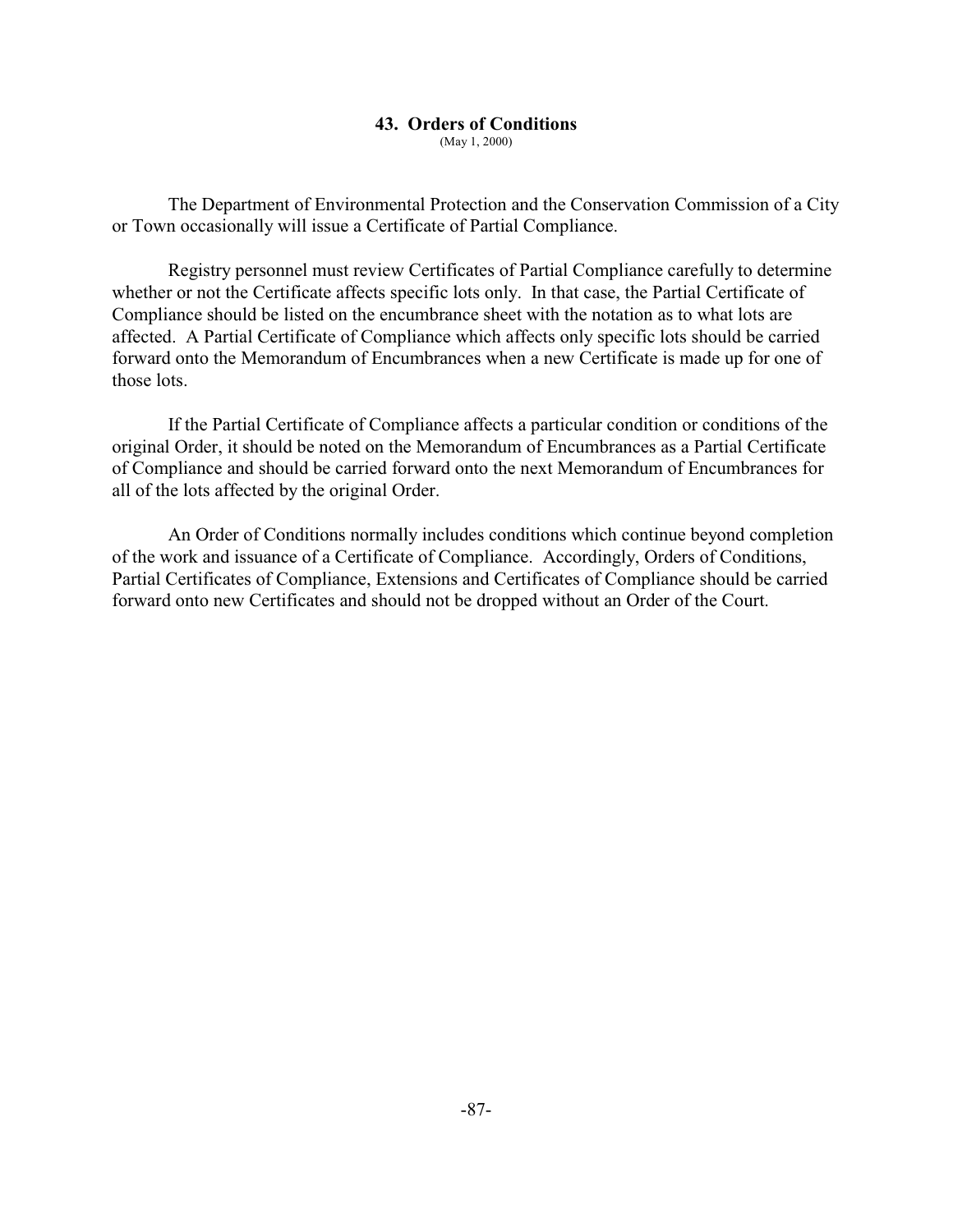## **44. Purchase and Sale Agreements**

(May 1, 2000)

A purchase and sale agreement or any extension of a purchase and sale agreement may be accepted for registration if the agreement or extension is acknowledged by the parties agreeing to sell or one of them.

If it is contended that a registered purchase and sale agreement is no longer in force and effect, whether by operation of G.L. c. 184, § 17A or otherwise, the court should be consulted as to any action necessary to establish that fact of record; provided, that a release executed by the person or persons identified as the buyer in the purchase and sale agreement may, without notice to the court, be accepted for registration.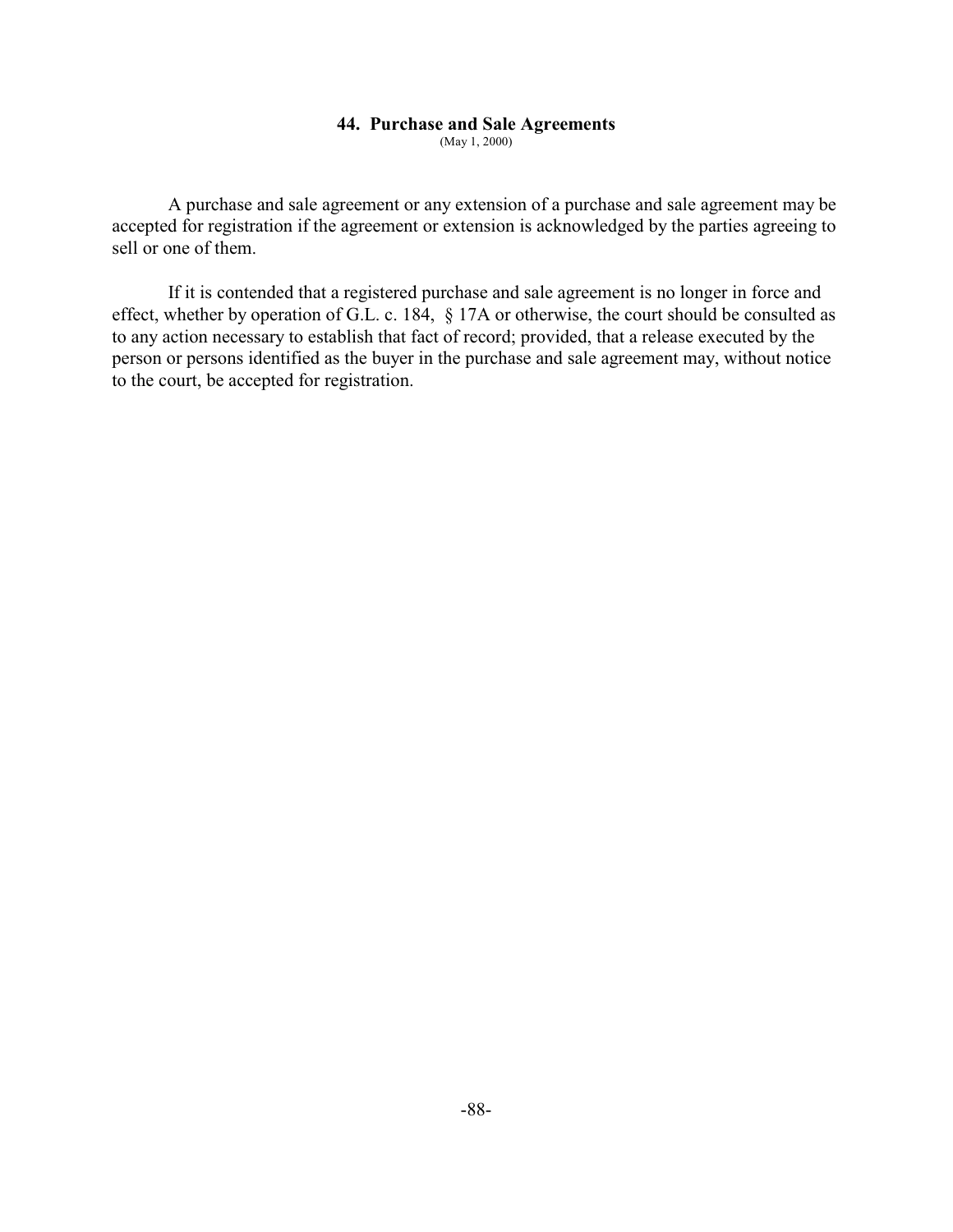### **45. Registered and Recorded Instruments**

(May 1, 2000)

After the registration of an instrument which affects both registered and recorded land, before the instrument is presented for recording it should be photocopied by registry personnel at registry expense to enable registration staff to work from the copy until the original document is returned to them after recording. A notation should be made on the original document that the original papers are to be returned to the Registry District after recording. The attorney or the examiner doing the recording should understand that the Registry District will retain the original papers after filing and if duplicate originals are needed, either certified copies should be requested or duplicate originals must be provided at the time of recording and filing.

This guideline need not be applied when one complete set of duplicate originals are presented by the registrant or in registries where the same staff perform both registration and recording.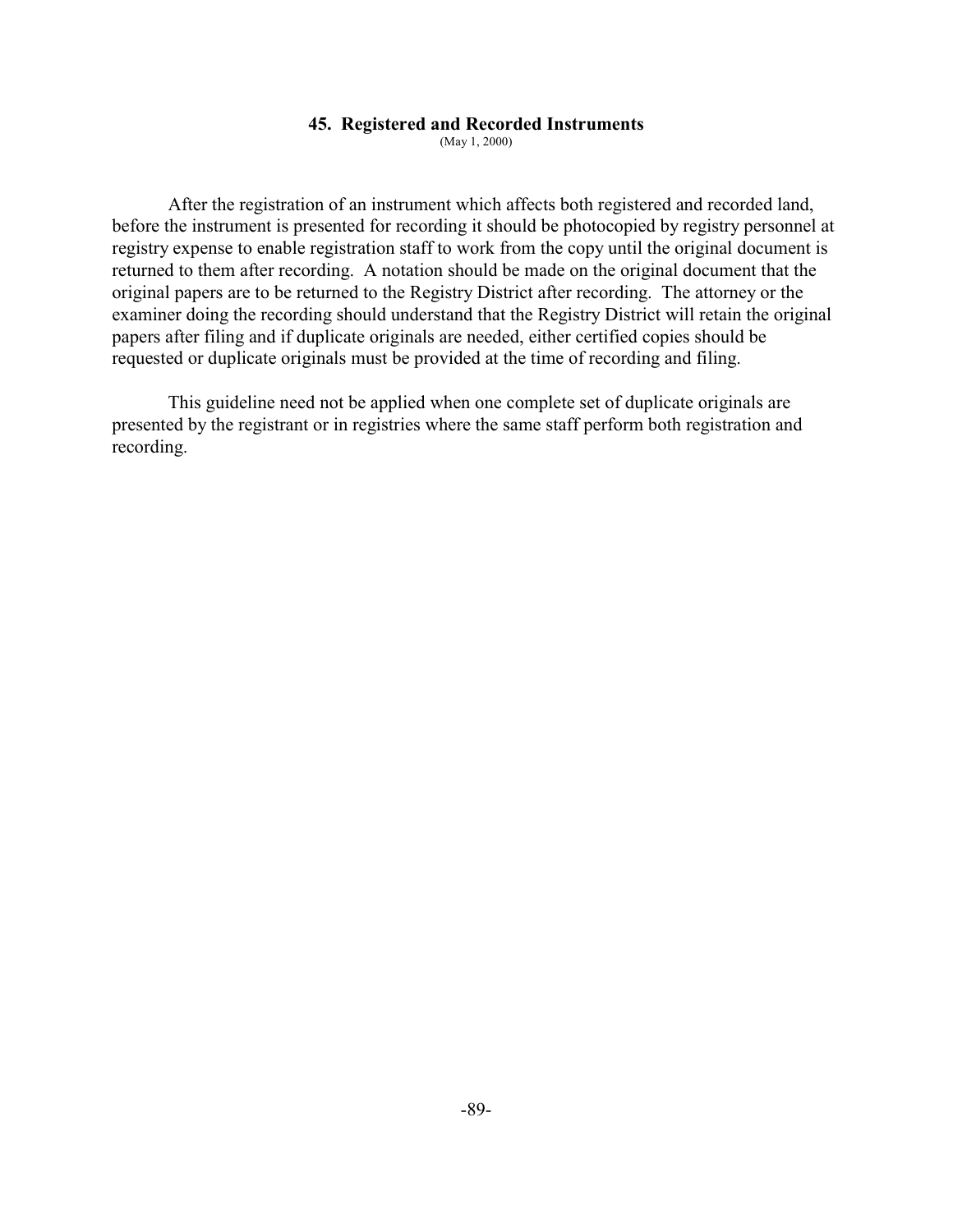### **46. Sheriff's Deeds** (May 1, 2000)

Sheriff's Deeds are "notation" deeds, that is, they are to be noted on the current certificate of title, and no certificate may issue thereon except by an Order of Court. G.L. c. 185, § 85. A petition to the Court is required (see suggested form following). In cases where the grantee conveys back to the equity owner within the one year redemption period, the equity owner is free to convey under the existing certificate.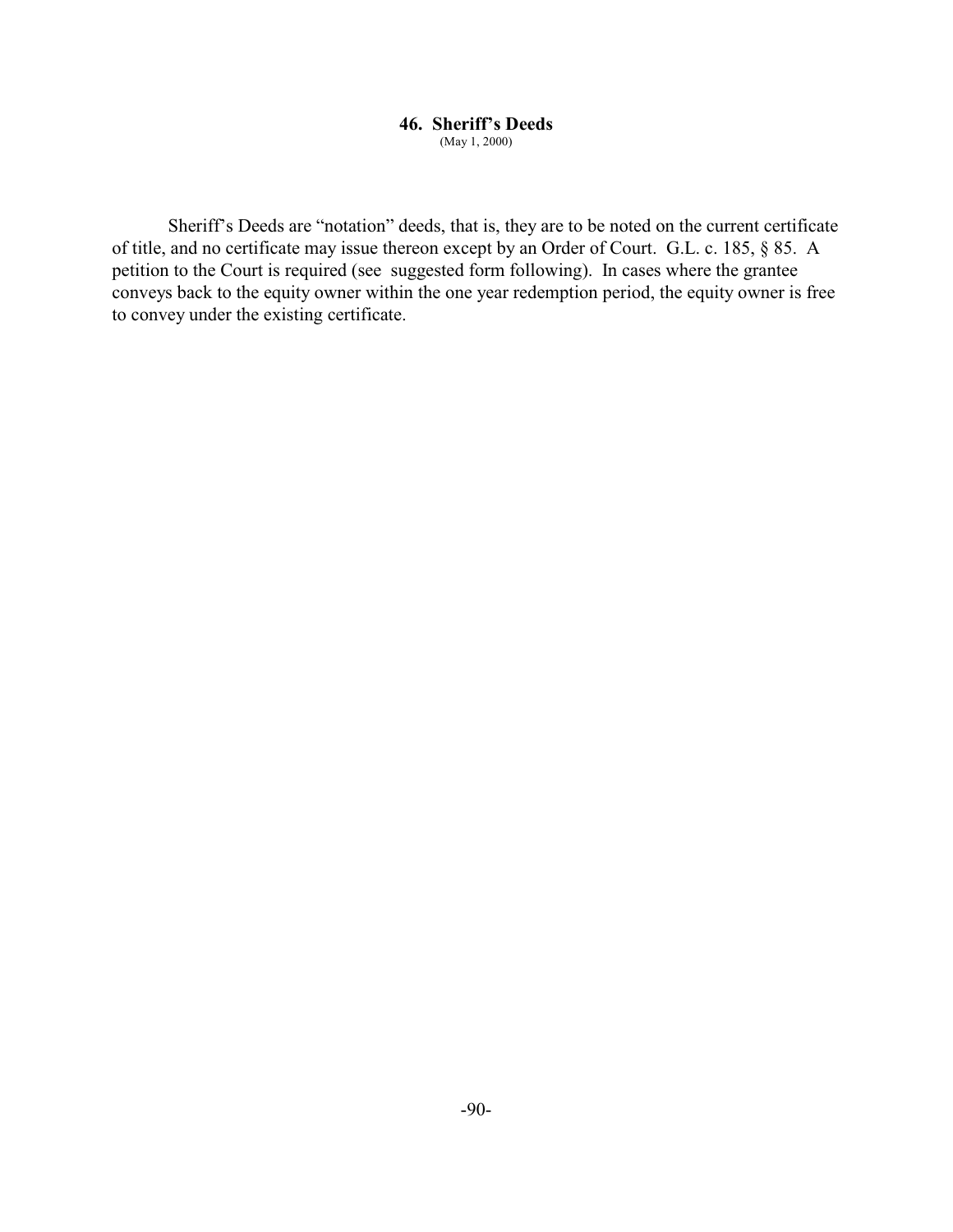# THE COMMONWEALTH OF MASSACHUSETTS

# LAND COURT

# PETITION FOR NEW CERTIFICATE OF TITLE AFTER SHERIFF SALE

Case No.

| Upon the petition of                                                                                    |  |
|---------------------------------------------------------------------------------------------------------|--|
| representing that Certificate of Title No. issued by the Registry District of                           |  |
| County stands in the name(s) of                                                                         |  |
|                                                                                                         |  |
| and further representing that petitioner made a special attachment on                                   |  |
| by Document No. noted on Certificate of Title No.                                                       |  |
|                                                                                                         |  |
| virtue of said execution, the deputy sheriff levied upon and sold all right, title and interest of said |  |
| in said Certificate of Title as Document No.                                                            |  |
|                                                                                                         |  |

and further representing that the time within which to redeem said premises from the said levy and sale has expired; and praying for a new certificate of title.

\_\_\_\_\_\_\_\_\_\_\_\_\_\_\_\_\_\_\_\_\_\_\_\_\_\_\_\_\_\_\_\_\_\_\_\_

Signed under pains and penalties of perjury,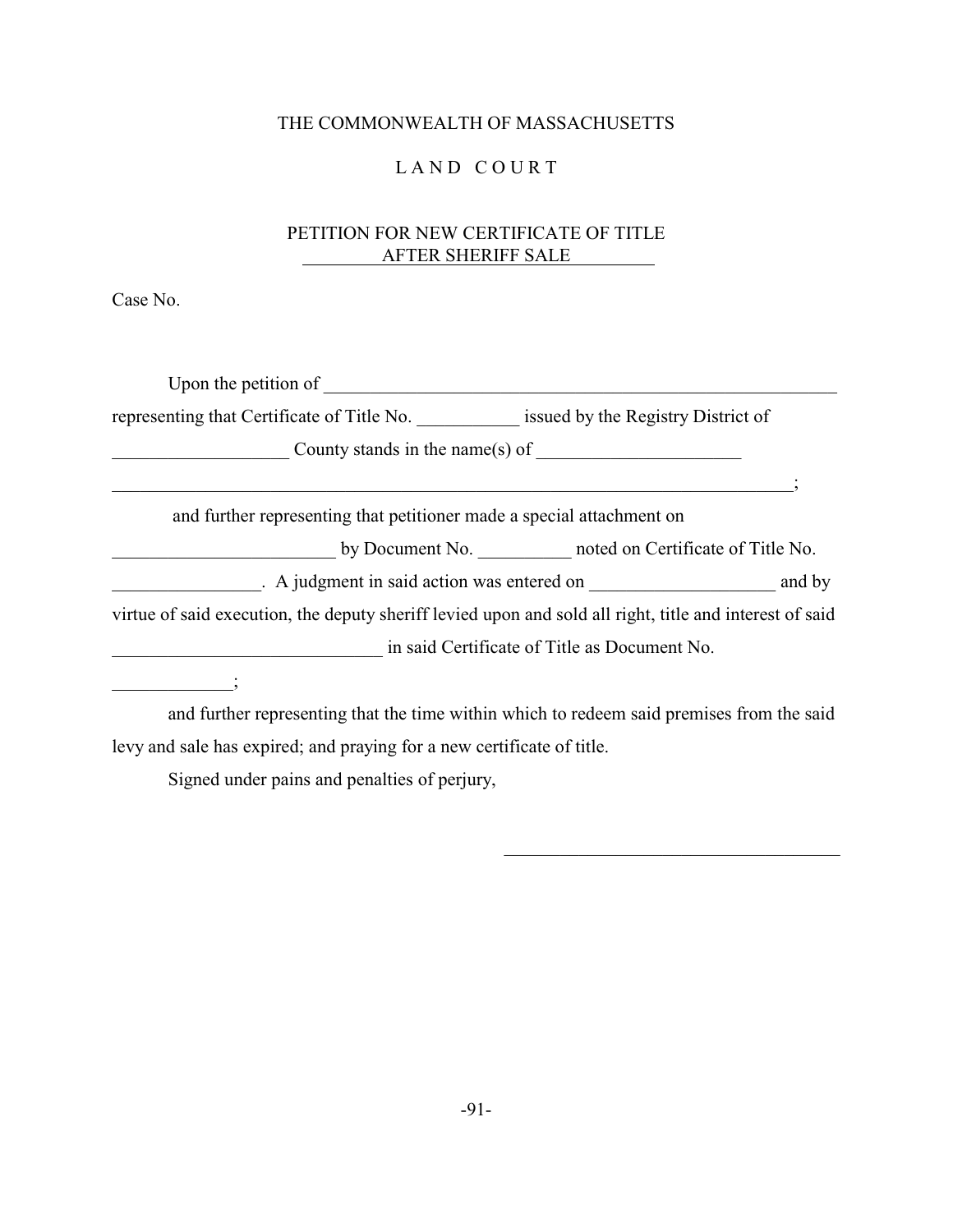### **47. Street Address** (May 1, 2000)

G.L. c. 185, § 61A requires...

All documents registered in the Land Court shall, when applicable, set forth in the margin the street address of the property affected by such document; provided, however, that failure to include such address shall not affect the validity of the document or the recording thereof.

You should require that the attorney endorse the street address on the margin of the document. The address provided may be noted on the certificate of title as the "purported" address of the property because municipalities change street names and numbers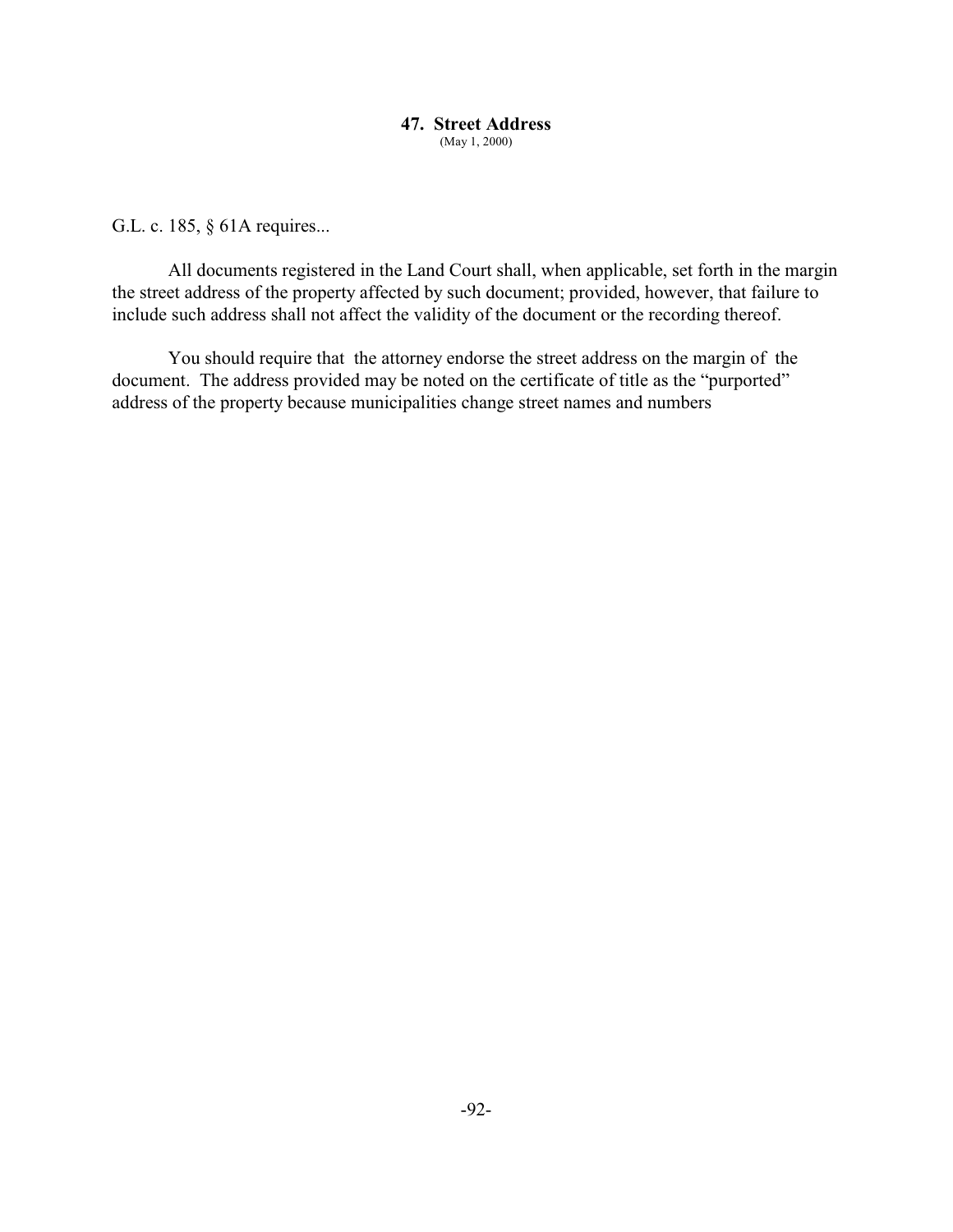### **48. Tax Takings** (May 1, 2000)

To establish its lien for taxes upon real estate, a city of town must register an instrument of taking or a collector's deed to itself or a private purchaser. Takings have to a large extent replaced collector's deeds.

The Department of Revenue has prescribed the forms cities and town should use when taking or selling land for nonpayment of taxes. All of the information requested by the form for a taking or a collector's deed should be provided.

Instruments of taking and collector's deeds are not valid unless registered within sixty (60) days after the taking or the date of the collector's deed. If a city or town has established the lien by registering an instrument of taking, the municipal treasurer may assign any such tax title by registering the approved form within sixty (60) days of the date of its execution. The form should be complete as to all requested information.

Should any person having an interest in land being sold for nonpayment of taxes pay to the municipal treasurer prior to foreclosure the amount of the corresponding tax title account, a completed instrument of redemption of the approved type is to be registered.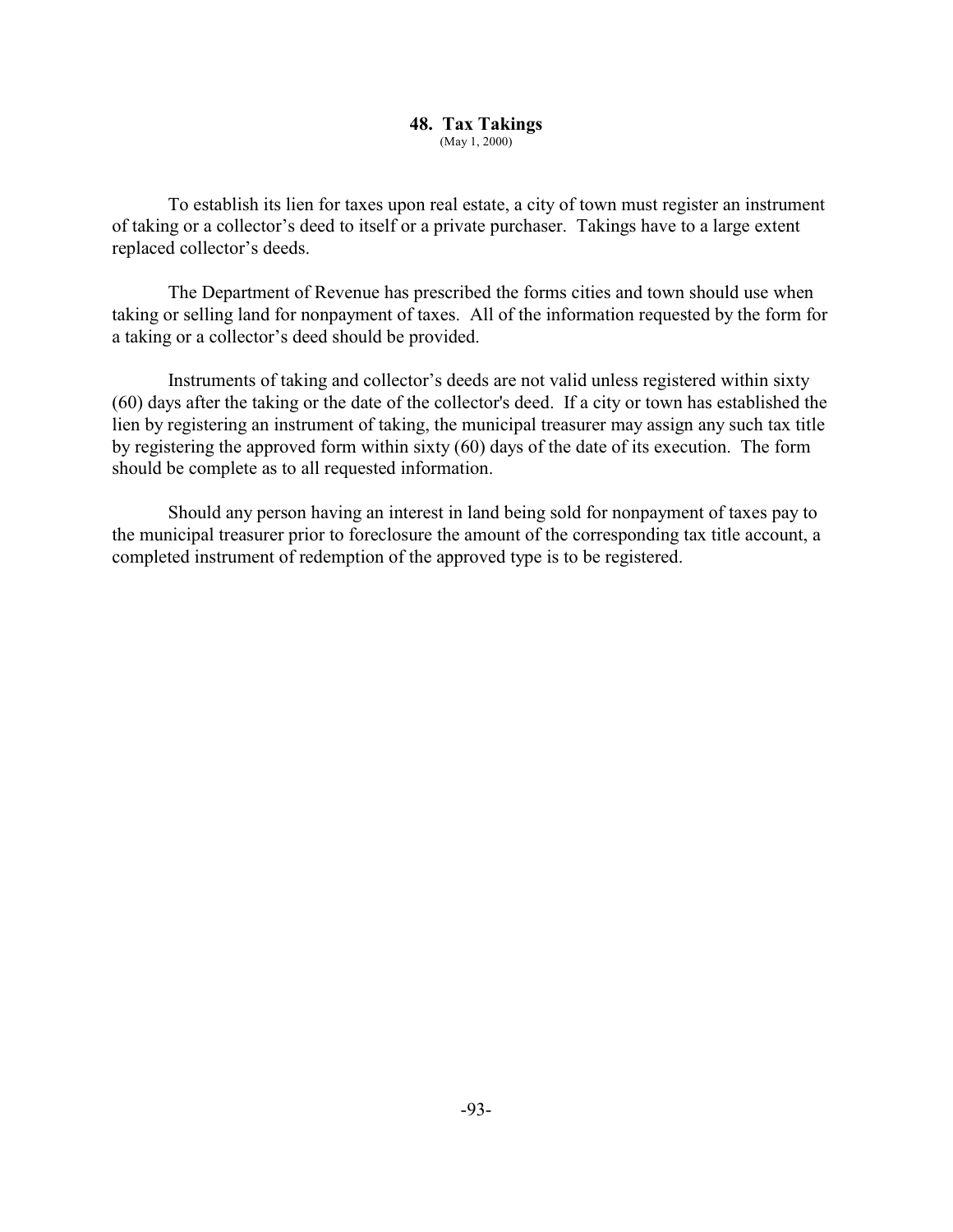### **49. Tax Titles: Foreclosure of Tax Titles**

(May 1, 2000, Revised February 27, 2009)

To foreclose all rights of redemption on land acquired by sale or taking for taxes, the holder of the tax title to such land must file a complaint in the Land Court. As soon as possible after this filing, the plaintiff must complete and register a notice of filing complaint form; particular care should be taken to inspect this form for the case number and the date of filing. The name of the equity owner, the date of the tax taking or collector's deed, the document number assigned to such tax taking or deed, and the number of the outstanding certificate of title on which it is noted should all be recited in this form exactly as these are listed on the relevant certificate of title and encumbrance sheet. Once a final judgment in a tax lien case is noted on a particular certificate of title, nothing subsequent may be accepted for registration with respect to that certificate until the Land Court has issued an order canceling the certificate and directing a new one to be prepared. The only exception would be if the Land Court has already issued a vacation of the final judgment.

The holder of title to land found by the Commissioner of Revenue to be of low value may establish such title by filing a complaint in the Land Court, a so-called Chapter 60, Section 80B proceeding. Title to low value land is held through a deed executed by the municipal treasurer and registered within fifteen (15) days after execution if to a purchaser who was the highest bidder at a public auction of the land or within sixty (60) days after sale to a city or town. As with a complaint for foreclosure of rights or redemption, the plaintiff in low value case (Chapter 80B) must complete and register as soon after filing the complaint as possible a notice of filing complaint form. The very same items must be checked on this form as with the equivalent foreclosure form. The only difference is that the low value form has to include the date, document number, and certificate of title number for the treasurer's deed. Upon registration of a final judgment in a low value proceeding no later instrument may be registered with respect to the particular certificate of title until an order issued from the Land Court for cancellation of this certificate.

No deed conveying property acquired by a city or town by tax title foreclosure or through the low value process is valid and acceptable for registration unless it contains a recitation that the municipal board or officer granting the deed has received a particular statement from each grantee. In this statement (the exact language is in G.L. c.60, § 77B), each grantee must swear under the pains and penalties of perjury that neither he nor she nor any other person gaining equity in the property has ever been convicted of arson or fire insurance fraud or is delinquent in the payment of real estate taxes to the grantor city or town.

A recitation by the board or officer that the required statement has been received by the board or officer will suffice; the text of the statement need not be given. If it is given, the statement must be checked carefully against the statute.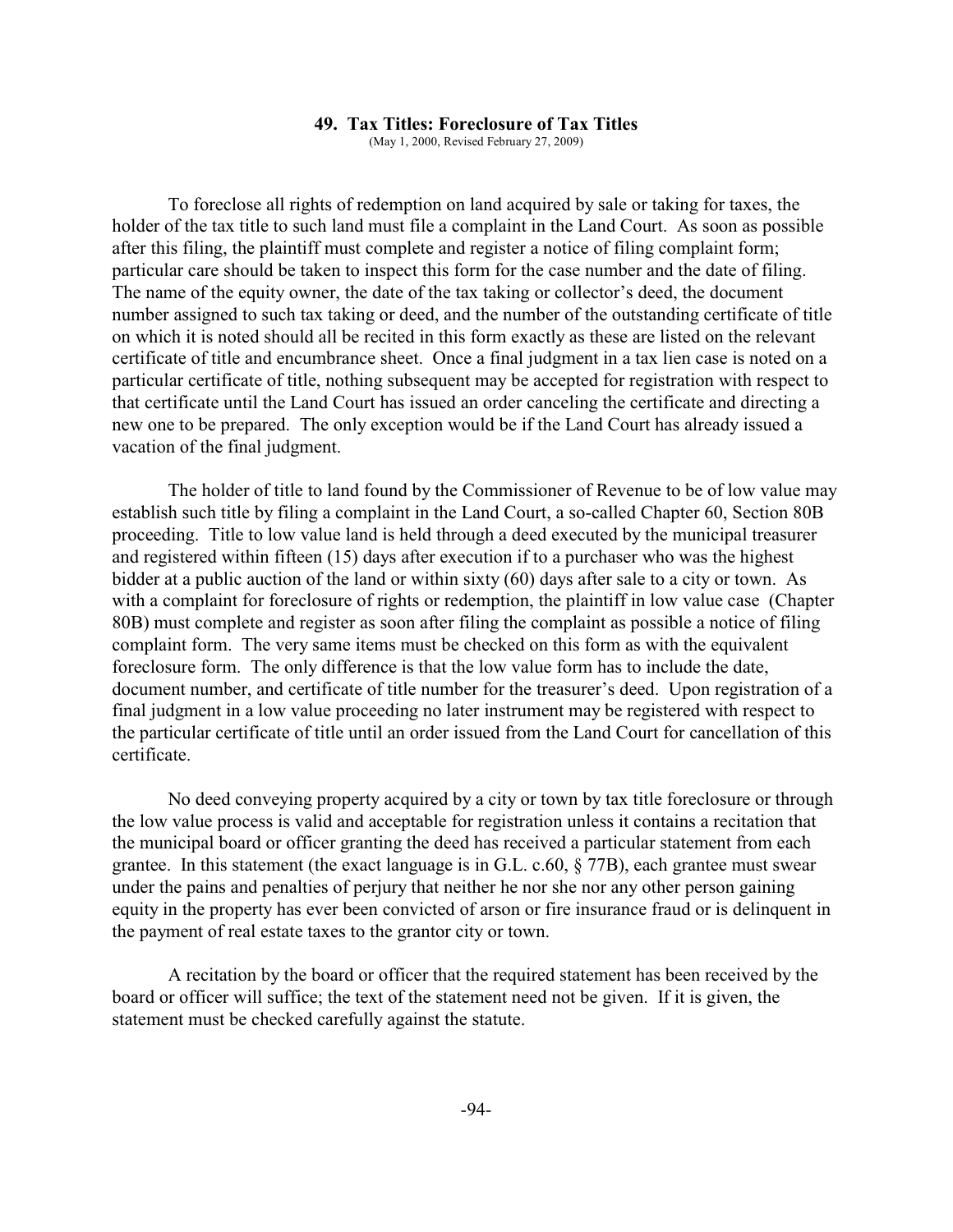An additional statutory requirement for deeds out of cities of town conveying foreclosed tax title or low value land is that they must be registered within fifteen (15) days after execution.

Additional statutory requirements in the case of a sale by a city or town are set forth in Guideline 58.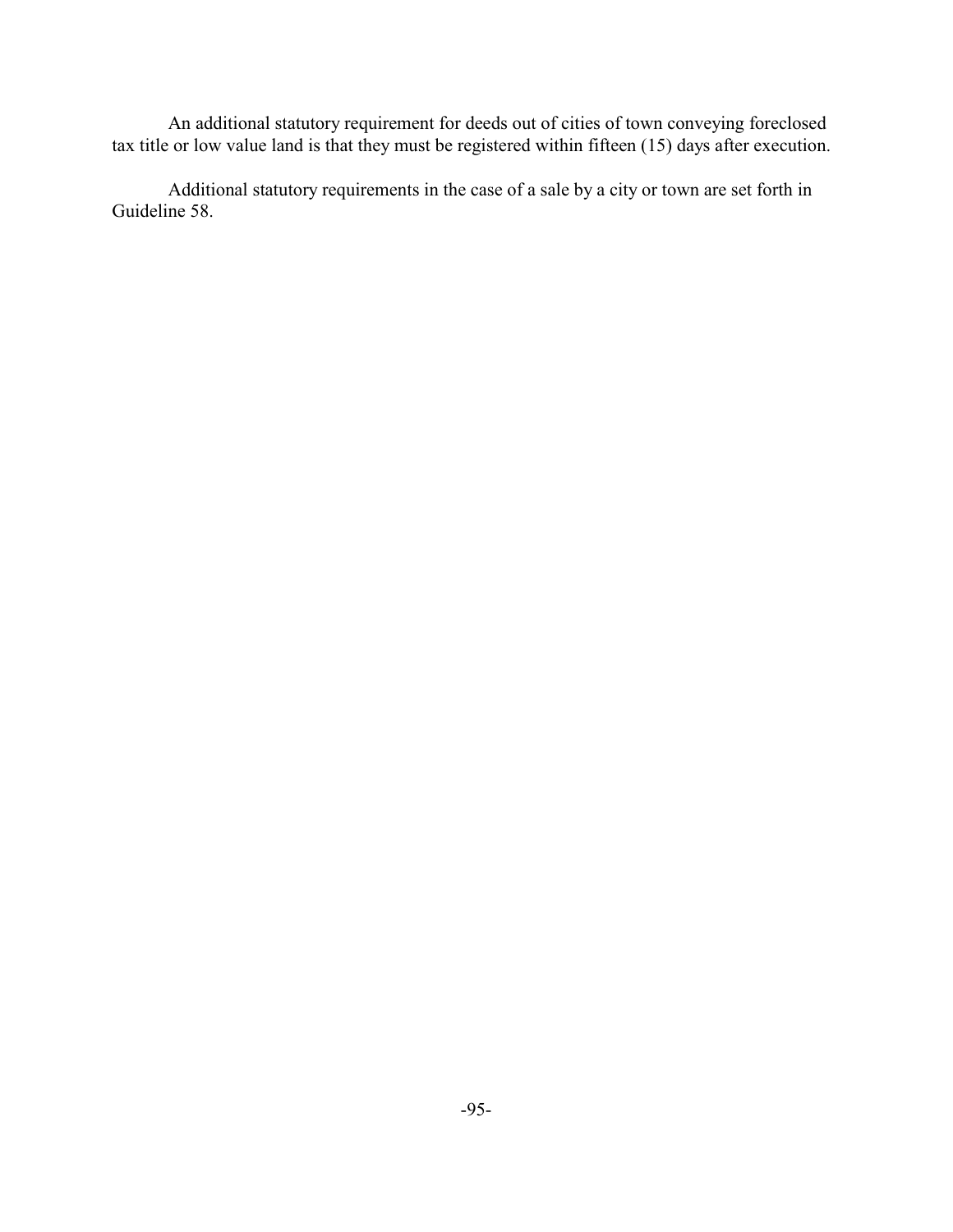# COMMONWEALTH OF MASSACHUSETTS LAND COURT PETITION FOR NEW CERTIFICATE OF TITLE AFTER LOW VALUE SALE

Case No.

| $respectfully represents \underline{\hspace{2cm}}$                                           |  |  |
|----------------------------------------------------------------------------------------------|--|--|
|                                                                                              |  |  |
|                                                                                              |  |  |
| holder of certain deeds given by the Town of _____________ in the County of ____________ and |  |  |
|                                                                                              |  |  |
| respectively noted on Certificate of Title No. _______________ issued from                   |  |  |
| the sale under which has been duly determined by                                             |  |  |
| the Tax Commissioner for the Commonwealth of Massachusetts, to be a sale under the           |  |  |
| provisions of G.L. (Ter.Ed.) Chapter 60, Section 79, and any amendments thereto: that the    |  |  |
| original deed for nonpayment of taxes was entered as Document No. respectively,              |  |  |
| Certificate No. ________________.                                                            |  |  |
| Wherefore your petitioner prays that said Certificate of Title No. be                        |  |  |
| canceled and a new certificate be issued to him/her as owner pursuant to law.                |  |  |

Subscribed and sworn to before me,

 $\mathcal{L}_\mathcal{L}$  , which is a set of the set of the set of the set of the set of the set of the set of the set of the set of the set of the set of the set of the set of the set of the set of the set of the set of the set of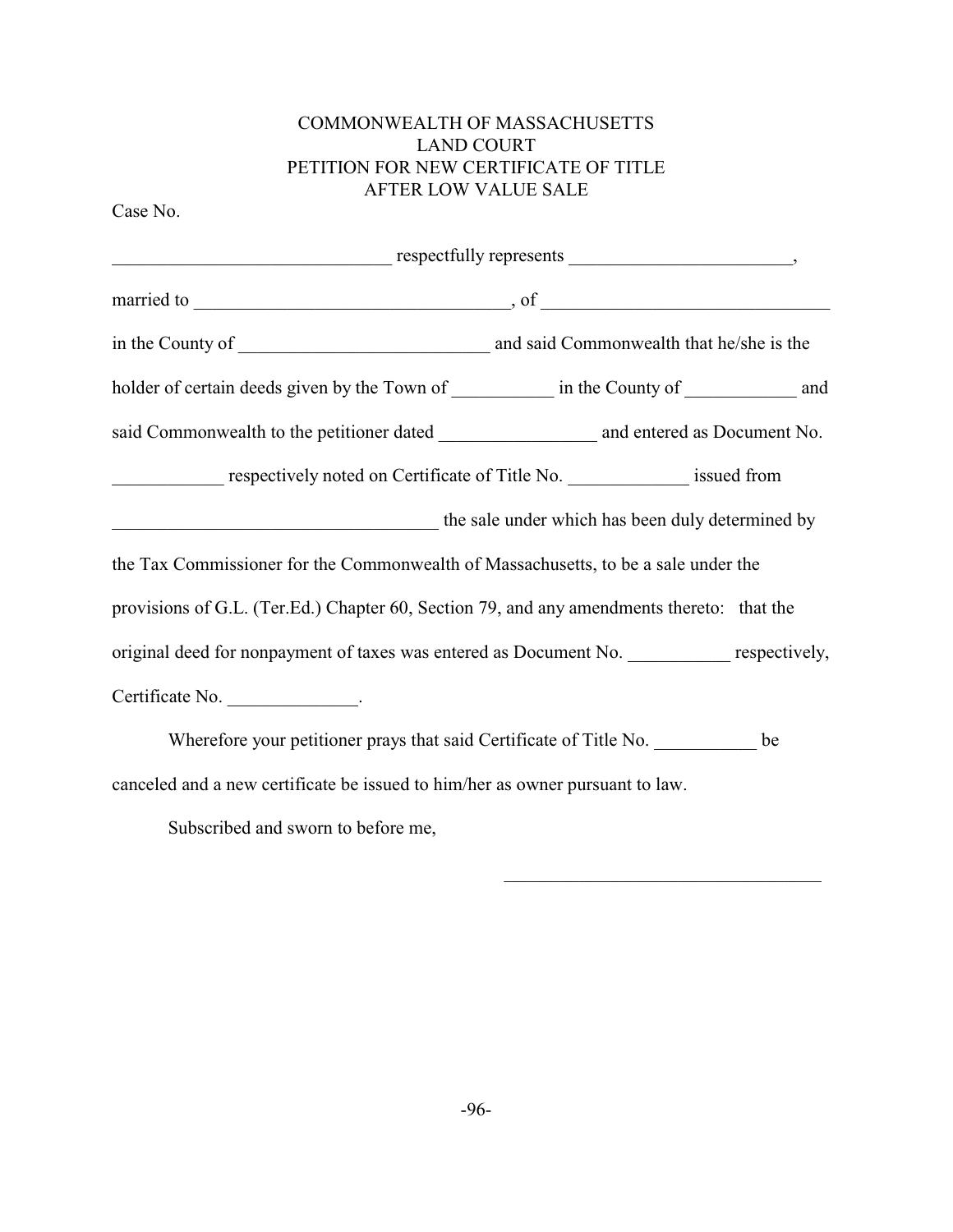#### **50. Tenancies by the Entirety**

(May 1, 2000, Revised February 27, 2009)

### **Establishing Tenancy by the Entirety**

When presented with a deed or other document to be registered which refers to, or establishes or conveys title in or to two individuals "as tenants by the entirety," (or which uses any similar form of words intended to create, establish, or refer to title in those individuals as tenants by the entirety), registration districts of the Land Court should not--as a prerequisite to registration--inquire, conduct investigation or require production of proof in any form concerning the marital status of the two individuals, or their qualification or entitlement to be married to each other. This is so without regard to whether the two individuals are or are not (or appear from their names to be or not be) either of the same sex or of the opposite sex. A document referring to, establishing, or conveying title in or to two individuals may, but to be registered need not, contain words reciting the marriage of the two individuals to each other.

Following registration of a deed or other instrument which conveys title to, or establishes title in, two individuals as tenants by the entirety, if fee ownership of registered land is changed as a result, the new transfer certificate of title should issue in their names, with the recitation on the face of the new transfer certificate that they hold their title as "tenants by the entirety." If fee ownership does not change as a result, the appropriate notation on the memoranda of encumbrances should be made, again with the recitation that the two individuals hold their title "as tenants by the entirety." The proper form for these recitations and notations on certificates of title is "A and B, as tenants by the entirety" without references such as "husband and wife," "married to each other," or similar language.

The registration of any document running in favor of two individuals "as tenants by the entirety," and the issuance by the districts of, or the making by the districts of notation on, any certificate referring to two individuals as "tenants by the entirety," does not preclude subsequent challenge to their right or ability to hold their title as tenants by the entirety, in an appropriate judicial proceeding brought in the Land Court or other court of competent jurisdiction.

### **Additional Characteristics of Tenants by the Entirety**

Marital status is important only in cases of tenancy by the entirety. Spouses may assign mortgages to each other (See G.L. ch. 209, § 2), may mortgage to one another (G.L. c. 209, § 3) and otherwise may transfer their interest in the property to each other.

The interest of a tenant by the entirety can be mortgaged without the consent of the non debtor spouse. In the event of a foreclosure, the mortgagee acquires the property subject to rights of survivorship of the non debtor spouse. (Coraccio v. Lowell Five Cents Savings Bank, 415 Mass. 145). Accordingly, in such circumstances the foreclosure documents should be noted on the memorandum of encumbrances of the certificate of title in the name of the husband and wife,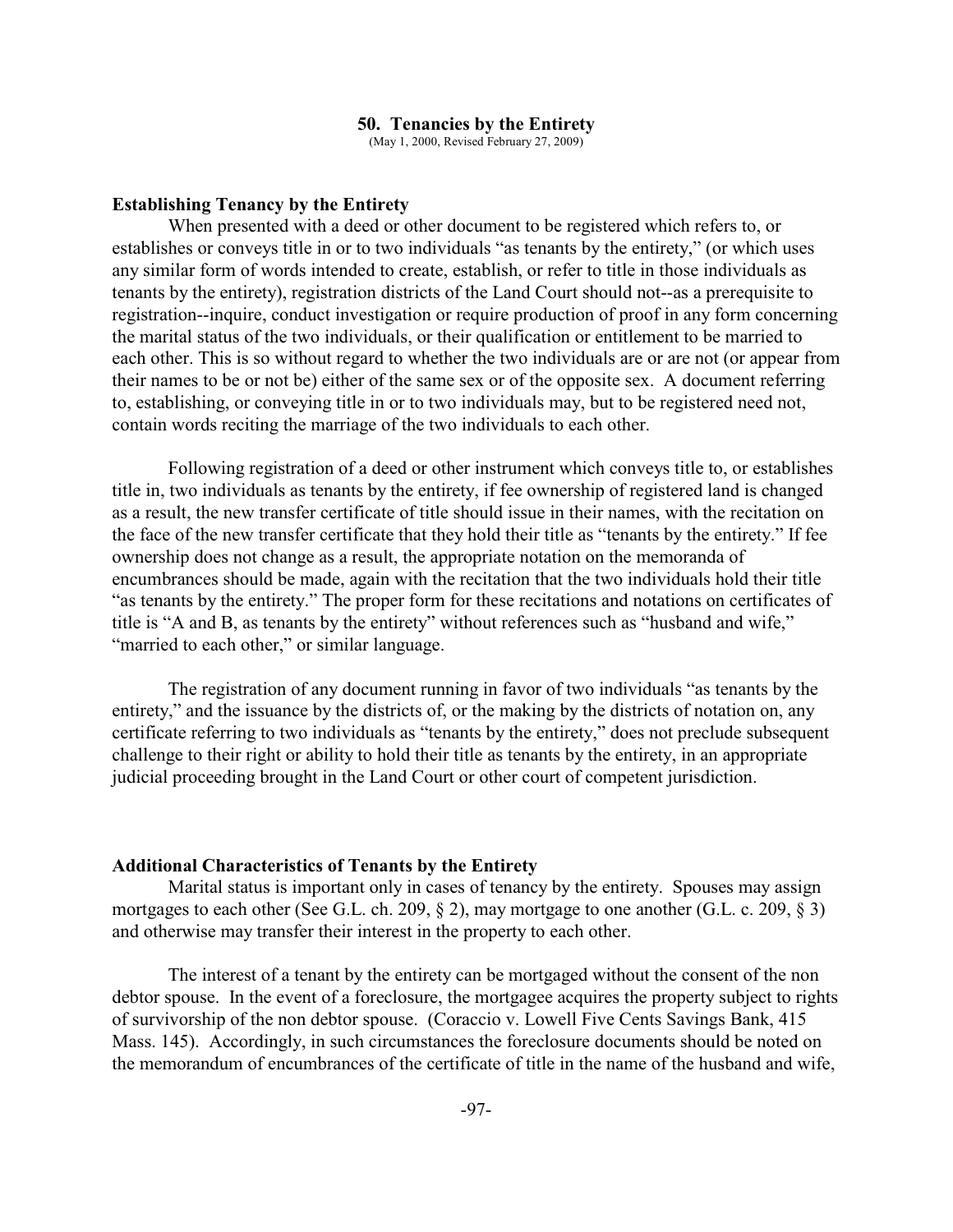and no new certificate will issue.

A new tenancy by the entirety was created by Chapter 727 of the Acts of 1979, amending G.L. c. 209, § 1 (effective February 11, 1980). This law does not affect pre-existing tenancies by the entirety. However, under G.L. c. 209,  $\S$  1A, tenants by the entirety holding real property under a deed dated prior to February 11, 1980 may elect in a writing identifying the real estate by Book and Page wherein the deed is filed, to have the property treated pursuant to the provisions governing separate and marital property. The election must be executed by the grantees named as tenants by the entirety on the deed and the writing must be duly notarized and filed at the appropriate Registry District . Registry Districts should file and note such election on the Memoranda of Encumbrances of the certificate of title.

Chapter 400 of the Acts of 1989 amended G.L. c. 36 by inserting a new c. 32A as follows:

"Section 32A. Whenever the register, in any communication, document or writing intended for use outside the registry, identifies a husband and wife, he shall use the name of both husband and wife and shall not use a legal phrase as a substitute for either name.

"This will be effective January 10, 1990."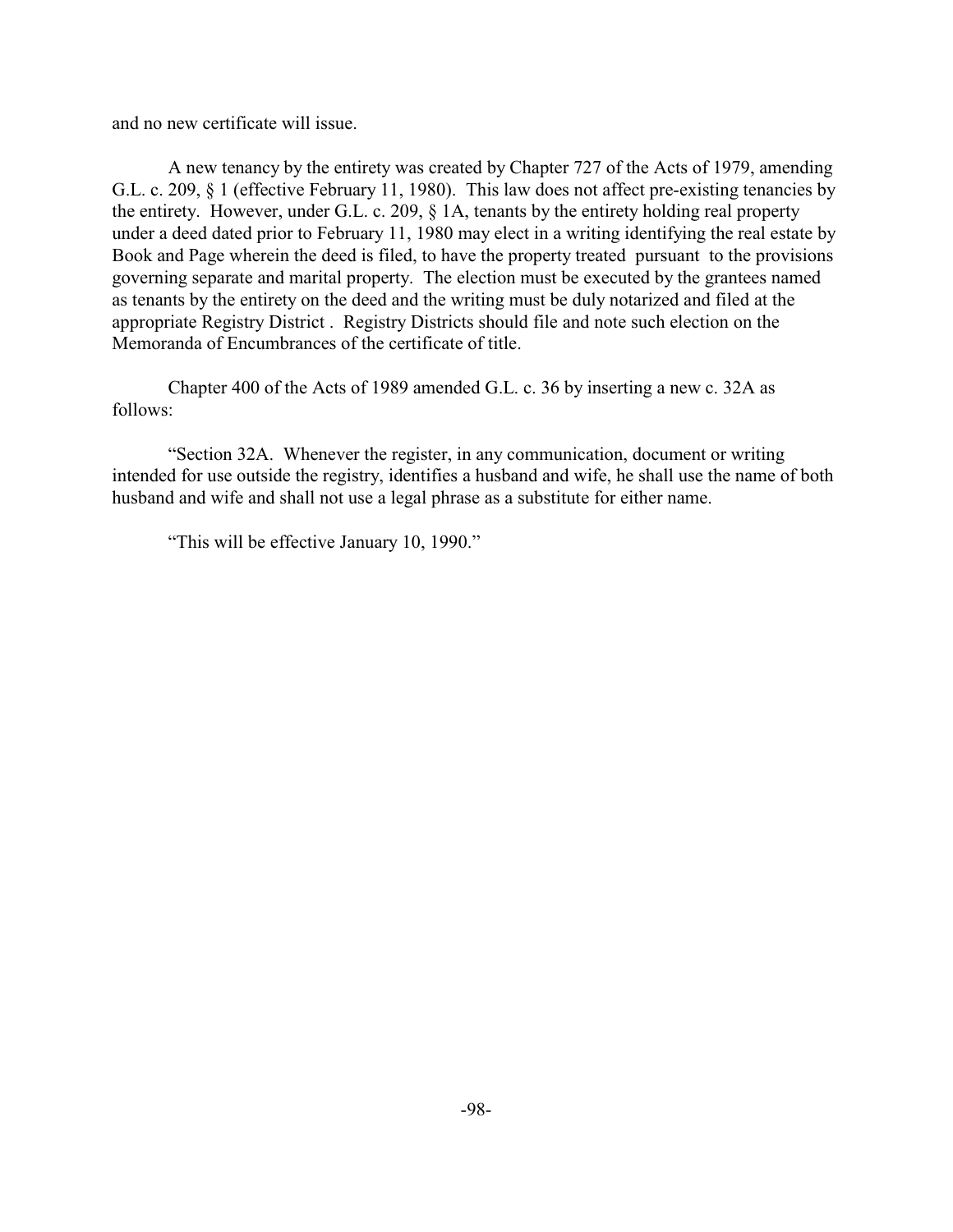### **51. Trusts: Conveyances to Trustees**

(May 1, 2000, Revised February 27, 2009)

Deeds, mortgages and other instruments that convey title to a trustee or trustees may be accepted for registration only when accompanied by the trust instrument or a certificate pursuant to G.L. c. 184 §35, except:

- (a) if the trust instrument or certificate is recorded or filed for registration in another registry district or registration district in the Commonwealth, an attested copy of the trust instrument or certificate may be presented as an alternative to the original trust instrument, together with a certificate by an attorney, or given under oath by the trustee, certifying that the instrument or certificate of which the attested copy is provided is current, in force, and not the subject of any recorded amendment; or
- (b) if the trust instrument or certificate is recorded or filed for registration in the same registry district, the filed document (or the recorded land record of it) may be shown as an alternative to the original trust instrument.

The instrument of conveyance must have as grantees, mortgagees or other benefitted parties one or more trustees who are shown of record by the trust instrument or certificate to be trustees of the trust. If necessary, this showing may be made (a) by appropriate filed or recorded appointments and/or resignations of trustees, (b) by filed or recorded amendments to the trust instruments, or (c) by a certificate given by a trustee of record, provided the trust instrument allows reliance on such a certificate and the requirements for reliance set out in the trust instrument have been met, or the certificate is executed in conformance with the provisions of G.L. c. 184 §35.

The provisions of this guideline do not apply to any trust operating under a written instrument or declaration of trust, the beneficial interest under which is divided into transferable certificates of participation or shares.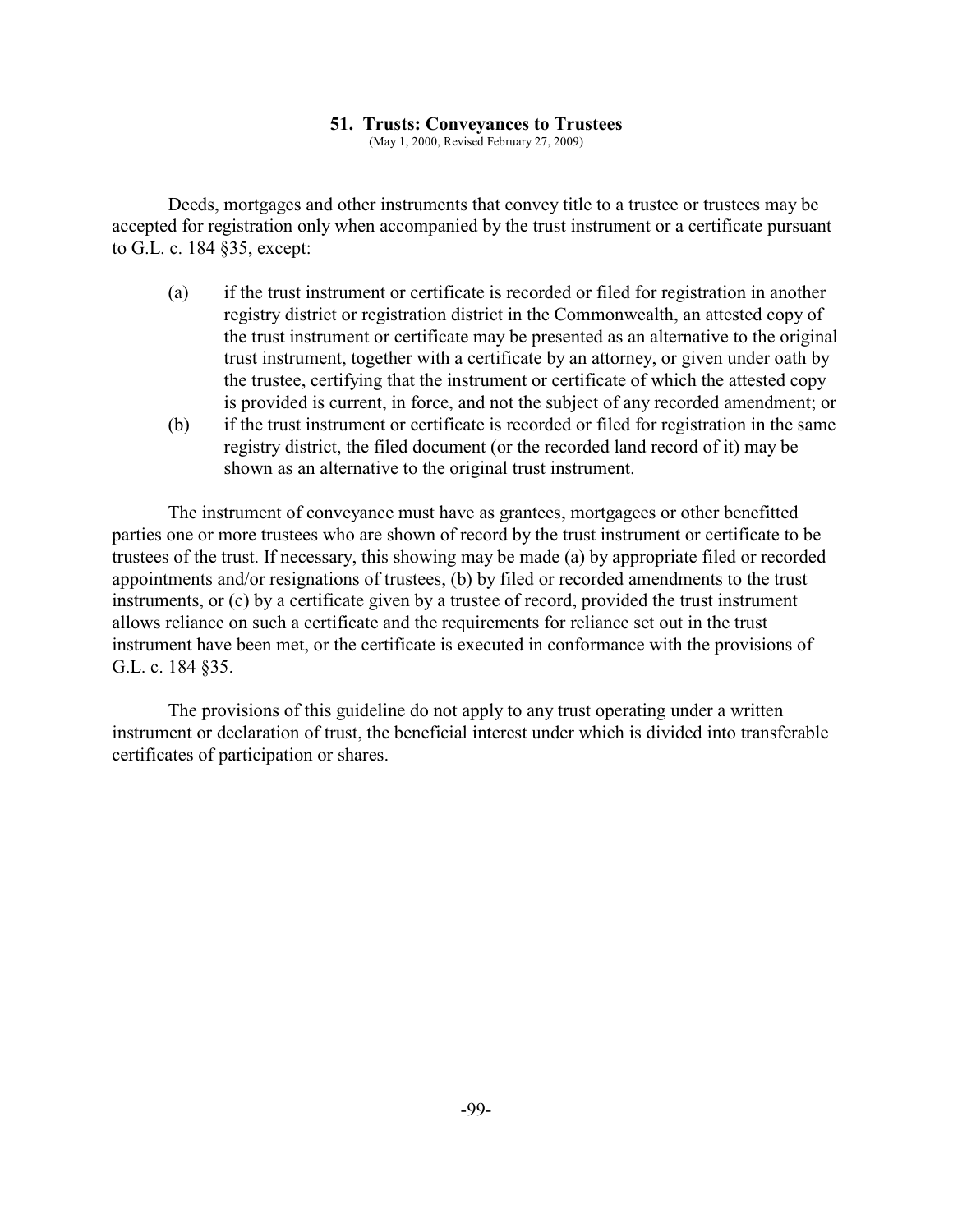## **52. Trusts: Conveyances by Trustees**

(May 1, 2000, Revised February 27, 2009)

## **A. Nominee Trust Conveyances - Trust in Same Registry District**

Conveyances by Trustees of a nominee trust are acceptable if

(1) the instrument of conveyance is authorized by the terms of the registered or recorded (previously or simultaneously) trust instrument or certificate given pursuant to G.L. c. 184 §35, and (a) a Trustee's Certificate in substantially the form appended hereto as Exhibit A or Exhibit B is submitted, or (b) the instrument of conveyance itself contains all such matters required to be set forth in a Trustee's Certificate;

or

(2) Land Court approval has been obtained.

# **B. Nominee Trust Conveyances - Trust in Different Registry District or recorded in Registry of Deeds**

Conveyances by Trustees of a nominees trust are acceptable if

(1) the instrument of conveyance is authorized by the terms of the registered or recorded (previously or simultaneously) trust instrument and (a) attested copies of the trust declaration, or of a certificate pursuant to G.L. c. 184 §35, and all amendments thereto and all trustee resignations and appointments are submitted (as established by a certificate by an attorney, or given under oath by the trustee, certifying that the instrument or certificate of which the attested copy is provided is current, in force, and not the subject of any recorded amendment), and (b)(i) a Trustee's Certificate in substantially the form attached hereto as Exhibit A or Exhibit B is submitted, or (ii) the instrument of conveyance itself contains all such matters required to be set forth in a Trustee's Certificate, and with respect to a Trust for which only a Certificate pursuant to G.L. c. 184 §35 has been recorded, it is subscribed and sworn to under the pains and penalties of perjury

or

(2) Land Court approval has been obtained (this requires the fully executed instrument and a Land Court Examiners Report on the contents and status of the trust).

**CAVEAT**: Certificates pursuant to G.L. c 184 § 35, once recorded or registered in connection with, and establishing authority for, a particular transaction, may not be used for subsequent transactions at a later date unless: (a) the earlier certificate establishes that the termination of the trust has not occurred as of the date of the later transaction, or (b) the earlier certificate provides that any party interested in title to the locus may rely on the continuing existence of the trust until the recording of a certificate or document establishing the termination of the trust.

**CAVEAT**: A trustee certificate as contained in attached Exhibit A cannot be used alone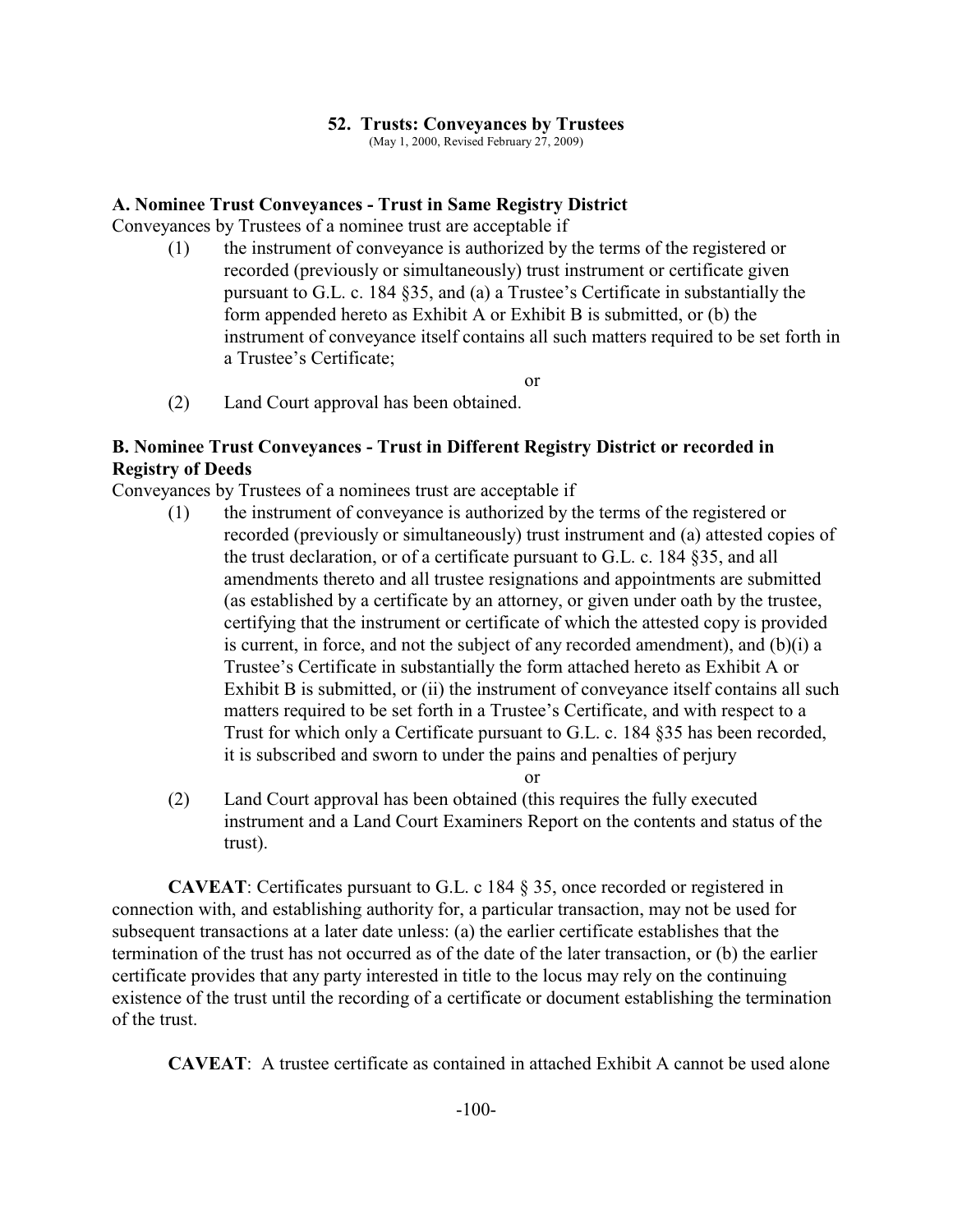to demonstrate authority of a trustee to convey, in cases where the trust instrument is not of record and a certificate pursuant to G.L. c. 184, § 35 instead has been recorded or registered, unless the recorded or registered G.L. c. 184, § 35 certificate authorizes any party interested in title to the locus to rely on such a trustee certificate.

# **C. Trust Conveyances Other Than Nominee Trusts- Trust in Same Registry District**

Trust conveyances are acceptable if the instrument is authorized by the terms of the trust. In these cases no separate Trustee's Certificate is required.

# **D. Trust Conveyances Other Than Nominee Trusts- Trust in Different Registry District or recorded in Registry of Deeds**

Trust conveyances are acceptable if

(1) the instrument of conveyance is authorized by the terms of the trust and (a) attested copies of the trust declaration (or, instead, provided the trust is not a testamentary one, of a recorded or registered certificate pursuant to G.L. c. 184, §35) and all amendments thereto and all trustee resignations and appointments are submitted (as established by a certificate by an attorney, or given under oath by the trustee, certifying that the instrument or certificate of which the attested copy is provided is current, in force, and not the subject of any recorded amendment) and (b)(i) a Trustee's Certificate in substantially the form attached hereto as Exhibit C is submitted, or (ii) the instrument itself contains all such matters required to be set forth in a Trustee's Certificate

or

(2) Land Court approval has been obtained (this requires the fully executed instrument and a Land Court Examiners Report on the contents and status of the trust).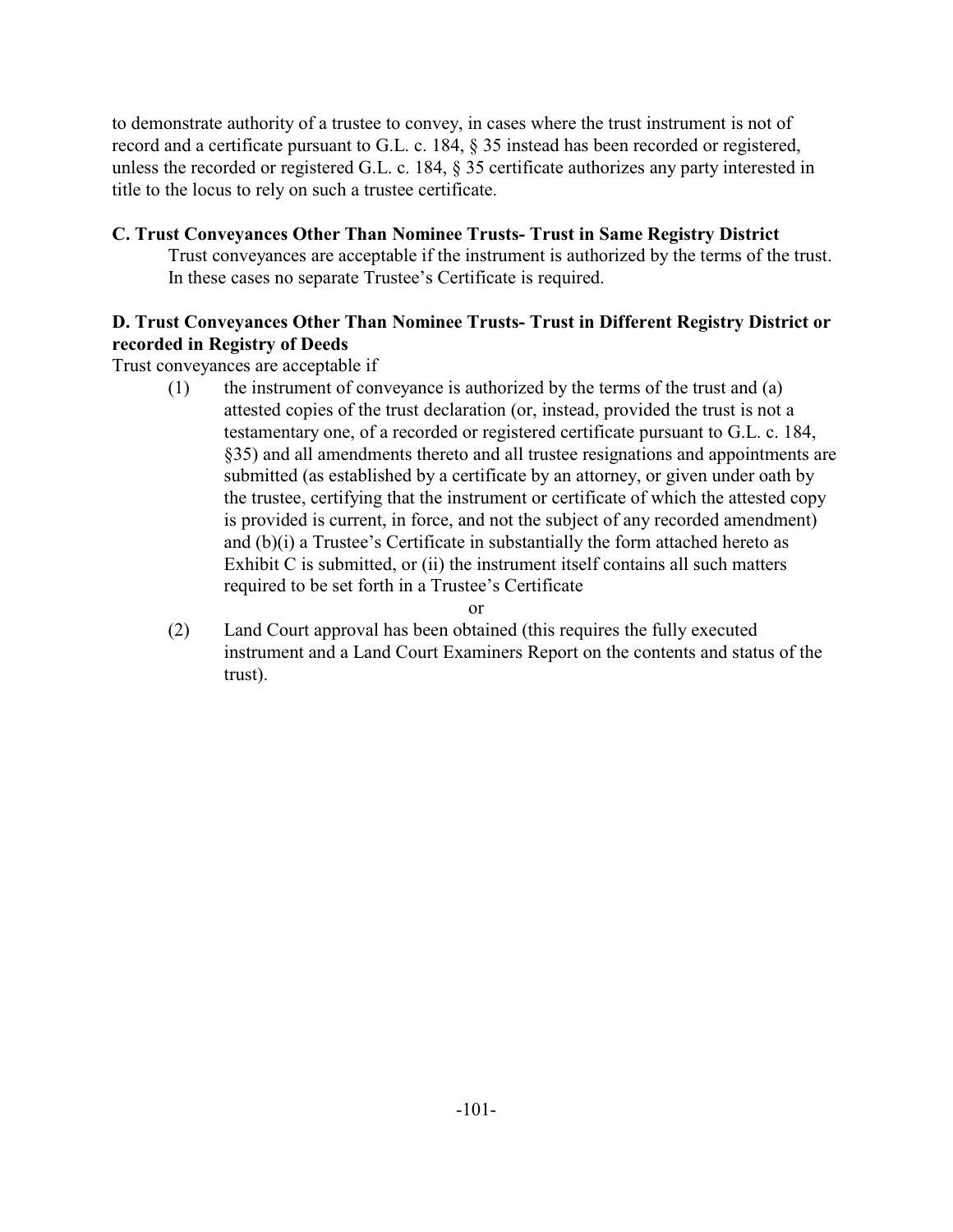# EXHIBIT A

## Form of Trustee Certificate for Nominee Trust [NAME OF TRUST] TRUSTEE CERTIFICATE

The undersigned hereby certifies as follows:

1.  $[$ is/are all of the] Trustee(s) of  $u/d/t$  dated and recorded with the [County] District Registry of Deeds [Land Court Registration District] at Book , Page , [or registered as Document Number \_\_\_\_\_\_\_\_\_\_\_\_\_\_\_ as noted on [Transfer] Certificate of Title No.  $\Box$ ], as amended by  $\Box$ , dated and recorded with the County District Registry of Deeds [Land Court Records] at Book , Page , [or registered as Document Number as noted on [Transfer] Certificate of Title No. ] "Trust". 2. The trust is in full force and effect and has not been amended or modified, except as provided above, and has not been revoked as of the date hereof. 3. The undersigned has [have] full power and authority and has [have] been directed by the beneficiaries of the Trust to enter into a sale/purchase/mortgage loan transaction with respect to certain premises situated at , County, Massachusetts ("Premises"), and in connection therewith to execute and deliver , on behalf of the Trust, any and all documents with respect to said transaction, including, but not limited to, a deed by the undersigned conveying the Premises to in full consideration of the sum of \$  $\qquad$  [a promissory note of the undersigned in the amount of \$\_\_\_\_\_\_\_\_\_\_\_\_\_\_\_\_\_ payable to , and as security therefor, a mortgage of the Premises to said lender], together with any other agreements, assignments, certificates, affidavits, settlement statements and documents as may be necessary or desirable in effectuating said transaction.

Executed as a sealed instrument this  $\qquad \qquad$  day of  $\qquad \qquad$ , 20.

\_\_\_\_\_\_\_\_\_\_\_\_\_\_\_\_\_\_\_\_\_\_\_ Trustee and not individually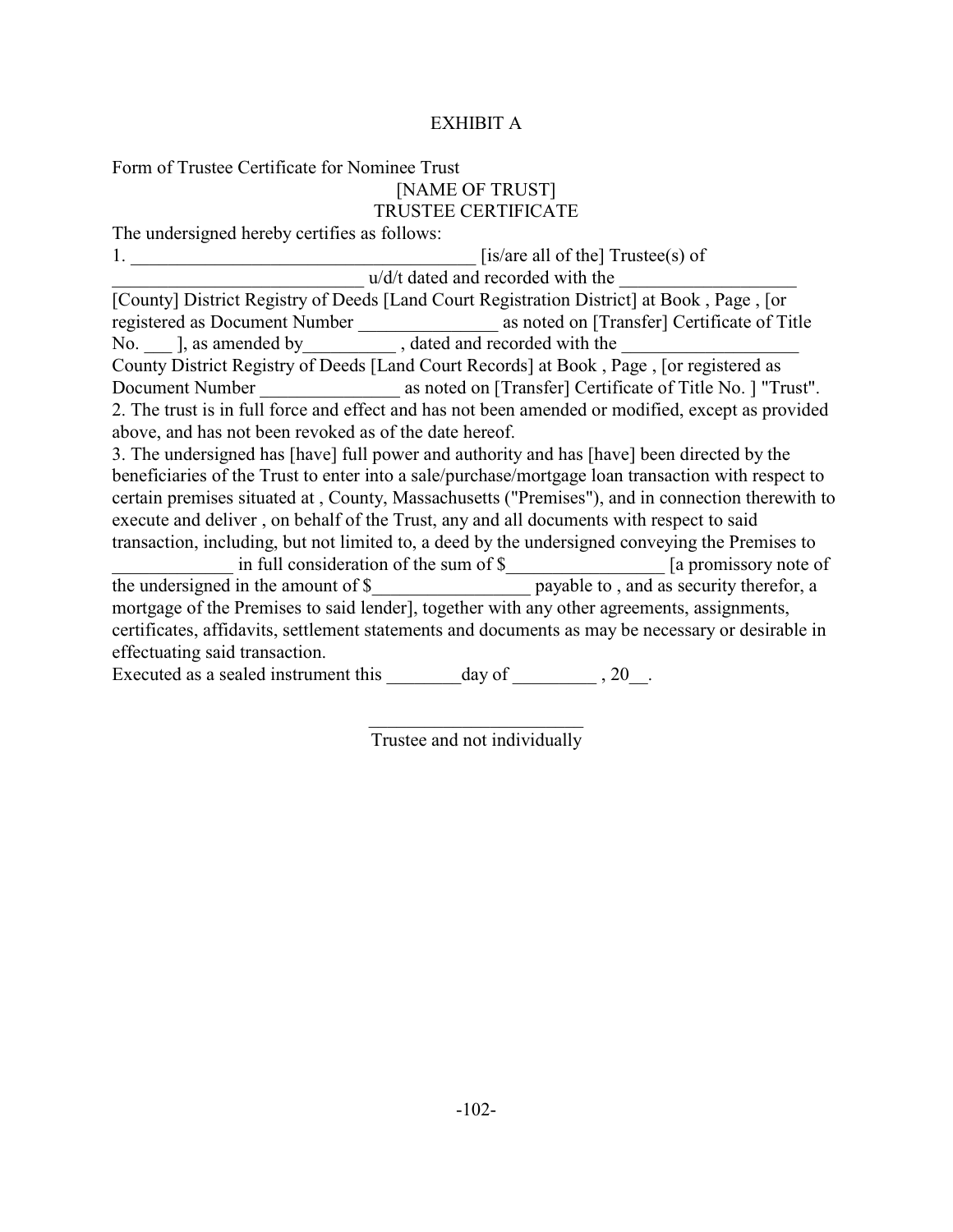#### EXHIBIT B

Form of Certificate where Certificate of Trust has been filed

# **TRUSTEES' CERTIFICATE**

#### PURSUANT TO G. L. C. 184, §35

#### **NAME OF TRUST DATED**

# I, **NAME OF TRUSTEE**, Trustee of **NAME OF TRUST** under **INDENTURE/AGREEMENT/DECLARATION** of Trust dated **DATE**, recorded with the County District Registry of Deeds [Land Court Records] at Book, Page, [or registered as Document Number \_\_\_\_\_\_\_\_\_\_\_\_\_\_\_ as noted on [Transfer] Certificate of Title No. ], as amended by, dated and recorded with the County District Registry of Deeds [Land Registration District] at Book , Page , [or registered as Document Number as noted on [Transfer] Certificate of Title No. ] (the "Trust"), certify as follows:

1. [**NAME OF TRUSTEE(S)] IS/ARE** the current trustee(s) of the Trust. The trust is in full force and effect and has not been amended or modified, except as provided above, and has not been revoked as of the date hereof.

2. The undersigned has [have] full power and authority [**Insert where Trust is a Nominee Trust:** and has [have] been directed by the beneficiaries of the Trust] to enter into a sale/purchase/mortgage loan transaction with respect to certain premises situated at

\_\_\_\_\_\_\_\_County, Massachusetts ("Premises"), and in connection therewith to execute and deliver, on behalf of the Trust, any and all documents with respect to said transaction, including, but not limited to, a deed by the undersigned conveying the Premises to  $\blacksquare$ consideration of the sum of \$  $\Box$  [a promissory note of the undersigned in the amount of \$ payable to, and as security therefor, a mortgage of the Premises to said lender], together with any other agreements, assignments, certificates, affidavits, settlement statements and documents as may be necessary or desirable in effectuating said transaction; and

3. There are no facts which constitute conditions precedent to acts by the trustees or which are in any other manner germane to affairs of the Trust.

[NOTE: for the Certificate to be used for future transactions, there should be added to the above format more general provisions, and either a specific expiration date or formula, or an explicit statement that all interested in title may rely on the continuing existence of the Trust until a further certificate is recorded or registered establishing the expiration or termination of the Trust.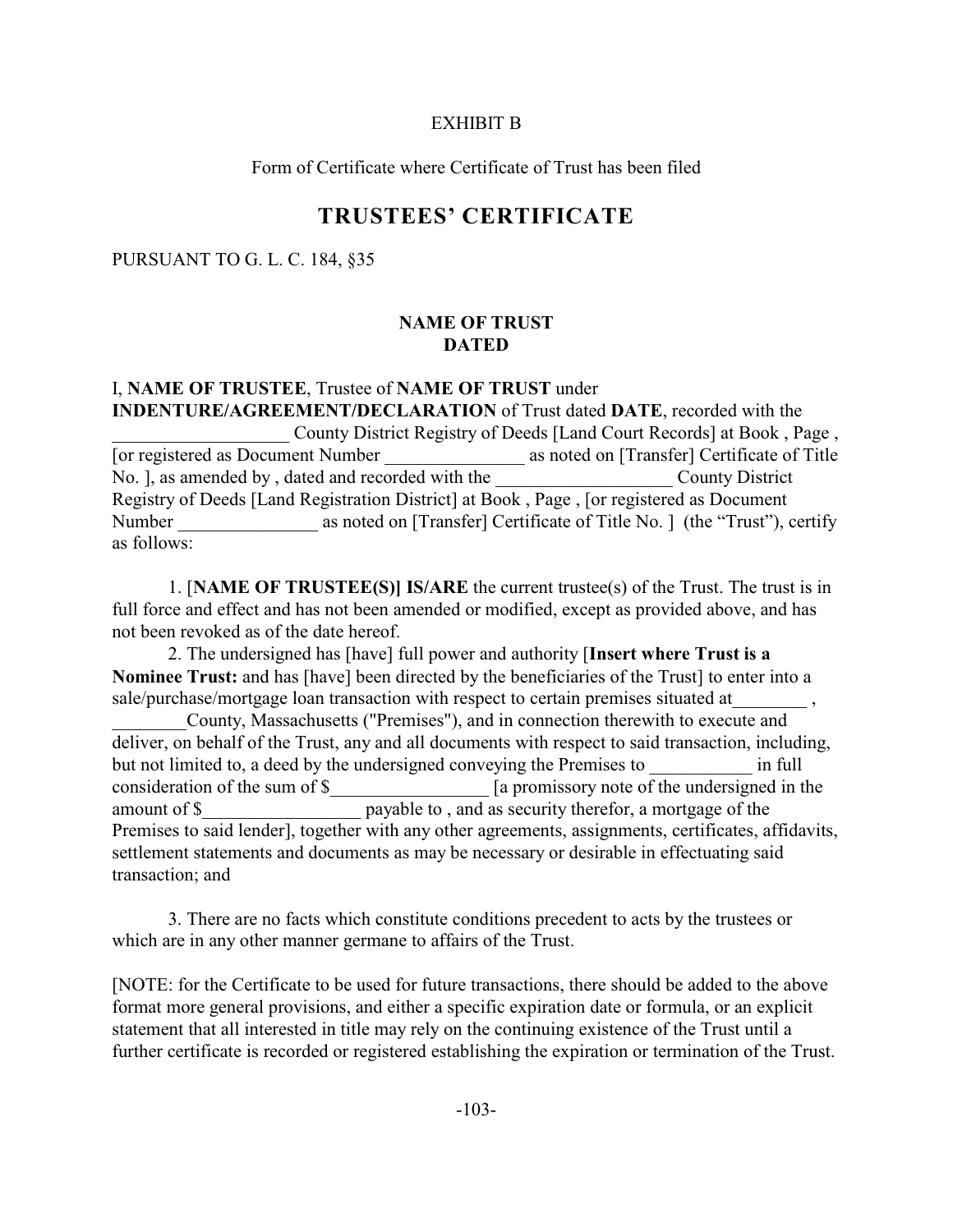There should be added to the above, if the trust so provides, a provision that one may, in the future, rely on a Certificate as set forth in Exhibit A to establish the facts set forth therein.]

EXECUTED, as a sealed instrument on \_\_\_\_\_\_\_\_\_\_\_\_\_\_\_, 20\_\_.

**NAME OF TRUSTEE**, Trustee

\_\_\_\_\_\_\_\_\_\_\_\_\_\_\_\_\_\_\_\_\_\_\_\_\_\_\_\_\_\_\_

\_\_\_\_\_\_\_\_\_\_\_\_\_\_\_\_\_\_\_\_\_\_\_\_\_\_\_\_\_\_\_

7.COMMONWEALTH OF MASSACHUSETTS

 $\overline{\phantom{a}}$ , ss.  $\overline{\phantom{a}}$ , ss.  $\overline{\phantom{a}}$ 

Sworn to under the pains and penalties of perjury by the above-named **TRUSTEE**, as Trustee, before me,

Notary Public My commission expires: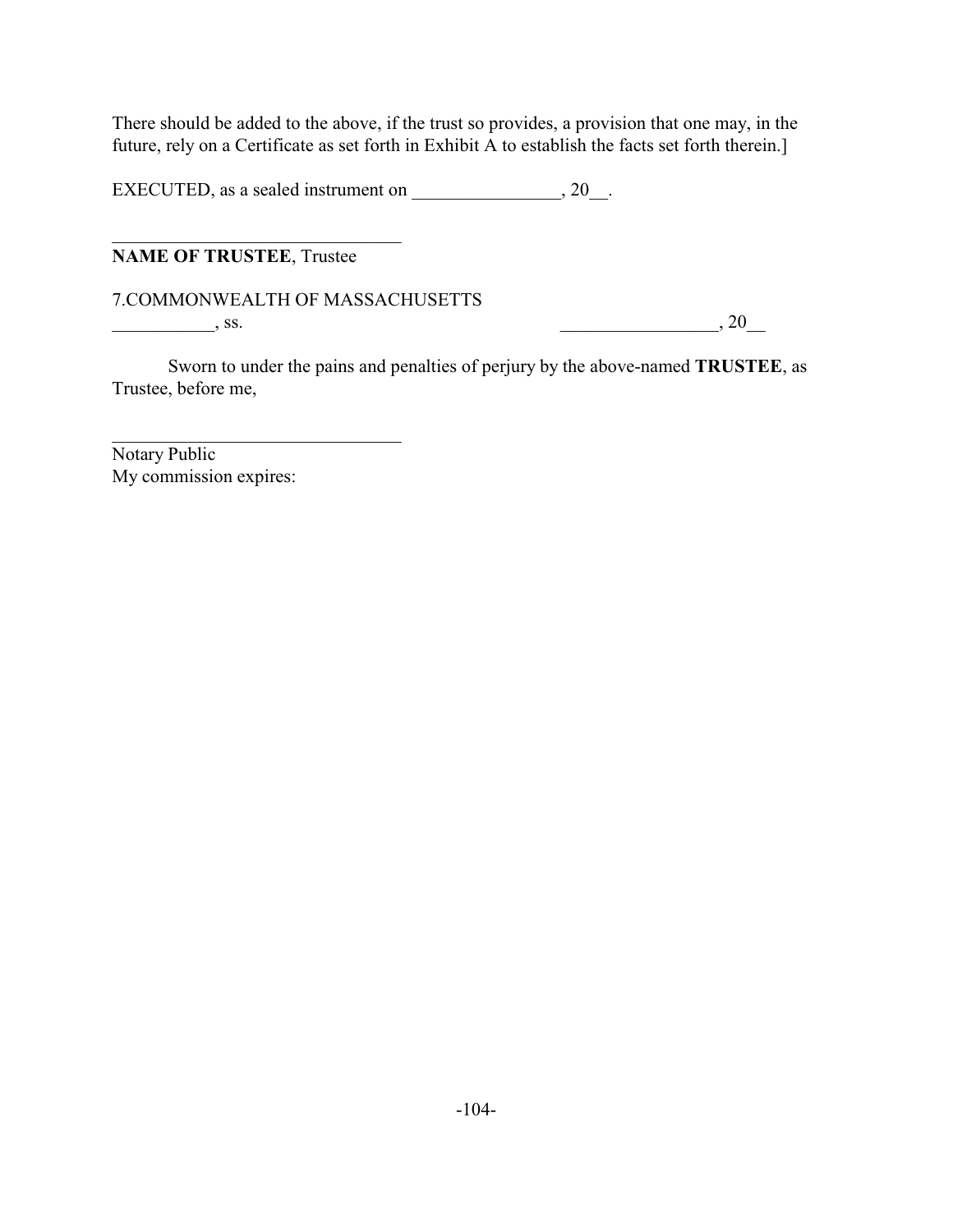# EXHIBIT C

Form of Trustee Certificate for Trusts Other than Nominee Trusts

# [NAME OF TRUST] TRUSTEE CERTIFICATE

The undersigned hereby certifies as follows:

|                                                                             |                                                            | [is/are all of the] $Trustee(s)$ of                                                               |
|-----------------------------------------------------------------------------|------------------------------------------------------------|---------------------------------------------------------------------------------------------------|
|                                                                             | u/d/t dated and recorded with the                          |                                                                                                   |
|                                                                             |                                                            | County District Registry of Deeds [Land Court Records] at Book, Page, [or registered as           |
| Document Number                                                             |                                                            | as noted on [Transfer] Certificate of Title No. ], as                                             |
| amended by, dated and recorded with the                                     |                                                            | County District Registry of                                                                       |
| Deeds [Land Court Records] at Book, Page, [or registered as Document Number |                                                            |                                                                                                   |
|                                                                             | as noted on [Transfer] Certificate of Title No. ] "Trust". |                                                                                                   |
|                                                                             |                                                            | 2. The trust is in full force and effect and has not been amended or modified, except as provided |
|                                                                             |                                                            |                                                                                                   |

above, and has not been revoked as of the date hereof.

Executed as a sealed instrument under the pains and penalties of perjury this  $\_\_\_$  day of  $\_\_\_\_$ ,  $20$ \_\_.

 $\overline{\phantom{a}}$  , and the set of the set of the set of the set of the set of the set of the set of the set of the set of the set of the set of the set of the set of the set of the set of the set of the set of the set of the s Trustee and not individually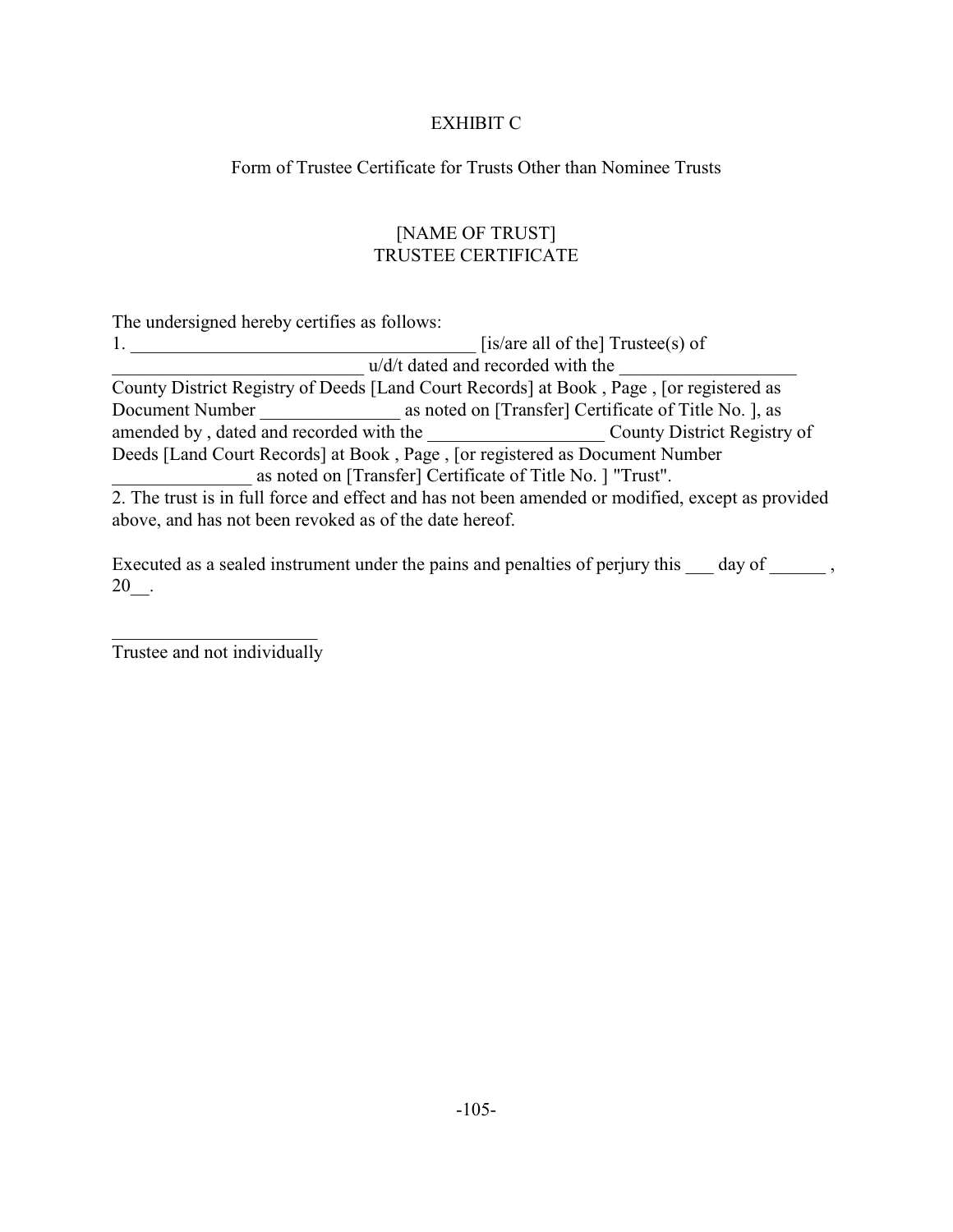#### **53. Trusts: Trustee's Deed for Nominal Consideration**

(May 1, 2000, Revised February 27, 2009)

A trustee's deed containing a recitation of nominal consideration may be accepted for registration without prior Land Court approval when accompanied by a trustee's certificate, if authorized by the trust, or a certificate pursuant to G.L. c. 184 §35, signed by at least one of the trustees, certifying that all the beneficiaries who are natural persons are of full age and are competent and that all of the beneficiaries have assented to the conveyance for nominal consideration (See the attached sample certificate.)

The requirements of this guideline address only the issue of a deed reciting nominal consideration; the requirements of other guidelines relating generally to instruments executed by trustees also must be satisfied.

|                      |                   | Trustee                |
|----------------------|-------------------|------------------------|
| of                   |                   | under a Declaration of |
| Trust dated          | and registered as |                        |
| hereby certify that: |                   |                        |
|                      |                   |                        |

1. Said Trust is in full force and effect. 2. All the beneficiaries of said trust who are natural persons, if any, are of full age. 3. All the beneficiaries of said trust who are natural persons, if any, are competent. 4. All the beneficiaries of said trust have consented to the transfer of the property to\_\_\_\_\_\_\_\_\_\_\_\_\_\_\_\_\_\_\_\_\_\_\_\_\_\_\_\_\_\_\_\_\_\_\_\_\_\_\_\_\_\_\_\_\_\_\_\_ for nominal consideration.

Signed under the penalties of perjury.  $Sigma$ : gned:  $\qquad \qquad \qquad$ Dated:

[Add Oath]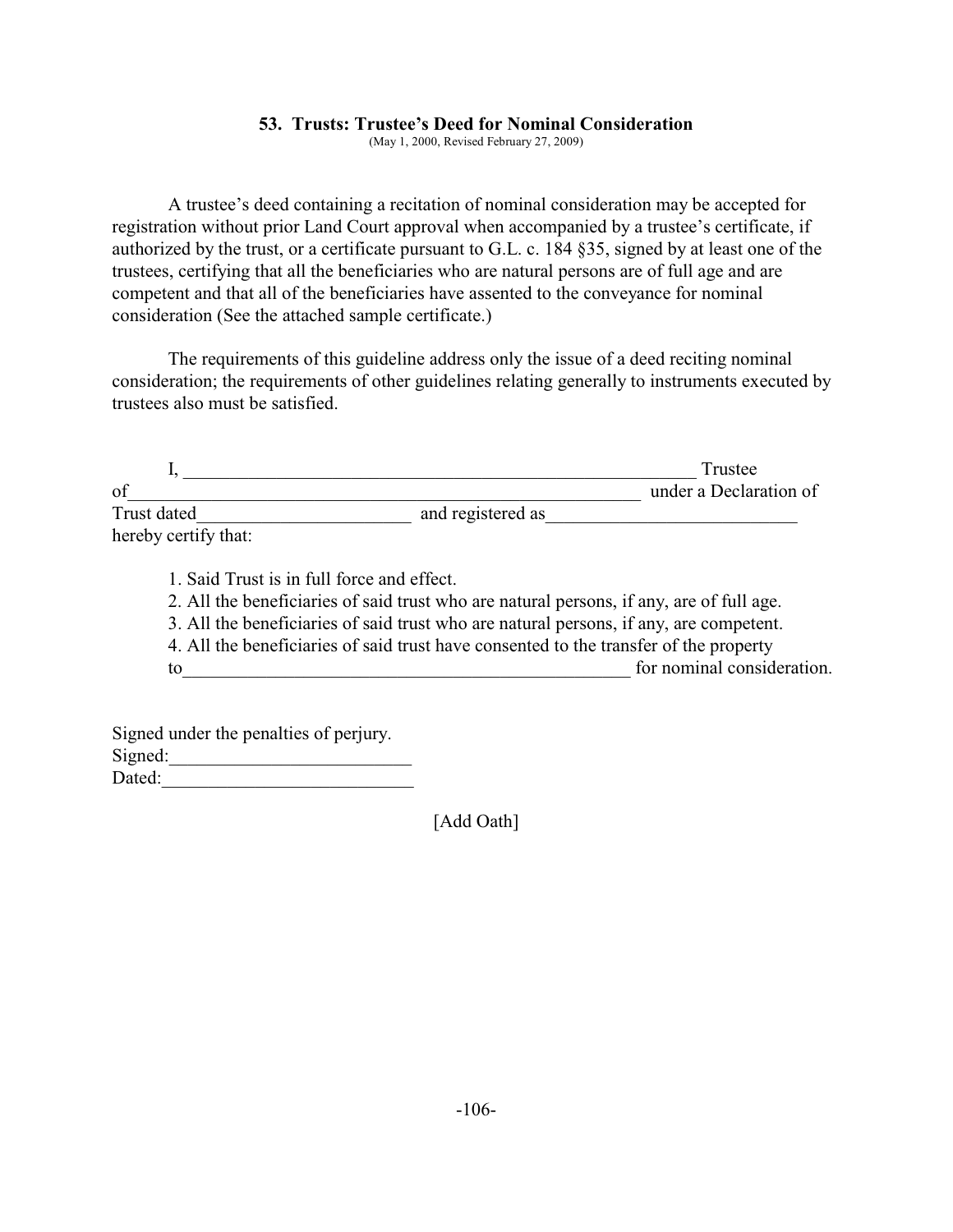#### **54. UCC Financing Statements**

(May 1, 2000, Revised February 27, 2009)

Pursuant to G.L. c. 106, § 9-502, UCC financing statements filed against registered land should indicate that the financing statement is to be filed in the Registration District. Statements should contain a description of the real estate including a lot number on a Land Court Plan and the current certificate of title, and, if the debtor is not also the owner, must show the name of the registered owner(s) as set forth in the certificate of title. The UCC financing statement must describe the collateral and also show the names of both the debtor and secured party or its representative. The statement need not be signed by the secured party. If the statement is filed simultaneously with related loan documents (such as a mortgage, assignment of leases, or similar documents) as part of the same transaction, and those related documents have been signed by the debtor listed on the proffered UCC financing statement, it need not be signed by the debtor. If the UCC financing statement is unsigned by the debtor and filed unaccompanied by other loan documents, it will be filed by the district, and noted on the certificate of title with the marginal notation on the memorandum of encumbrances: "Unsigned, no proof of authorization supplied." This marginal notation may be removed (or dispensed with in the first instance) by obtaining approval from the court's Chief Title Examiner or an order of the court, upon presentation of satisfactory evidence that the filing of the UCC Statement was duly authorized by the debtor.

G.L. ch. 106, § 9-521, sets forth the form of an initial financing statement in a form, and containing the information required, to be acceptable for filing.

G.L ch. 106, § 9-512 provides that all ancillary documents such as assignments, continuation statements, terminations, etc., subsequent to the original financing statement must refer to the document number of the original. Such ancillary documents need not be signed by the secured party or by the debtor. If an assignment or termination statement is filed simultaneously with related documents (such as an assignment or discharge of a mortgage or assignment of leases and rents) as part of the same transaction, and those related documents have been signed by the secured party listed on the proffered UCC assignment or termination statement, it need not be signed by the secured party. If the UCC assignment or termination statement is unsigned by the secured party and filed unaccompanied by other assignment or discharge documents, it will be filed by the district, and noted on the certificate of title with the marginal notation on the memorandum of encumbrances: "Unsigned, no proof of authorization supplied," and the certificate of title (and any subsequent certificates which issue upon it) will continue to carry the notation of the unassigned or unterminated UCC financing statement, indicated as being affected by the subsequent assignment or termination statement, which in turn will be noted as not having been signed by the secured party. An assignment or termination statement unsigned by the secured party and unaccompanied by the filing of other assignment or discharge documents may be noted without caveat or qualification (and any such caveat or qualification may be removed from a certificate) by obtaining approval from the court's Chief Title Examiner or an order of the court, upon presentation of satisfactory evidence that the filing of the assignment or termination statement was duly authorized by the secured party.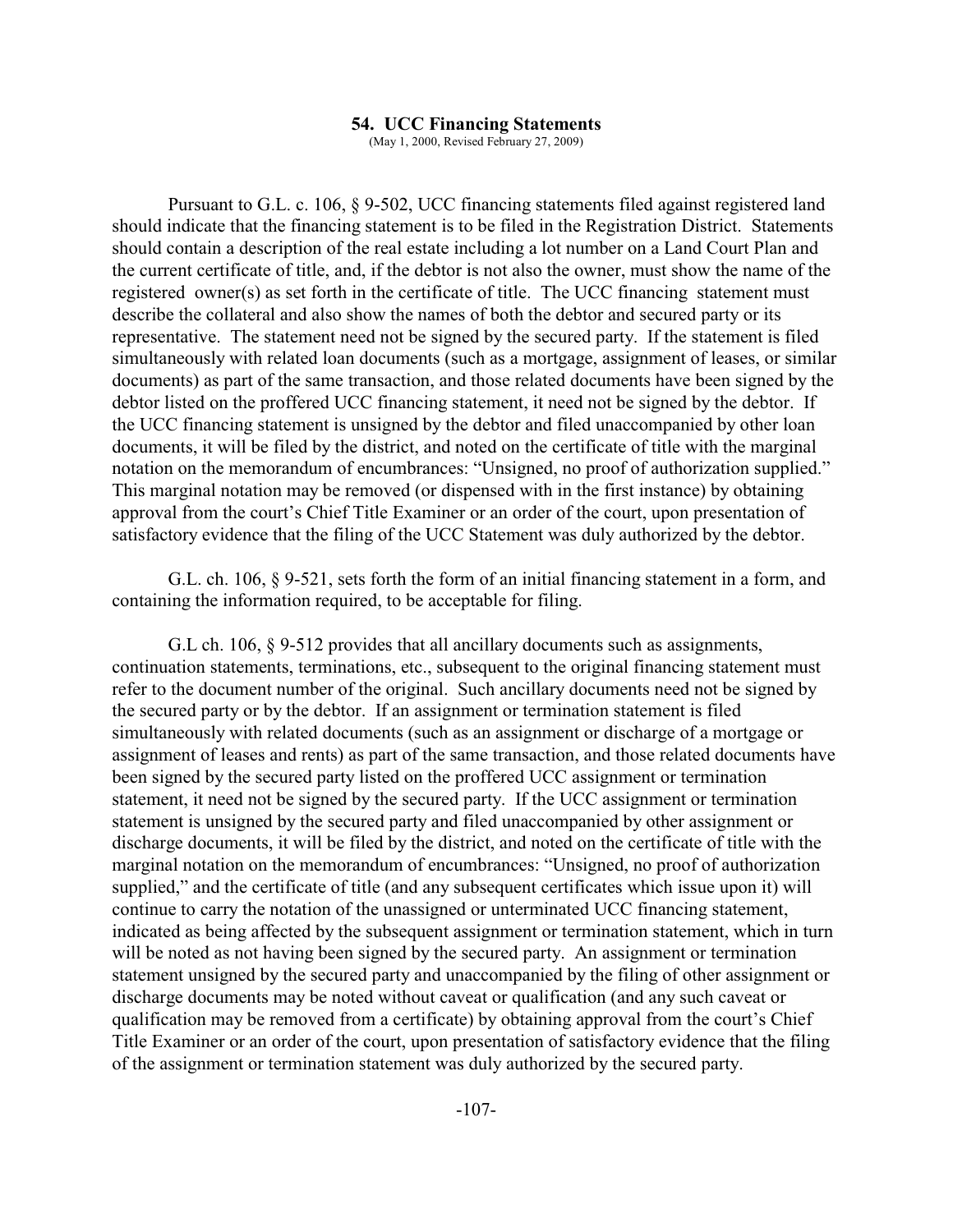Sections 9-502 and 9-515 of chapter 106 provide that if a financing statement is filed as part of a mortgage it is unnecessary during the life of the mortgage to file continuation statements for the financing statement. All other financing statements are effective for five years from the date of filing only, unless a continuation statement is filed within six months prior to the expiration of said five year term.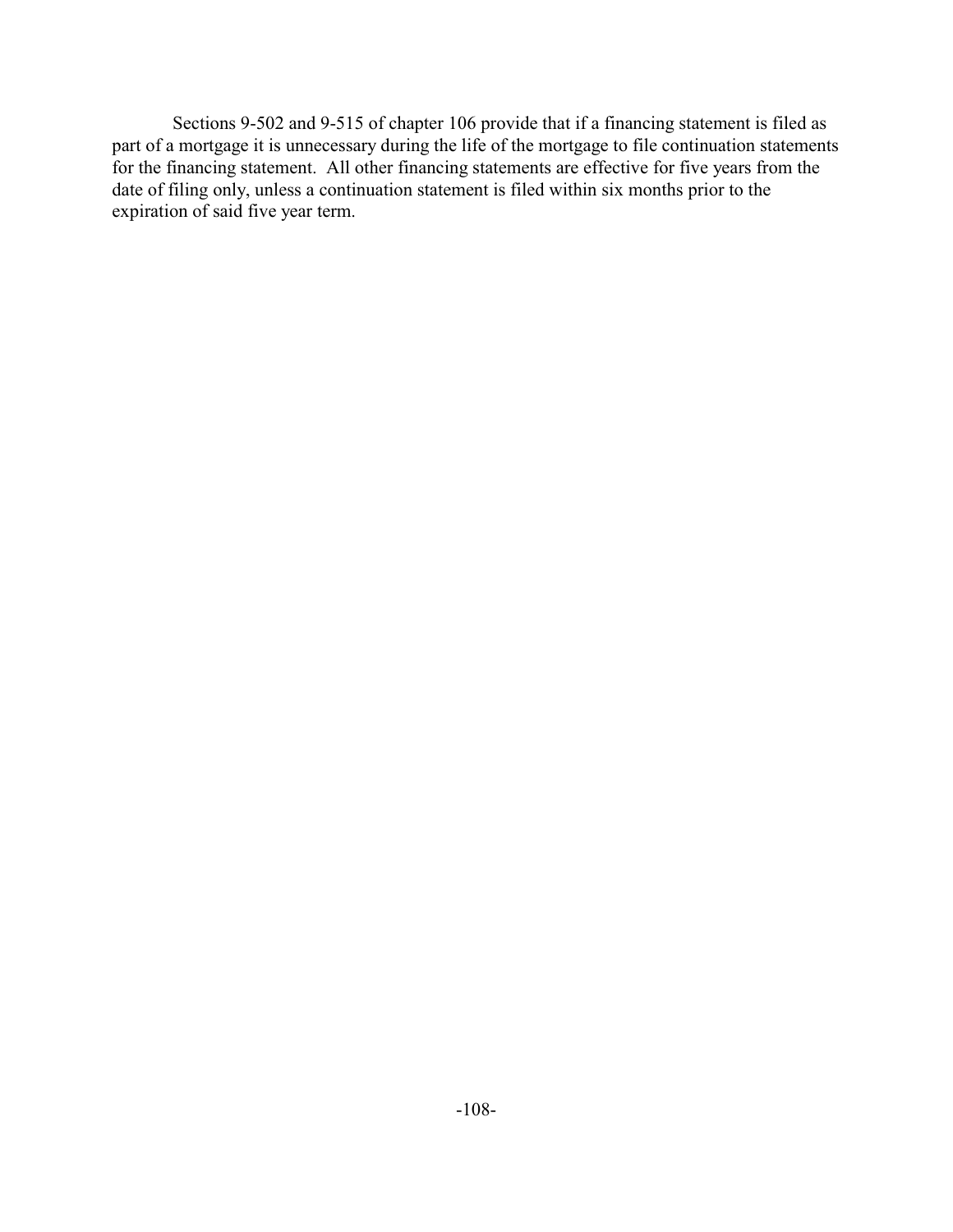#### **55. Approval by the Chief Title Examiner**

(Added February 27, 2009)

In many instances, including many set forth in these Guidelines, the prior approval of the Land Court's Chief Title Examiner or his or her designee, or an order of the court, will be required before a given document may be accepted by the court's Land Registration Districts. Listed below are a number, though by no means all, of the types of documents which require prior court approval, and the particulars of the submissions that ought to be made to the Chief Title Examiner to solicit approval.

# **ITEMS TO BE SUBMITTED IN CONNECTION WITH ALL APPROVAL REQUESTS:**

An attested copy of the outstanding certificate of title, or a copy of the last prepared certificate and an attested copy of the deed into the current record owner should accompany all documents which are presented for approval. In all instances any applicable appeal period must have passed.

# **PARTICULAR TYPES OF DOCUMENTS REQUIRING APPROVAL FOR REGISTRATION:**

1. *FIDUCIARY DEEDS*: Executors, Administrators, Guardians, Conservators

# A **SALE UNDER DECREE OF PROBATE COURT**

1. Decree of Sale will be issued by the Probate Court within one year of the death of the testator (G. L. Chapter 202, Section 19), or upon application of Guardian or Conservator.

### **Attorney should present to the Land Court:**

- 1. Decree of Sale;
- 2. Attested copy of the Owner's Certificate of Title;
- 3. The fully executed deed;
- 4. Attested copy of the Probate and Family Court docket sheet.

The Grantor Clause should state as follows:

I, Executor/Administrator/Guardian/Conservator of the Estate of holder of a decree of the Probate Court of \_\_\_\_\_\_\_\_\_\_ County, dated \_\_\_\_\_\_\_\_, by power conferred by said decree.

(The deed must conform in all respects to the decree.)

# B **EXECUTOR'S DEED UNDER POWER OF SALE IN THE WILL**

**Attorney should present to the Land Court:**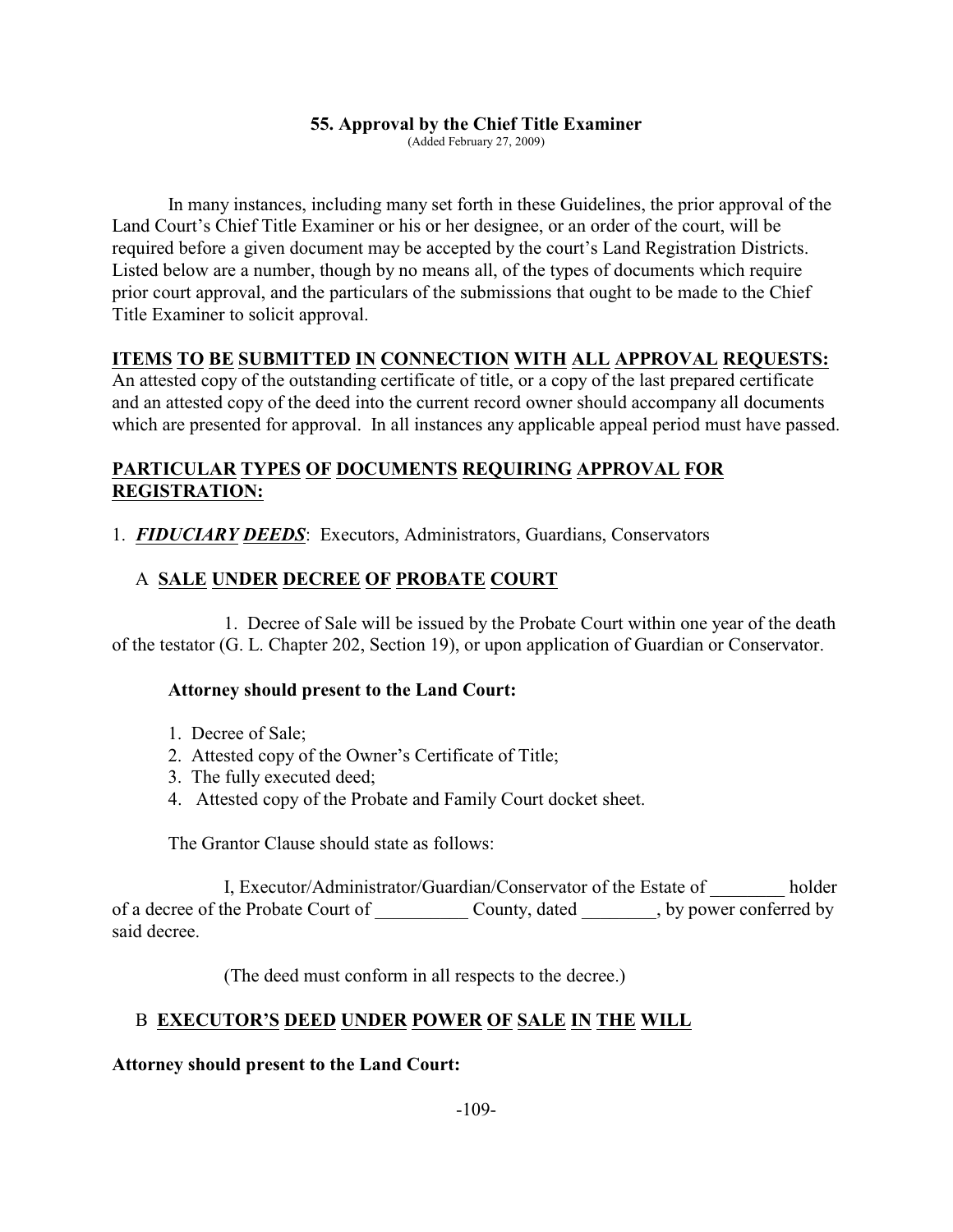1. An attested Probate Court copy of the will;

(to use this method, the power of sale in the will must be unequivocal.)

- 2. An attested Probate copy of the Executor's Appointment;
- 3. The attested copy of the Owner's Certificate of Title;
- 4. The fully executed deed; (The grantor clause should clearly state that the Executor is selling pursuant to the power conferred by the will of the deceased owner.)
- 5. Attested copy of the Probate and Family Court docket sheet.

# C **OTHER PROBATE DECREES**

- 1. Any deed executed pursuant to an order of the Probate Court (Special Master, Estate Plan, etc.) must be approved at Land Court before registration.
- 2. An attested copy of the Order authorizing the sale or the allowed motion should accompany the deed;
- 3. Attested copy of the Probate and Family Court docket sheet.

~ ~ ~ ~ ~ ~ ~ ~ ~ ~ ~ ~ ~ ~ ~ ~ ~ ~ ~ ~ ~ ~ ~ ~ ~ ~ ~ ~ ~ ~ ~ ~ ~ ~ ~ ~ ~ ~ ~ ~ ~ ~ NOTE: For a more detailed treatment of Fiduciary Deeds see Land Court Guideline 14;

Death: The effect of death upon registered land titles.

# 2. *BANKRUPTCY INSTRUMENTS*

All instruments executed by a Trustee in Bankruptcy or a debtor in possession must be approved by the Land Court.

# A **BANKRUPTCY CODE TRANSFERS**

### **Attorney should present to the Land Court:**

- 1. Attested copy of the Owner's Certificate of Title;
- 2. Fully executed instrument for approval; and

 a. Certified copy of Bankruptcy Court Order approving sale pursuant to Notice of Intended Sale and Motion To Approve Sale (all such pleadings shall conform to all applicable local rules);

 b. Bankruptcy Court Clerk's Certificate or a report by a Land Court Title Examiner that an examination of the docket in the case indicates the following:

- i. the case was commenced by the filing of a petition;
- ii. the appointment of a trustee, if the conveyance is by a trustee;
- iii. that on a particular date, the trustee, debtor or debtor-in-possession filed a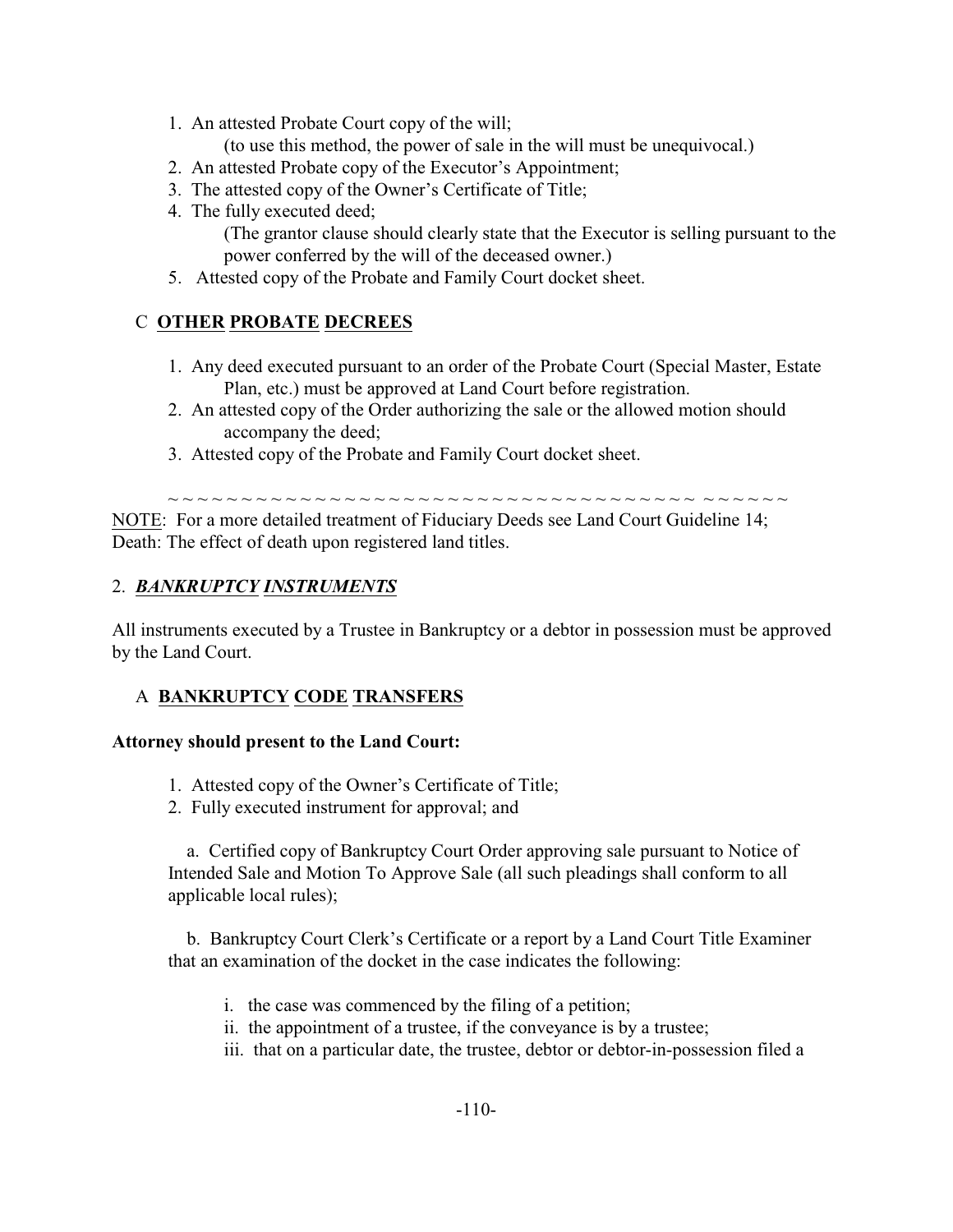Notice of Intended Sale and Motion To Approve Sale (all such pleadings shall conform to all applicable local rules);

- iv. that notice was given to all parties in interest and a Certificate of Service has been filed with the Bankruptcy Court;
- v. that no objections to the sale were filed and that no hearing was requested.

~ ~ ~ ~ ~ ~ ~ ~ ~ ~ ~ ~ ~ ~ ~ ~ ~ ~ ~ ~ ~ ~ ~ ~ ~ ~ ~ ~ ~ ~ ~ ~ ~ ~ ~ ~ ~ ~ ~ ~ ~ ~ NOTE: An attested copy of the docket may be provided if it conclusively establishes i - v, however, in cases where order includes a provision trust sale is free and clear of all liens, an affidavit of service showing parties notified must accompany docket.

# B **MOTION TO AVOID JUDICIAL LIEN**

# **Attorney should present to the Land Court:**

- 1. Certified copy of motion which includes certificate of service;
- 2. Certified copy of order in debtors motion;
- 3. Copy of certificate of title which shows liens specified; and
- 4. Copy of docket showing there was no appeal.

~ ~ ~ ~ ~ ~ ~ ~ ~ ~ ~ ~ ~ ~ ~ ~ ~ ~ ~ ~ ~ ~ ~ ~ ~ ~ ~ ~ ~ ~ ~ ~ ~ ~ ~ ~ ~ ~ ~ ~ ~ ~

NOTE: If affidavit and docket not provided, motion will be approved but both motion and lien(s) will be carried forward on new certificate of title.

# 3. *PENSION FUNDS* (as mortgagee)

# **Attorney should present to the Land Court:**

- 1. Original document or a certified copy of same;
- 2. A copy will be retained here by the Court and from that point on we will approve documents if Trustee files a certificate attesting:
	- a. A true and attested copy of this fund is on file with the Land Court in Boston;
	- b. There have been no changes in said instrument since the date of filing with the Court;
	- c. Or the attorney may produce the original document each time approval is necessary;
- 3. If the Pension Fund is a trust, a trust certificate pursuant to G.L. ch. 184, §35 may be used instead.

# 4. *EXCEPTION DEEDS AS PERMITTED PURSUANT TO GUIDELINE 18*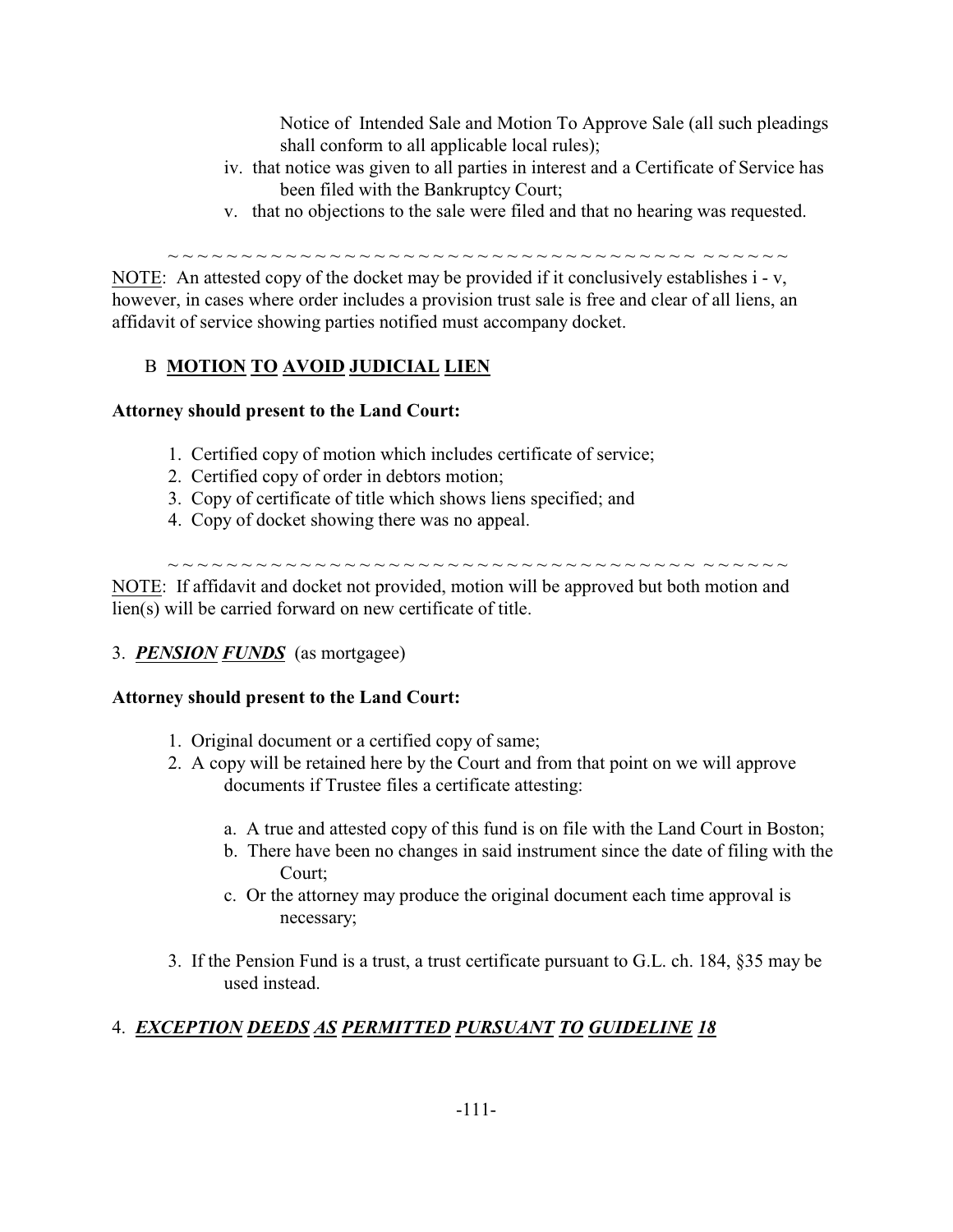# 5. *PARTITION BY SALE INVOLVING REGISTERED LAND*

A commissioner having a warrant for sale in a partition proceeding must comply with the warrant. The transaction must subsequently be approved by the court that issued the warrant.

### **Attorney should present to the Land Court:**

- 1. Executed deed, copy of certificate of title and copy of registered notice of partition;
- 2. A commissioner's deed of registered land must be approved by the Chief Title Examiner or his designee before registration and will contain the caveat that "it derives from a partition G.L. ch. 185, §92." This notation will appear on the new certificate of title and will be carried forward from certificate to certificate until someone files as petition to remove it; and
- 3. The S-petition shall provide evidence that the warrant was returned and the transaction approved by the issuing court.

# 6. *SUCCESSOR TRUSTEES/REMOVAL OF TRUSTEES*

- 1. In all instances involving a nominee trust and in other cases upon referral from a Registry District, the appointment and acceptance of successor trustees, removal of trustee or any other action by the beneficiaries shall be approved by the Chief Title Examiner prior to registration.
- 2. In cases involving a nominee trust, where the trust calls for the beneficiaries to appoint a successor, evidence of the identity of the beneficiary will be required along with the certificate of appointment.
- 3. In cases where the trust allows for a certificate by a trustee to be registered to evidence a change of trustees, the court will determine who is eligible to execute said certificate.
- 4. Death certificates and acceptances of trustees are required to be registered along with any appointment or certificate.
- 5. In cases where there is a surviving trustee of record, a certificate pursuant to G.L. ch. 184, §35 may be substituted for the above procedures, along with the appropriate collateral documents.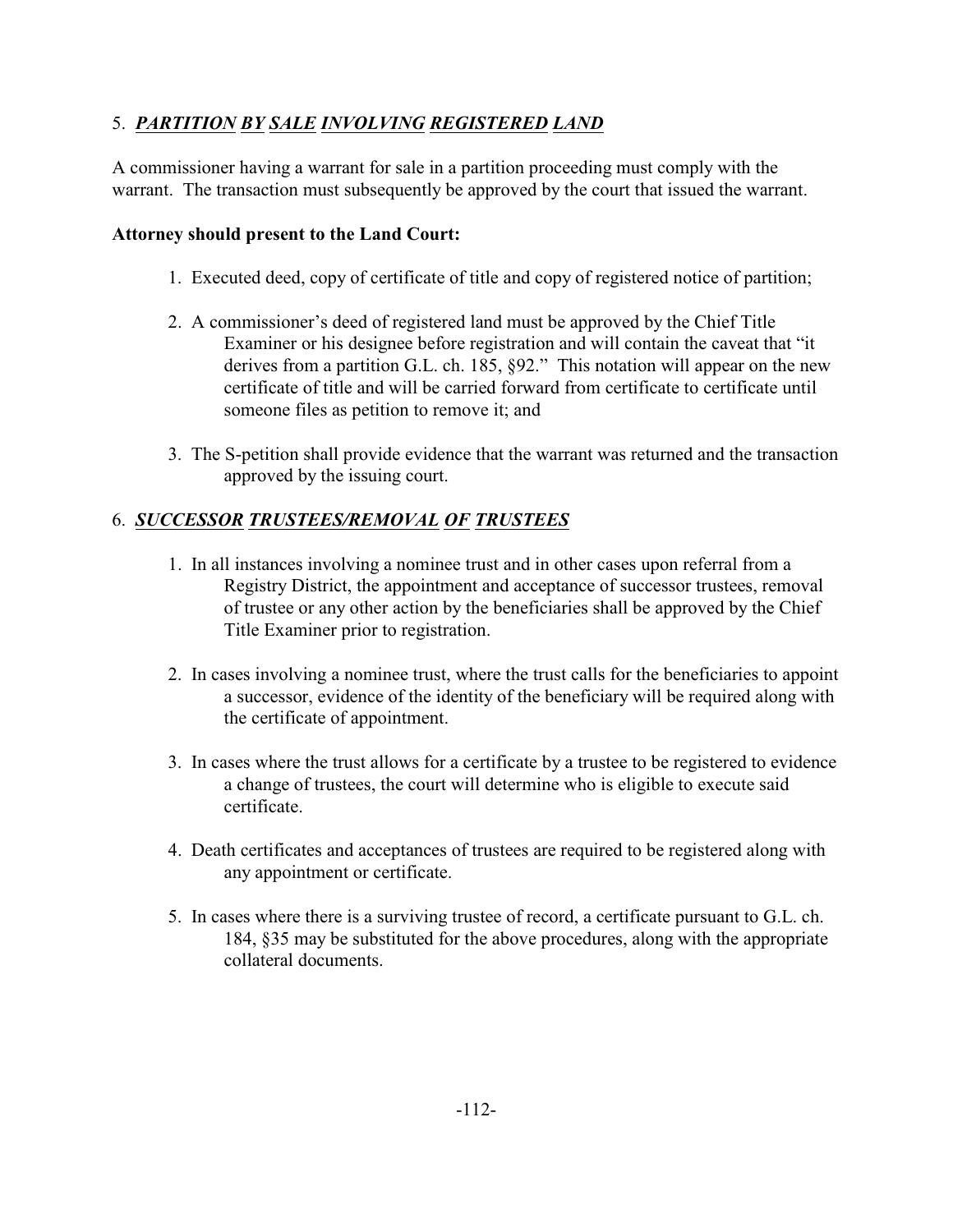# **56. Bank Mergers**

(Added February 27, 2009)

Pursuant to G.L. ch. 183 § 55(i) a mortgage discharge, assignment or partial release may be accepted for registration if there is contained in the document a recitation as to any merger, consolidation, amendment, conversion or acquisition of assets causing a change in name or identity of the entity executing the document without further documentation. Such a recitation does not and cannot cure a situation involving an unregistered assignment.

The use of the phrase "formerly known as" shall be interpreted as a name change unless there is reason to believe it is being used for another purpose. The registry districts will contact the Chief Title Examiner or his or her designee whenever a question regarding this phrase arises.

If there is no recital in the document, or the document is not covered by the statute, as an alternative method of proving the succession of bank interests, a certificate of a Massachusetts attorney may be submitted to and approved by the Chief Title Examiner or his or her designee. The certificate should identify the registered documents and/or certificate(s) of title to be affected by the proffered new documents, the names and identities of the lender entities involved, the complete line of merger, acquisition and changes of name to show an unbroken line connecting the record title holder to the party to the proffered instrument.

The Court recognizes the increasing availability of reliable, verifiable information that may be obtained on the Internet and in particular the information that may be obtained with respect to bank mergers, acquisitions and changes of names that may be available on the FDIC Institution Directory currently located at http://www3.fdic.gov/idasp/main.asp, the National Credit Union Association, http://www.ncua.gov, and the Office of the Comptroller of the Currency, http://www.occ.treas.gov . A certification by a member in good standing of the bar of Massachusetts which sufficiently sets forth a chain of succession of a bank and/or name change(s), and which has attached to it copies printed currently from the web site of the governing regulatory body for such institution may be submitted to the Chief Title Examiner or his or her designee, and, if approved, may be registered and filed with the Registry District with the proffered document, in the same manner and with the same effect as a Certificate from the Comptroller of the Currency.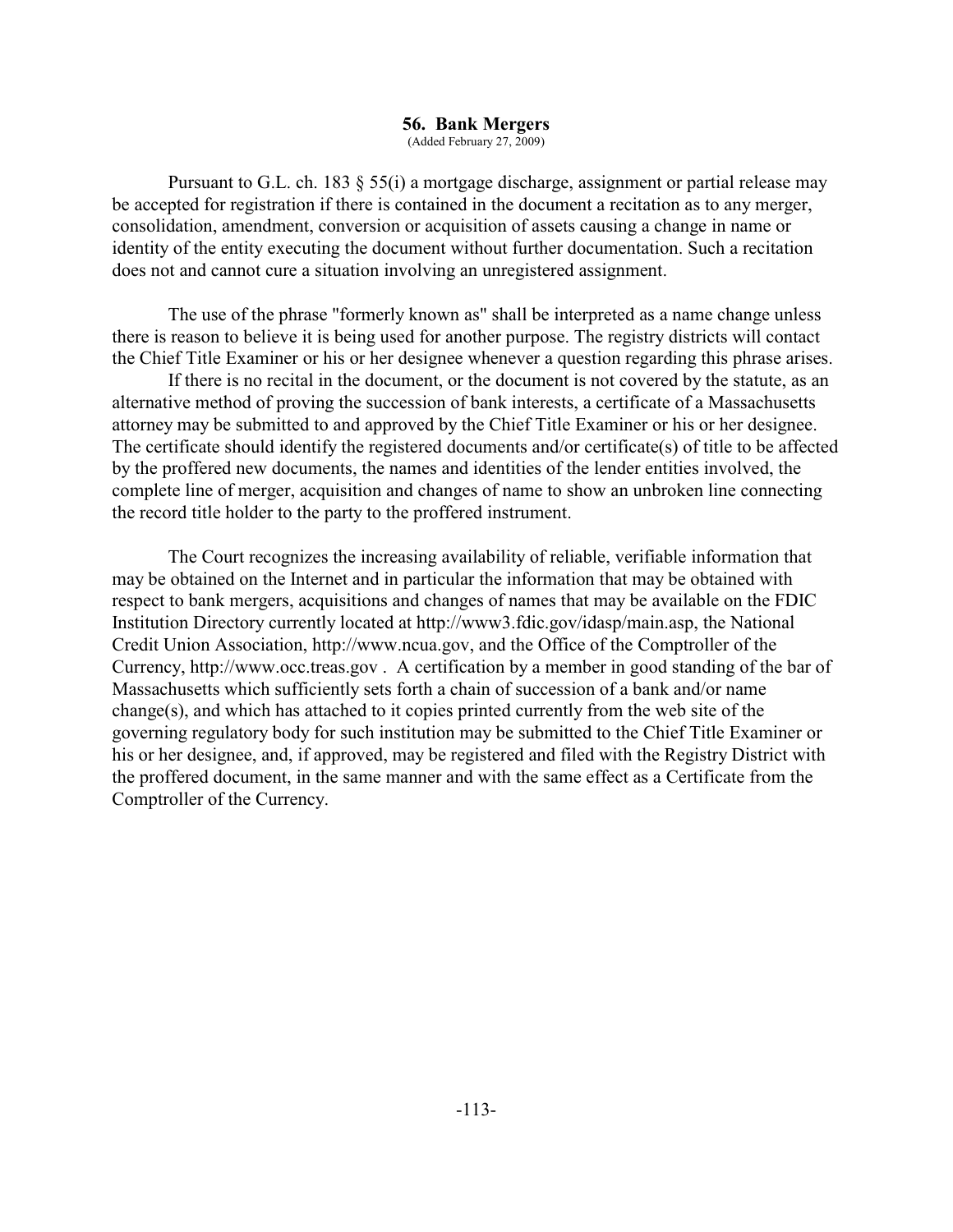#### **57. Condominiums: Approval of Condominium Documents**

(Added February 27, 2009)

#### 1. Introduction

When is Land Court Approval Required? Prior to filing in the Registry Districts, the Land Court must approve a master deed, and related instruments and plans, creating a condominium where all or any part of the land being submitted to G. L. c. 183A is registered land. Amendments to master deeds and the related instruments and plans also require prior approval by the Court in Boston. No original or amended master deed or related condominium instrument or plan should be registered by the registry district of the Court unless the master deed or master deed amendment has been approved. Approval is indicated by the dated signature of a Justice of the Land Court on the first page of the master deed and master deed amendment. Subsequent pages of the master deed and master deed amendment ordinarily bear the initials of the Justice who approved the document. Neither the condominium trust instrument or by-laws, nor amendments to them, require a Justice's signature to be registered.

This Guideline describes the documents that must be submitted for approval or as part of the approval process. Any document submitted for final approval pursuant to this guideline must be fully executed before the Court will review it formally and grant approval. It is possible, however, to obtain preliminary staff review of near-final draft condominium documents which have not been fully executed.

For approval requirements in cases where the condominium is to be withdrawn from registration, please see Section 7 herein.

*Extent of Review.* The Court reviews these documents for compliance with the elemental statutory requirements discussed below and will approve a master deed if it satisfies the limited express requirements of G. L. Chap. 183A, including those set forth in Section 8, necessary for the establishment of a condominium and the valid submission of the registered land to the provisions of Chapter 183A. The Court's review is limited to this purpose and, therefore, any approval granted by the Court simply means that the master deed satisfies the minimum statutory requirements of Chap. 183A and that, upon filing for registration, such master deed will create a validly formed condominium under G. L. c.183A.

*Limited Nature of the Court's Approval*. Approval does *not* mean that the court considers any other provisions contained in the documents to be lawful or enforceable, in whole or in part. The court does not address in its review and approval, by way of a few examples only, any provisions having to do with rights and procedures regarding phasing or other retained developer rights and interests; the governance and finances of the condominium and the rights of unit owners among themselves; the rights and remedies of a declarant or the organization of unit owners; the computation, assessment, or enforcement of liens or charges, including common expense charges; any rights, rules or regulations governing the use of units or common elements; etc. If a master deed purports to establish rights and procedures concerning future phases or development of the site, the court's approval does not address those issues, which will be considered by the court only in the context of a later presented master deed amendment addressing the phasing or further development, and which may at that time be disapproved notwithstanding that the amendment is consistent with a procedure laid out in the original master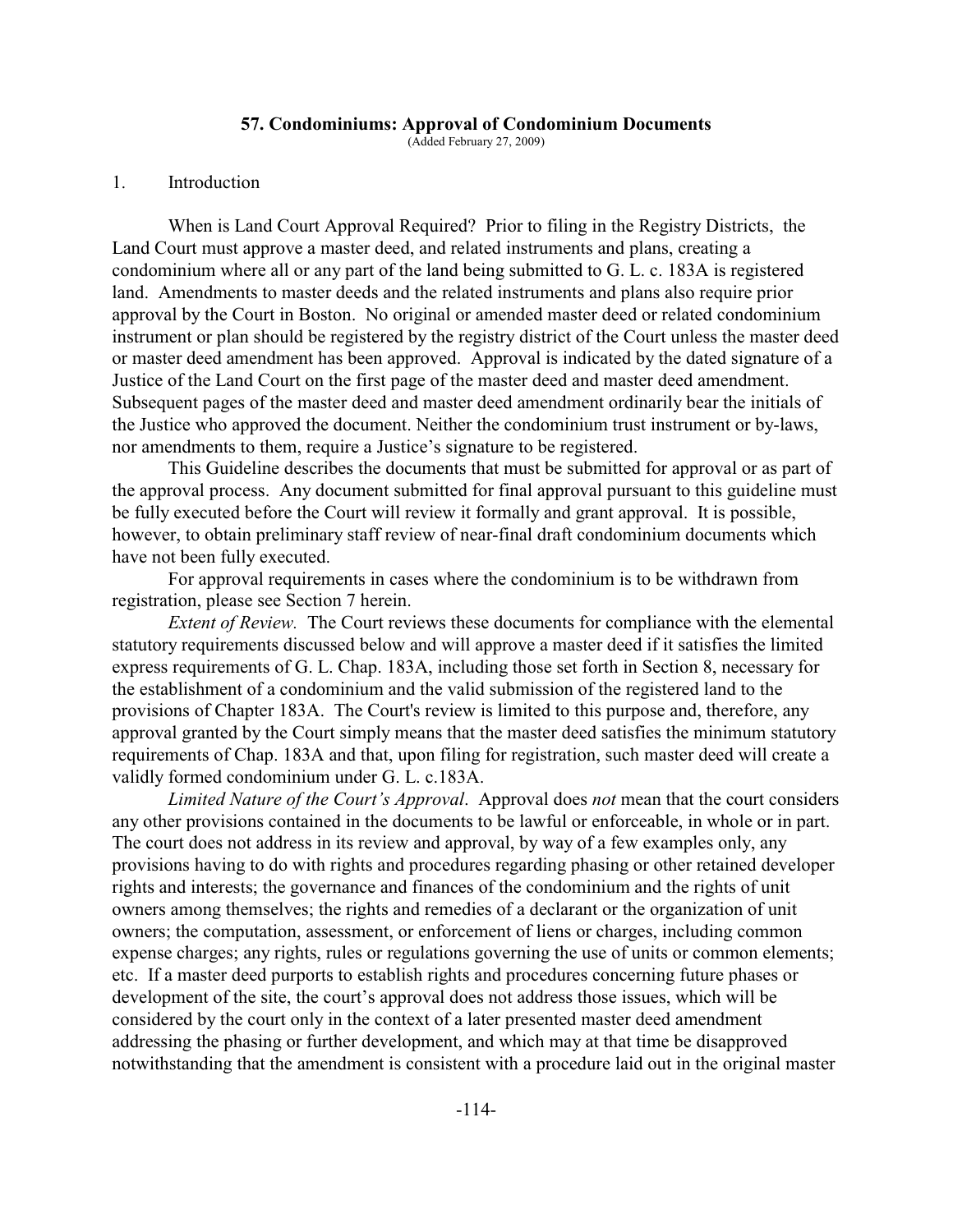deed.

Likewise, the Court's approval of a master deed does not constitute an approval of any plan filed with such master deed nor does it mean that the filing of any such plan constitutes an amendment or modification of a prior registered plan issued or approved by the Land Court. Nothing done by the Court in the approval of condominium documents for registration alters, amends, or controls the duly approved Land Court Plans which the Court has issued with respect to the property on which the condominium exists.

Approval does not mean that the Court has determined that either the declarant or any other signatory has the requisite title or authority to submit the land to Chap. 183A or that the condominium complies with, and does not violate, any restrictions or other encumbrances contained or referenced in the certificate of title or in the back title of the land being submitted to Chap. 183A. Notwithstanding the Court's approval of a condominium document pursuant to this Guideline, determinations regarding the title and authority of the declarant or other parties to execute condominium documents will be made at the local registration office, not by the Court in Boston, in the same manner as determinations of proper title and authority are made for any conveyance of an interest in registered land.

2. Instruments to be Submitted to Court for Review.

The Land Court will only approve fully executed documents, but either executed or nearfinal unexecuted documents may be submitted initially to obtain preliminary staff comment regarding issues which may preclude formal approval. Counsel are urged to revise documents in response to staff comment prior to their presentation to a Justice of the Court for formal review. Counsel are reminded that review and approval of condominium documents by the Court may require time, particularly if revisions are indicated before approval can be sought formally and obtained, and that submissions to the Court should be made sufficiently in advance to accommodate closing dates.

The following are required:

- A. Master Deed.
	- B. Condominium Trust or By-Laws.

If the organization of unit owners is a trust, the trust document should contain the by-laws of the organization. If the organization is an unincorporated association or a corporation, a set of by-laws is required.

Must be executed.

C. Certificate of Title.

A copy of the owner/declarant's certificate of title, with the full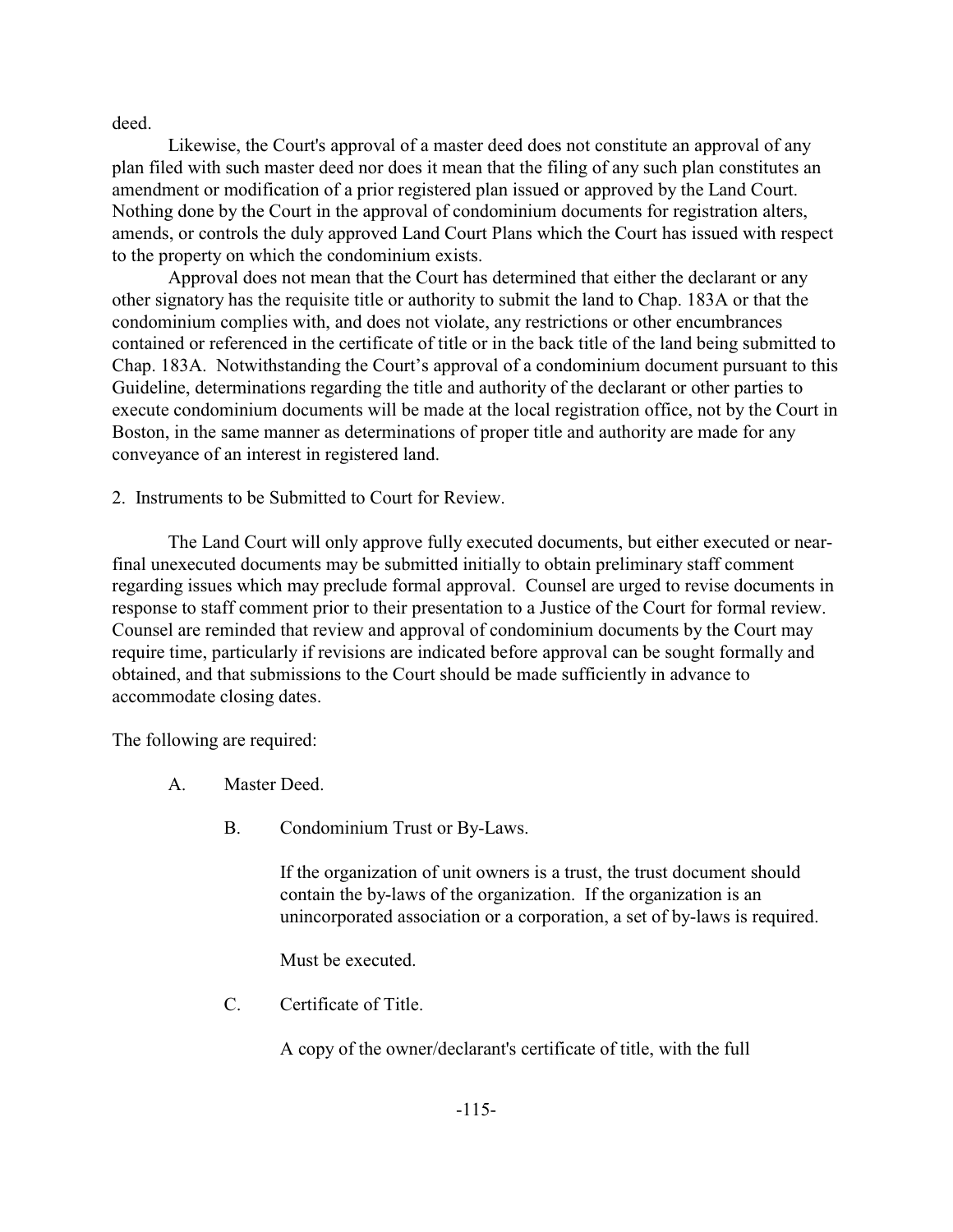memorandum of encumbrances, must be provided to the Land Court for review. The certificate must be current within thirty (30) days of the day it is provided to the Land Court, and must be known to be up-to-date by the person providing it, to the best of his or her knowledge. If the owner(s) of the land being submitted to Chap. 183A has only recently acquired the property and no new certificate has yet been prepared, a copy of the cancelled certificate of the prior owner and a copy of the deed into the current owner is required.

D. Site Plan.

A site plan prepared, signed and sealed by a professional land surveyor must be submitted whenever the condominium is to include any easements or limited or exclusive common areas outside of a building of the condominium property. (The Land Court recommends that site plans be submitted for all condominiums, but site plans are only required when the condominium is to include any easements or limited or exclusive common areas outside of a condominium building.) It is recommended that, in addition, a copy of any Land Court plan upon which the site plan is based also be submitted as part of this process. (Any variation between the submitted site plan and said Land Court plan should be shown on the site plan.)

E. Floor Plans.

A set of floor plans for each building of the condominium fully and accurately depicting the layout, location, unit number and dimensions of the units, as built at the time of the master deed, must be submitted for approval of the master deed or amendment. The floor plans also must state the name of the building or that it has no name, and must bear the verified statement of a registered architect, registered professional engineer, or registered land surveyor, certifying that such plans fully and accurately depict the layout, location, unit number and dimensions of the units as built, all as provided by G. L. c. 183A, § 8(f).

3. Master Deed Requirements.

The scope and effect of the Land Court's approval of a master deed is limited, as explained above. In accordance with G. L. c. 183A, § 8 each master deed must contain the following:

(a) A statement to the effect that the owner or lessee proposes to create a condominium to be governed by G. L. c. 183A, as required by G. L. c. 183A, § 2.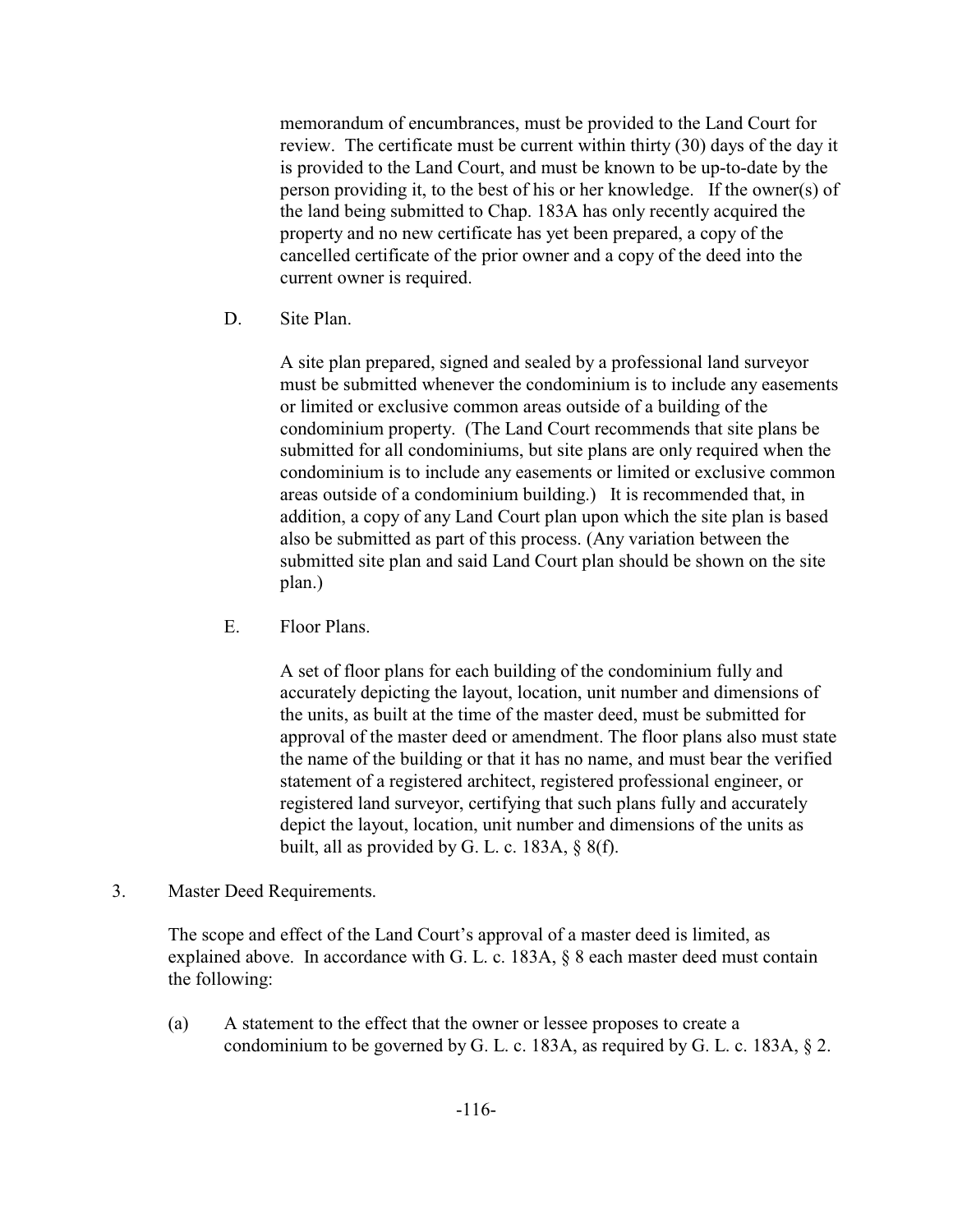- (b) A description of the land on which the building or buildings and improvements are located. Said description must include a reference to a lot or lots on current Land Court approved plan or plans, and a reference to current valid certificate or certificates of title.
- (c) A description of each building stating:
	- 1. the number of stories,
	- 2. the number of units if there is more than one; and
	- 3. the principal materials of which it is constructed.
- (d) The unit designation of each unit, and a statement of its
	- 1. location;
	- 2. approximate area;
	- 3. number of rooms;
	- 4. immediate common area to which it has access; and
	- 5. any other data necessary for its proper identification.
- (e) A description of the common areas and facilities and the proportionate interest of each unit in the common areas and facilities.
- (f) A set of the floor plans of the building or buildings (discussed more fully below).
- (g) A statement of the purposes for which the building and each of the units are intended and the restrictions, if any, as to their use.
- (h) The method by which the master deed may be amended.
- (i) The name and mailing address of the corporation, trust or association which has been formed and through which the unit owners will manage and regulate the condominium, together with a statement that such corporation, trust or association has enacted by-laws pursuant to G. L. c. 183A.

If a trust or unincorporated association is named, the master deed also shall set forth the names of the trustees or managing board.

(j) The name of the lessor of each lease that is submitted to the provisions of G. L. c. 183A and the recording data for each such lease or notice thereof. (G. L. c. 183A, § 8A contains additional requirements for a leasehold condominium that also must be satisfied if a leasehold condominium is comprised in part or in whole of registered land. In addition, pursuant to G. L. c. 183A,  $\S$  9(a), if the condominium relates to a lease which has been submitted to Chapter 183A, the name of the condominium must contain the word "Lease" or "Leasehold.")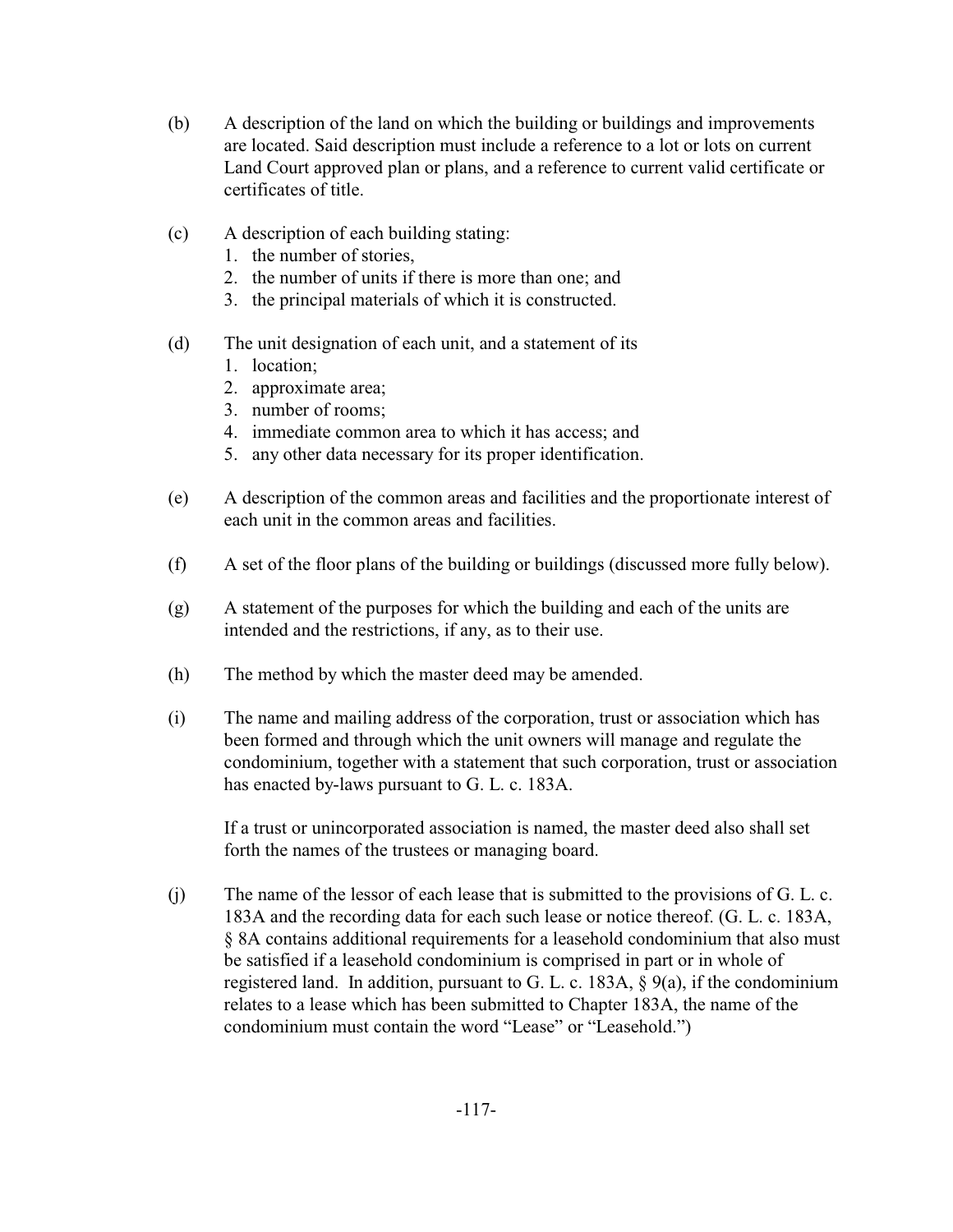Notwithstanding the foregoing, if the proposed condominium constitutes a "commercial condominium" under G. L. c. 183A, § 21, then the master deed need not contain a statement of the number of rooms in any unit designed for purposes other than dwelling and may contain such other provisions as are set out in said Section 21. However, the Court still requires a site plan where it would otherwise be required of a non-commercial condominium.

4. Requirements for By-Laws.

The Land Court's approval of condominium by-laws is limited to verifying that the by-laws match the referencing information in the Master Deed pursuant to G. L. c. 183A, § 8(i). The Court does not check to determine whether the statutory requirements for by-laws contained in G. L. c. 183A, §§ 10 and 11 have been satisfied, because those provisions do not go to title. It is the responsibility of counsel for the declarant to ensure that the by-laws comply with all provisions of G. L. c. 183A, including, for example, §§ 10 and 11. Accordingly, any approval granted by the Court simply means that the Master Deed satisfies the minimum statutory requirements of Chap. 183A and that the references in the Master Deed to the by-laws match up. The Court does not review or pass on rules and regulations.

# 5. Site Plan Requirements**.**

The site plan must contain and show the following (although not necessarily in the order stated):

- (a) Plan Title containing:
	- 1. condominium name;
	- 2. phase designation (if any);
	- 3. locality;
	- 4. surveyor's: name; full business address and telephone number; date; and 5. Land Court plan and lot number**(s)**;
- (b) All Buildings, indicating:
	- 1. complete exterior dimensions to the nearest 0.1' or 1";
	- 2. distance to lot or phase lines to the nearest 0.1' or 1";
	- 3. unit designations; and
	- 4. number of stories;
- (c) Exclusive or Limited Use Easements
	- 1. located accurately on the parcel, in a clear and certain measured location on the lot, and fully dimensioned to the nearest 0.1 or 1".
- (d) North Arrow
- (e) Scale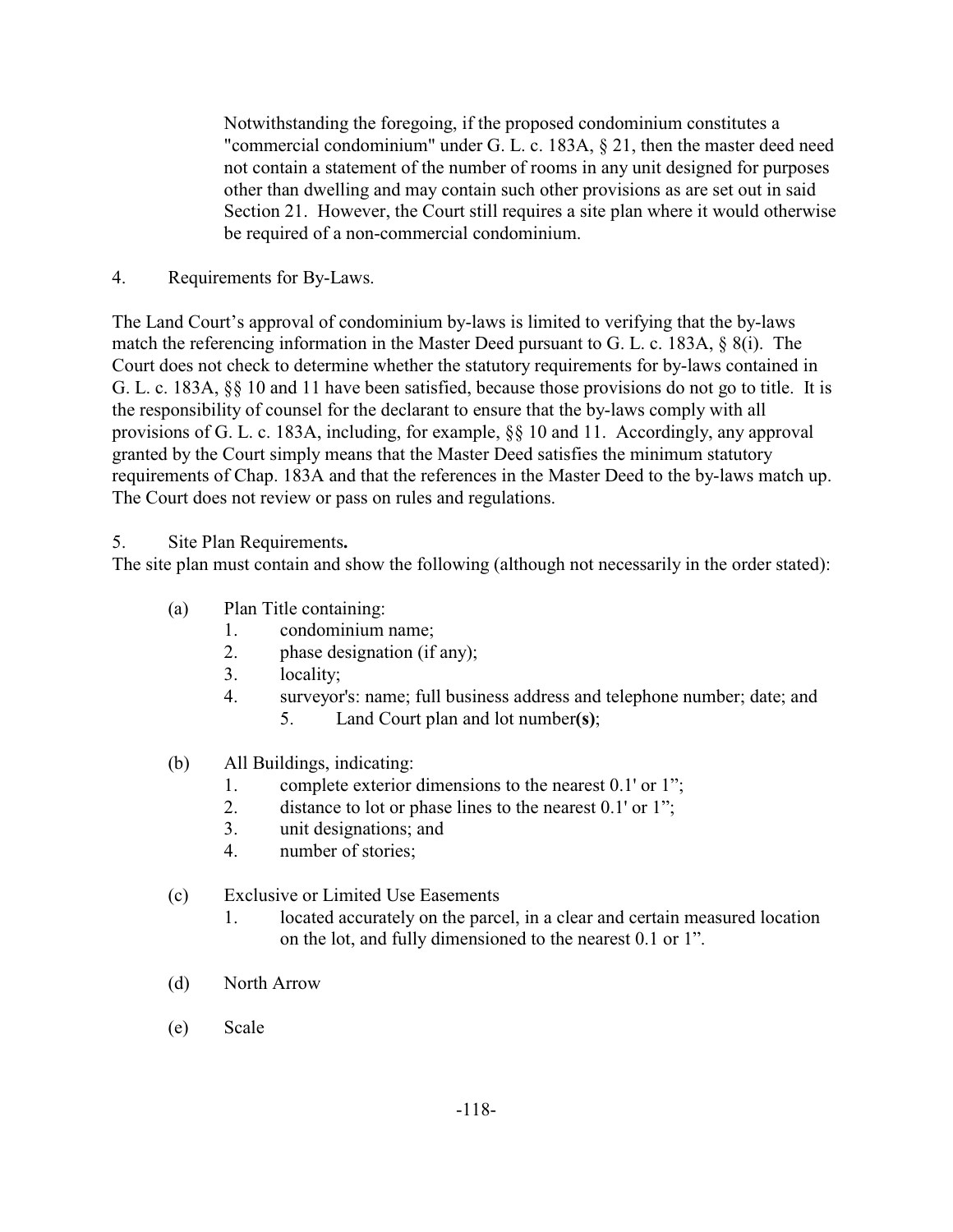(f) "As-Built" Certification:

"I certify that this plan fully and accurately depicts the location and dimensions of the buildings as built and fully lists the units contained therein, and further fully and accurately depicts, locates, and provides the dimensions of all limited or exclusive use common areas and facilities of the condominium outside of any building."

- 1. signed and sealed by a professional land surveyor;
- 2. dated.

### 6. Floor Plans.

A set of floor plans must be filed with a master deed. The floor plans must:

- (a) show the
	- 1. layout,
	- 2. location
	- 3. unit numbers, and
	- 4. dimensions of the units to the nearest 0.1 foot or inch,

5. individual rooms (need not be dimensioned)(non-habitable spaces need not be shown separately).

- (b) state the name of the building or that it has no name; and
- (c) bear the verified statement of a registered architect, registered professional engineer, or registered land surveyor, certifying that the plans fully and accurately depict the layout, location, unit number and dimensions of the units as built. This "As-Built" Certification, required by G. L. c. 183A, § 8(f), must appear on each sheet of the floor plans and must be dated, signed and sealed by the engineer, architect or surveyor who prepared them. It should provide:

"I certify that this plan fully and accurately depicts the layout, location unit number(s) and dimensions of the units numbered through inclusive, in building [name] as built."

7. Withdrawal From Registration.

In some instances, the owner of registered land on which a condominium is proposed may seek to have the land withdrawn from the provisions of the Registration Act, G.L. c. 185. The owner's ability to withdraw, and the procedure to be followed, depends on the basis for withdrawal which the owner is able to demonstrate in a particular case.

If only a portion of the land being submitted to condominium status under G.L. Chap. 183A is registered land, the owner of the land being submitted to Chap. 183A need not seek Land Court approval of the master deed and related documents *if*, pursuant to G. L. c. 183A, § 16, the owner: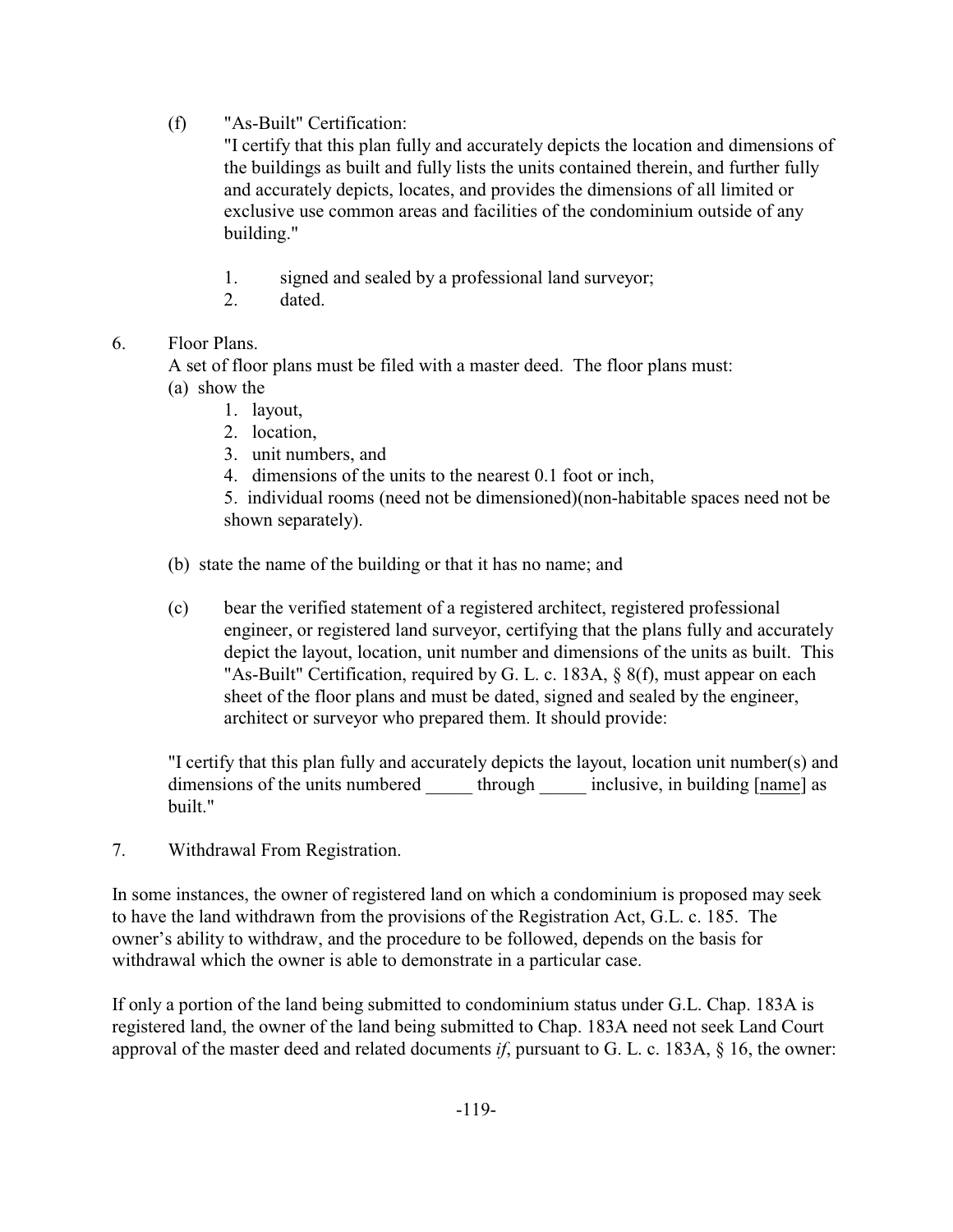(a) has recorded a master deed covering the whole of the land (including the registered land) in the appropriate registry of deeds, on the recorded side of the Registry; and (b) thereafter files a complaint to withdraw the registered land from the provisions of G. L. c. 185 pursuant to the provisions of G. L. c. 183A, § 16.

If all of the land being submitted to Chap. 183A is registered land, its owner may elect to withdraw the land from the provisions of Chap. 185 by employing the provisions of G.L. c. 185, § 52, by filing a complaint for withdrawal under that statutory section. In this case, the owner must seek, a basic review of the master deed which is far more limited than the review that would be required absent a complaint for withdrawal from the registration system. This review will be limited to examination of the master deed and condominium floor plans to ensure they satisfy the statutory requirements of G. L. c. 183A, §8. A site plan need not be submitted. If the master deed passes that basic review, the court then also may approve the complaint for withdrawal of the land from registration. The owner will file the master deed with the appropriate land registration office simultaneously with the court's approval of the request to withdraw the land from registration removing the land from the operation of the Torrens system. In these cases, the Court's approval of the master deed after this limited review is provisional, conditioned on the condominium land being removed from G. L. c. 185, pursuant to the provisions of G. L. c. 185, § 52, no later than the time the master deed goes to record.

Owners of registered land who wish to consider the removal of land from the registration system in connection with the establishment of a condominium are urged to contact the court's title examination staff for helpful guidance, information, and forms.

Please see Guidelines 63 & 64 for a more detailed description of the requirements for withdrawing a condominium from registration.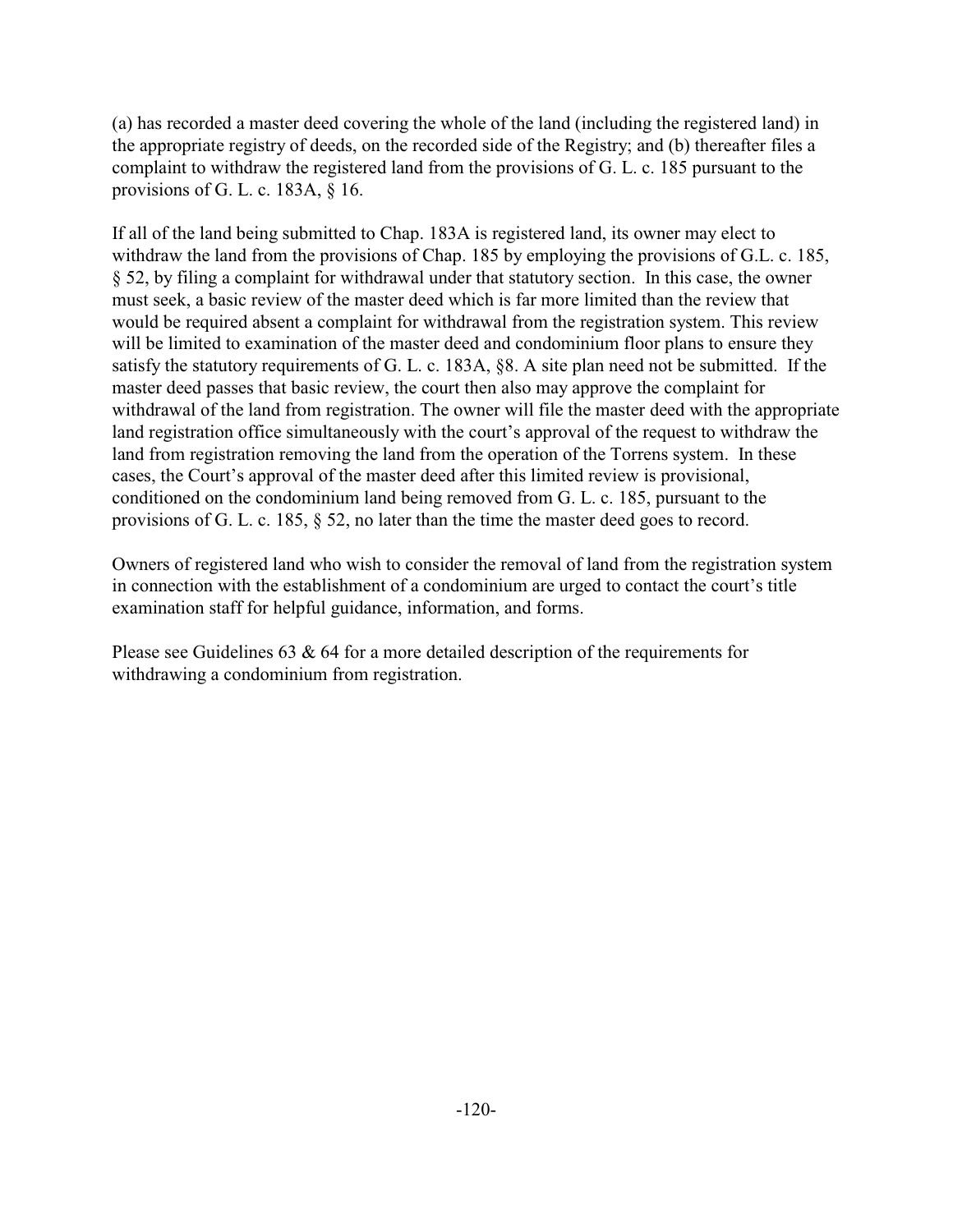#### **58. Conveyances by Cities and Towns**

(Added February 27, 2009)

The grant of easement or a deed from a city or town should be accompanied by a municipal clerk's certificate which recites and/or gives evidence of the authority by which the grant or deed is being made. Doubtful questions should be referred to the Chief Title Examiner for approval.

G.L. c. 44, § 63A provides that whenever a city or town sells any real estate, the board or officer executing the deed shall, as a condition precedent to the power to deliver the deed, receive from the grantee a payment in lieu of real estate taxes. The statute also provides that a recitation in the deed of full compliance with the provisions of the statute shall be conclusive evidence of such fact. Therefore every deed from a city or town should contain such a recitation. Any deed from a city or town not containing such a recitation must be approved by the Court or the Chief Title Examiner or his or her designee.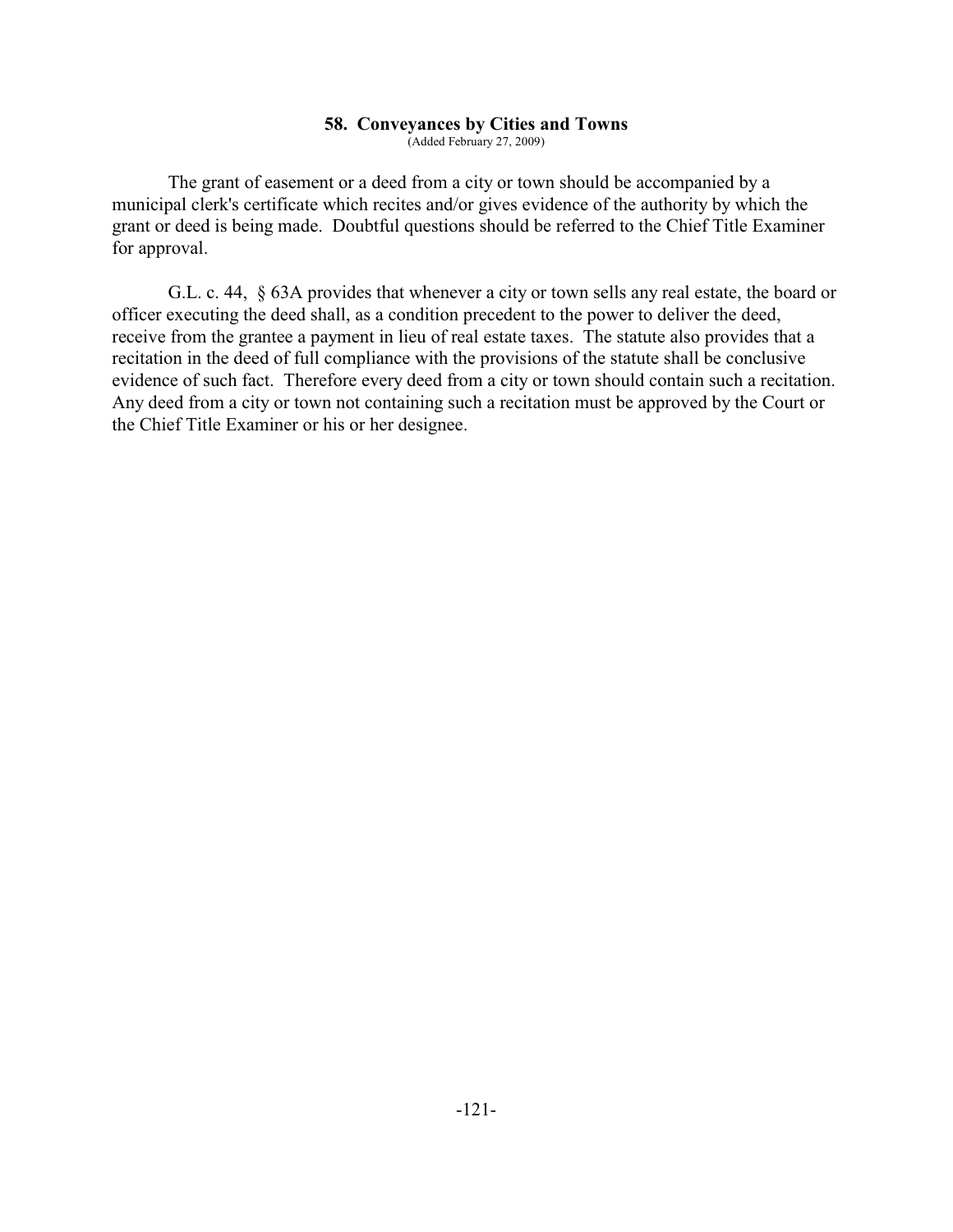#### **59. Indefinite References**

(Added February 27, 2009)

The provisions of G. L. c.184, §25, the "indefinite reference" statute, protect titles from being or becoming subject to various types of interests which are not set forth in recorded or registered instruments.

But this statute, by its terms, does "not apply to a reference to an instrument in a notice or statement permitted by law to be recorded instead of such instrument." For this reason, Registry Districts should not treat as indefinite references, and should not on that ground refuse to accept, documents which are notices or statements permitted by law to be recorded instead of, or in the place of, another instrument. Examples of these notices or statements include notices of lease, notices of assignment of leases, and notices of contract and of substantial completion under the mechanic's lien statutes.

The indefinite reference statute also does not apply to a reference to the secured obligation in a mortgage or other instrument appearing of record to be given as security. It is permissible to refer--in a mortgage, collateral assignment of leases and rents, or similar registered instrument--to a promissory note, security agreement, construction agreement, construction loan agreement, option agreement, purchase and sale agreement, or similar agreement for which the mortgage or other registered document is given as security, even though the agreement referred to is not registered with the mortgage.

As to the provisions of the indefinite reference statute that deal with a conveyance to a party as trustee where there is no recorded trust instrument, see Land Court Guideline No. 51, Trusts: Conveyances to Trustees.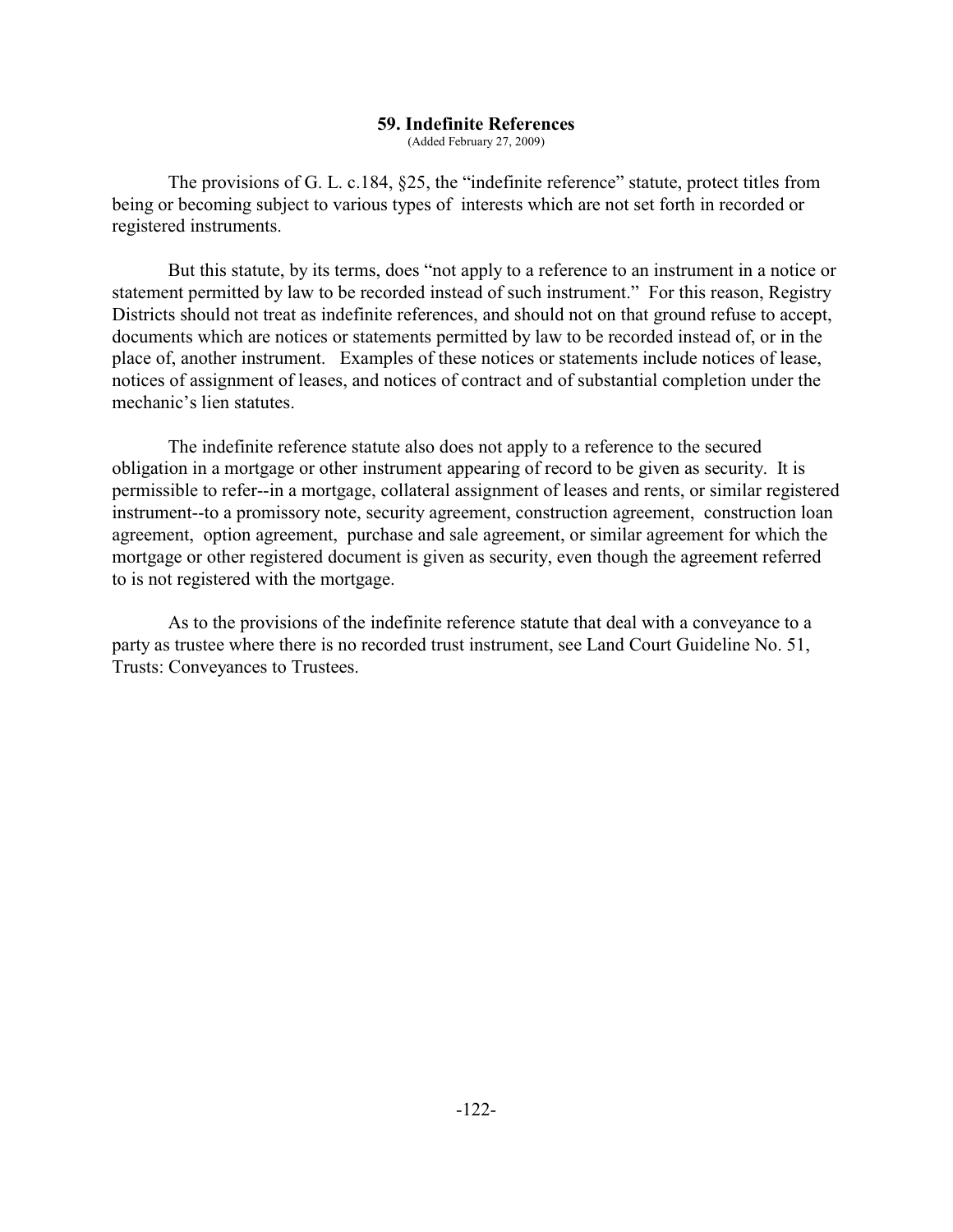#### **60. Mortgages Affecting Appurtenant Easements**

(Added February 27, 2009)

When a Certificate of Title includes on its face an appurtenant easement for the benefit of the registered land described in the Certificate, a mortgage registered or recorded against the title of the servient estate should not be noted on the Certificate of Title of the dominant estate.

When the title to registered land described in a Certificate of Title is subject to an easement for the benefit of recorded land, a mortgage recorded against the title of the dominant estate should not be noted on the Certificate of Title of the servient estate.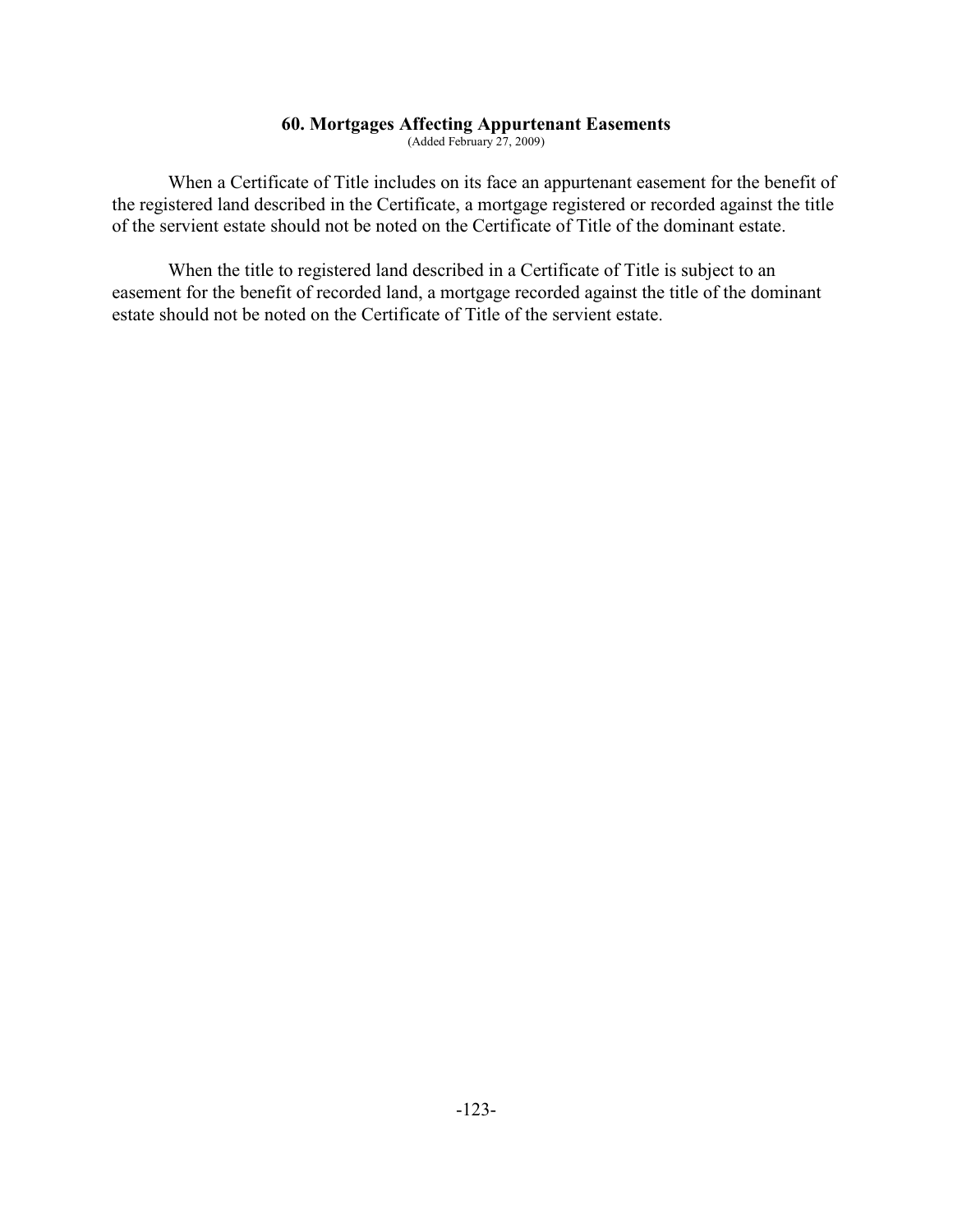# **61. Mortgages: Discharge Notations for Expired Mortgages (G. L. ch. 260, § 33)**

(Added February 27, 2009)

Any mortgage of registered land which does not set out any term or maturity date of the obligation secured, expires 35 years after the date of registration of the mortgage. Any mortgage of registered land in which a term or maturity date for the secured obligation is stated, expires 5 years after the stated term or maturity date.

However, in either case, if there has been registered an extension, acknowledgment or affidavit that the mortgage has not been satisfied, the period shall continue until 5 years shall have elapsed during which there is not registered any further extension of the mortgage, or acknowledgment or affidavit that the mortgage is not satisfied.

Pursuant to M.G. L. c. 260, § 33:

Upon the expiration of the period provided herein, the mortgage shall be considered discharged for all purposes without the necessity of further action by the owner of the equity of redemption or any other persons having an interest in the mortgaged property and, in the case of registered land, upon the payment of the fee for the recording of a discharge, the mortgage shall be marked as discharged on the relevant memorandum of encumbrances in the same manner as for any other mortgage duly discharged. (emphasis added)

Upon written request, registries will discharge mortgages which meet the above criteria. The attached form is to be filled out and, upon the payment of a fee equal to that required for the registration of a discharge, a document number will be assigned to the form and a discharge notation entered on the Certificate of Title. The notation will make reference to M.G. L. c. 260, § 33.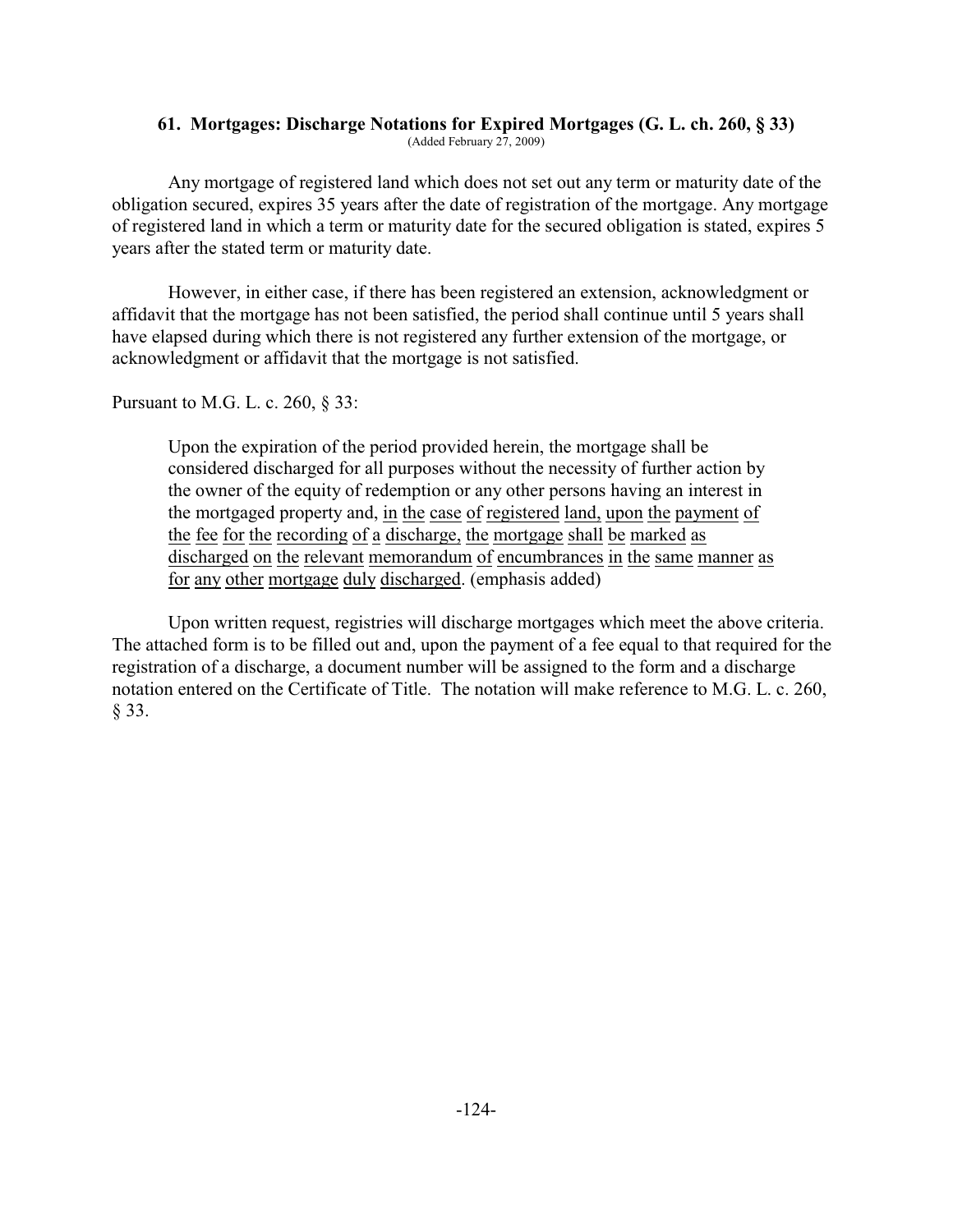# REQUEST FOR A DISCHARGE NOTATION PURSUANT TO G. L. ch. 260 § 33

| Property Address:        | the control of the control of the control of the control of the control of                                             |                                                                                           |
|--------------------------|------------------------------------------------------------------------------------------------------------------------|-------------------------------------------------------------------------------------------|
| Mortgage Document No.:   | <u> 1989 - Johann Barbara, martxa alemaniar a</u>                                                                      |                                                                                           |
| Date of Registration:    | <u> 1989 - Johann Barbara, marka a shekara tsa 1989 - An tsa 1989 - An tsa 1989 - An tsa 1989 - An tsa 1989 - An</u>   |                                                                                           |
|                          |                                                                                                                        |                                                                                           |
| Original Mortgagor:      | <u> 1989 - Johann John Stone, mars eta bainar eta baina eta baina eta baina eta baina eta baina eta baina eta ba</u>   |                                                                                           |
| Original Mortgagee:      | <u> 1980 - Johann Barbara, martxa alemaniar argumento estas estas estas en la contrada de la contrada de la contra</u> |                                                                                           |
| Assignee $(s)$ , if any: | (Document No.                                                                                                          |                                                                                           |
| П                        | Stated Term or Maturity Date Which Is:<br><u> 1989 - Johann Barbara, martin amerikan basa</u>                          |                                                                                           |
| No Stated Term<br>П      |                                                                                                                        |                                                                                           |
|                          | $\sqrt{s}$<br>Name:                                                                                                    |                                                                                           |
|                          | Address:                                                                                                               | the control of the control of the control of the control of the control of the control of |
|                          | Phone:                                                                                                                 |                                                                                           |
|                          | Date:                                                                                                                  |                                                                                           |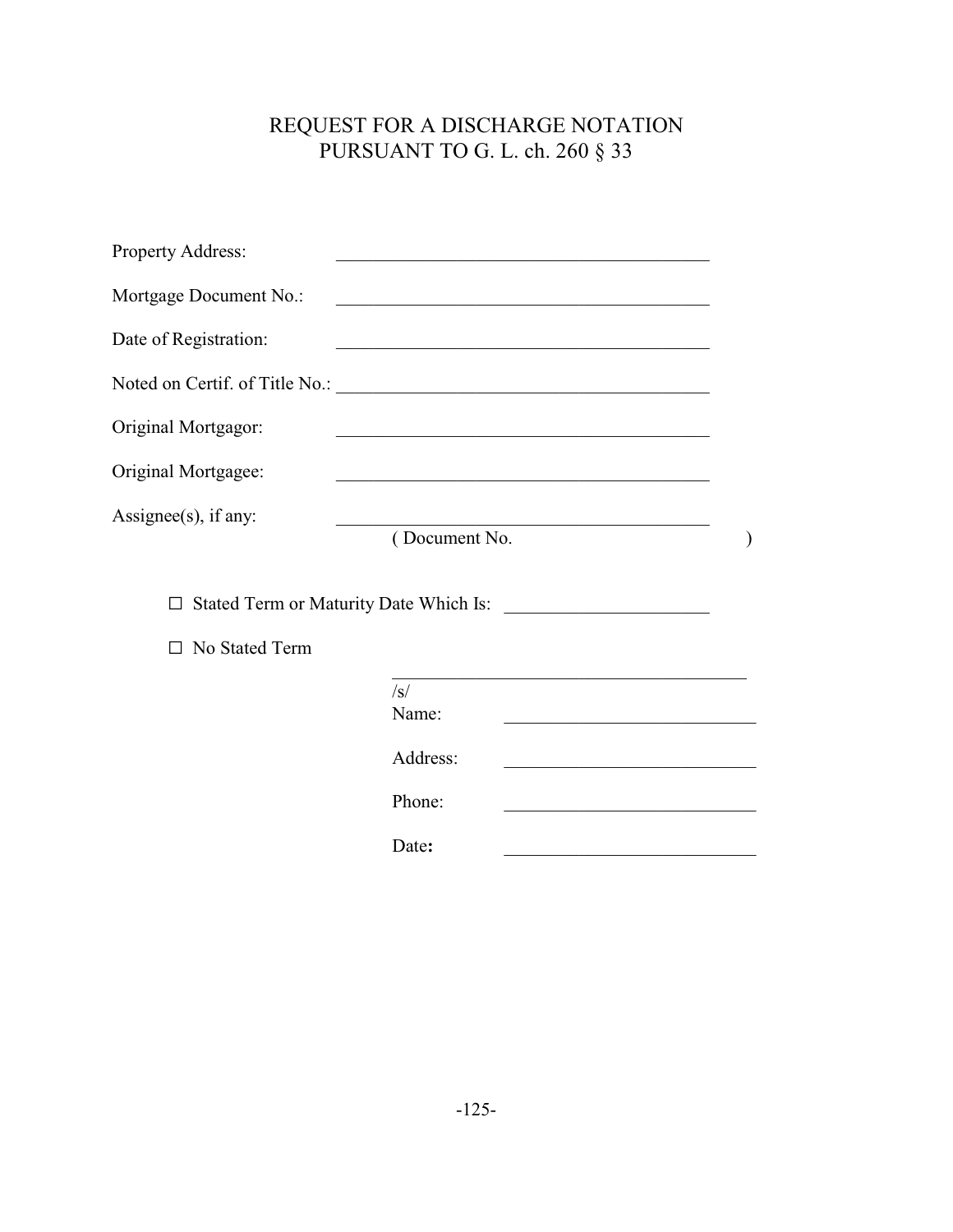#### **62. Trusts: Expired**

Added February 27, 2009

The term of a trust can end for numerous reasons, including on a specified date certain, after expiration of a term of years, following the death of one or more persons, etc. If it appears that the term of a trust has ended, the districts should not accept documents for filing with respect to that trust and the person desiring to file the documents should be advised that the documents must be approved by the court. Depending on the circumstances, approval may require an order of the court following the filing of a Supplemental Petition; in other cases, an approval by the Chief Title Examiner will suffice. Which will be required will depend on the complexity of the trust and the factual situation.

Even though the term of a trust may have ended, the trustee(s) still may have the power to convey the trust property. For instance, the trust instrument might provide that upon the death of certain persons the trustees are directed to sell the real estate assets in the trust so as to be able to distribute money, rather than tangible property, to the beneficiaries. Or the trust instrument may require the trustee(s) to convey the trust property to the remainder beneficiaries to settle the record title, and the identity of the remainder beneficiaries may be readily apparent. In such circumstances, and similar situations, if less than one year has elapsed since the expiration of the trust, the proponent of the document to be filed should present the facts to the Chief Title Examiner, accompanied by a certificate in accordance with the provisions of G.L. c. 184, § 35, stating that the trustee(s) executing the proffered document are authorized to do so. There will be other circumstances where a Supplemental Petition is not required, because an analysis of the trust instrument and the facts is straightforward.

There are far too many different factual patterns to describe them all in this guideline. Because gaining the approval of the Chief Title Examiner normally is quicker and less expensive than preparing and filing a Supplemental Petition with the Court, the proponent of the document normally should seek Chief Title Examiner approval in the first instance. However, if the trust instrument requires the approval of the beneficiaries of the trust or there is to be a deed of the trust property to the beneficiaries, and in either case the identity of the beneficiaries cannot be determined, a Supplemental Petition to the Court will almost certainly be required.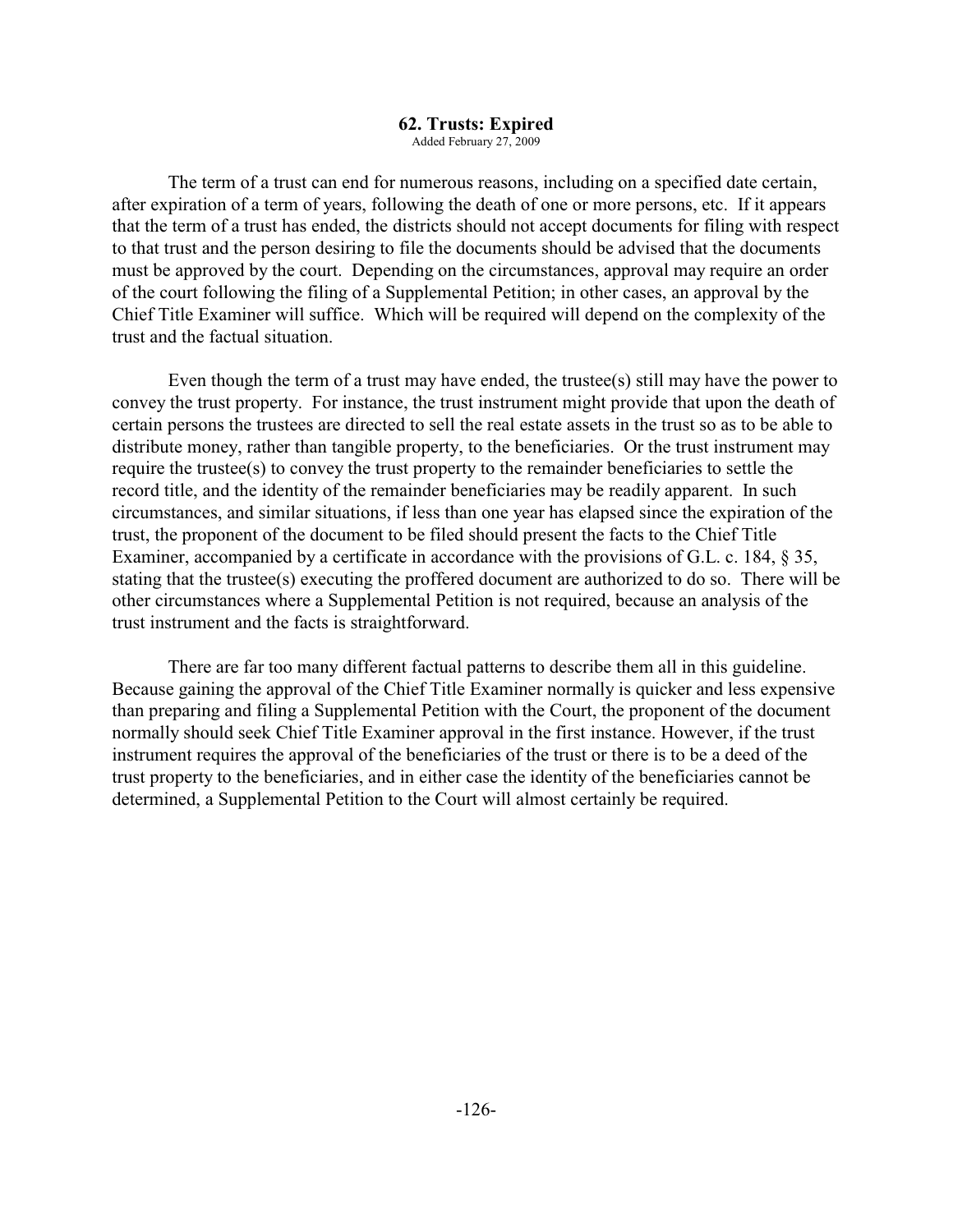#### **63. Voluntary Withdrawal (G. L. ch. 185, § 52)**

(Added February 27, 2009)

Land may be withdrawn from registration voluntarily by private owners who qualify under the governing statute, G. L. c. 185, §52, and by a public entity.

- **A. Registered Land owners, other than public entities, who qualify under the statute may have their land withdrawn from registration when the following procedures are followed**:
- 1. Submit a complaint, signed by either the registered owners or their lawyer, accompanied by an executed "Notice of Withdrawal", on the designated Land Court form. The notice must be signed by all of the owners and should contain an Exhibit A. The basic form of complaint is available from the Land Court, but must be augmented with allegations and exhibits, as necessary (see Items 7, 8, and 9 below.). A form of the complaint and notice are attached hereto.
- 2. Filing fee is \$50.00.
- 3. File an attested copy of certificate of title or an attested copy of the deed(s) into the current owner and a copy of the most recent prior certificate of title.
- 4. If (a) the registered land constitutes less than 50 per cent of the total area of a single parcel or of two or more contiguous parcels in common ownership, or (b) the registered land consists of less than 10 per cent of the land area shown on the decree plan to which the original certificate of title pertains, the rest of the land area to which such certificate pertains having been conveyed since the original registration under Chapter 185, then in either case, plaintiffs must submit proof that their situation falls within the applicable clause--by attaching to the complaint relevant plans and deeds, which support the allegations in the complaint. There will be a review by the court's Engineering Department of all complaints filed under Clauses (a) and (b). (The Court may require a certificate from a registered engineer or land surveyor to verify land area percentages.)
- 5. In those cases where Plaintiffs allege they have submitted the land to the provisions of Chapters 183A or 183B, or have created interests in the land to which Chapter 183B is applicable pursuant to  $\S 3$  of Chapter 760 of the Acts of 1987 (Clause c), Plaintiffs must submit proof of the facts alleged.
- 6. When withdrawal is sought for other good cause, under Clause (d), the complaint must set forth with specificity the grounds upon which the Court is asked to find "good cause."
- 7. Title examination by a Land Court Examiner is required. The Court will appoint an examiner pursuant to SJC Rule 1:07. (Any request for a non-sequential appointment in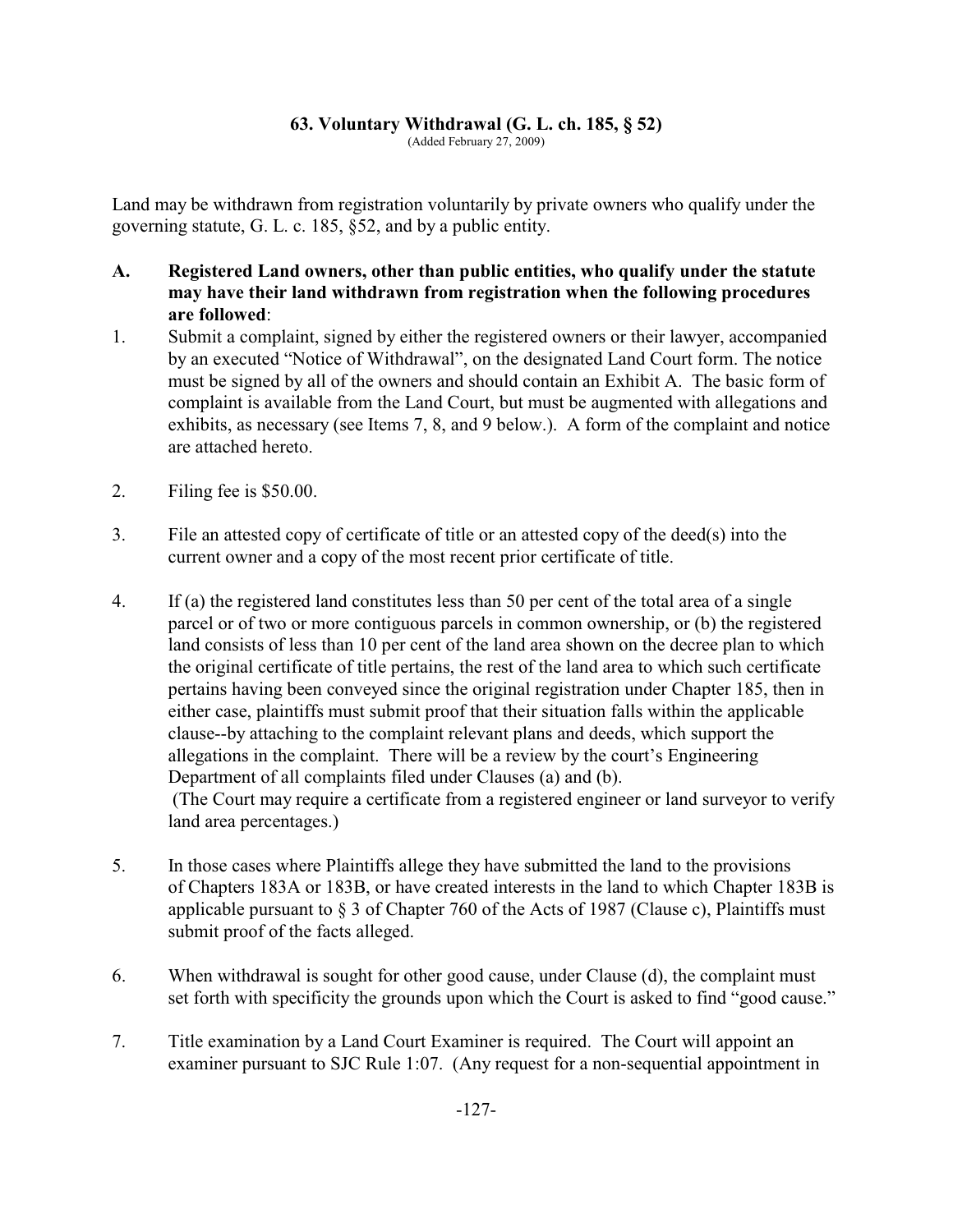accordance with the SJC Rule must be made at the time of filing the complaint.) When the Court appoints an examiner, it will send the Notice of Appointment to plaintiffs' attorney, who is responsible for sending the Notice of Appointment to the examiner, together with a copy of the complaint.

- 8. The title examination should run from the date of the outstanding certificate of title and list all of the owners, mortgagees, and lessees, with an address for each.
- 9. Notice to all mortgagees and lessees of record is required. If plaintiffs do not submit the assents of all mortgagees and lessees, a citation will issue. Upon receipt of assents from all those entitled to notice, or their default, the case will be treated as an ex-parte matter, and presented to the Court for its consideration. If any party notified files an opposition to the complaint, the case will be treated as a contested case, to be resolved according to the penultimate sentence of  $\S$  52.
- 10. Upon the filing of the Notice of Voluntary Withdrawal endorsed by a Justice of the Court with the appropriate registry district, the land described in the Notice shall be deemed withdrawn and shall become unregistered land, and the owners shall hold title thereto at the time of such filing "free of all liens and encumbrances, including adverse possession and prescriptive rights, except those set forth or referred to in § 46 and those noted on the certificate of title or filed for registration before the filing of the notice of Voluntary Withdrawal, as though a Judgment of Confirmation without registration had been recorded under § 56A."
- 11. The Chief Title Examiner and Engineering Department will receive from the local registry district verification of the filing of the Notice of Withdrawal, with the document number and date of filing.
- 12. Plaintiffs' counsel should be aware that he or she may want to record a copy of the Notice of Withdrawal on the unregistered side of the Registry to provide a starting point for the title on the unregistered side.

### **B. Land owned by the Commonwealth or any agency, department, board, commission or authority of the Commonwealth or any political subdivision thereof or any authority of any such political subdivision**

- 1. A complaint shall be filed by the public entity which has acquired the registered land. This complaint is to be drafted by the plaintiff and is not the complaint referred to in the previous section dealing with privately owned land.
- 2. Filing fee is \$50.00.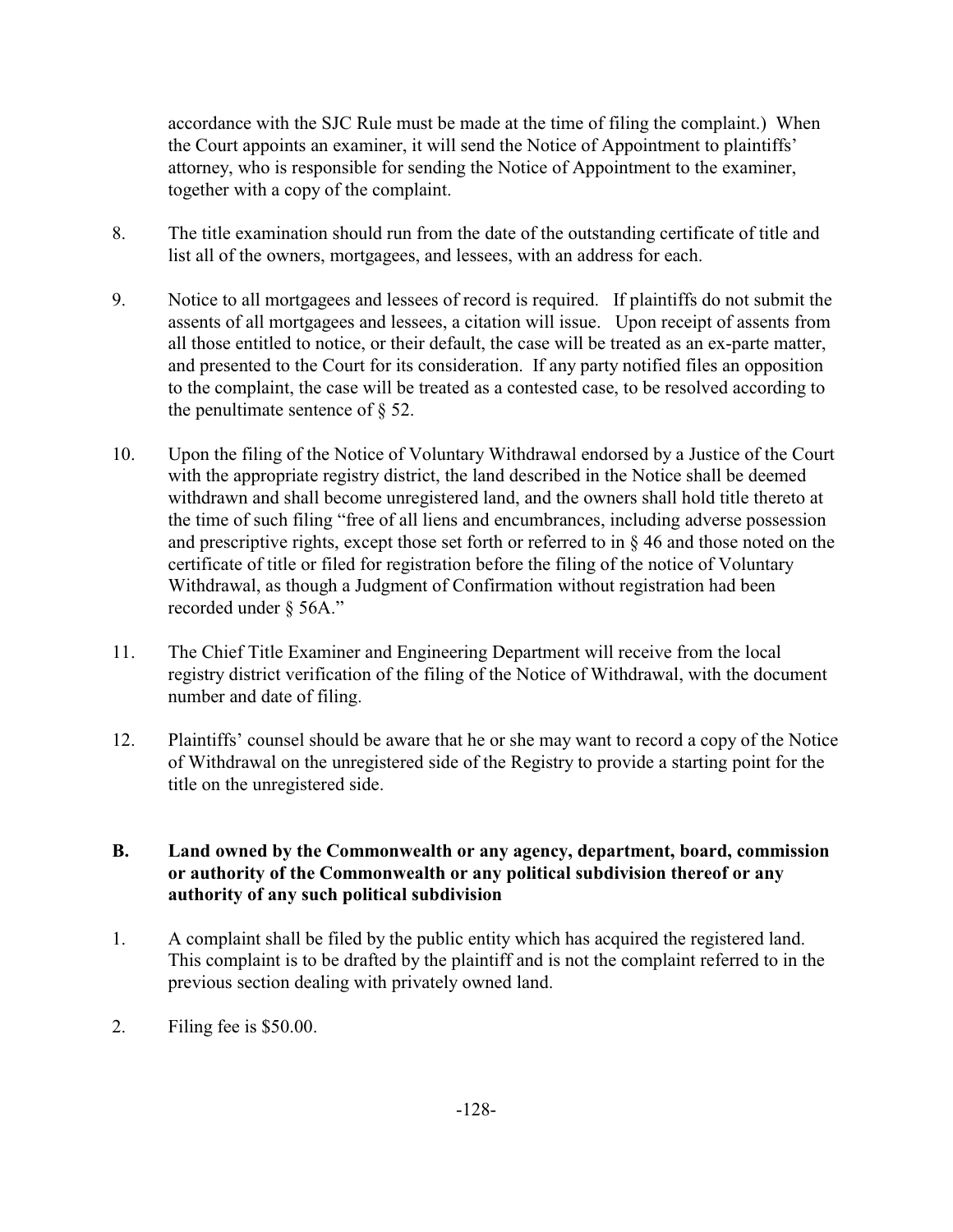- 3. Title examination by a Land Court Examiner is required. The Court will appoint an examiner pursuant to SJC Rule 1:07. (Any request for a non sequential appointment in accordance with the Rule must be made at the time of filing the complaint.) When the Court appoints an examiner, it will send the Notice of Appointment to plaintiffs' attorney, who is responsible for sending the Notice of Appointment to the examiner, together with a copy of the complaint.
- 4. The title examination should run from the date of the outstanding certificate of title and list all of the owners, mortgagees, and lessees, with an address for each.
- 5. Notice to all mortgagees and lessees of record is required. If plaintiffs do not submit the assents of all mortgagees and lessees, a citation will issue. Upon receipt of assents from all those entitled to notice, or their default, the case will be treated as an ex-parte matter, and presented to the Court for its consideration. If any party notified files an opposition to the complaint, the case will be treated as a contested case, to be resolved according to the penultimate sentence of § 52.
- 6. A court order will issue for the withdrawal of the land from the provisions of Chapter 185.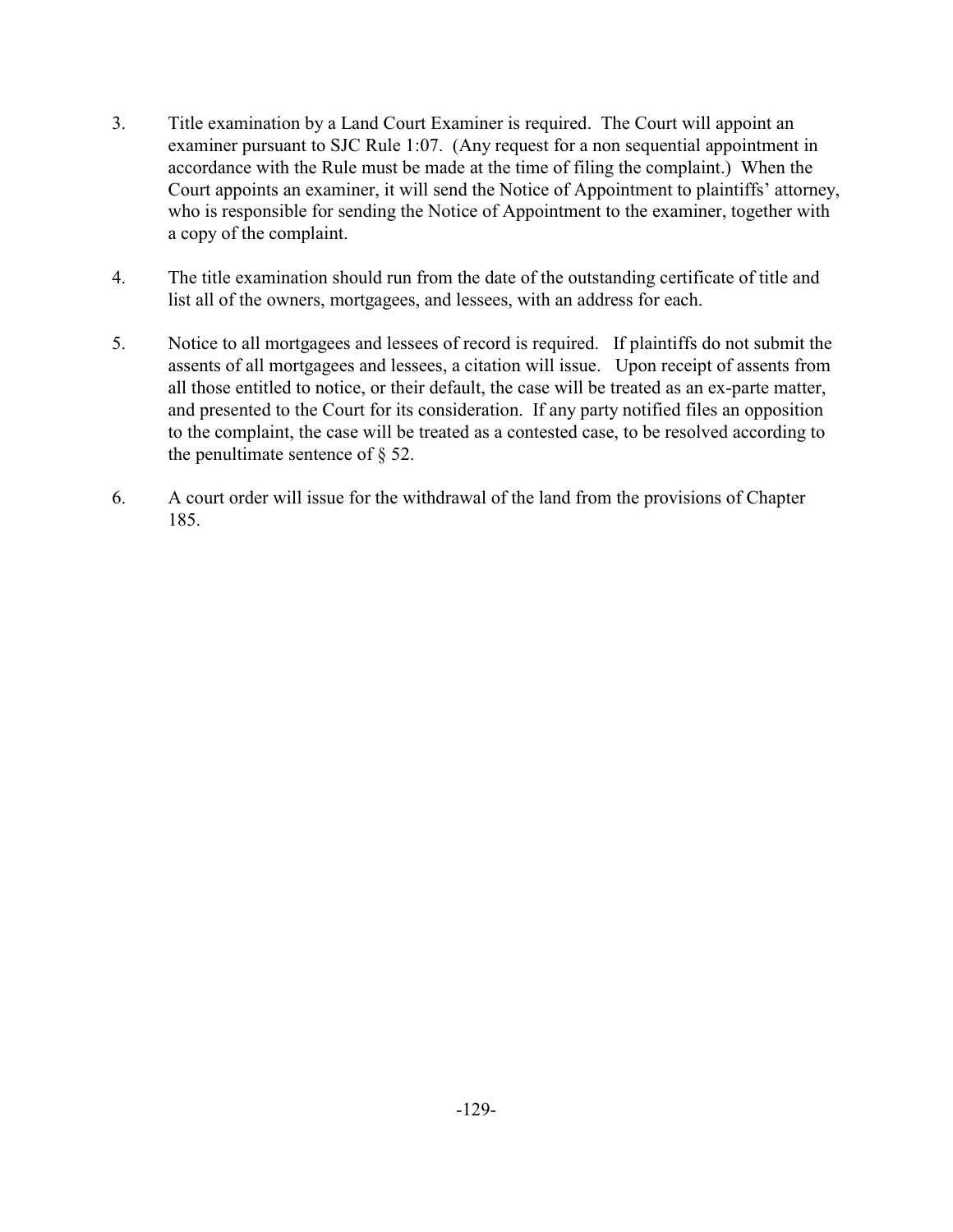#### COMMONWEALTH OF MASSACHUSETTS LAND COURT DEPARTMENT OF THE TRIAL COURT

Case No.

#### **COMPLAINT FOR VOLUNTARY WITHDRAWAL OF LAND FROM THE REGISTRATION SYSTEM UNDER G. L. c. 185, § 52**

Plaintiffs are all of the owners of the fee simple estate in all of a parcel of land that has been registered under G. L. Chapter185, and wish to withdraw the land from the provisions of that Chapter. Plaintiffs therefore seek endorsement of the Court approving the withdrawal, under § 52 of that Chapter, as amended by Chapter 413 of the Acts of 2000.

Plaintiffs submit with this complaint their executed Notice of Voluntary Withdrawal. The land to be withdrawn is described on Certificate of Title No. And Sook and State Page 1. The Sook and State Baggera, issued from the Registry District of County and is shown on Land Court Plan No. as follows:

\_\_ all the land described in the certificate of title

 $\overline{\phantom{a}}$  part of the land described in the certificate of title, namely:

Plaintiffs seek withdrawal under the following clause in the fourth paragraph of § 52:

.

- \_\_ (a) The registered land constitutes less than 50 per cent of the total area of a single parcel or of two or more contiguous parcels in common ownership.
- \_\_ (b) The registered land consists of less than 10 per cent of the portion of the land area to which an original certificate of title pertains, the rest of the land area to which such certificate pertains having been conveyed since the original registration under Chapter 185.
- \_\_ (c) The owners of the registered land have submitted the land to the provisions of Chapter 183A or 183B or have created interests in the land to which Chapter 183B is applicable pursuant to § 3 of Chapter 760 of the Acts of 1987.

\_\_\_\_\_\_\_\_\_\_\_\_\_\_\_\_\_\_\_\_\_\_\_\_\_\_\_\_\_\_\_\_\_\_\_\_\_\_\_\_\_\_\_\_\_\_\_\_\_\_\_\_\_\_\_\_\_\_\_\_\_\_\_\_\_\_\_\_\_\_

\_\_ (d) Other good cause for withdrawal, as follows: \_\_\_\_\_\_\_\_\_\_\_\_\_\_\_\_\_\_\_\_\_\_\_\_\_\_\_\_\_\_\_\_\_

#### **NOTE-**

**PROOF OF PLAINTIFFS' ENTITLEMENT TO WITHDRAW LAND FROM THE REGISTRATION SYSTEM UNDER CLAUSES (a)-(c), INCLUSIVE, MUST ACCOMPANY THE COMPLAINT AND BE INCORPORATED THEREIN. IF PLAINTIFFS ARE FILING UNDER CLAUSE (d), THEY SHOULD SET FORTH WITH SPECIFICITY WITHIN THE COMPLAINT THE NATURE OF THE GOOD CAUSE FOR WITHDRAWAL.**

**FROM THE OFFICE OF:** Signed under the pains and penalties of perjury,

(Signatures of owners or their attorney)

 $\overline{\phantom{a}}$  , where  $\overline{\phantom{a}}$  , where  $\overline{\phantom{a}}$  ,  $\overline{\phantom{a}}$  ,  $\overline{\phantom{a}}$  ,  $\overline{\phantom{a}}$  ,  $\overline{\phantom{a}}$  ,  $\overline{\phantom{a}}$  ,  $\overline{\phantom{a}}$  ,  $\overline{\phantom{a}}$  ,  $\overline{\phantom{a}}$  ,  $\overline{\phantom{a}}$  ,  $\overline{\phantom{a}}$  ,  $\overline{\phantom{a}}$  ,  $\overline{\phantom{a}}$  ,

Dated: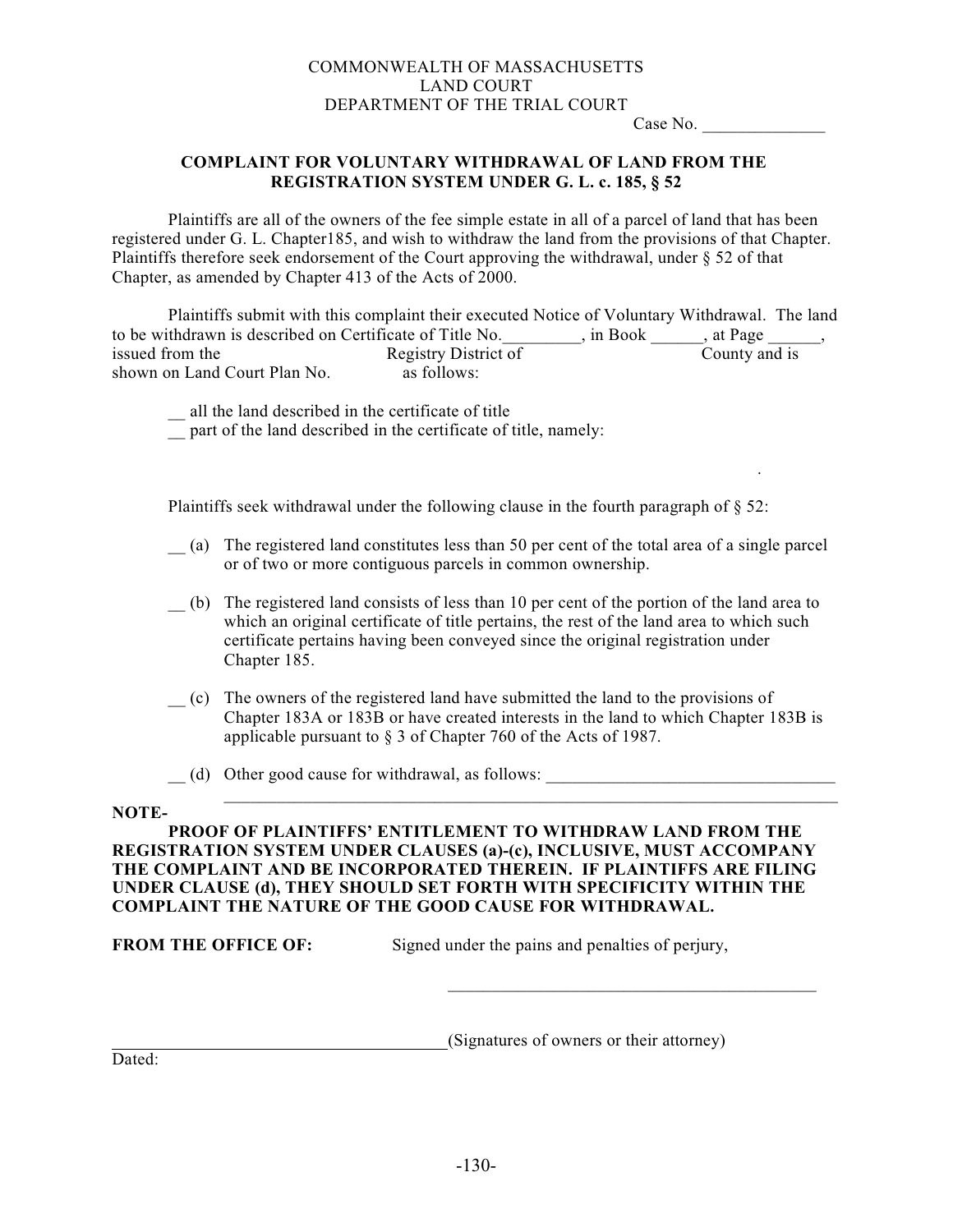### **NOTICE OF VOLUNTARY WITHDRAWAL OF LAND FROM THE REGISTRATION SYSTEM**

Case No. \_\_\_\_\_\_\_\_\_\_\_\_\_\_\_\_\_

| The undersigned, being all of the owners of the fee simple estate in all of a parcel of land that has             |
|-------------------------------------------------------------------------------------------------------------------|
| been registered under G. L. Chapter 185, hereby withdraw the land from the provisions of $\S 52$ of that Chapter, |
| as amended by Chapter 413 of the Acts of 2000.                                                                    |
|                                                                                                                   |

|                                                                   |                                                       |                                      | The land withdrawn is described in Certificate of Title No. __________ in Book, at Page _______, at |  |
|-------------------------------------------------------------------|-------------------------------------------------------|--------------------------------------|-----------------------------------------------------------------------------------------------------|--|
|                                                                   |                                                       |                                      |                                                                                                     |  |
| County, shown on Land Court Plan No.                              |                                                       | as follows:                          |                                                                                                     |  |
|                                                                   | all of the land described in the certificate of title |                                      |                                                                                                     |  |
|                                                                   |                                                       |                                      |                                                                                                     |  |
|                                                                   |                                                       |                                      |                                                                                                     |  |
|                                                                   |                                                       |                                      |                                                                                                     |  |
|                                                                   |                                                       |                                      |                                                                                                     |  |
|                                                                   |                                                       |                                      |                                                                                                     |  |
|                                                                   |                                                       |                                      |                                                                                                     |  |
|                                                                   |                                                       |                                      |                                                                                                     |  |
|                                                                   |                                                       |                                      |                                                                                                     |  |
|                                                                   |                                                       |                                      | The description of the land in the form contained in the certificate of title is attached hereto as |  |
| Exhibit A.                                                        |                                                       |                                      |                                                                                                     |  |
|                                                                   |                                                       |                                      |                                                                                                     |  |
|                                                                   |                                                       |                                      |                                                                                                     |  |
| Signature(s) of Owner(s): (please sign name, then print it below) |                                                       |                                      |                                                                                                     |  |
|                                                                   |                                                       |                                      |                                                                                                     |  |
|                                                                   |                                                       |                                      |                                                                                                     |  |
|                                                                   |                                                       |                                      |                                                                                                     |  |
|                                                                   |                                                       |                                      |                                                                                                     |  |
|                                                                   |                                                       | (Address)                            |                                                                                                     |  |
|                                                                   |                                                       |                                      |                                                                                                     |  |
|                                                                   |                                                       |                                      |                                                                                                     |  |
|                                                                   |                                                       |                                      |                                                                                                     |  |
|                                                                   |                                                       | (Address)                            |                                                                                                     |  |
|                                                                   |                                                       |                                      |                                                                                                     |  |
|                                                                   |                                                       | <b>COMMONWEALTH OF MASSACHUSETTS</b> |                                                                                                     |  |
|                                                                   |                                                       |                                      |                                                                                                     |  |
|                                                                   |                                                       |                                      |                                                                                                     |  |
|                                                                   |                                                       |                                      | Date                                                                                                |  |
|                                                                   |                                                       |                                      |                                                                                                     |  |
|                                                                   |                                                       |                                      | Then personally appeared the above named                                                            |  |
|                                                                   |                                                       |                                      | and acknowledged the foregoing instrument to be ______________ free act and deed, before me         |  |
|                                                                   |                                                       |                                      |                                                                                                     |  |
|                                                                   |                                                       |                                      |                                                                                                     |  |
|                                                                   |                                                       |                                      | Notary Public                                                                                       |  |
|                                                                   |                                                       |                                      |                                                                                                     |  |
|                                                                   |                                                       |                                      | My Commission expires :                                                                             |  |
|                                                                   |                                                       |                                      |                                                                                                     |  |
|                                                                   |                                                       | (See reverse side)                   |                                                                                                     |  |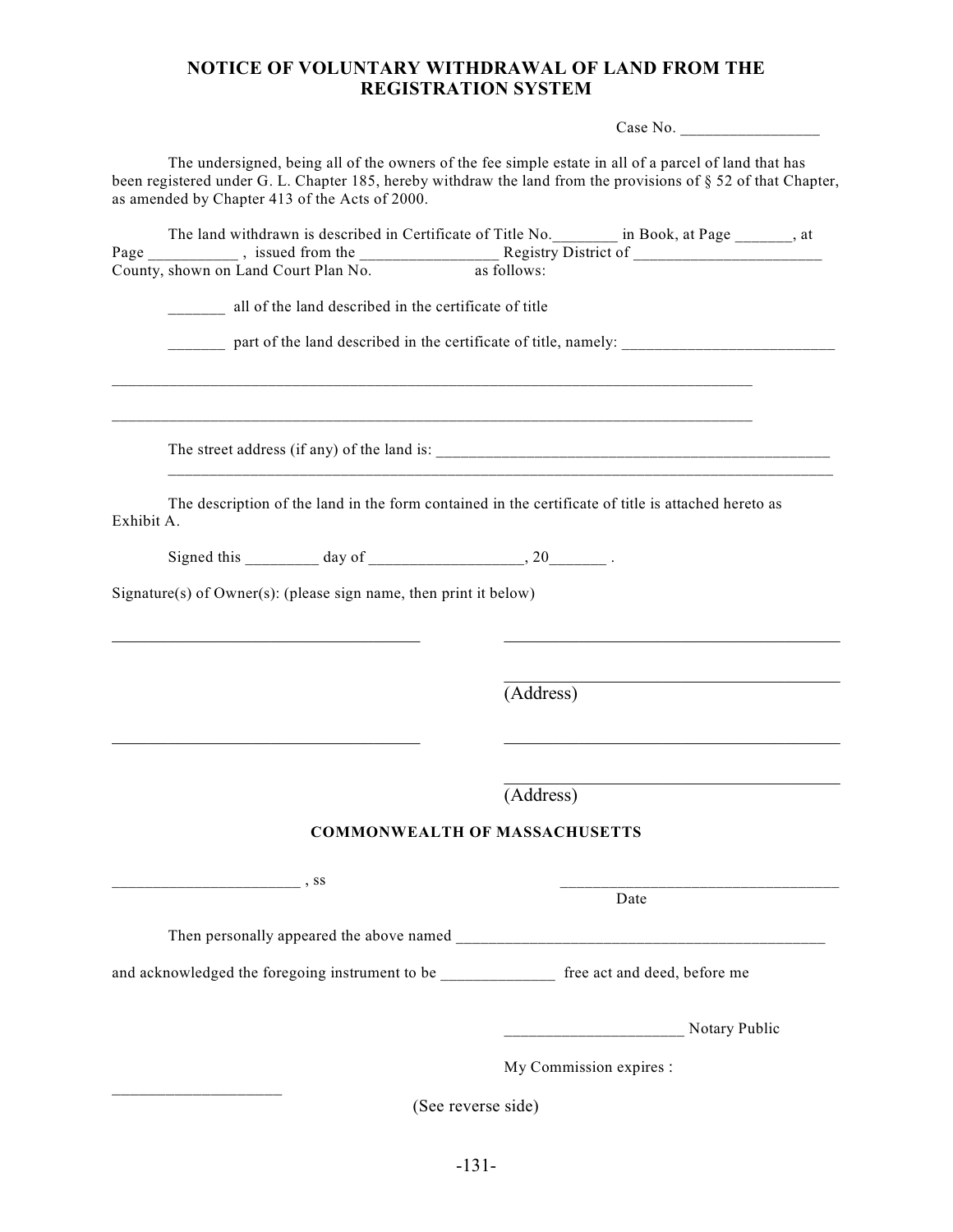# EXHIBIT A

*[ Insert Locus Description Here ]*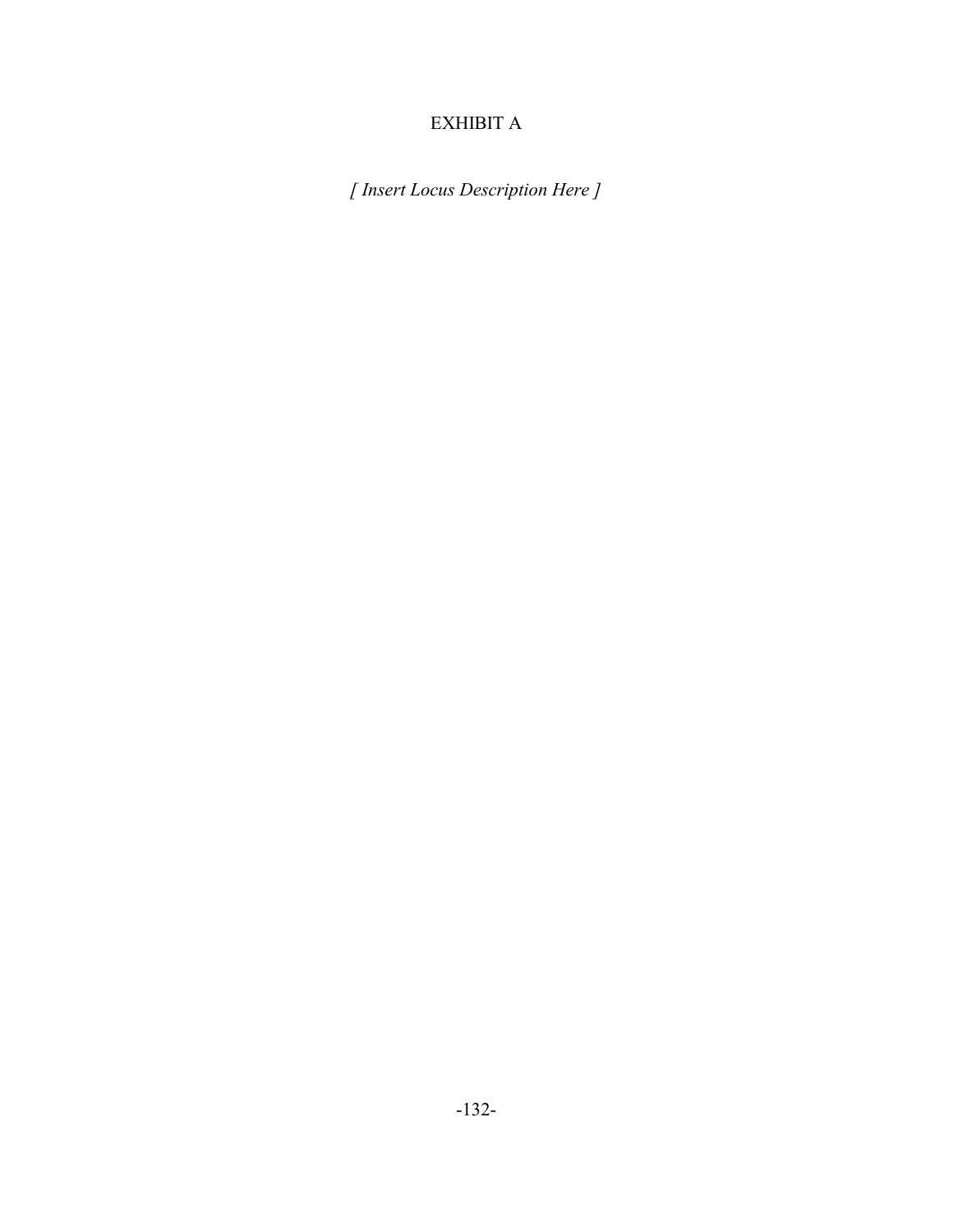# COMMONWEALTH OF MASSACHUSETTS

# LAND COURT

#### DEPARTMENT OF THE TRIAL COURT

Pursuant to G. L. Chapter 185, § 52 , as amended by Chapter 413 of the Acts of 2000, the Voluntary Withdrawal from the registration system of the land herein described is approved, subject to all registered rights outstanding as of the date hereof.

Justice

Dated: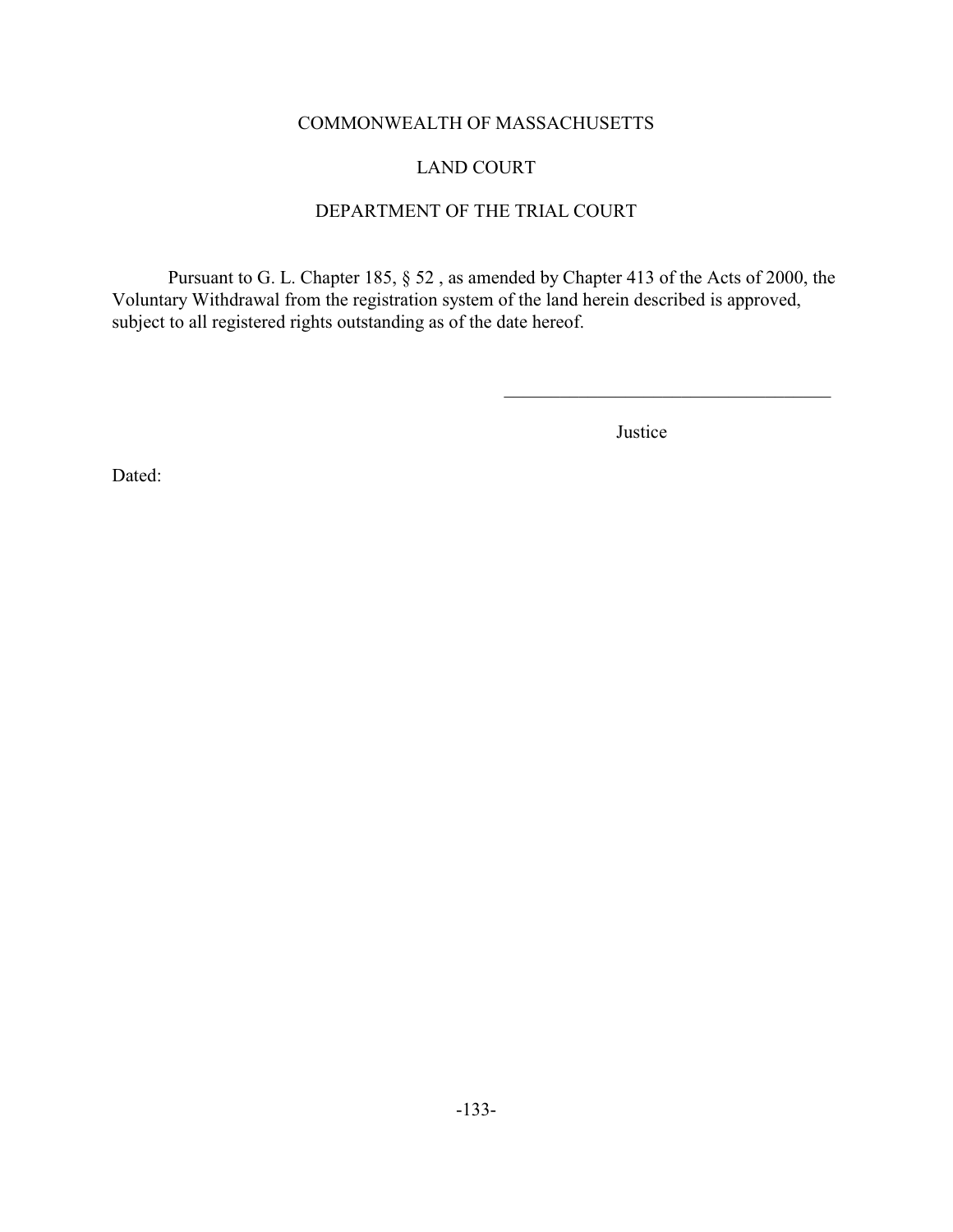# **64. Withdrawal From Registration (G. L. ch. 183A, § 16)**

(Added February 27, 2009)

If land on which a condominium is declared has a title which is both registered and unregistered, the registered portion may be withdrawn from the provisions of Chapter 185 pursuant to G. L. c. 183A § 16.

In a withdrawal pursuant to G. L. Chapter 183A, § 16, the condominium documents are not reviewed and allowed by the Land Court. The Master Deed, Condominium Trust or Association document, site plans and floor plans are recorded on the unregistered side of the Registry of Deeds. The petition and notice referred to below are filed and registered as soon as practicable after the recording of the condominium documents.

Preliminary action to be taken by petitioner prior to recording of Master Deed and Condominium Plan

- 1. In preparing the Master Deed, be sure it describes the registered land as it appears on outstanding certificate as "Parcel 1" followed by the recorded land parcel - "Parcel 2". It is wise to list after the registered land parcel all outstanding registered interests (i.e., rights of way, easements, mortgages, etc.) from the certificate of title.
- 2. Obtain a certified copy of the outstanding certificate(s) to submit with complaint.
- 3. Prepare a print of condominium site plan showing location of the registered land (delineated in red) and the existing buildings and proposed buildings, to submit with complaint.

Complaint to withdraw under Chapter 183A, § 16

1. Draft and file with the court in Boston an original complaint to withdraw, which must be signed by the owner (usually the declarant in the Master Deed) or the owner's attorney, under oath and acknowledged. If signer is a corporation, a vote is needed authorizing the officer to sign if it is not signed by President and Treasurer. A proper authority document should accompany any other complaint.

Complaint should state that the Master Deed has been recorded (attach an attested copy of the recorded Master Deed as an exhibit). The assents of all outstanding mortgagees and lessees on the certificate of title should also be attached as exhibits. An assent cannot be conditional. A copy of the condominium plan should also be an exhibit. The filing fee is \$50.00 and the complaint is treated as an "S" Petition.

2. Prepare "Notice of Intention to Withdraw from Registration under G.L. C. 183A § 16".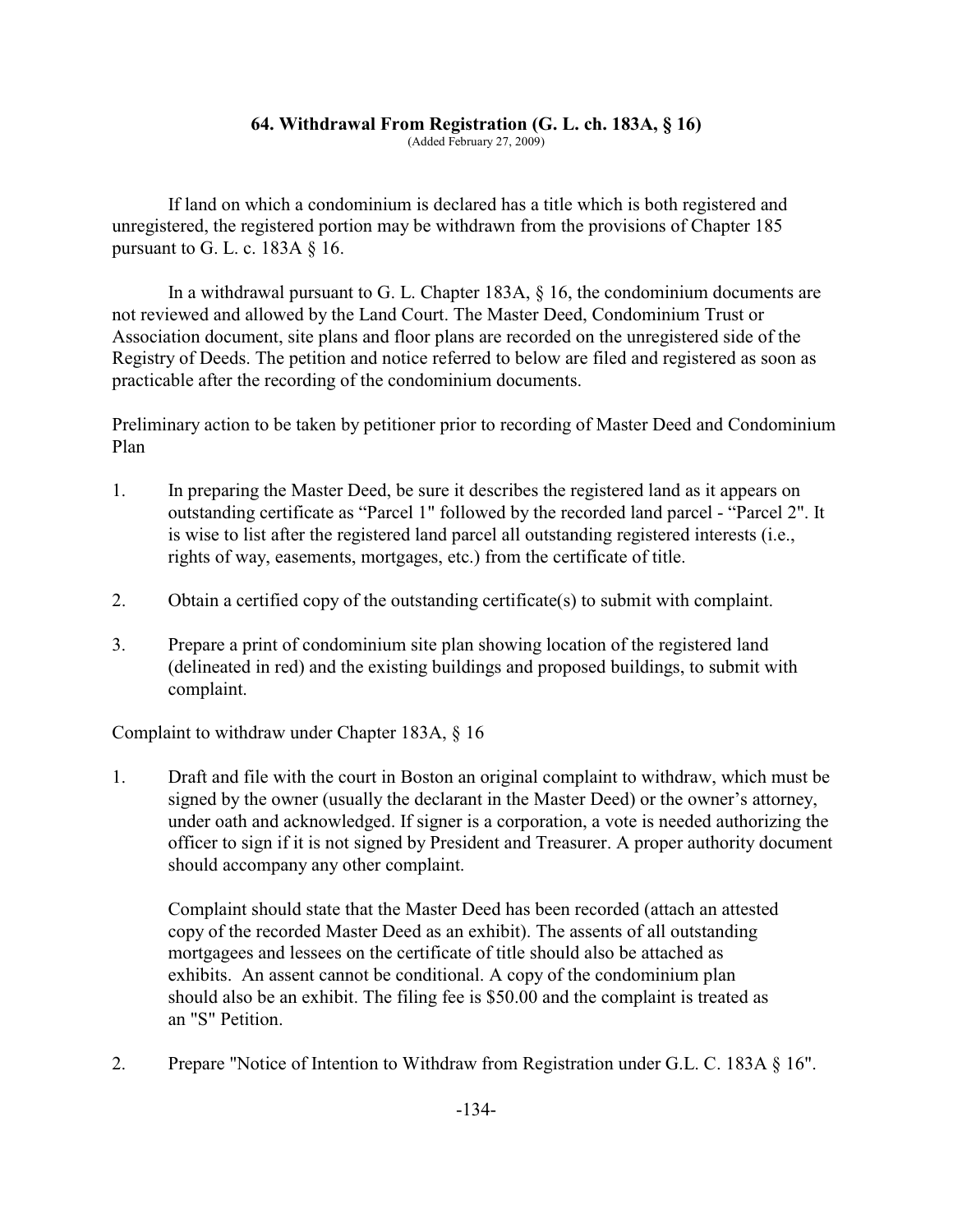This may be signed by the attorney. Once this is on record assents from future buyers of units and mortgagees will not be required. Once your petition is filed with the Court, register your notice on the outstanding certificate. A sample notice is attached hereto.

NOTE: This is not the Notice of Withdrawal form which is used in a G.L. C. 185 § 52 proceeding.

3. The Court will order a title examination by a Land Court Title Examiner. This report is to disclose the mortgagees and lessees that have an interest in the land being withdrawn from registration. The recording of the Master Deed and Condominium trust as well as deeds of units, mortgages, etc. must be noted. Abstract of title should run up to the date of recording of the notice of "Intention to Withdraw from Registration" under Chapter 183A, § 16.

### **Notice**

- 1. Assents of holders of mortgages and leases.
- 2. For those that refuse to assent, the Court will issue a citation with a return date. Notice will be sent via certified mail, return receipt requested.

### Decree of Court

- 1. When the necessary papers have been submitted and checked, an order is prepared which is then presented to a Justice to have allowed.
- 2. The attorney receives the court order which is then to be registered and noted on the outstanding Certificate of Title. The property is then withdrawn from registration.